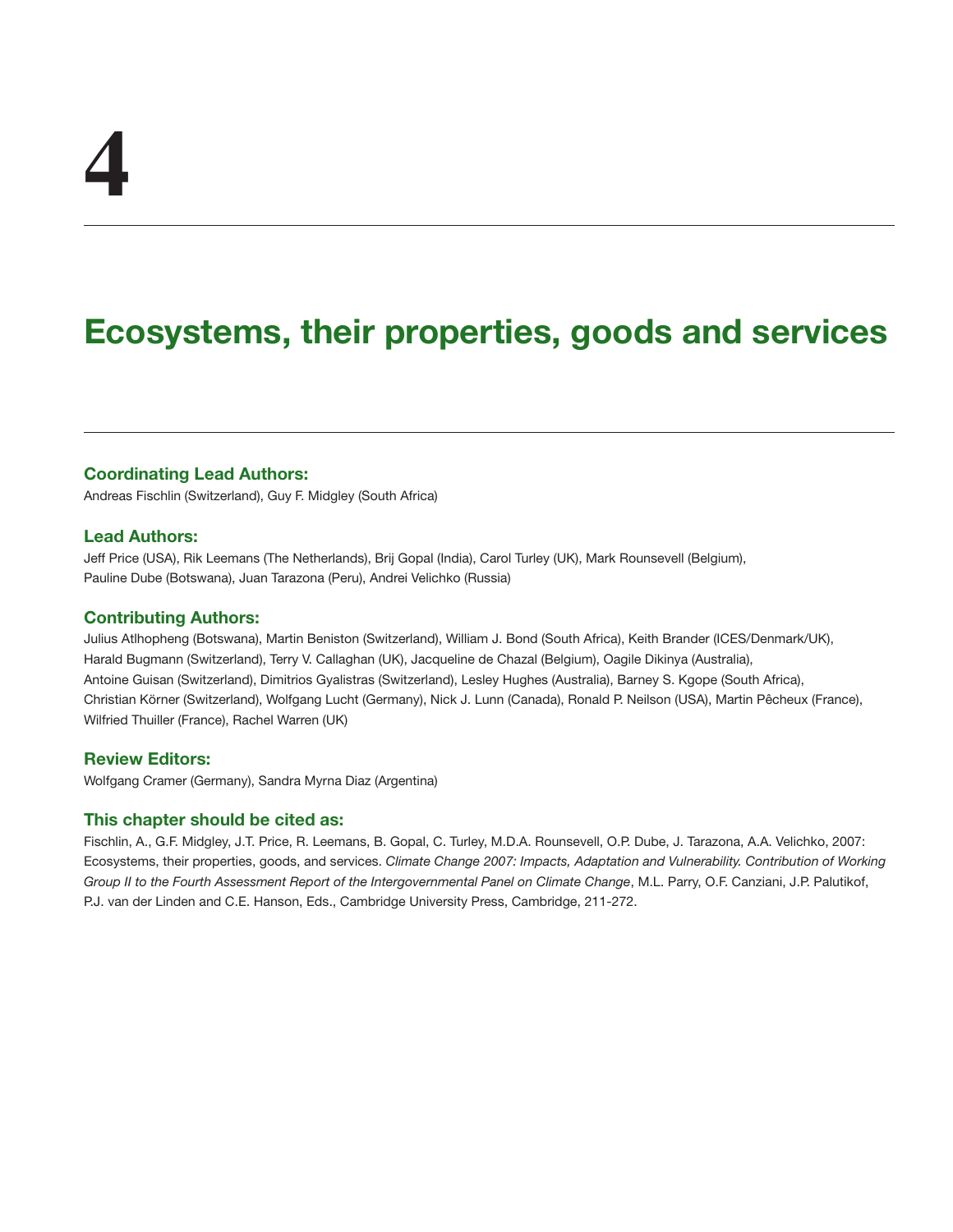# **Table of Contents**

|     | 4.1   |                                                        |  |  |  |
|-----|-------|--------------------------------------------------------|--|--|--|
|     | 4.1.1 | Ecosystem goods and services 215                       |  |  |  |
|     | 4.1.2 |                                                        |  |  |  |
| 4.2 |       |                                                        |  |  |  |
|     | 4.2.1 | Climatic variability and extremes 215                  |  |  |  |
|     |       | 4.2.2 Other ecosystem change drivers 216               |  |  |  |
|     |       | Box 4.1 Ecological impacts of the European heatwave    |  |  |  |
| 4.3 |       | Assumptions about future trends218                     |  |  |  |
|     | 4.4   | Key future impacts and vulnerabilities 219             |  |  |  |
|     | 4.4.1 | Biogeochemical cycles and biotic feedback 219          |  |  |  |
|     | 4.4.2 |                                                        |  |  |  |
|     |       | Box 4.2 Vegetation response to rainfall variability in |  |  |  |
|     | 4.4.3 |                                                        |  |  |  |
|     | 4.4.4 |                                                        |  |  |  |
|     | 4.4.5 |                                                        |  |  |  |
|     | 4.4.6 | Tundra and Arctic/Antarctic ecosystems 230             |  |  |  |
|     |       | Box 4.3 Polar bears - a species in peril? 231          |  |  |  |
|     | 4.4.7 |                                                        |  |  |  |
|     | 4.4.8 | Freshwater wetlands, lakes and rivers233               |  |  |  |
|     | 4.4.9 |                                                        |  |  |  |

|       | Box 4.4 Coral reefs: endangered by climate change?235 |  |  |  |
|-------|-------------------------------------------------------|--|--|--|
|       |                                                       |  |  |  |
|       | Box 4.5 Crossing biomes: impacts of climate change    |  |  |  |
|       | 4.4.11 Global synthesis including impacts on          |  |  |  |
| 4.5   | <b>Costs and valuation of ecosystem goods</b>         |  |  |  |
| 4.6   | <b>Acclimation and adaptation: practices,</b>         |  |  |  |
| 4.6.1 |                                                       |  |  |  |
| 4.6.2 | Assessing the effectiveness and costs of              |  |  |  |
| 4.6.3 |                                                       |  |  |  |
| 4.6.4 | Interactions with other policies and policy           |  |  |  |
| 4.7   | <b>Implications for sustainable development248</b>    |  |  |  |
| 4.7.1 | Ecosystems services and sustainable                   |  |  |  |
| 4.7.2 | Subsistence livelihoods and indigenous peoples248     |  |  |  |
| 4.8   | Key uncertainties and research priorities249          |  |  |  |
|       |                                                       |  |  |  |
|       |                                                       |  |  |  |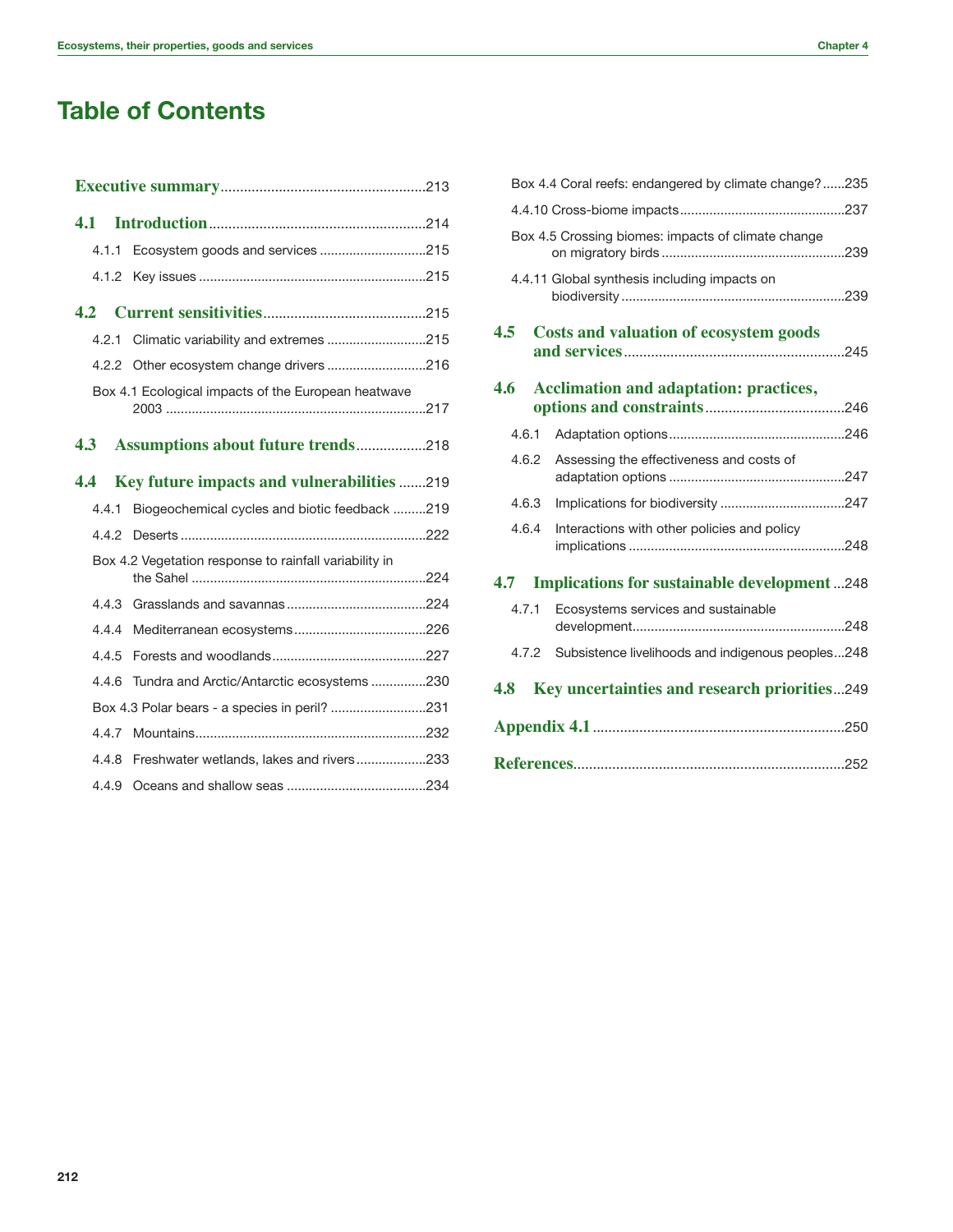# **Executive summary**

**During the course of this century the resilience of many ecosystems (their ability to adapt naturally) is likely to be exceeded by an unprecedented combination of change in climate, associated disturbances (e.g., flooding, drought, wildfire, insects, ocean acidification) and in other global change drivers (especially land-use change, pollution and over-exploitation of resources), if greenhouse gas emissions and other changes continue at or above current rates (high confidence).**

By 2100, ecosystems will be exposed to atmospheric  $CO<sub>2</sub>$  levels substantially higher than in the past 650,000 years, and global temperatures at least among the highest of those experienced in the past 740,000 years (very high confidence) [4.2, 4.4.10, 4.4.11; Jansen et al., 2007]. This will alter the structure, reduce biodiversity and perturb functioning of most ecosystems, and compromise the services they currently provide (high confidence) [4.2, 4.4.1, 4.4.2-4.4.9, 4.4.10, 4.4.11, Figure 4.4, Table 4.1]. Present and future land-use change and associated landscape fragmentation are very likely to impede species' migration and thus impair natural adaptation via geographical range shifts (very high confidence) [4.1.2, 4.2.2, 4.4.5, 4.4.10].

# **Several major carbon stocks in terrestrial ecosystems are vulnerable to current climate change and/or land-use impacts and are at a high degree of risk from projected unmitigated climate and land-use changes (high confidence).**

Several terrestrial ecosystems individually sequester as much carbon as is currently in the atmosphere (very high confidence) [4.4.1, 4.4.6, 4.4.8, 4.4.10, 4.4.11]. The terrestrial biosphere is likely to become a net source of carbon during the course of this century (medium confidence), possibly earlier than projected by the IPCC Third Assessment Report (TAR) (low confidence) [4.1, Figure 4.2]. Methane emissions from tundra frozen loess ('yedoma', comprising about 500 Pg C) and permafrost (comprising about 400 Pg C) have accelerated in the past two decades, and are likely to accelerate further (high confidence) [4.4.6]. At current anthropogenic emission rates, the ongoing positive trends in the terrestrial carbon sink will peak before mid-century, then begin diminishing, even without accounting for tropical deforestation trends and biosphere feedback, tending strongly towards a net carbon source before 2100, assuming continued greenhouse gas emissions and land-use change trends at or above current rates (high confidence) [Figure 4.2, 4.4.1, 4.4.10, Figure 4.3, 4.4.11], while the buffering capacity of the oceans will begin to saturate [Denman et al., 2007, e.g., Section 7.3.5.4]. While some impacts may include primary productivity gains with low levels of climate change (less than around 2°C mean global change above pre-industrial levels), synergistic interactions are likely to be detrimental, e.g., increased risk of irreversible extinctions (very high confidence) [4.4.1, Figure 4.2, 4.4.10, Figure 4.3, 4.4.11].

**Approximately 20 to 30% of plant and animal species assessed so far (in an unbiased sample) are likely to be at**

# **increasingly high risk of extinction as global mean temperatures exceed a warming of 2 to 3°C above preindustrial levels (medium confidence) [4.4.10, 4.4.11, Figure 4.4, Table 4.1].**

Projected impacts on biodiversity are significant and of key relevance, since global losses in biodiversity are irreversible (very high confidence) [4.4.10, 4.4.11, Figure 4.4, Table 4.1]. Endemic species richness is highest where regional palaeoclimatic changes have been muted, providing circumstantial evidence of their vulnerability to projected climate change (medium confidence) [4.2.1]. With global average temperature changes of 2°C above pre-industrial levels, many terrestrial, freshwater and marine species (particularly endemics across the globe) are at a far greater risk of extinction than in the recent geological past (medium confidence) [4.4.5, 4.4.11, Figure 4.4, Table 4.1]. Globally about 20% to 30% of species (global uncertainty range from 10% to 40%, but varying among regional biota from as low as 1% to as high as 80%) will be at increasingly high risk of extinction, possibly by 2100, as global mean temperatures exceed 2 to 3°C above pre-industrial levels [4.2, 4.4.10, 4.4.11, Figure 4.4, Table 4.1]. Current conservation practices are generally poorly prepared to adapt to this level of change, and effective adaptation responses are likely to be costly to implement (high confidence) [4.4.11, Table 4.1, 4.6.1].

# **Substantial changes in structure and functioning of terrestrial ecosystems are very likely to occur with a global warming of more than 2 to 3°C above pre-industrial levels (high confidence).**

Between about 25% (IPCC SRES B1 emissions scenario; 3.2°C warming) and about 40% (SRES A2 scenario; 4.4°C warming) of extant ecosystems will reveal appreciable changes by 2100, with some positive impacts especially in Africa and the Southern Hemisphere arid regions, but extensive forest and woodland decline in mid- to high latitudes and in the tropics, associated particularly with changing disturbance regimes (especially through wildfire and insects) [4.4.2, 4.4.3, 4.4.5, 4.4.10, 4.4.11, Figure 4.3].

# **Substantial changes in structure and functioning of marine and other aquatic ecosystems are very likely to occur with a mean global warming of more than 2 to 3°C above preindustrial levels and the associated increased atmospheric CO2 levels (high confidence).**

Climate change (very high confidence) and ocean acidification (medium confidence) will impair a wide range of planktonic and shallow benthic marine organisms that use aragonite to make their shells or skeletons, such as corals and marine snails (pteropods), with significant impacts particularly in the Southern Ocean, where cold-water corals are likely to show large reductions in geographical range this century [4.4.9, Box 4.4]. Substantial loss of sea ice will reduce habitat for dependant species (e.g., polar bears) (very high confidence) [4.4.9, 4.4.6, Box 4.3, 4.4.10, Figure 4.4, Table 4.1, 15.4.3, 15.4.5]. Terrestrial tropical and sub-tropical aquatic systems are at significant risk under at least SRES A2 scenarios; negative impacts across about 25% of Africa by 2100 (especially southern and western Africa)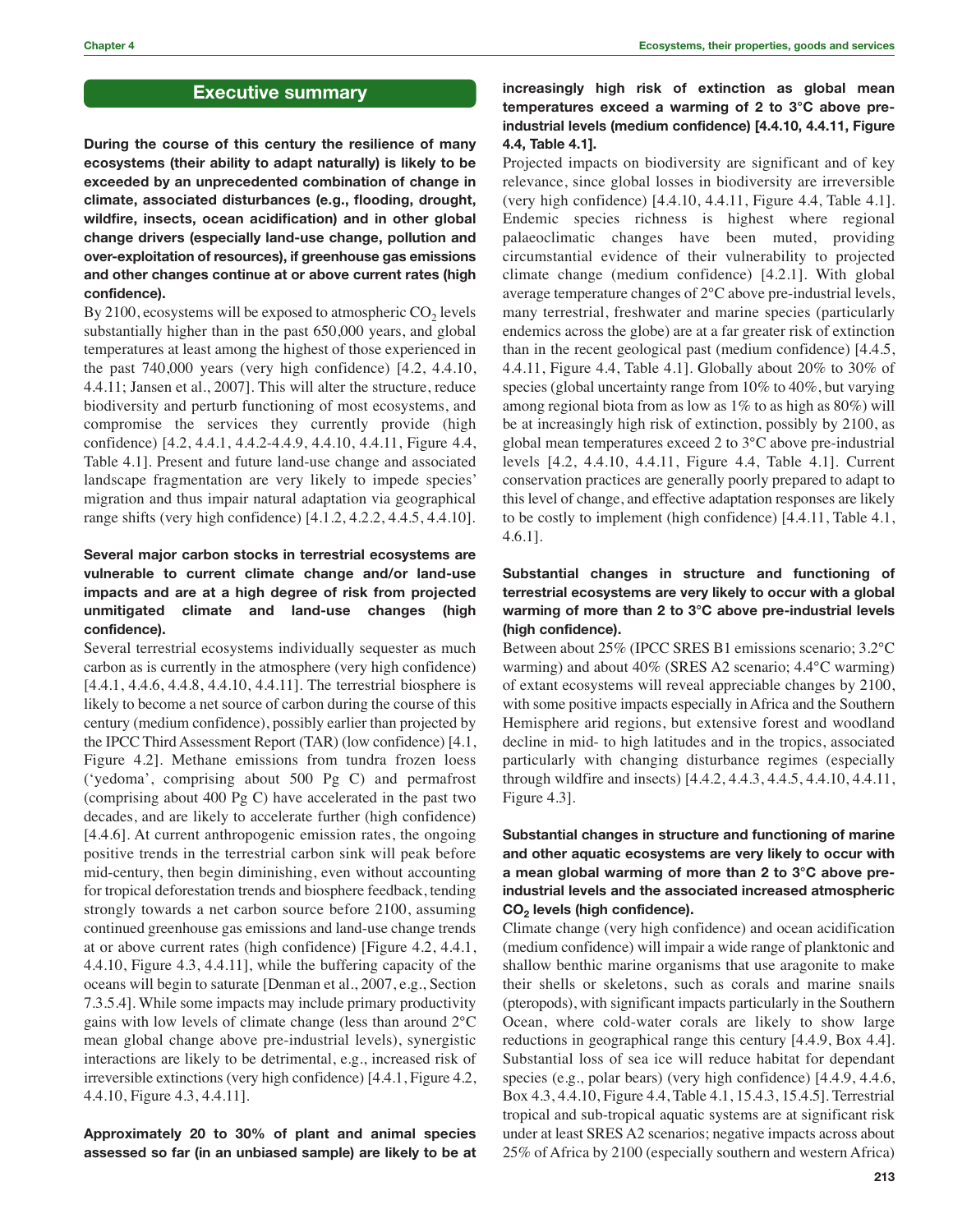will cause a decline in both water quality and ecosystem goods and services (high confidence) [4.4.8].

# **Ecosystems and species are very likely to show a wide range of vulnerabilities to climate change, depending on imminence of exposure to ecosystem-specific, critical thresholds (very high confidence).**

Most vulnerable ecosystems include coral reefs, the sea-ice biome and other high-latitude ecosystems (e.g., boreal forests), mountain ecosystems and mediterranean-climate ecosystems (high confidence) [Figure 4.4, Table 4.1, 4.4.9, Box 4.4, 4.4.5, 4.4.6, Box 4.3, 4.4.7, 4.4.4, 4.4.10, 4.4.11]. Least vulnerable ecosystems include savannas and species-poor deserts, but this assessment is especially subject to uncertainty relating to the  $CO<sub>2</sub>$ -fertilisation effect and disturbance regimes such as fire (low confidence) [Box 4.1, 4.4.1, 4.4.2, Box 4.2, 4.4.3, 4.4.10, 4.4.11].

# **4.1 Introduction**

An ecosystem can be practically defined as a dynamic complex of plant, animal and micro-organism communities, and the non-living environment, interacting as a functional unit (Millennium Ecosystem Assessment, Reid et al., 2005). Ecosystems may be usefully identified through having strong interactions between components within their boundaries and weak interactions across boundaries (Reid et al., 2005, part 2). Ecosystems are well recognised as critical in supporting human well-being (Reid et al., 2005), and the importance of their preservation under anthropogenic climate change is explicitly highlighted in Article 2 (The Objective) of the United Nations Framework Convention on Climate Change (UNFCCC).

In this chapter the focus is on the properties, goods and services of non-intensively managed and unmanaged ecosystems and their components (as grouped by widely accepted functional and structural classifications, Figure 4.1), and their potential vulnerability to climate change as based on scenarios mainly from IPCC (see Chapter 2 and IPCC, 2007). Certain ecosystem goods and services are treated in detail in other sectoral chapters (this volume): chapters 3 (water), 5 (food, fibre, fisheries), 6 (coasts) and 8 (health). Key findings from this chapter are further developed in the synthesis chapters 17 to 20 (this volume). Region-specific aspects of ecosystems are discussed in chapters 9 to 16 (this volume). This chapter is based on work published since the Third Assessment Report of the IPCC (TAR) (Gitay et al., 2001). We do not summarise TAR findings here, but refer back to relevant TAR results, where appropriate, to indicate confirmation or revision of major findings.

Projecting the impacts of climate change on ecosystems is complicated by an uneven understanding of the interlinked temporal and spatial scales of ecosystem responses. Processes at large spatial scales, i.e., the biosphere at the global scale, are generally characterised by slow response times on the order of centuries, and even up to millennia (Jansen et al., 2007). However, it is also important to note that some large-scale

responses in the palaeorecord (Jansen et al., 2007) and to current climate anomalies such as El Niño events may emerge at much shorter time-scales (Holmgren et al., 2001; Sarmiento and Gruber, 2002; Stenseth et al., 2002; van der Werf et al., 2004). At continental scales, biomes (see Glossary) respond at decadal to millennial time-scales (e.g., Davis, 1989; Prentice et al., 1991; Lischke et al., 2002; Neilson et al., 2005), and groups of organisms forming ecological communities at the regional scale have shorter response times of years to centuries. Responses of populations (i.e., interbreeding individuals of the same species) occur at intermediate temporal scales of months to centuries, and underpin changes in biodiversity. These include changes at the genetic level that may be adaptive, as demonstrated for example for trees (Jump et al., 2006) and corals (Coles and Brown, 2003). Fast physiological response times (i.e., seconds, hours, days, months) of micro-organisms, plants and animals operate at small scales from a leaf or organ to the cellular level; they underlie organism responses to environmental conditions, and are assessed here if they scale up to have a significant impact at broader spatial scales, or where the mechanistic understanding assists in assessing key thresholds in higher level responses.

The spatial distribution of ecosystems at biome scale has traditionally been explained only in terms of climate control (Schimper, 1903), but it is increasingly apparent that disturbance regimes such as fire or insects may strongly influence vegetation structure somewhat independently of climate (e.g., Andrew and



**Figure 4.1.** *Major ecosystems addressed in this report, with their global areal extent (lower panel, Mkm2), transformed by land use in yellow, untransformed in purple, from Hassan et al. (2005), except for mediterranean-climate ecosystems, where transformation impact is from Myers et al. (2000), and total carbon stores (upper panel, PgC) in plant biomass (green), soil (brown), yedoma/permafrost (light blue). D = deserts, G&S(tr) = tropical grasslands and savannas, G(te) = temperate grasslands, ME = mediterranean ecosystems, F(tr) = tropical forests, F(te) = temperate forests, F(b) = boreal forests, T = tundra, FW = freshwater lakes and wetlands, C = croplands, O = oceans. Data are from Sabine et al. (2004, Table 2.2, p. 23), except for carbon content of yedoma permafrost and permafrost (light blue columns, left and right, respectively, Zimov et al., 2006), ocean organic carbon content (dissolved plus particulate organic; Denman et al., 2007, Section 7.3.4.1), and ocean surface area from Hassan et al. (2005, Summary, Table C2, p. 15, inserted as a number). Figures here update the TAR (Prentice et al., 2001), especially through considering soil C to 3 m depth (Jobbagy and Jackson, 2000), as opposed to 1 m. Approximate carbon content of the atmosphere (PgC) is indicated by the dotted lines for last glacial maximum (LGM), pre-industrial (P-IND) and current (about 2000).*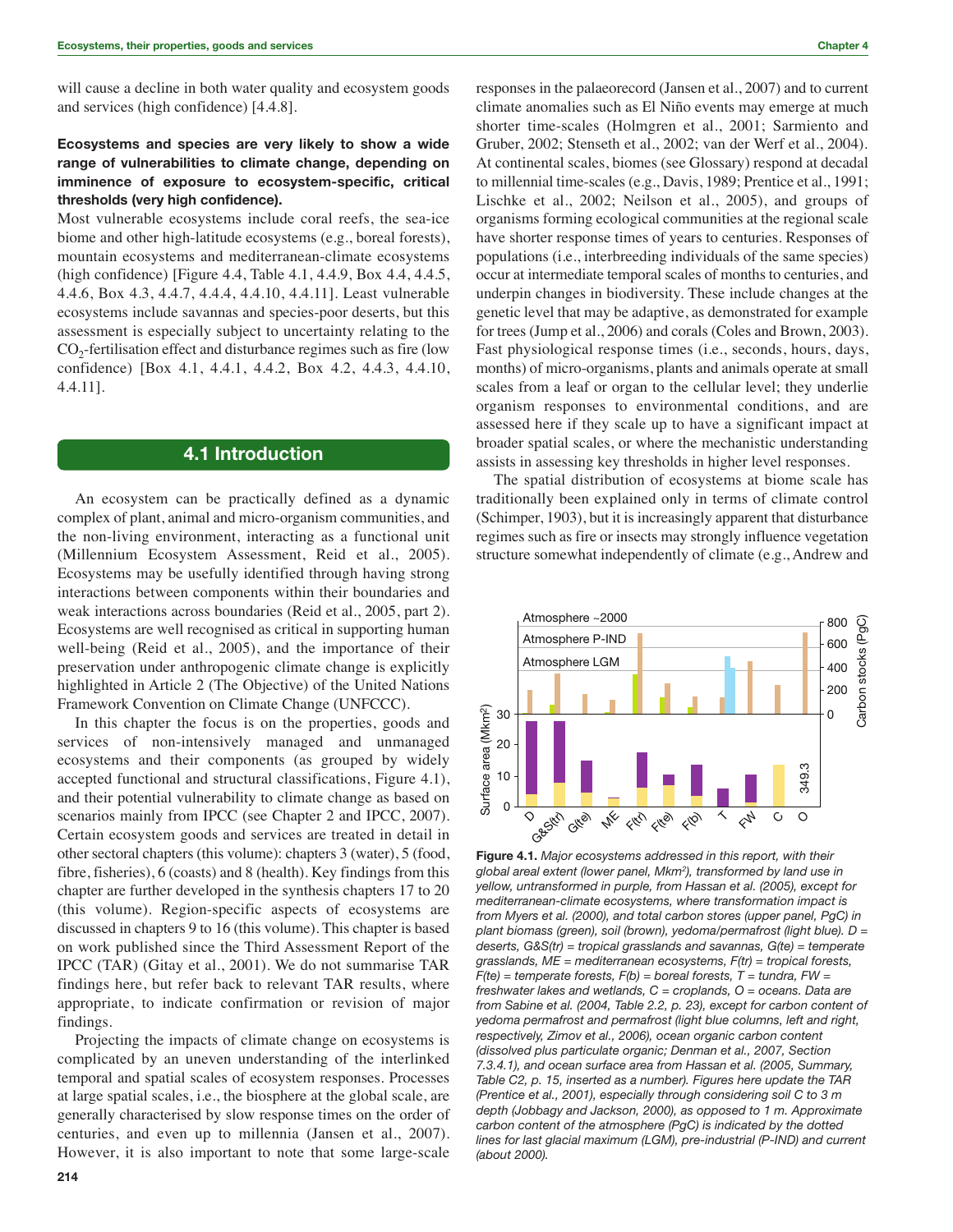Hughes, 2005; Bond et al., 2005). Biomes are differentially sensitive to climatic change (e.g., Kirschbaum and Fischlin, 1996; Sala et al., 2000; Gitay et al., 2001), with temperaturelimited biomes prone to impacts of warming, and water-limited biomes prone to increasing levels of drought. Some, such as firedependent biomes, may be in a meta-stable state that can change rapidly under climate and other environmental changes (Scheffer et al., 2001; Sankaran et al., 2005). Marine biome responses, too, have been shown at decadal scales (Beaugrand et al., 2002), with more rapid regime shifts within decades (Edwards et al., 2002; Richardson and Schoeman, 2004; Edwards et al., 2006). Biomes therefore provide a useful level of ecological organisation at which to summarise climate change impacts, being of large enough extent to conduct a global synthesis, yet having a response time relevant to anthropogenic climate change.

#### **4.1.1 Ecosystem goods and services**

Ecosystems provide many goods and services that are of vital importance for the functioning of the biosphere, and provide the basis for the delivery of tangible benefits to human society. Hassan et al. (2005) define these to include supporting, provisioning, regulating and cultural services. In this chapter we divide services into four categories.

- i. *Supporting services*, such as primary and secondary production, and biodiversity, a resource that is increasingly recognised to sustain many of the goods and services that humans enjoy from ecosystems. These provide a basis for three higher-level categories of services.
- ii. *Provisioning services*, such as products (cf. Gitay et al., 2001), i.e., food (including game, roots, seeds, nuts and other fruit, spices, fodder), fibre (including wood, textiles) and medicinal and cosmetic products (including aromatic plants, pigments; see Chapter 5).
- iii. *Regulating services*, which are of paramount importance for human society such as (a) carbon sequestration, (b) climate and water regulation, (c) protection from natural hazards such as floods, avalanches or rock-fall, (d) water and air purification, and (e) disease and pest regulation.
- iv. *Cultural services*, which satisfy human spiritual and aesthetic appreciation of ecosystems and their components.

#### **4.1.2 Key issues**

Based on new findings for ecosystems since the TAR, we highlight here five overarching key issues pertinent to assessing the vulnerability of ecosystems to anthropogenic climate change, and related adaptation responses.

Firstly, ecosystems are expected to tolerate some level of future climate change and, in some form or another, will continue to persist (e.g., Kirschbaum and Fischlin, 1996; Gitay et al., 2001), as they have done repeatedly with palaeoclimatic changes (Jansen et al., 2007). A primary key issue, however, is whether ecosystem resilience (understood as the disturbance an ecosystem can tolerate before it shifts into a different state, e.g., Scheffer et al., 2001; Cropp and Gabrica, 2002; Folke et al., 2004) inferred from these responses (e.g., Harrison and Prentice, 2003) will be sufficient to tolerate future anthropogenic climate

change (e.g., Chapin et al., 2004; Jump and Peñuelas, 2005). The implications of possibly transient increases in productivity for resilience are also very relevant. These may occur in certain terrestrial ecosystems through likely atmospheric  $CO<sub>2</sub>$ fertilisation effects and/or modest warming (e.g., Baker et al., 2004; Lewis et al., 2004b; Malhi and Phillips, 2004), and demonstrated consequences of increased radiation due to reduced tropical cloudiness (Nemani et al., 2003). Ecosystem resilience thus seems usefully equivalent to the critical ecosystem property highlighted in Article 2 of the UNFCCC, i.e., an "ability to adapt naturally".

Secondly, ecosystems are increasingly being subjected to other human-induced pressures, such as extractive use of goods, and increasing fragmentation and degradation of natural habitats (e.g., Bush et al., 2004). In the medium term (i.e., decades) especially, climate change will increasingly exacerbate these human-induced pressures, causing a progressive decline in biodiversity (Lovejoy and Hannah, 2005). However, this is likely to be a complex relationship that may also include some region-specific reductions in land-use pressures on ecosystems (e.g., Goklany, 2005; Rounsevell et al., 2006).

A third key issue involves exceeding critical thresholds and triggering non-linear responses in the biosphere that could lead via positive feedback to novel states that are poorly understood. Projected future climate change and other human-induced pressures are virtually certain to be unprecedented (Forster et al., 2007) compared with the past several hundred millennia (e.g., Petit et al., 1999; Augustin et al., 2004; Siegenthaler et al., 2005).

Fourthly, the understanding of time-lags in ecosystem responses is still developing, including, for example, broad-scale biospheric responses or shifting species geographical ranges. Many ecosystems may take several centuries (vegetation) or even possibly millennia (where soil formation is involved) before responses to a changed climate are played out (e.g., Lischke et al., 2002). A better understanding of transient responses and the functioning of ecosystems under continuously changing conditions is needed to narrow uncertainties about critical effects and to develop effective adaptation responses at the time-scale of interest to human society.

A fifth key issue relates to species extinctions, and especially global extinction as distinct from local extinctions, since the former represents irreversible change. This is crucial, especially because of a very likely link between biodiversity and ecosystem functioning in the maintenance of ecosystem services (Duraiappah et al., 2005; Hooper et al., 2005; Diaz et al., 2006; Worm et al., 2006), and thus extinctions critical for ecosystem functioning, be they global or local, are virtually certain to reduce societal options for adaptation responses.

# **4.2 Current sensitivities**

#### **4.2.1 Climatic variability and extremes**

The biosphere has been exposed to large variability and extremes of  $CO<sub>2</sub>$  and climate throughout geological history (Augustin et al., 2004; Siegenthaler et al., 2005; Jansen et al., 2007), and this provides some insight into the current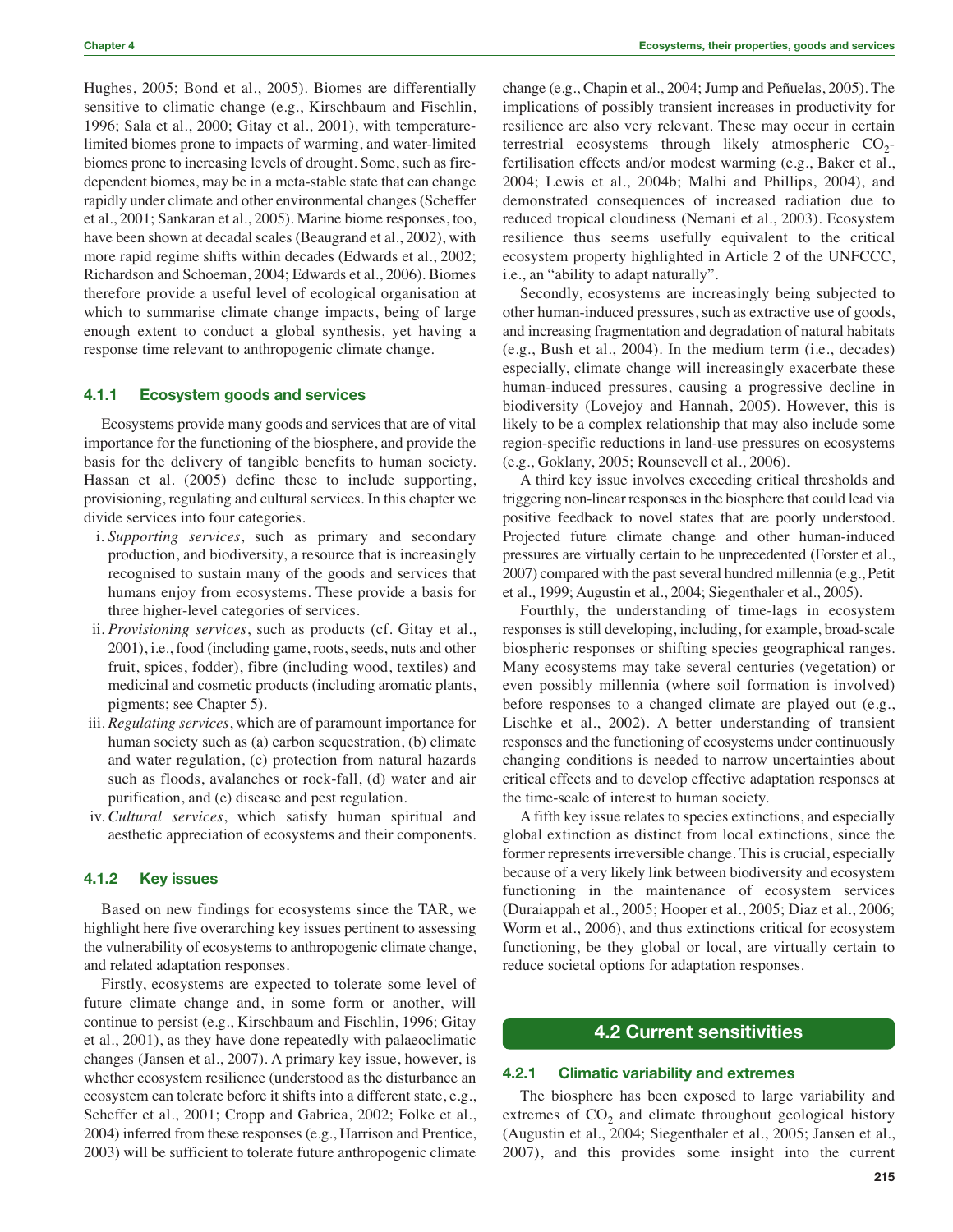sensitivities of ecosystems even though it is not possible to match past climate analogues precisely with future warming, due to differences in forcing factors (Overpeck et al., 2006), dominant ecosystems, and species (e.g., Velichko et al., 2002). What can be learned is that, firstly, significant biological changes including species extinctions have accompanied large climate perturbations of the past (e.g., Overpeck et al., 2005). Secondly, endemic biodiversity is concentrated in regions that have experienced lower variability during the Pleistocene (from about 2 million years ago) (Jansson, 2003), during which glacial and inter-glacial conditions have alternated for roughly the past 2 million years. Thirdly, range shifts have been a major species response (Lovejoy and Hannah, 2005), although genetic and physiological responses (Davis and Shaw, 2001) have also occurred, which can be broadly defined as 'natural adaptation' at species level, and by aggregation, at the ecosystem level.

While earlier IPCC reports described several ecosystems to be resilient to warming up to 1°C (e.g., Kirschbaum and Fischlin, 1996), recent studies provide a more differentiated view of ecosystem sensitivity (e.g., Walther et al., 2002) that includes understanding of the role of climatic variability and extremes. Knowledge about climate variability and natural ecosystems has improved with better understanding of the behaviour of decadal-scale climatic oscillations and their impacts, including ENSO (El Niño/Southern Oscillation) and the NAO (North Atlantic Oscillation) (Trenberth et al., 2007, Section 3.6). These low-frequency phenomena indirectly determine vegetation responses, notably through shifts in major controls (temperature, precipitation, snow cover). For example, the European Alps show changes in regional climates that can partly be attributed to NAO variability (Hurrell and van Loon, 1997; Serreze et al., 1997; Wanner et al., 1997; Beniston and Jungo, 2002) such as the lack of snow in the late 1980s and early 1990s (Beniston, 2003). Disruptions of precipitation regimes in the Pacific region and beyond during ENSO events can disrupt vegetation through drought, heat stress, spread of parasites and disease, and more frequent fire (e.g., Diaz and Markgraf, 1992). Similar effects have been reported for NAO (Edwards and Richardson, 2004; Sims et al., 2004; Balzter et al., 2005). Sea surface temperature increases associated with ENSO events have been implicated in reproductive failure in seabirds (Wingfield et al., 1999), reduced survival and reduced size in iguanas (Wikelski and Thom, 2000) and major shifts in island food webs (Stapp et al., 1999).

Many significant impacts of climate change may emerge through shifts in the intensity and the frequency of extreme weather events. Extreme events can cause mass mortality of individuals and contribute significantly to determining which species occur in ecosystems (Parmesan et al., 2000). Drought plays an important role in forest dynamics, driving pulses of tree mortality in the Argentinean Andes (Villalba and Veblen, 1997), North American woodlands (Breshears and Allen, 2002; Breshears et al., 2005), and in the eastern Mediterranean (Körner et al., 2005b). In both the Canadian Rockies (Luckman, 1994) and European Alps (Bugmann and Pfister, 2000) extreme cold through a period of cold summers from 1696 to 1701 caused extensive tree mortality. Heatwaves such as the recent 2003 event in Europe (Beniston, 2004; Schär et al., 2004; Box 4.1) have both short-term and long-term implications for vegetation, particularly if accompanied by drought conditions.

Hurricanes can cause widespread mortality of wild organisms, and their aftermath may cause declines due to the loss of resources required for foraging and breeding (Wiley and Wunderle, 1994). The December 1999 'storm-of-the-century' that affected western and central Europe destroyed trees at a rate of up to ten times the background rate (Anonymous, 2001). Loss of habitat due to hurricanes can also lead to greater conflict with humans. For example, fruit bats (*Pteropus spp*.) declined recently on American Samoa due to a combination of direct mortality events and increased hunting pressure (Craig et al., 1994). Greater storminess and higher return of extreme events will also alter disturbance regimes in coastal ecosystems, leading to changes in diversity and hence ecosystem functioning. Saltmarshes, mangroves and coral reefs are likely to be particularly vulnerable (e.g. Bertness and Ewanchuk, 2002; Hughes et al., 2003).

Assessment of the impacts of climate variability, their trends, and the development of early warning systems has been strongly advanced since the TAR by satellite-based remote sensing efforts. Notable contributions have included insights into phenological shifts in response to warming (e.g., Badeck et al., 2004) and other environmental trends (e.g., Nemani et al., 2003), complex Sahelian vegetation changes (e.g., Prince et al., 1998; Rasmussen et al., 2001; Anyamba and Tucker, 2005; Hein and Ridder, 2006), wildfire impacts (e.g., Isaev et al., 2002; Barbosa et al., 2003; Hicke et al., 2003; Kasischke et al., 2003), coral bleaching events (e.g., Yamano and Tamura, 2004), cryosphere changes (Walsh, 1995; Lemke et al., 2007), ecotone (see Glossary) responses to climate (e.g., Masek, 2001), deforestation (e.g., Asner et al., 2005), and even feedbacks to regional climate (e.g., Durieux et al., 2003), the impacts of extreme climate events (e.g., Gobron et al., 2005; Lobo and Maisongrande, 2006) and monitoring of soil water (Wagner et al., 2003).

#### **4.2.2 Other ecosystem change drivers**

Ecosystems are sensitive not only to changes in climate and atmospheric trace gas concentrations but also to other anthropogenic changes such as land use, nitrogen deposition, pollution and invasive species (Vitousek et al., 1997; Mack et al., 2000; Sala et al., 2000; Hansen et al., 2001; Lelieveld et al., 2002; Körner, 2003b; Lambin et al., 2003; Reid et al., 2005). In the recent past, these pressures have significantly increased due to human activity (Gitay et al., 2001). Natural disturbance regimes (e.g., wildfire and insect outbreaks) are also important climate-sensitive drivers of ecosystem change. Projecting the impacts of the synergistic effects of these drivers presents a major challenge, due to the potential for non-linear, rapid, threshold-type responses in ecological systems (Burkett et al., 2005).

Land-use change represents the anthropogenic replacement of one land use type by another, e.g., forest to cultivated land (or the reverse), as well as subtle changes of management practices within a given land use type, e.g., intensification of agricultural practices, both of which are affecting 40% of the terrestrial surface (reviewed by Foley et al., 2005). Land-use change and related habitat loss and fragmentation have long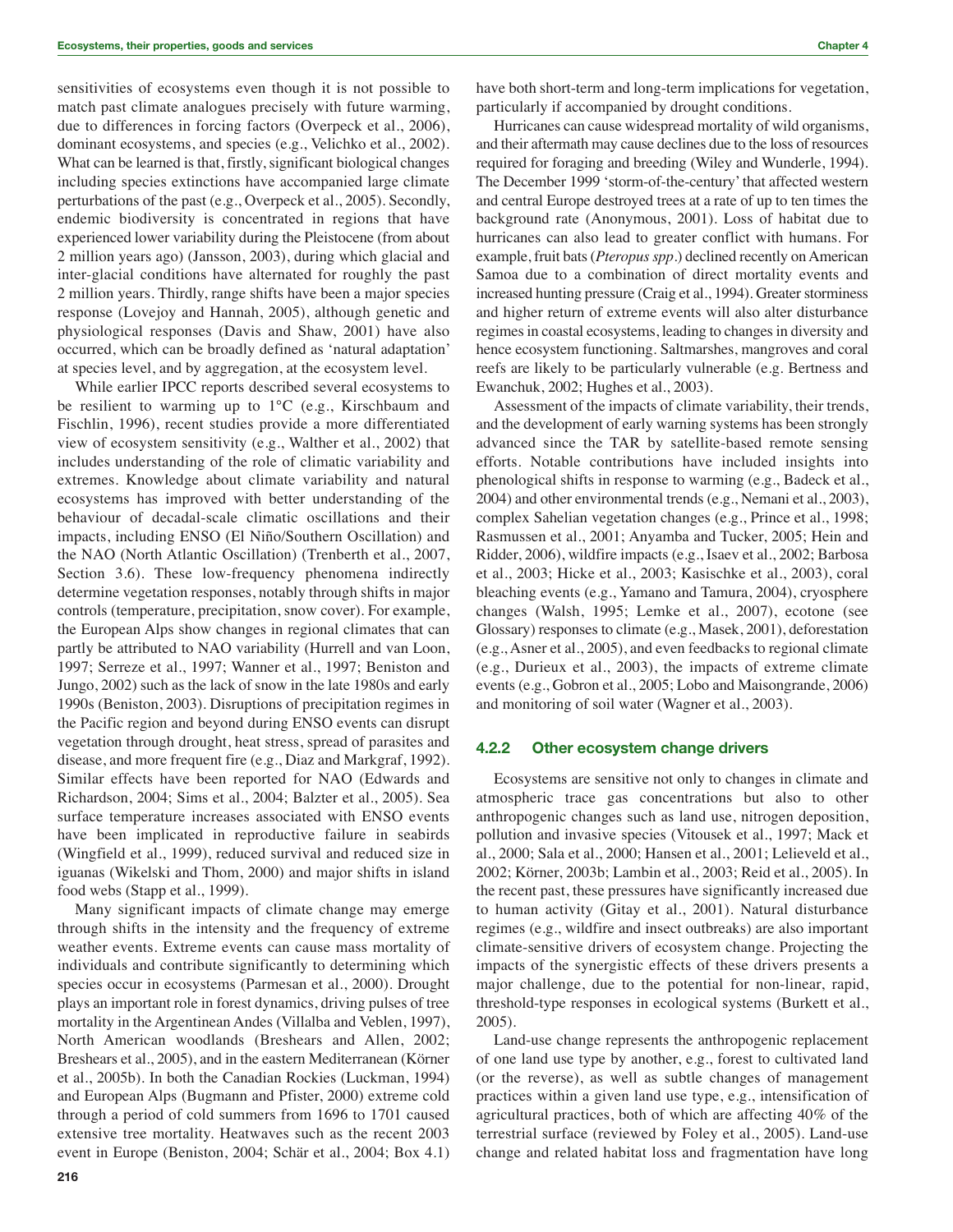# **Box 4.1. Ecological impacts of the European heatwave 2003**

Anomalous hot and dry conditions affected Europe between June and mid-August, 2003 (Fink et al., 2004; Luterbacher et al., 2004; Schär et al., 2004). Since similarly warm summers may occur at least every second year by 2080 in a Special Report on Emissions Scenario (SRES; Nakićenović et al, 2000) A2 world, for example (Beniston, 2004; Schär et al., 2004), effects on ecosystems observed in 2003 provide a conservative analogue of future impacts. The major effects of the 2003 heatwave on vegetation and ecosystems appear to have been through heat and drought stress, and wildfires.

Drought stress impacts on vegetation (Gobron et al., 2005; Lobo and Maisongrande, 2006) reduced gross primary production (GPP) in Europe by 30% and respiration to a lesser degree, overall resulting in a net carbon source of 0.5 PgC/yr (Ciais et al., 2005). However, vegetation responses to the heat varied along environmental gradients such as altitude, e.g., by prolonging the growing season at high elevations (Jolly et al., 2005). Some vegetation types, as monitored by remote sensing, were found to recover to a normal state by 2004 (e.g., Gobron et al., 2005), but enhanced crown damage of dominant forest trees in 2004, for example, indicates complex delayed impacts (Fischer, 2005). Freshwater ecosystems experienced prolonged depletion of oxygen in deeper layers of lakes during the heatwave (Jankowski et al., 2006), and there was a significant decline and subsequent poor recovery in species richness of molluscs in the River Saône (Mouthon and Daufresne, 2006). Taken together, this suggests quite variable resilience across ecosystems of different types, with very likely progressive impairment of ecosystem composition and function if such events increase in frequency (e.g., Lloret et al., 2004; Rebetez and Dobbertin, 2004; Jolly et al., 2005; Fuhrer et al., 2006).

High temperatures and greater dry spell durations increase vegetation flammability (e.g., Burgan et al., 1997), and during the 2003 heatwave a record-breaking incidence of spatially extensive wildfires was observed in European countries (Barbosa et al., 2003), with roughly 650,000 ha of forest burned across the continent (De Bono et al., 2004). Fire extent (area burned), although not fire incidence, was exceptional in Europe in 2003, as found for the extraordinary 2000 fire season in the USA (Brown and Hall, 2001), and noted as an increasing trend in the USA since the 1980s (Westerling et al., 2006). In Portugal, area burned was more than twice the previous extreme (1998) and four times the 1980-2004 average (Trigo et al., 2005, 2006). Over 5% of the total forest area of Portugal burned, with an economic impact exceeding €1 billion (De Bono et al., 2004).

Long-term impacts of more frequent similar events are very likely to cause changes in biome type, particularly by promoting highly flammable, shrubby vegetation that burns more frequently than less flammable vegetation types such as forests (Nunes et al., 2005), and as seen in the tendency of burned woodlands to reburn at shorter intervals (Vazquez and Moreno, 2001; Salvador et al., 2005). The conversion of vegetation structure in this way on a large enough scale may even cause accelerated climate change through losses of carbon from biospheric stocks (Cox et al., 2000). Future projections for Europe suggest significant reductions in species richness even under mean climate change conditions (Thuiller et al., 2005b), and an increased frequency of such extremes (as indicated e.g., by Schär et al., 2004) is likely to exacerbate overall biodiversity losses (Thuiller et al., 2005b).

been recognised as important drivers of past and present ecosystem change, particularly of biodiversity (Heywood and Watson, 1995; Fahrig, 2003).

Fire influences community structure by favouring species that tolerate fire or even enhance fire spread, resulting in a relationship between the relative flammability of a species and its relative abundance in a particular community (Bond and Keeley, 2005). As a result, many vegetation types are far from the maximum biomass predicted by regional climate alone (Bond et al., 2005). Geographical shifts in key species or fire may therefore cause fundamental community shifts (Brooks et al., 2004; Schumacher and Bugmann, 2006). Fire-prone vegetation types cover a total of 40% of the world's land surface (Chapin et al., 2002), and are common in tropical and subtropical regions (Bond et al., 2005), and the boreal region

(Harden et al., 2000) in particular. Intensified wildfire regimes driven at least partly by 20th century climate change (Gillett et al., 2004; Westerling et al., 2006), appear to be changing vegetation structure and composition with shifts from *Picea*- to *Pinus*-dominated communities and 75-95% reductions in tree densities observed in forest-tundra transition in eastern Canada (Lavoie and Sirois, 1998). By contrast, in Quebec, fire frequency appears to have dropped during the 20th century (Bergeron et al., 2001), a trend projected to continue (see Section 4.4.5; Bergeron et al., 2004). Across the entire North American boreal region, however, total burned area from fires increased by a factor of 2.5 between the 1960s and 1990s, while the area burned from human-ignited fires remained constant (Kasischke and Turetsky, 2006). In South-East Asia, by contrast, human activities have significantly altered fire regimes in ways that may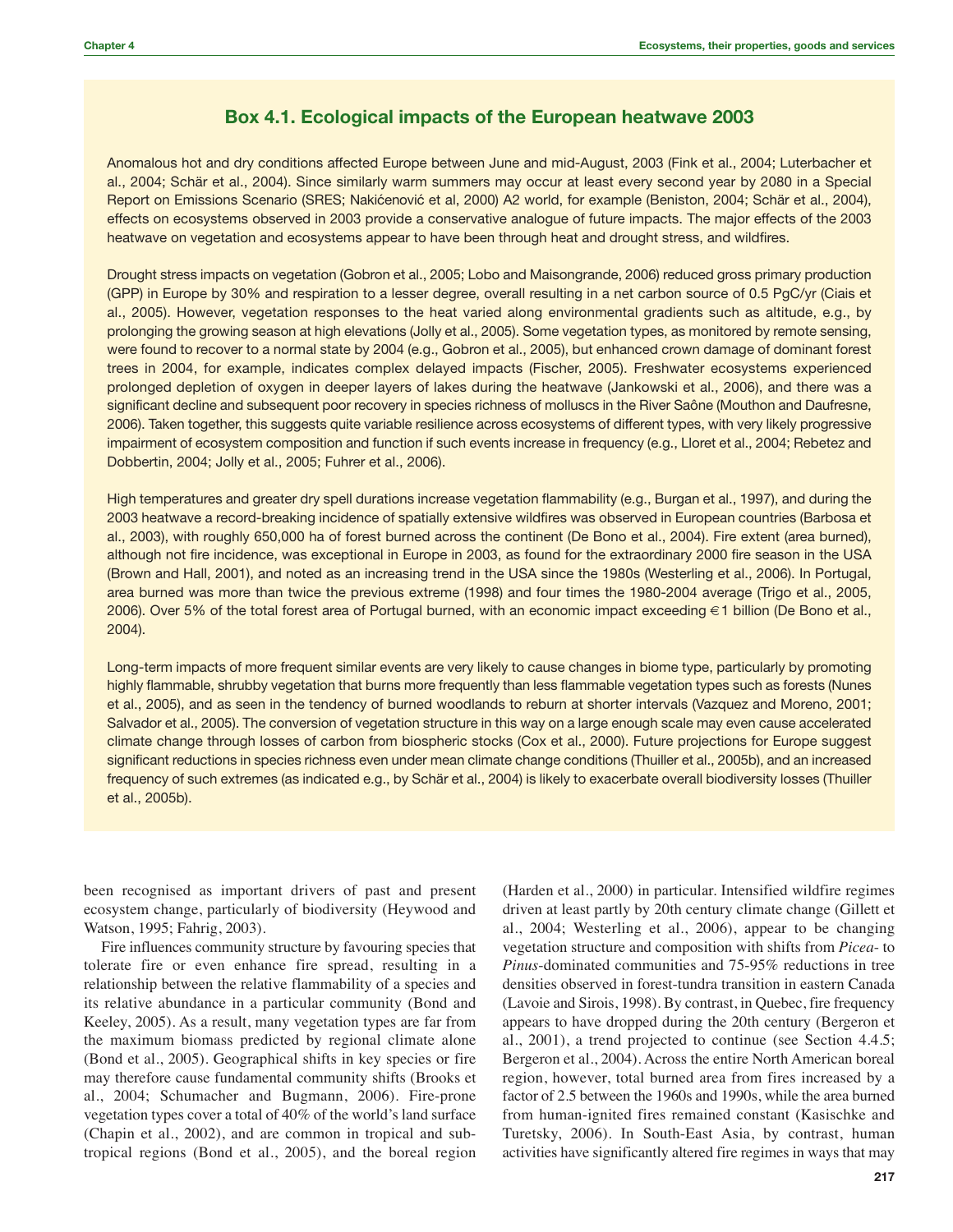be detrimental to the affected ecosystems (Murdiyarso and Lebel, 2007).

Drought facilitated the spread of human-caused fire in tropical regions during the 1997/98 El Niño (Randerson et al., 2005), affecting atmospheric trace gas concentrations such as CO,  $CH<sub>4</sub>$  and  $H<sub>2</sub>$  (Langenfelds et al., 2002; Novelli et al., 2003; Kasischke et al., 2005), and  $CO<sub>2</sub>$  emissions (van der Werf et al., 2004) at hemispheric and global scales. Drought conditions increase Amazon forest flammability (Nepstad et al., 2004). Tropical forest fires are becoming more common (Cochrane, 2003), and have strong negative effects on Amazonian vegetation (Cochrane and Laurance, 2002; Haugaasen et al., 2003), possibly even intensifying rainfall events (Andreae et al., 2004, but see Sections 4.4.1 and 4.4.5 on forest productivity trends).

Significant progress on globally applicable models of fire has been made since the TAR (Thonicke et al., 2001). Modelling suggests increases in wildfire impacts (see Sections 4.4.1 and 4.4.5) during the 21st century under a wide range of scenarios (e.g., Scholze et al., 2006). The implications of the regional and global importance of fire are manifold (Bond et al., 2005). Firstly, fire suppression strategies often have limited impact (Keeley, 2002; Schoennagel et al., 2004; Van Wilgen et al., 2004), and the enhancement of vegetation flammability through more prevalent fire weather (Brown et al., 2004) and the resulting big wildfires threatens human settlements, infrastructure and livelihoods (e.g., Allen Consulting Group, 2005). Secondly, in some ecosystems, including islands, humancaused fires have transformed forests into more flammable shrublands and grasslands (Ogden et al., 1998). Thirdly, the drivers of flammability, such as ecosystem productivity, fuel accumulation and environmental fire risk conditions, are all influenced by climate change (Williams et al., 2001; see Sections 4.4.3, 4.4.4 and 4.4.5).

The spatial impact of insect damage is significant and exceeds that of fire in some ecosystems, but especially in boreal forests (Logan et al., 2003). Spruce bud worm (SBW), for example, defoliated over 20 times the area burned in eastern Ontario between 1941 and 1996 (Fleming et al., 2002). Furthermore, fires tended to occur 3 to 9 years after a SBW outbreak (Fleming et al., 2002), suggesting a greater interaction between these disturbances with further warming. Disturbance by forest tent caterpillar has also increased in western Canada in the past 25 years (Timoney, 2003). In the Mediterranean region, the defoliation of Scots Pine shows a significant association with previous warm winters, implying that future climatic warming may intensify insect damage (Hodar and Zamora, 2004; see Section 4.4.5).

Invasive alien species (IAS) (Chornesky and Randall, 2003) represent a major threat to endemic or native biodiversity in terrestrial and aquatic systems (Sala et al., 2000; Scavia et al., 2002; Occhipinti-Ambrogi and Savini, 2003). Causes of biological invasions are multiple and complex (Dukes and Mooney, 1999), yet some simple models have been developed (Crawley, 1989; Deutschewitz et al., 2003; Chytry et al., 2005; Facon et al., 2006). Alien species invasions also interact with other drivers, sometimes resulting in some unexpected outcomes (Chapuis et al., 2004). Changes in biotic and/or abiotic disturbance regimes are recognised as primary drivers of IAS (Le Maitre et al., 2004), with communities often becoming more susceptible to invasion following extreme events (Smith and Knapp, 1999), such as are projected under future climate change. IAS can also change disturbance regimes through increasing vegetation flammability (Brooks et al., 2004). Overall, ongoing shifts in human-mediated disturbances, insect pests, IAS and fire regimes are very likely to be important in altering regional ecosystem structure, diversity and function (e.g., Timoney, 2003).

# **4.3 Assumptions about future trends**

The work reviewed in this chapter is dependent on assumptions of various types that are important in assessing the level of confidence that can be associated with its results (Moss and Schneider, 2000), but can be challenging to quantify and aggregate. Assumptions and uncertainties associated with climate scenarios (Randall et al., 2007) are not considered here, other than to identify the greenhouse gas emission trends or socio-economic development pathways (e.g., SRES, Nakićenović et al., 2000) assumed in the literature we review (see also Table 4.1, especially scaling methodology and associated uncertainties). Since the TAR, many global or regional scenarios have become available to quantify future impacts (Christensen et al., 2002, 2007; Meehl et al., 2007), and confidence in future climate projections has increased recently (Nakićenović et al., 2000; Randall et al., 2007). However, many assumptions must be made, due to imperfect knowledge, in order to project ecosystem responses to climate scenarios. We provide here a brief outline and guide to the literature of those that are most relevant.

To project impacts of climate change on ecosystems there are basically three approaches: (i) correlative, (ii) mechanistic, and (iii) analogue approaches. For the correlative and mechanistic approaches, studies and insights from the present give rise to the assumption that the same relationships will hold in the future. Three modelling approaches in particular have provided relevant results since the TAR. Firstly, correlative models use knowledge of the spatial distribution of species to derive functions (Guisan and Thuiller, 2005) or algorithms (Pearson et al., 2004) that relate the probability of their occurrence to climatic and other factors (Guisan and Zimmermann, 2000). Criticised for assumptions of equilibrium between species and current climate, an inability to account for species interactions, lack of a physiological mechanism, and inability to account for population processes and migration (see Pearson and Dawson, 2003; Pearson, 2006), these methods have nonetheless proved capable of simulating known species range shifts in the distant (Martinez-Meyer et al., 2004) and recent (Araújo et al., 2005) past, and provide a pragmatic first-cut assessment of risk to species decline and extinction (Thomas et al., 2004a). Secondly, mechanistic models include the modelling of terrestrial ecosystem structure and function. They are based on current understanding of energy, biomass, carbon, nutrient and water relations, and their interacting dynamics with and among species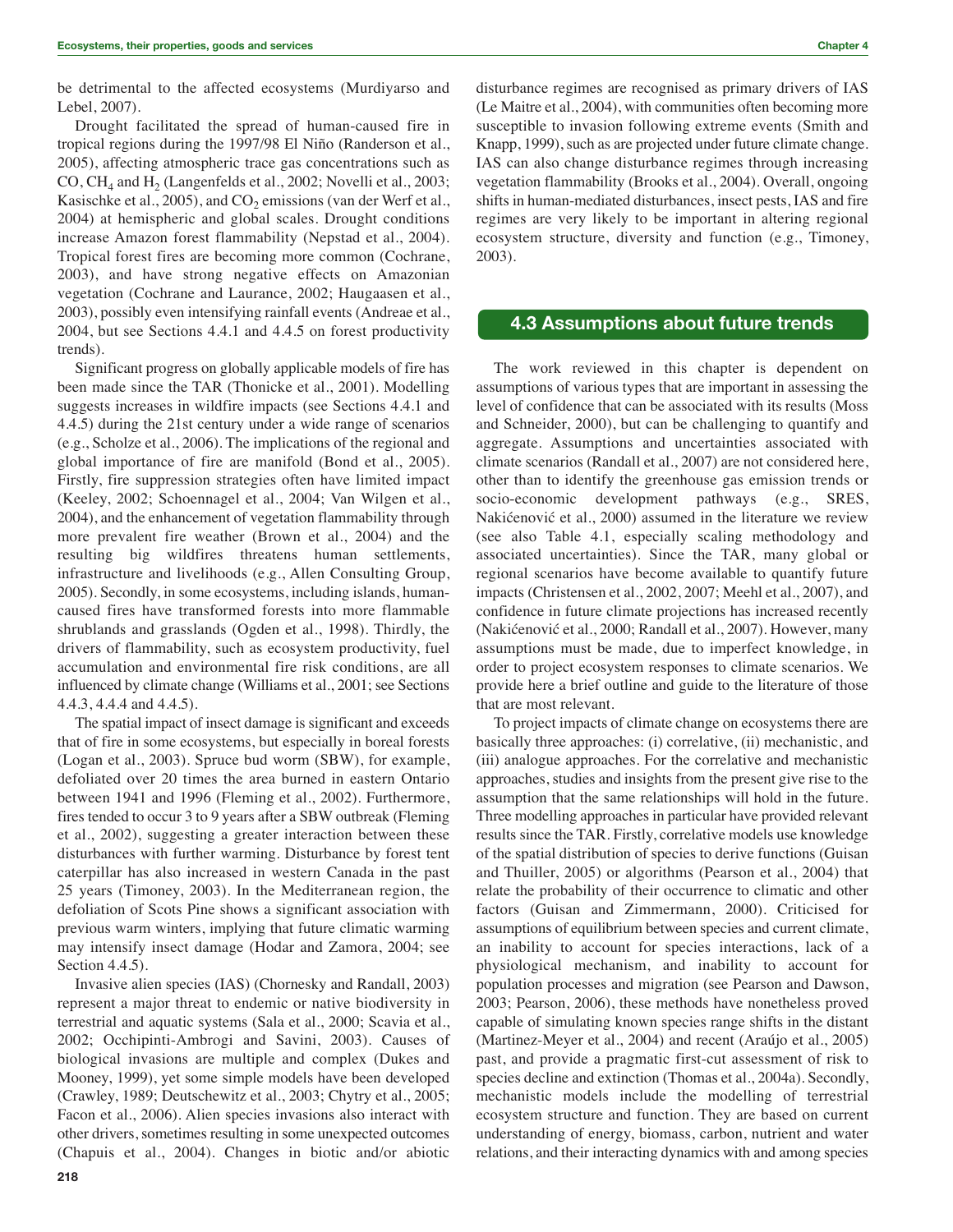such as primary producers. Such approaches generate projections of future vegetation structure, e.g., as the likely balance of plant functional types (PFTs) after permitting competitive interaction and accounting for wildfire (Woodward and Lomas, 2004b; Lucht et al., 2006; Prentice et al., 2007; but see Betts and Shugart, 2005, for a more complete discussion). Extrapolated to global scale, these are termed Dynamic Global Vegetation Models (DGVMs, see Glossary). An equivalent approach for oceans is lacking (but see Field et al., 1998). Thirdly, Earth system models have begun to incorporate more realistic and dynamic vegetation components, which quantify positive and negative biotic feedbacks by coupling a dynamic biosphere to atmospheric circulations with a focus on the global carbon cycle (Friedlingstein et al., 2003, 2006; Cox et al., 2004, 2006).

Ecosystem- and species-based models are typically applied at scales much finer than are resolved or reliably represented in global climate models. The requisite downscaling techniques of various types (statistical, dynamic) have matured and are increasingly used to provide the necessary spatio-temporal detail (IPCC-TGCIA, 1999; Mearns et al., 2003; Wilby et al., 2004; Christensen et al., 2007). Physically consistent bioclimatic scenarios can now be derived for almost any region, including developing countries (e.g., Jones et al., 2005) and complex, mountainous terrain (e.g., Gyalistras and Fischlin, 1999; Hayhoe et al., 2004). However, major uncertainties relating to downscaling remain in the impact projections presented in this chapter, centring mainly on soil water balance and weather extremes which are key to many ecosystem impacts, yet suffer from low confidence in scenarios for precipitation and climate variability, despite recent improvements (Randall et al., 2007).

Despite the recognised importance of multiple drivers of ecosystem change, they are rarely all included in current climate and ecosystem models used for assessing climate change impacts on ecosystems (Hansen et al., 2001; Levy et al., 2004; Zebisch et al., 2004; Feddema et al., 2005; Holman et al., 2005b; Pielke, 2005). The explicit inclusion of non-climatic drivers and their associated interactions in analyses of future climate change impacts could lead to unexpected outcomes (Hansen et al., 2001; Sala, 2005). Consequently, many impact studies of climate change that ignore land-use and other global change trends (see also Section 4.2.2) may represent inadequate estimates of projected ecosystem responses.

# **4.4 Key future impacts and vulnerabilities**

The scope of this section satisfies that required by the IPCC plenary in relation to future impacts on properties, goods and services of major ecosystems and on biodiversity. However, to assess ecosystem goods and services more completely, issues relating to biogeochemical cycling and other supporting or regulating services are also deemed appropriate for consideration under this heading. Following reviews of impacts on individual ecosystems, impacts that cut across ecosystems (such as large-scale vegetation shifts and migratory species) are elaborated. Finally the overall implications for biodiversity are highlighted in a global synthesis. Within the relevant subsections, we describe briefly ecosystem properties, goods and services, we summarise key vulnerabilities as identified by the TAR, and then review what new information is available on impacts, focusing on supporting and regulating services (for provisioning services see Chapters 3, 5 and 6).

### **4.4.1 Biogeochemical cycles and biotic feedback**

The cycling of chemical elements and compounds sustains the function of the biosphere and links ecosystems and climate by regulating chemical concentrations in soil, biota, atmosphere and ocean. Substantial progress has been made since the TAR in understanding the interactive responses of terrestrial ecosystems and the climate system, as determined by plant physiological responses, interactions with the soil, and their scaled-up effects on regional and global biogeochemical cycles (Buchmann, 2002; Cox et al., 2006; Friedlingstein et al., 2006; Gedney et al., 2006). Interactions between ocean and atmosphere and land and oceans are also critical for the future evolution of climate (see Section 4.4.9, but mainly Denman et al., 2007, e.g., Section 7.3.5.4).

Among the most advanced tools to achieve scaling-up of terrestrial systems to the global scale are Dynamic Global Vegetation Models (DGVMs), which simulate time-dependent changes in vegetation distribution and properties, and allow mapping of changes in ecosystem function and services (Schröter et al., 2005; Metzger et al., 2006). Testing at hierarchical levels from leaf to biome and over relevant timescales has shown encouraging agreement with observations (Lucht et al., 2002; Bachelet et al., 2003; Harrison and Prentice, 2003; Gerten et al., 2004; Joos and Prentice, 2004; Kohler et al., 2005; Peylin et al., 2005), and validation is ongoing (e.g., Woodward and Lomas, 2004b; Prentice et al., 2007). Recently, full coupling between DGVMs and climate models has progressed from earlier work (e.g., Woodward and Lomas, 2001) to explore feedback effects between biosphere and atmospheric processes (Cox et al., 2006; Friedlingstein et al., 2006), that were initially reported as having significant implications for the carbon cycle (Cox et al., 2000).

#### *Key vulnerabilities*

Ecosystems are likely to respond to increasing external forcing in a non-linear manner. Most initial ecosystem responses appear to dampen change (Aber et al., 2001), but amplify it if thresholds in magnitude or rate of change are surpassed. Transitions between states may be triggered, or the ecosystem may even 'collapse' i.e., show a rapid transition to a much less productive and/or species-poor assemblage with lower biomass and other impairments such as degrading soils (e.g., Scheffer et al., 2001; Rietkerk et al., 2004; Schröder et al., 2005). Changing fire regimes provide an important example (see Section 4.2.2 for a more complete treatment), as these are of significant concern for the terrestrial carbon balance (Schimel and Baker, 2002; van der Werf et al., 2004; Westerling et al., 2006), especially because they can be self-reinforcing (Bond and Keeley, 2005). However, even less extreme responses of ecosystems are likely to have important ramifications for the biosphere because of their spatial extent.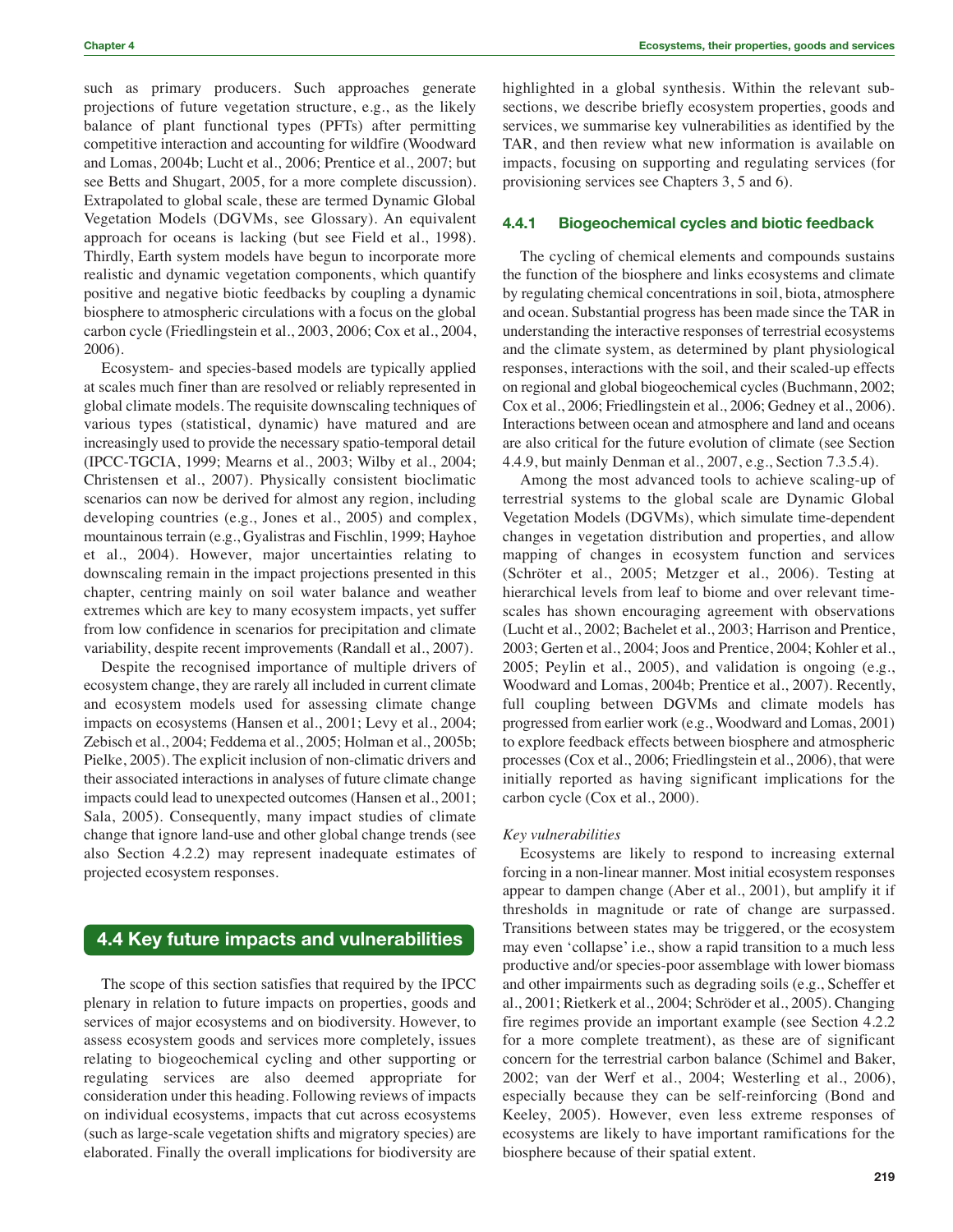Based on early versions of DGVMs (equilibrium biogeography models or global biogeochemical models – Neilson et al., 1998), the world's terrestrial ecosystems were projected to continue as a net carbon sink for a number of decades and possibly throughout the 21st century, with an initially 'greening' world due to longer growing seasons, more precipitation and  $CO<sub>2</sub>$ -fertilisation benefits. Substantial structural changes in biomes were projected towards 2100, with ecosystem shifts towards higher latitudes and altitudes. A reversal of initial carbon sequestration gains was projected during the 21st century, as  $CO<sub>2</sub>$ -fertilisation benefits approach saturation and temperature effects on respiration and transpiration increase, potentially resulting in net global ecosystem carbon losses relative to today (e.g., Cramer et al., 2001). With feedback from the global carbon cycle to the atmosphere accounted for, dieback of much of the Amazon rainforest due to desiccation was an identified major vulnerability, but with a high degree of uncertainty (Cox et al., 2000). The TAR concluded that the net global terrestrial carbon exchange would be between −6.7 PgC/yr (uptake 1 PgC) and +0.4 PgC/yr, and that anthropogenic  $CO<sub>2</sub>$  emissions would remain the dominant determinant of atmospheric  $CO<sub>2</sub>$ concentration during the 21st century. Key ecosystem forecasting needs identified in the TAR were for spatially and temporally dynamic models to simulate processes that produce inertia and lags in ecosystem responses. Progress on this issue has now allowed initial assessments of the potential for feedbacks from ecosystems to atmospheric composition and climate change.

#### *Impacts*

Observations for global net primary productivity (NPP) from 1982 to 1999 show an increase of 6%, concentrated in the tropics and due virtually certainly to greater solar radiation with reduced cloud cover (Nemani et al., 2003), broadly concurring with the projection in the TAR of an increasing biospheric sink in the initial stages of climate change. Scaled-up effects of direct atmospheric  $CO<sub>2</sub>$  enrichment on plant and ecosystem biomass accumulation  $(CO<sub>2</sub>$ -fertilisation) are largely responsible for the projected continued enhancement of NPP in current global models (Leemans et al., 2002). By contrast, impacts in oceans, especially through acidification, have been largely negative (see Section 4.4.9).

Despite improved experiments, the magnitude of the terrestrial  $CO<sub>2</sub>$ -fertilisation effect remains uncertain, although improved simulation of major vegetation types (particularly forests and savannas) at the last glacial maximum by incorporating  $CO<sub>2</sub>$  effects (Harrison and Prentice, 2003) are encouraging. The three main constraints that have been observed to limit the fertilisation effect are element stoichiometry (nutrient balance), forest tree dynamics, and secondary effects of  $CO<sub>2</sub>$  on water relations and biodiversity. Trends in some empirical data suggest caution when estimating future carbon sequestration potentials of the biosphere as a contribution to mitigating climate change, in particular as these benefits may be smaller than the counteracting impacts of land-use change. Persistent grassland responses to elevated  $CO_2$ , which range from 0 to 40% biomass gain per season, mainly reflect  $CO_2$ -induced water savings induced by scaled-up impacts of reduced stomatal conductance (Morgan et al., 2004; Gerten et al., 2005), and thus rely on current moisture regimes and lack the realistic atmospheric feedback of the future that may negate this benefit. The only replicated test of multiple  $CO_2 \times$  climate/environment interactions (water, temperature, nutrient supply) yielded no overall  $CO<sub>2</sub>$  biomass signal in a grassland system (Shaw et al., 2002), highlighting the significant influence of co-limiting environmental variables.

Similar trends are emerging for forests, although the interpretation is complicated by time-lags in biomass response to the artifactual step-change when initiating  $CO<sub>2</sub>$  treatments, requiring longer observation periods before a new steady state (e.g., in terms of leaf area index, fine root dynamics and nutrient cycling) is reached. Three tall forest test systems, loblolly pine plantation (Oren et al., 2001; Schäfer et al., 2003), sweet gum plantation (Norby et al., 2002; Norby and Luo, 2004), and mixed deciduous forest (Körner et al., 2005a) exhibit significant initial biomass stimulation that diminishes with time except for one of the four pairs of test plots (treatment versus control) in the joint Duke pine experiments (Schäfer et al., 2003). A European boreal forest system also showed smaller  $CO<sub>2</sub>$  growth stimulation in mature trees under field conditions than expected from results for saplings (Rasmussen et al., 2002). A recent analysis (Norby et al., 2005) suggests that the NPP response of trees to elevated  $CO<sub>2</sub>$  is relatively predictable across a broad range of sites, with a stimulation of 23  $\pm$  2% at a median CO<sub>2</sub> of double the preindustrial level. The logarithmic biotic growth factor derived from this is  $0.60$  ( $\beta$ -factor, expressing the response as a function of the relative  $CO<sub>2</sub>$  increase). Nonetheless, it is uncertain whether test systems with mostly young growing trees provide valid analogies for biomass responses in mature forests with a steady state nutrient cycle and many other factors moderating the response to elevated  $CO<sub>2</sub>$  concentrations (e.g., Karnosky, 2003).

It has been suggested that greatest  $CO<sub>2</sub>$ -fertilisation impacts may be seen in savanna systems post-fire (Bond and Midgley, 2000; Bond et al., 2003), especially where nutrients are less limiting and in systems in which trees require carbon reserves to re-establish after fire (see Section 4.2.2). Scrub oak in Florida shows diminishing  $CO<sub>2</sub>$  responses as treatment proceeds (Hungate et al., 2006), even though this is a post-fire regenerating system. For tropical forests, the planet's single largest biomass carbon reservoir, post-industrial atmospheric  $CO<sub>2</sub>$  enrichment seems to have enhanced growth dynamics (Phillips et al., 2002; Laurance et al., 2004; Wright et al., 2004). A more dynamic forest might ultimately store less rather than more carbon in future if long-term species compositional changes are realised (Laurance et al., 2004; Malhi et al., 2006), especially given the exceptional  $CO<sub>2</sub>$  responsiveness of tropical lianas that may increase tree mortalities and population turnover (Körner, 2004).

Based on experimental data, best estimates of instantaneous  $CO<sub>2</sub>$ -induced water savings due to reduced stomatal aperture range from 5 to 15% (Wullschleger and Norby, 2001; Cech et al., 2003) for humid conditions, diminishing with drying soils. Desert shrub systems increase production in elevated  $CO<sub>2</sub>$  only during exceptional wet periods and not in dry periods (Nowak et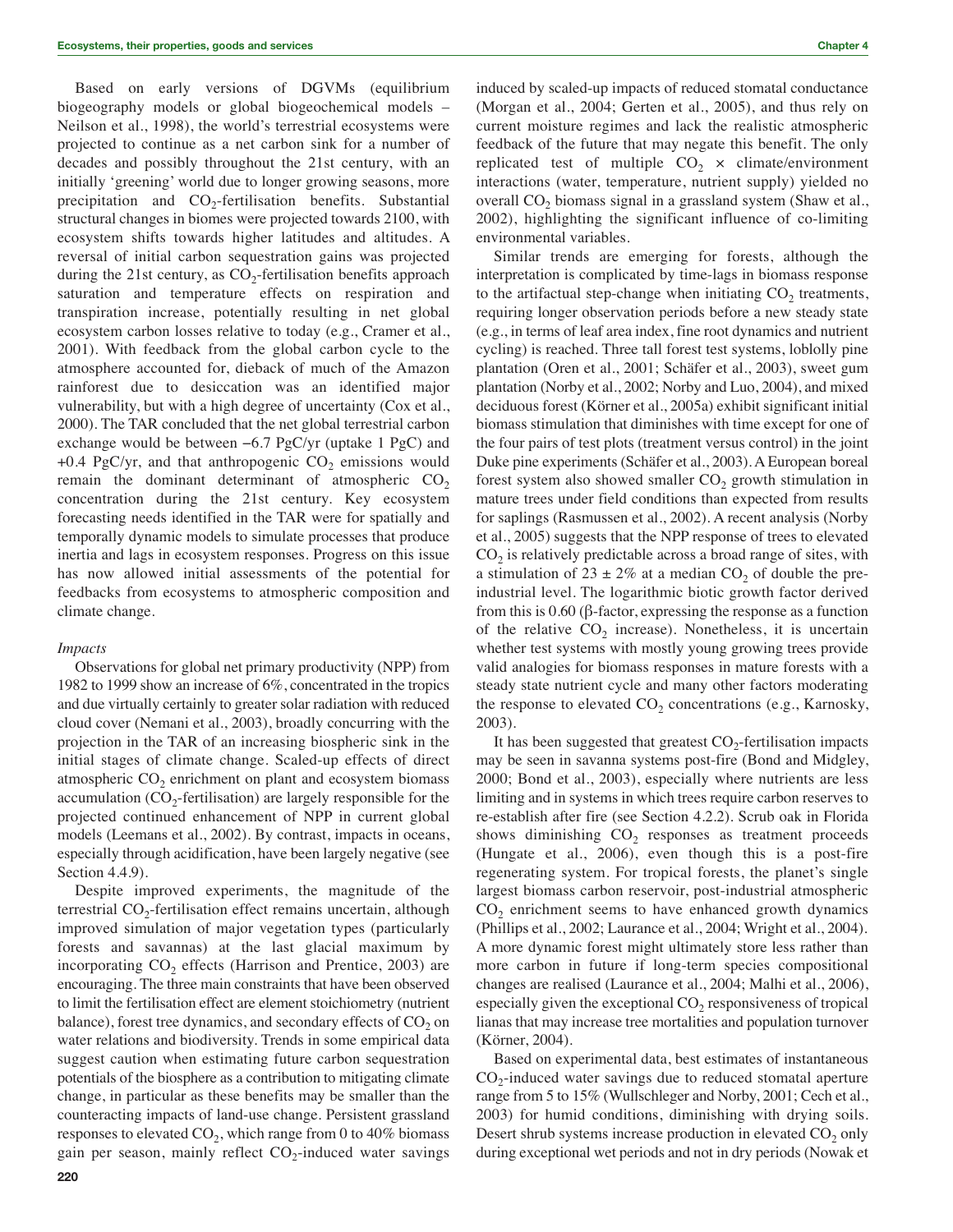**Chapter 4 Ecosystems, their properties, goods and services**

al., 2004), contrasting with earlier expectations (Morgan et al., 2004). Evapotranspiration data for temperate zone ecosystems under future  $CO<sub>2</sub>$  scenarios suggest that this may be reduced by less than 10% across all weather conditions. Water savings through elevated  $CO<sub>2</sub>$  hold limited benefits for trees during drought, because nutrient availability in drying top soil becomes interrupted, and initial water savings are exhausted (Leuzinger et al., 2005). Repeated drought with high temperatures (e.g., Europe in 2003, Box 4.1) may reduce landscape-wide carbon stocks (Ciais et al., 2005). Studies using a land-surface model indicate at least for the past century a hydrological response up to the global scale of increasing runoff (e.g., Gedney et al., 2006) that is consistent with expected stomatal responses to rising  $CO<sub>2</sub>$ (e.g., Hetherington and Woodward, 2003; Gedney et al., 2006).

Soil nitrogen availability is key to predicting future carbon sequestration by terrestrial ecosystems (Reich et al., 2006), especially in light of global nitrogen-deposition trends (2-10 fold increase in some industrialised areas – Matson et al., 2002). The future ability of ecosystems overall to sequester additional carbon is very likely to be constrained by levels of nitrogen availability and fixation, and other key nutrients such as phosphorus that may also become increasingly limiting (Hungate et al., 2003). Carbon accumulation and sequestration in critical soil stocks (see Figure 4.1) has been found to be strongly nitrogen-constrained, both because levels well above typical atmospheric inputs are needed to stimulate soil Csequestration, and because natural  $N<sub>2</sub>$ -fixation appears to be particularly strongly limited by key nutrients (van Groenigen et al., 2006).

Results from a loblolly pine forest (Lichter et al., 2005) and grassland experiments (Van Kessel et al., 2000) suggest a reduced likelihood for  $CO<sub>2</sub>$ -fertilisation-driven carbon accumulation in soils, probably because carbon sequestration to humus is more nutrient-demanding (not only nitrogen), than is wood formation, for example (Hungate et al., 2006). Carbon accretion in soil is therefore itself likely to exert negative feedback on plant growth by immobilising soil nutrients (in addition to cation depletion by acidic precipitation), contributing to a faster diminishing of the biospheric sink (see Figure 4.2; Reich et al., 2006) than implemented in model projections (e.g., Scholze et al., 2006; see Figure 4.2).

Accumulation of seasonally transitory soil carbon pools such as in fine roots has been found at elevated ambient  $CO<sub>2</sub>$ concentrations, but the general validity of such enhanced Cfluxes and what fraction of these might be sequestered to recalcitrant (see Glossary) soil carbon stocks remains unresolved (Norby et al., 2004). Soil warming may enhance carbon emissions, especially by reducing labile soil organic carbon pools (Davidson and Janssens, 2006). This results in the commonly observed short-term (less than decadal) loss of carbon in warming experiments, followed by the reestablishment of a new equilibrium between inputs and losses of soil carbon (e.g., Eliasson et al., 2005; Knorr et al., 2005). Recent observations indeed show widespread carbon losses from soils (Bellamy et al., 2005; Schulze and Freibauer, 2005) that are consistent with this formulation. However, in regions with thawing permafrost, a decay of historically accumulated soil carbon stocks (yedoma, >10,000 years old, Figure 4.1) due to

warming (Zimov et al., 2006) and nutrient deposition (Blodau, 2002; Mack et al., 2004) could release large amounts of carbon to the atmosphere (see also Section 4.4.6). Increased NPP (but see Angert et al., 2005) and vegetation change (see Section 4.4.5 and, e.g., Sturm et al., 2001) may partly counterbalance this carbon release (see Section 4.4.6 and Sitch et al., 2007), thus complicating projections (Blodau, 2002; for a full discussion see Section 4.4.6).

Ecosystem changes associated with land-use and land-cover change (see Section 4.2.2) are complex, involving a number of feedbacks (Lepers et al., 2005; Reid et al., 2005). For example, conversion of natural vegetation to agricultural land drives climate change by altering regional albedo and latent heat flux, causing additional summer warming in key regions in the boreal and Amazon regions, and winter cooling in the Asian boreal zone (Chapin et al., 2005b; Feddema et al., 2005), by releasing CO<sub>2</sub> via losses of biomass and soil carbon (Gitz and Ciais, 2003; Canadell et al., 2004; Levy et al., 2004) and through a 'land-use amplifier effect' (Gitz and Ciais, 2003). In contrast, reforestation, and other land-use or land-management changes such as modifications of agricultural practices, can work to mitigate climate change through carbon sequestration (Lal, 2003, 2004; Jones and Donnelly, 2004; King et al., 2004a; Wang et al., 2004a; de Koning et al., 2005; Nabuurs et al., 2007). This mitigation potential is probably limited to reducing the ultimate atmospheric  $CO<sub>2</sub>$  increase by 2100 by between 40 and 70 ppm (House et al., 2002), and by approximately century-long timelags until mature forests are established (see Sections 4.4.5, 4.4.6 and 4.4.10), and is probably offset by regional warming effects of lower albedo with poleward boreal forest expansion (e.g., Betts, 2000; for a full discussion see Section 4.4.6).

The sequestration and cycling of carbon in terrestrial ecosystems is a key vulnerability, given the above drivers, their generally global extent, their potential irreversibility, and the likely existence of threshold-type impacts. The extent to which the recently discovered methane release from plant foliage (Keppler et al., 2006) can be scaled to biome level is under debate (Houweling et al., 2006), and highlights the currently limited understanding of the methane cycle, and its exclusion from Earth system models (e.g., Betts and Shugart, 2005). Nonetheless, recent work especially with DGVM approaches, has begun to elucidate the likelihood of occurrence of important thresholds, and positive feedback to the atmosphere through diminishing  $CO<sub>2</sub>$  sequestration or even net carbon release from ecosystems, thus amplifying climate change (e.g., Friedlingstein et al., 2006; Lucht et al., 2006; Scholze et al., 2006).

Global estimates (IS92a, HACM2-SUL – Cramer et al., 2001) suggest a reduced global sink relative to that expected under  $CO_2$ -fertilisation alone, both in 2000 (0.6 $\pm$ 3.0 PgCy<sup>-1</sup>) and 2100  $(0.3\pm6.6 \text{ PgCy}^{-1})$  as a result of climate change impacts on Net Biome Productivity (NBP) of tropical and Southern Hemisphere ecosystems. According to these models, the rate of NBP increase slows by around 2030 as  $CO_2$ -fertilisation itself saturates, and in four of six models shows further, climate-induced, NBP declines, due to increased heterotrophic respiration and declining tropical NPP after 2050. These trends are projected to continue until mid-century, even with stabilised atmospheric  $CO<sub>2</sub>$ concentration and instantaneously stabilised climate beyond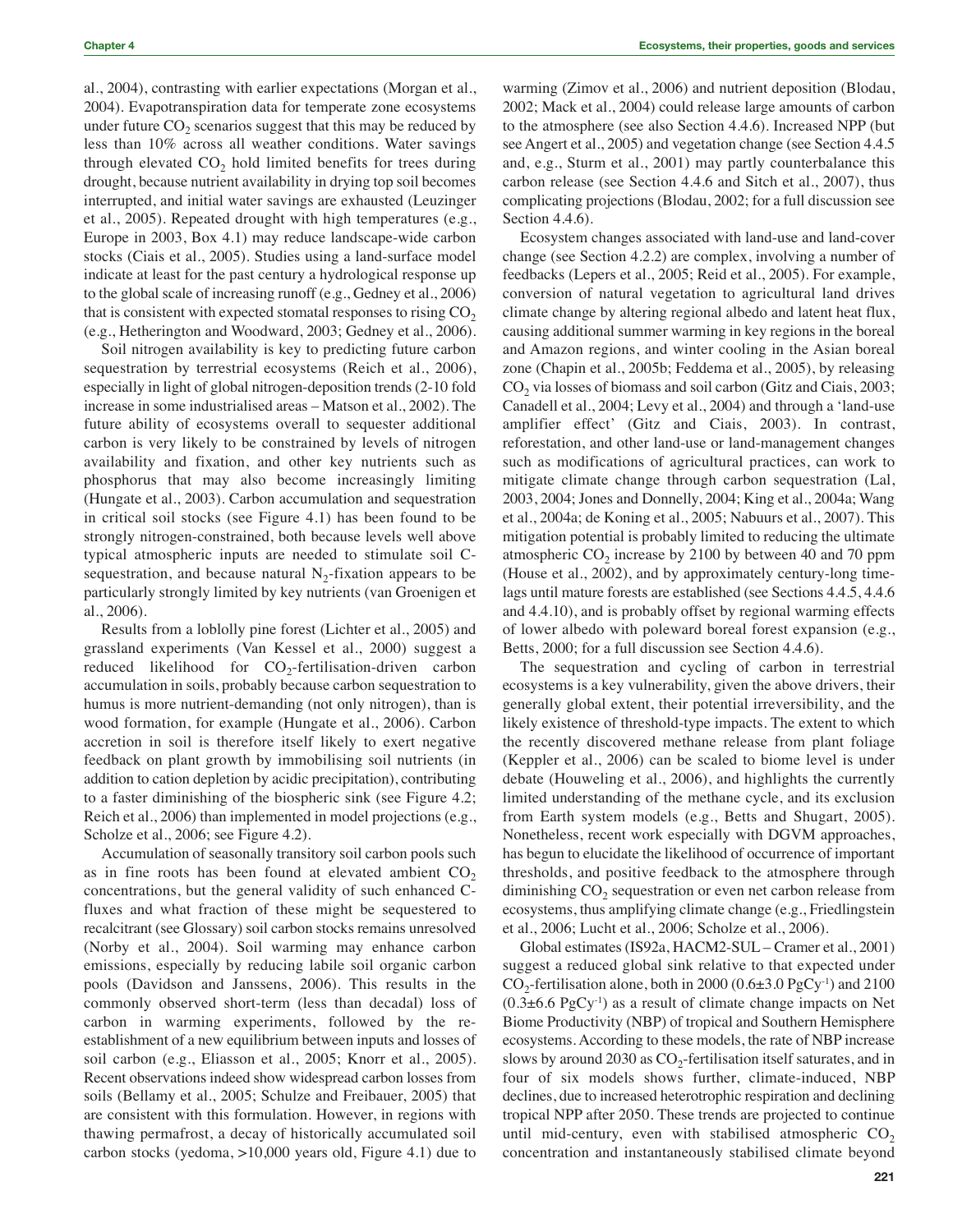2100 (Woodward and Lomas, 2004b; see also next paragraph, Figure 4.2). More recent modelling based on projected deforestation and climate change (for the IS92a emissions scenario and the CGCM1, CSIRO, ECHAM, HadCM3 climate models) in the tropics alone suggests an additional release of 101 to 367 PgC, adding between 29 and 129 ppm to global atmospheric  $CO<sub>2</sub>$  by 2100, mainly due to deforestation (Cramer et al., 2004).

Climate scenario uncertainty provides a substantial variance in global terrestrial C balance by 2100, even under a single  $CO<sub>2</sub>$ emissions scenario (IS92a, projected to reach 703 ppm atmospheric  $CO<sub>2</sub>$  concentration by 2100, excluding vegetation feedback). Using five General Circulation Models (GCMs) to drive DGVMs, global terrestrial C-sequestration is estimated at between −106 and +201 PgC (Schaphoff et al., 2006), though in four out of five, the sink service decreased well before 2060. A risk assessment for terrestrial biomes and biogeochemical cycling shows that a terrestrial carbon source is predicted in almost half of 52 GCM × emissions scenario combinations, and that wildfire frequency increases dramatically even for a warming of <2°C by 2100 (Scholze et al., 2006). Here we show model results for the most recent version of the DGVM Lund-Potsdam-Jena Model (LPJ) (Schaphoff et al., 2006) highlighting changes in biome structure (relative cover of dominant growth forms) and the terrestrial carbon sink under more recent IPCC emissions scenarios SRES A2 and B1 (Nakićenović et al., 2000). This supports projections of diminishing terrestrial Csequestration as early as 2030 (Figure 4.2) – earlier than suggested in the TAR (Prentice et al., 2001, Figure 3.10) – and substantial shifts in biome structure (Figure 4.3); discussed more fully in Sections 4.4.10 and 4.4.11.



**Figure 4.2.** *Net carbon exchange of all terrestrial ecosystems as simulated by the DGVM LPJ (Sitch et al., 2003; Gerten et al., 2004 – negative values mean a carbon sink, positive values carbon losses to the atmosphere). Past century data are based on observations and climate model data were normalised to be in accord with these observations for the 1961-1990 data (CRU-PIK). Transient future projections are for the SRES A2 and B1 emissions scenarios (Naki´cenovi´c et al., 2000), forcing the climate models HadCM3 and ECHAM5, respectively (cf. Lucht et al., 2006; Schaphoff et al., 2006). In contrast to previous global projections (Prentice et al., 2001 – Figure 3.10), the world's ecosystems sink service saturates earlier (about 2030) and the terrestrial biosphere tends to become a carbon source earlier (about 2070) and more consistently, corroborating other projections of increased forcing from biogenic terrestrial sources (e.g., Cox et al., 2000, 2004; White et al., 2000a; Lucht et al., 2006; Schaphoff et al., 2006; Scholze et al., 2006; see Figure 4.3 for maps on underlying ecosystem changes). Note that these projections assume* an effective CO<sub>2</sub>-fertilisation (see Section 4.4.1).

Projections from modelling that dynamically link the physical climate system and vegetation, using Ocean-Atmosphere General Circulation Models (OAGCMs, e.g., Cox et al., 2000), suggest a terrestrial C source that will exacerbate both climate and further vegetation change to at least some degree (e.g., Sarmiento, 2000; Dufresne et al., 2002; Canadell et al., 2004). Impacts include the collapse of the Amazon forest (e.g., White et al., 2000a; Cox et al., 2004), and an overall C source from the tropics that exceeds the boreal C sink (Berthelot et al., 2002), leading to an 18% (Dufresne et al., 2002), 5 to 30% (Friedlingstein et al., 2006), and 40% (Cox et al., 2000) higher atmospheric  $CO<sub>2</sub>$  concentration by 2100. Carbon and water cycling, at least, are also affected by shifting biogeographical zones (Gerten et al., 2005) which will be lagged by migration constraints that are not yet incorporated in DGVM approaches (see also Sections 4.4.5 and 4.4.6), leading to a potential overestimation of vegetation C-sequestration potential. This is especially so for boreal regions, due to unrealistically high projections of in-migration rates of trees and shrubs (Neilson et al., 2005).

Changes in air-sea fluxes of dimethyl sulphide (DMS) from −15% to 30% caused by global warming of about 2°C are projected to have a regional radiative and related climatic impact (Bopp et al., 2003, 2004), as DMS is a significant source of cloud condensation nuclei. DMS is produced by coccolithophores, which are sensitive to high sea-water  $CO<sub>2</sub>$ (Riebesell et al., 2000). As the largest producers of calcite on the planet (Holligan et al., 1993), reduced calcification by these organisms may also influence the global carbon cycle (Raven et al., 2005) and global albedo (Tyrrell et al., 1999). N<sub>2</sub>O of marine origin contributes about 33% of total input to the atmosphere (Enhalt and Prather, 2001). Changes to the concentration and distribution of oxygen in the oceans, either through increased stratification of the surface waters (Sarmiento et al., 1998) or through a decrease in the strength of the thermohaline circulation (IPCC, 2001), will impact the ocean nitrogen cycling, especially the processes of nitrification and denitrification which promote  $N<sub>2</sub>O$  production.

#### **4.4.2 Deserts**

#### *Properties, goods and services*

One of the largest terrestrial biomes, deserts cover 27.7 Mkm2 , comprising extra-polar regions with mean annual precipitation <250 mm and an unfavourable precipitation to potential evaporation ratio (Nicholson, 2002; Warner, 2004; Reid et al., 2005). Deserts support on the order of 10 people per km2 , in sparse populations with among the lowest gross domestic product (GDP) of all ecoregions (Reid et al., 2005). Recent estimates suggest that between 10 and 20% of deserts and drylands are degraded due to an imbalance between demand for and supply of ecosystem services (Adeel et al., 2005). Critical provisioning goods and services include wild food sources, forage and rangeland grazing, fuel, building materials, and water for humans and livestock, for irrigation and for sanitation, and genetic resources, especially of arid-adapted species (Adeel et al., 2005; Hassan et al., 2005). Regulating services include air quality, atmosphere composition and climate regulation (Hassan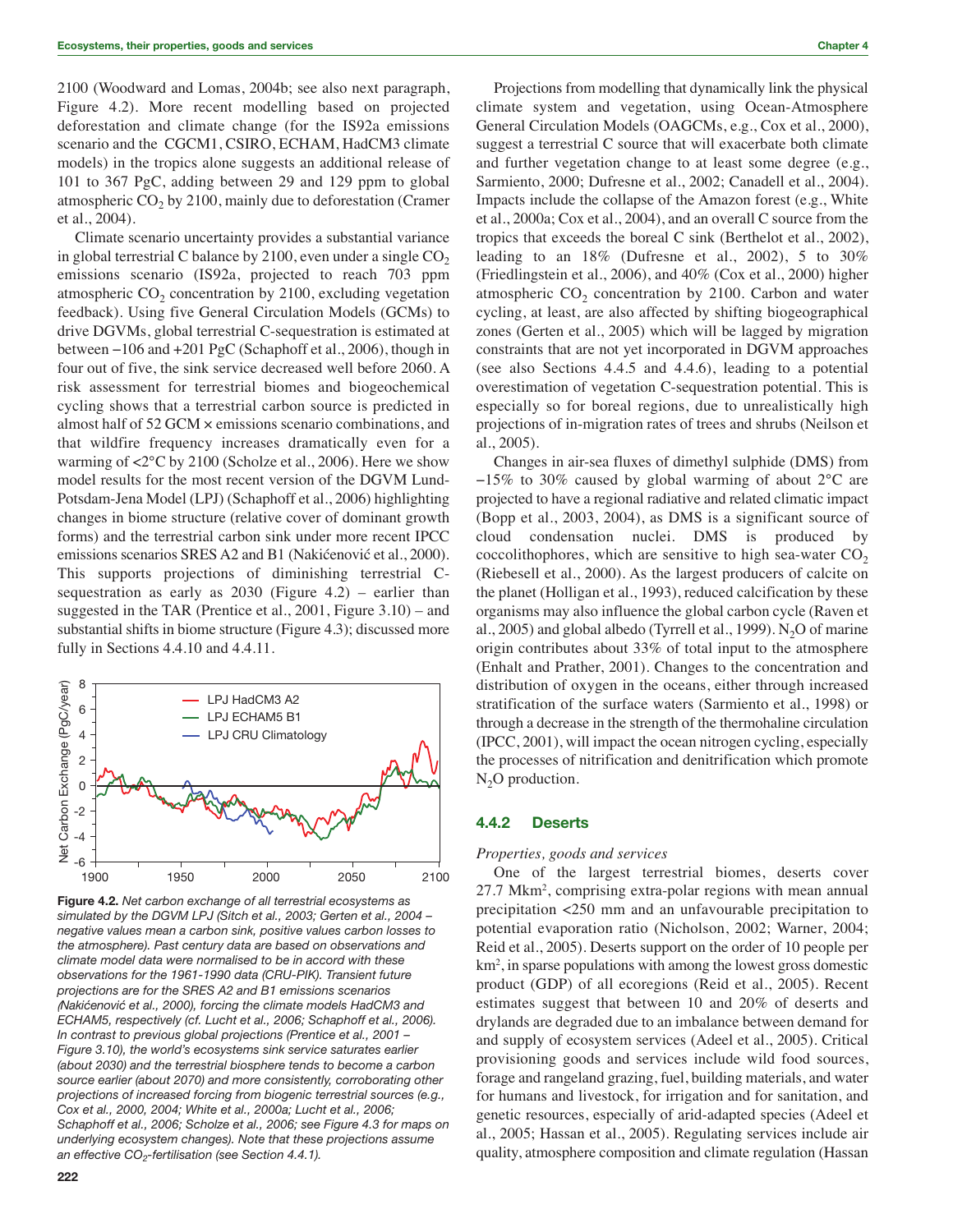et al., 2005), especially through wind-blown dust and desert albedo influences on regional rainfall, and biogeochemistry of remote terrestrial and marine ecosystems (Warner, 2004).

#### *Key vulnerabilities*

The TAR noted several vulnerabilities in drylands (Gitay et al., 2001, p. 239) but chiefly that human overuse and land degradation, exacerbated by an overall lack of infrastructure and investment in resource management, would be very likely to overwhelm climate change impacts, with the exception of impacts of increased dry and wet extremes due to ENSO frequency increase, and negative impacts of projected warming and drying in high biodiversity regions. On the other hand, evidence for region-specific increases in productivity and even community compositional change due to rising atmospheric  $CO<sub>2</sub>$ was reported, with associated increased biomass and soil organic matter. Overall impacts of elevated  $CO<sub>2</sub>$  were reported as comparable, though usually opposite in sign, to climate change projections. Since the TAR, further work shows that desert biodiversity is likely to be vulnerable to climate change (Reid et al., 2005), with winter-rainfall desert vegetation and plant and animal species especially vulnerable to drier and warmer conditions (Lenihan et al., 2003; Simmons et al., 2004; Musil et al., 2005; Malcolm et al., 2006), and continental deserts vulnerable to desiccation and even soil mobilisation, especially with human land-use pressures (Thomas and Leason, 2005). However, the potentially positive impact of rising atmospheric  $CO<sub>2</sub>$  remains a significant uncertainty, especially because it is likely to increase plant productivity, particularly of  $C_3$  plants (Thuiller et al., 2006b) and, together with rainfall change, could even induce wildfires (Bachelet et al., 2001; Hardy, 2003; Duraiappah et al., 2005). The uncertain impact of elevated  $CO<sub>2</sub>$ on vegetation productivity and biogeochemical cycling in deserts is an important source of contrasting projections of impacts and vulnerability for different desert regions and vegetation types. Climate change and direct human land-use pressure are likely to have synergistic impacts on desert ecosystems and species that may be offset, at least partly, by vegetation productivity and carbon sequestration gains due to rising atmospheric  $CO<sub>2</sub>$ . The net effect of these trends is very likely to be region-specific.

#### *Impacts*

Deserts are likely to experience more episodic climate events, and interannual variability may increase in future, though there is substantial disagreement between GCM projections and across different regions (Smith et al., 2000; Duraiappah et al., 2005). Continental deserts could experience more severe, persistent droughts (Lioubimtseva and Adams, 2004; Schwinning and Sala, 2004). Vulnerability to desertification will be enhanced due to the indicated increase in the incidence of severe drought globally (Burke et al., 2006). In the Americas, temperate deserts are projected to expand substantially under doubled  $CO<sub>2</sub>$  climate scenarios (Lauenroth et al., 2004). However, dry-spell duration and warming trend effects on vegetation productivity may be at least partly offset by rising atmospheric  $CO<sub>2</sub>$  effects on plants (Bachelet et al., 2001; Thuiller et al., 2006b), leading to sometimes contrasting projections for deserts that are based on different modelling techniques that either incorporate or ignore  $CO<sub>2</sub>$ -fertilisation effects.

Elevated  $CO<sub>2</sub>$  has been projected to have significant potential impacts on plant growth and productivity in drylands (Lioubimtseva and Adams, 2004). This projection has been confirmed for cool desert shrub species (Hamerlynck et al., 2002), and both desert shrubs and invasive (but not indigenous) grasses in wet years only (Smith et al., 2000). On the whole, evidence for  $CO_2$ -fertilisation effects in deserts is conflicting, and species-specific (Lioubimtseva and Adams, 2004; Morgan et al., 2004). In the south-western USA the total area covered by deserts may decline by up to  $60\%$  if  $CO<sub>2</sub>$ -fertilisation effects are realised (Bachelet et al., 2001). Limited direct impacts of atmospheric  $CO<sub>2</sub>$  on nitrogen-fixation have been found in soil biological crusts (Billings et al., 2003), but soil microbial activity beneath shrubs has been observed to increase, thus reducing plant-available nitrogen (Billings et al., 2002).

Soil vulnerability to climate change is indicated by shallow desert substrates with high soluble salts and the slow recolonisation of disturbed soil surfaces by different algae components (Evans and Belnap, 1999; Johansen, 2001; Duraiappah et al., 2005). Very low biomass (a drop below a 14% cover threshold) is very likely to make the Kalahari desert dune system in southern Africa susceptible to aeolian erosion (Thomas and Leason, 2005) and, with regional warming of between 2.5 and 3.5°C, most dune fields could be reactivated by 2100 (Thomas and Leason, 2005). Increased dust flux may increase aridity and suppress rainfall outside deserts, with opposite effects under wetting scenarios (Bachelet et al., 2001; Hardy, 2003; Prospero and Lamb, 2003; Lioubimtseva and Adams, 2004), leading to indirect effects on the vulnerability of remote regions to climate change. About one-third of the Sahel was projected to aridify with warming of 1.5 to 2°C by about 2050, with a general equatorward shift of vegetation zones (van den Born et al., 2004; Box 4.2). Alternative climate scenarios show less pronounced changes (van den Born et al., 2004).

Episodic wet periods may increase vulnerability to invasive alien species and subsequent fire outbreaks and this, combined with land overuse, will increase vulnerability to degradation and desertification (Dukes and Mooney, 1999; Dube and Pickup, 2001; Holmgren and Scheffer, 2001; Brooks et al., 2004; Geist and Lambin, 2004; Lioubimtseva and Adams, 2004). Wet spells with elevated humidity and warmer temperatures will increase the prevalence of plant diseases (Harvell et al., 2002).

Desert biodiversity is likely to be vulnerable to climate change (Reid et al., 2005), especially in so-called 'biodiversity hotspots' (Myers et al., 2000). In the Succulent Karoo biome of South Africa, 2,800 plant species face potential extinction as bioclimatically suitable habitat is reduced by 80% with a global warming of 1.5-2.7°C above pre-industrial levels (see Table 4.1). Daytime *in situ* warming experiments suggest high vulnerability of endemic succulent (see Glossary) growth forms of the Succulent Karoo to high-end warming scenarios for 2100 (mean 5.5°C above current ambient temperatures), inducing appreciable mortality in some (but not all) succulent species tested within only a few months (Musil et al., 2005). Desert species that depend on rainfall events to initiate breeding, such as resident birds, and migratory birds whose routes cross deserts,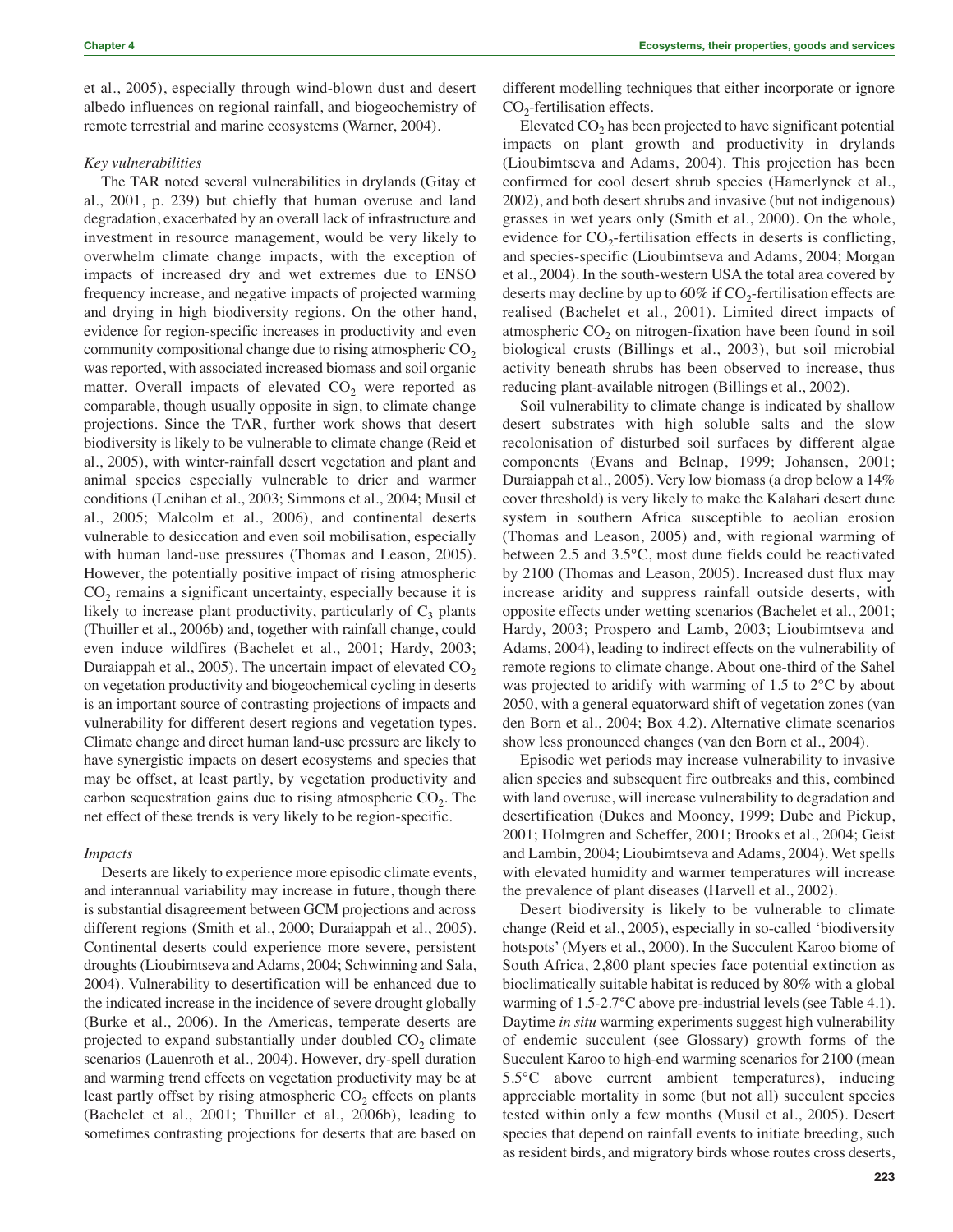# **Box 4.2. Vegetation response to rainfall variability in the Sahel**

The Sahel falls roughly between the 100-200 mm/year (northern boundary) and 400-600 mm/year rainfall isohyets (southern boundary), and supports dry savanna vegetation forming transition zones with the Sahara and humid tropical savanna (Nicholson, 2000; Hiernaux and Turner, 2002; Anyamba and Tucker, 2005). These transition zones have historically fluctuated in response to rainfall changes (Hiernaux and Turner, 2002), in the clearest example of multi-decadal variability measured during the past century (Hulme, 2001). Ecosystem responses to past rainfall variability in the Sahel are potentially useful as an analogue of future climate change impacts, in the light of projections that extreme drought-affected terrestrial areas will increase from 1% to about 30% globally by the 2090s (Burke et al., 2006).

During the mid-Holocene, conditions supporting mesic vegetation and abundant wildlife deteriorated rapidly (ECF, 2004; Foley et al., 2003), highlighting the Sahel's sensitivity to forcing effects. The Sahel has shown the largest negative trends in annual rainfall observed globally in the past century, though these reversed somewhat after the late 1970s (Trenberth et al., 2007). Since about 1900, multi-decadal-scale rainfall variability persisted, with drying trends between around 1930-1950 and 1960-1985 (Hulme, 2001; Nicholson, 2001). Conditions apparently improved between 1950 and 1960, with limited evidence suggesting increased human and livestock numbers (Reij et al., 2005). Severe drought prevailed in the early 1980s (Hulme, 2001; Trenberth et al., 2007), and groundwater levels declined, species-specific woody plant mortality increased (mainly of smaller plants), and even dominant perennial  $C_4$  grasses with high water-use efficiency declined. Exposed soil caused increased atmospheric dust loads (Nicholson, 2000, 2001). These events stimulated the concept of desertification and subsequent debates on its causes (Herrmann and Hutchinson, 2005).

The persistence of drought during the latter part of the 20th century prompted suggestions that land-cover change had exerted a positive feedback to reinforce drought conditions, but the modelled vegetation change necessary to induce this effect does not reflect reality (Hulme, 2001). During relatively wet periods (Nicholson et al., 2000; Anyamba and Tucker, 2005; Trenberth et al., 2007) spatially variable regeneration in both the herbaceous and the woody layer have been observed (Gonzalez, 2001; Rasmussen et al., 2001; Hiernaux and Turner, 2002). Remote sensing shows the resilience of Sahelian vegetation to drought, with no directional change in either desert transition zone position or vegetation cover (Nicholson et al., 1998). Sahel green-up between the years 1982 and 1998 (Prince et al., 1998; Hickler et al., 2005) and between 1994 and 2003 (Anyamba and Tucker, 2005) has been noted, but this interpretation has recently been challenged (Hein and Ridder, 2006).

Drivers of Sahel vegetation change remain uncertain (Hutchinson et al., 2005), especially because the correlation between rainfall and Normalised Difference Vegetation Index (NDVI) appear weak, signalling that greening cannot be fully explained by increasing rainfall (Olsson et al., 2005), and greening may not comprise a return to the initial species composition, cover and surface soil conditions (Warren, 2005). Inconclusive interpretations of vegetation dynamics in the Sahel may reflect complex combined effects of human land use and climate variability on arid environments (Rasmussen et al., 2001). It is far from clear how the interactive effect of climate change, land-use activities and rising  $CO<sub>2</sub>$  will influence the Sahel in future. Green-up, or desert amelioration (Figure 4.3, vegetation class 4) due to rising  $CO<sub>2</sub>$  and enhanced water-use efficiency (as observed by Herrmann et al., 2005) may accrue only in wet years (Morgan et al., 2004).

will be severely affected (Dukes and Mooney, 1999; Hardy, 2003; Box 4.5). The Mountain Wheatear in South Africa was projected to lose 51% of its bioclimatic range by 2050 under an SRES A2 emissions scenario (Simmons et al., 2004). In contrast, desert reptile species could be favoured by warming, depending on rainfall scenario (Currie, 2001).

### **4.4.3 Grasslands and savannas**

#### *Properties, goods and services*

Dominated by a spatially and temporally variable mix of grass and tree-growth forms (Sankaran et al., 2005), grasslands and savannas include tropical  $C_4$  grasslands and savannas  $(C_4)$  grass-dominated with 10-50% tree cover, about 28 Mkm2 ) and temperate  $C_4$  and/or  $C_3$ -grass and herb-dominated grasslands (15 million km2 ; Bonan, 2002). Generally rich in grazing, browsing and other fauna (especially but not only in Africa), these systems are strongly controlled by fire (Bond et al., 2005) and/or grazing regimes (Scholes and Archer, 1997; Fuhlendorf et al., 2001). Disturbance regimes are often managed (e.g., Sankaran, 2005), although fire regimes depend also on seasonality of ignition events and rainfall-dependent accumulation of flammable material (Brown et al., 2005b). Temperate and tropical systems provide somewhat distinct goods and services. Temperate grasslands contain a substantial soil carbon pool, are important for maintaining soil stability and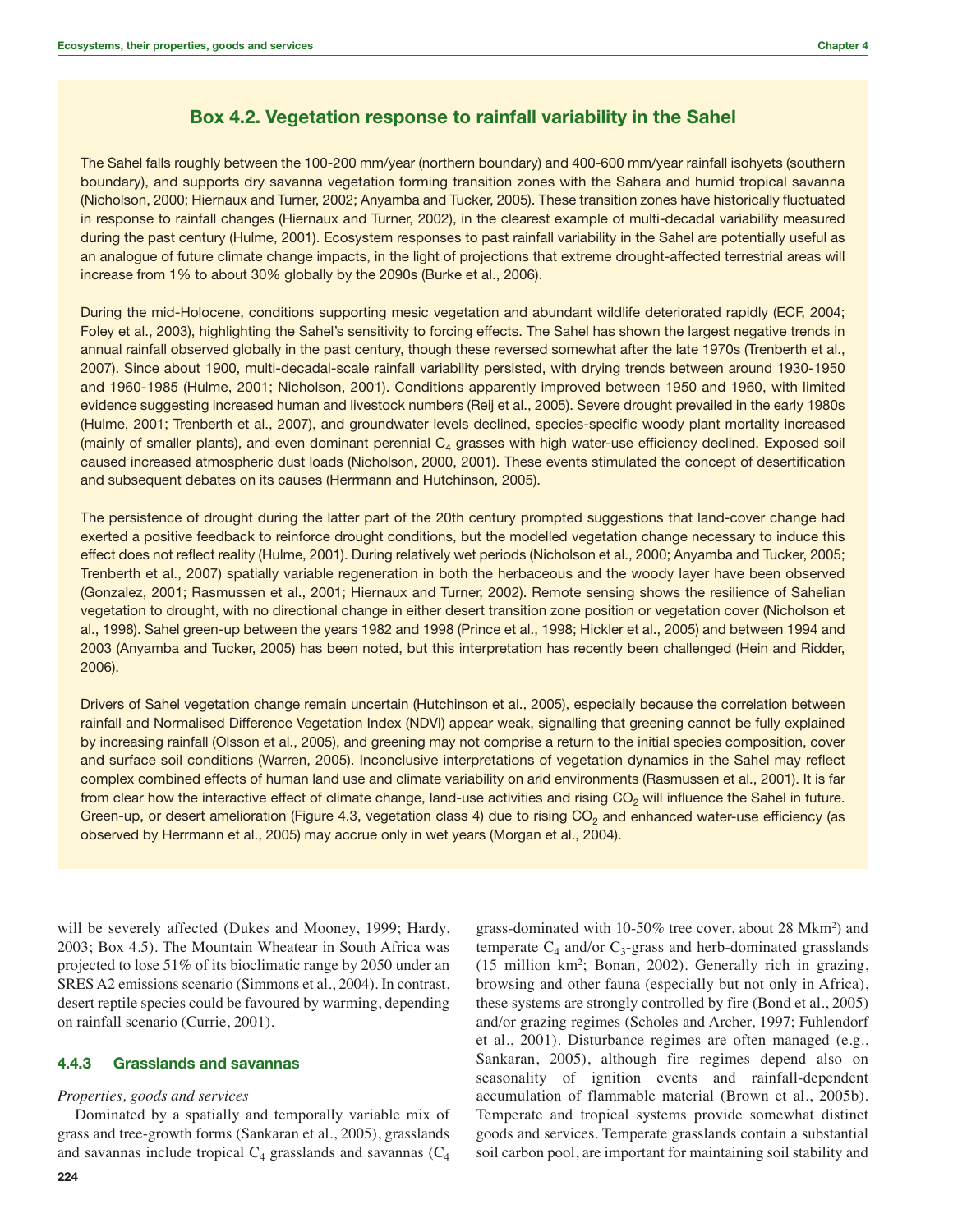provide fodder for wild and domestic animals. Tropical savanna systems possess significant wild faunal diversity that supports nature-based tourism revenue (both extractive and nonextractive) and subsistence livelihoods (food, medicinal plants, and construction material), in addition to cultural, regulating and supporting services.

#### *Key vulnerabilities*

The structure, productivity and carbon balance of these systems appear more sensitive than indicated in the TAR to variability of, and changes in, major climate change drivers. The direct  $CO<sub>2</sub>$ -fertilisation impact and warming effect of rising atmospheric  $CO<sub>2</sub>$  have contrasting effects on their dominant functional types (trees and  $C_3$  grasses may benefit from rising  $CO<sub>2</sub>$  but not from warming;  $C<sub>4</sub>$  grasses may benefit from warming, but not from  $CO_2$ -fertilisation), with uncertain, nonlinear and rapid changes in ecosystem structure and carbon stocks likely. Carbon stocks are very likely to be strongly reduced under more frequent disturbance, especially by fire, and disturbance and drought impacts on cover may exert regional feedback effects. On balance, savannas and grasslands are likely to show reduced carbon sequestration due to enhanced soil respiratory losses through warming, fire regime changes and increased rainfall variability, but possible regional gains in woody cover through direct  $CO<sub>2</sub>$ -fertilisation, and increased plant carbon stocks, cannot be excluded. Scientific predictive skill is currently limited by very few field-based, multi-factorial experiments, especially in tropical systems. Projected range shifts of mammal species will be limited by fragmented habitats and human pressures, as suggested in the TAR, with declines in species richness likely, especially in protected areas. Because of the important control by disturbance, management options exist to develop adaptive strategies for carbon sequestration and species conservation goals.

#### *Impacts*

Ecosystem function and species composition of grasslands and savanna are likely to respond mainly to precipitation change and warming in temperate systems but, in tropical systems,  $CO<sub>2</sub>$ fertilisation and emergent responses of herbivory and fire regime will also exert strong control. Very few experimental approaches have assessed ecosystem responses to multi-factorial treatments such as listed above (Norby and Luo, 2004), and experiments on warming, rainfall change or atmospheric  $CO<sub>2</sub>$  level are virtually absent in savannas, with many ecosystem studies confined mainly to temperate grasslands (Rustad et al., 2001).

Rainfall change and variability is very likely to affect vegetation in tropical grassland and savanna systems with, for example, a reduction in cover and productivity simulated along an aridity gradient in southern African savanna in response to the observed drying trend of about 8 mm/yr since 1970 (Woodward and Lomas, 2004a). Sahelian woody plants, for example, have shown drought-induced mass mortality and subsequent regeneration during wetter periods (Hiernaux and Turner, 2002). Large-scale changes in savanna vegetation cover may also feed back to regional rainfall patterns. Modelled removal of savannas from global vegetation cover has larger effects on global precipitation than for any other biome (Snyder et al., 2004) and, in four out of five savannas studied globally, modelled savanna-grassland conversion resulted in 10% lower rainfall, suggesting positive feedback between human impacts and changing climate (Hoffmann and Jackson, 2000). At the continental scale, modelled forest-savanna conversion reduced rainfall in tropical African regions, but increased it in central southern Africa (Semazzi and Song, 2001).

Changing amounts and variability of rainfall may also strongly control temperate grassland responses to future climate change (Novick et al., 2004; Zha et al., 2005). A Canadian grassland fixed roughly five times as much carbon in a year with 30% higher rainfall, while a 15% rainfall reduction led to a net carbon loss (Flanagan et al., 2002). Similarly, Mongolian steppe grassland switched from carbon sink to source in response to seasonal water stress, although carbon balance was neutral on an annual basis (Li et al., 2005). Non-linear responses to increasing rainfall variability may be expected, as ecosystem models of mixed  $C_2/C_4$  grasslands show initially positive NPP relationships with increasing rainfall variability, but greater variability ultimately reduces both NPP and ecosystem stability even if the rainfall total is kept constant (Mitchell and Csillag, 2001). Empirical results for  $C_4$  grasslands confirm a similar monotonic (hump-backed) relationship between NPP and rainfall variability (Nippert et al., 2006). Increased rainfall variability was more significant than rainfall amount for tall-grass prairie productivity (Fay et al., 2000, 2002), with a 50% increase in dry-spell duration causing 10% reduction in NPP (Fay et al., 2003) and a 13% reduction in soil respiration (Harper et al., 2005).

The  $CO<sub>2</sub>$ -fertilisation and warming effect of rising atmospheric  $CO<sub>2</sub>$  have generally opposite effects on savannaand grassland-dominant functional types, with  $CO_2$ -fertilisation favouring woody  $C_3$  plants (Ainsworth and Long, 2005), and warming favouring  $C_4$  herbaceous types (Epstein et al., 2002). Simulated heat-wave events increased  $C_4$  dominance in a mixed  $C_3/C_4$  New Zealand grassland within a single growing season, but reduced productivity by over 60% where  $C_4$  plants were absent (White et al., 2000b). Some African savanna trees are sensitive to seasonal high air temperature extremes (Chidumayo, 2001). North American forest vegetation types could spread with up to 4°C warming; but with greater warming, forest cover could be reduced by savanna expansion of up to 50%, partly due to the impacts of fire (Bachelet et al., 2001).

Elevated  $CO<sub>2</sub>$  has important effects on production and soil water balance in most grassland types, mediated strongly by reduced stomatal conductance and resulting increases in soil water (Leakey et al., 2006) in many grassland types (Nelson et al., 2004; Niklaus and Körner, 2004; Stock et al., 2005). In shortgrass prairie, elevated  $CO<sub>2</sub>$  and 2.6°C warming increased production by 26-47% , regardless of grass photosynthetic type (Morgan et al., 2001a). In  $C_4$  tropical grassland, no relative increase in herbaceous  $C_3$  success occurred in double-ambient  $CO<sub>2</sub>$  (Stock et al., 2005). Regional climate modelling indicates that  $CO<sub>2</sub>$ -fertilisation effects on grasslands may scale-up to affect regional climate (Eastman et al., 2001).

Differential effects of rising atmospheric  $CO<sub>2</sub>$  on woody relative to herbaceous growth forms are very likely (Bond and Midgley, 2000). Trees and shrubs show higher  $CO<sub>2</sub>$ responsiveness than do herbaceous forms (Ainsworth and Long,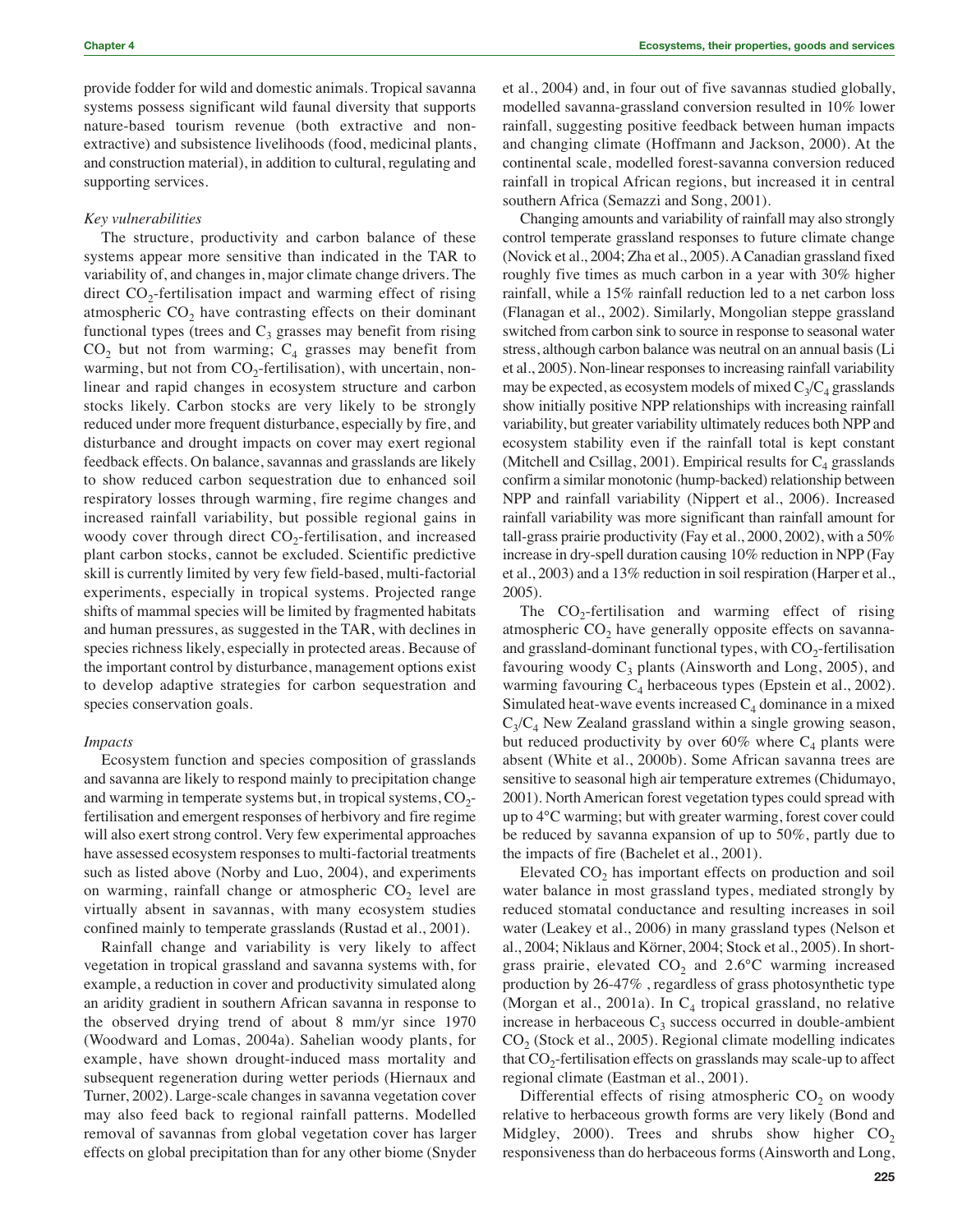2005). Savannas may thus be shifting towards greater tree dominance as atmospheric  $CO<sub>2</sub>$  rises, with diminishing grass suppression of faster-growing tree saplings (Bond et al., 2003). Simulations suggest that rising  $CO<sub>2</sub>$  may favour  $C<sub>3</sub>$  forms at the expense of African  $C_4$  grasses (Thuiller et al., 2006b), even under projected warming. Continuing atmospheric  $CO<sub>2</sub>$  rise could increase the resilience of Sahelian systems to drought (Wang and Eltahir, 2002). However, without definitive tests of the  $CO<sub>2</sub>$ -fertilisation effect on savanna trees, other factors can be invoked to explain widely observed woody plant encroachment in grassland systems (Van Auken, 2000).

Above-ground carbon stocks in savannas are strongly contingent on disturbance regimes. Australian savanna systems are currently a net carbon sink of 1-3 t C/ha/yr, depending on fire frequency and extent (Williams et al., 2004b). Fire exclusion can transform savannas to forests (e.g., Bowman et al., 2001), with an upper (albeit technically unfeasible) global estimate of potential doubling of closed forest cover (Bond et al., 2005). Thus savanna structure and carbon stocks are very likely to be responsive to both individual and interactive effects of the disturbance regime (Bond et al., 2003; Sankaran et al., 2005) and atmospheric  $CO<sub>2</sub>$  change (Bond and Midgley, 2000).

There are few factorial experiments on multiple changing factors, but they suggest interactions that are not predictable from single factor experiments – such as the dampening effect of elevated  $CO<sub>2</sub>$  on California  $C<sub>3</sub>$  grassland responses to increased rainfall, nitrate and air temperature (Shaw et al., 2002). Increasing temperature and rainfall changes are seen to override the potential benefits of rising CO<sub>2</sub> for C<sub>3</sub> relative to C<sub>4</sub> grasses (Winslow et al., 2003), and European  $C_3$  grassland showed minor responses to a 3°C rise in temperature, possibly due to concomitant drying impacts (Gielen et al., 2005). Elevated  $CO<sub>2</sub>$  impacts on grassland carbon sequestration also seem to be dependent on management practices (Harmens et al., 2004; Jones and Donnelly, 2004), and are complicated by being species- but not functional-type specific (Niklaus et al., 2001; Hanley et al., 2004).

Soil-mediated responses are important in biogeochemical controls of vegetation response. Long-term  $CO<sub>2</sub>$  enrichment of southern African  $C_4$  grassland revealed limited impacts on nitrogen cycling and soil C sequestration (Stock et al., 2005), in contrast to greater C sequestration in short-term studies of grassland ecosystems (e.g., Williams et al., 2004a). Likewise, elevated  $CO<sub>2</sub>$  impacts on litter decomposition and soil fauna seem species-specific and relatively minor (Ross et al., 2002; Hungate et al., 2000). Warming of a tall-grass prairie showed increased plant growth that supported enhanced soil fungal success (Zhang et al., 2005). However, complex interactions between plants and fungal symbionts showed potential impacts on soil structure that may predispose them to accelerated erosion (Rillig et al., 2002). Soil respiration shows approximately 20% increase in response to about 2.4°C warming (Norby et al., 2007), although acclimatisation of soil respiration (Luo et al., 2001) and root growth (Edwards et al., 2004) to moderate warming has also been observed. Soil carbon loss from UK soils, many in grasslands, confirm carbon losses of about 2% *per annum* in carbon-rich soils, probably related to regional climate change (Bellamy et al., 2005). In an African savanna system, rainfall after a dry spell generates substantial soil respiration activity and soil respiratory carbon losses (Veenendaal et al., 2004), suggesting strong sensitivity to rainfall variability.

Climate change impact studies for savanna and grassland fauna are few. The proportion of threatened mammal species may increase to between 10 and 40% between 2050 and 2080 (Thuiller et al., 2006a). Changing migration routes especially threaten migratory African ungulates and their predators (Thirgood et al., 2004). Observed population declines in three African savanna ungulates suggest that summer rainfall reductions could result in their local extirpation if regional climate change trends are sustained (Ogutu and Owen-Smith, 2003). For an African arid savanna raptor, population declines have been simulated for drier, more variable rainfall scenarios (Wichmann et al., 2003). A 4 to 98% species range reduction for about 80% of mainly savanna and grassland animal species in South Africa is projected under an IS92a emissions scenario (Erasmus et al., 2002).

#### **4.4.4 Mediterranean ecosystems**

#### *Properties, goods and services*

Mediterranean-type ecosystems (MTEs) are located in midlatitudes on all continents (covering about 3.4 Mkm<sup>2</sup>), often on nutrient-poor soils and in coastal regions. These biodiverse systems (Cowling et al., 1996) are climatically distinct, with generally wet winters and dry summers (Cowling et al., 2005), and are thus fire-prone (Montenegro et al., 2004). Vegetation structure is mainly shrub-dominated, but woodlands, forests and even grasslands occur in limited regions. Heavily utilised landscapes are dominated by grasses, herbs and annual plant species (Lavorel, 1999). MTEs are valuable for high biodiversity overall (Myers et al., 2000) and thus favour nature-based tourism, but many extractive uses include wildflower harvesting in South Africa and Australia, medicinal herbs and spices, and grazing in the Mediterranean Basin and Chile. Water yield for human consumption and agriculture is critical in South Africa, and these systems provide overall soil-protection services on generally unproductive nutrient-poor soils.

#### *Key vulnerabilities*

Mediterranean-type ecosystems were not explicitly reviewed in the TAR, but threats from desertification were projected due to expansion of adjacent semi-arid and arid systems under relatively minor warming and drying scenarios. Warming and drying trends are likely to induce substantial species-range shifts, and imply a need for migration rates that will exceed the capacity of many endemic species. Land use, habitat fragmentation and intense human pressures will further limit natural adaptation responses, and fire-regime shifts may threaten specific species and plant functional types. Vegetation structural change driven by dominant, common or invasive species may also threaten rare species. Overall, a loss of biodiversity and carbon sequestration services may be realised over much of these regions.

#### *Impacts*

These systems may be among the most impacted by global change drivers (Sala et al., 2000). Diverse Californian vegetation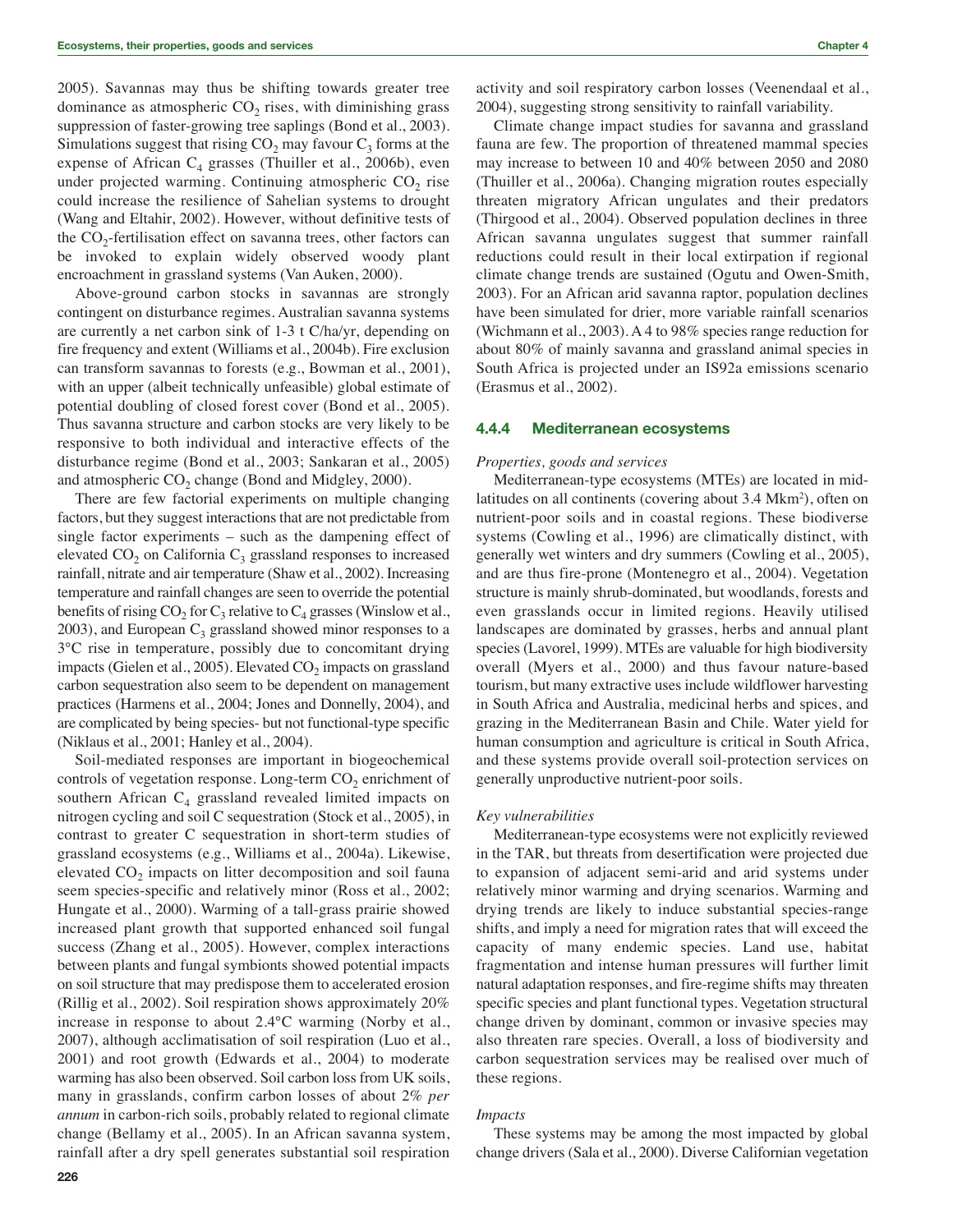types may show substantial cover change for temperature increases greater than about 2°C, including desert and grassland expansion at the expense of shrublands, and mixed deciduous forest expansion at the expense of evergreen conifer forest (Hayhoe et al., 2004). The bioclimatic zone of the Cape Fynbos biome could lose 65% of its area under warming of 1.8°C relative to 1961-1990 (2.3°C, pre-industrial), with ultimate species extinction of 23% resulting in the long term (Thomas et al., 2004b). For Europe, only minor biome-level shifts are projected for Mediterranean vegetation types (Parry, 2000), contrasting with between 60 and 80% of current species projected not to persist in the southern European Mediterranean region (global mean temperature increase of 1.8°C – Bakkenes et al., 2002). Inclusion of hypothetical and uncertain  $CO_2$ fertilisation effects in biome-level modelling may partly explain this contrast. Land abandonment trends facilitate ongoing forest recovery (Mouillot et al., 2003) in the Mediterranean Basin, complicating projections. In south-western Australia, substantial vegetation shifts are projected under double  $CO<sub>2</sub>$  scenarios (Malcolm et al., 2002b).

Climate change is likely to increase fire frequency and fire extent. Greater fire frequencies are noted in Mediterranean Basin regions (Pausas and Abdel Malak, 2004) with some exceptions (Mouillot et al., 2003). Double  $CO<sub>2</sub>$  climate scenarios increase wildfire events by 40-50% in California (Fried et al., 2004), and double fire risk in Cape Fynbos (Midgley et al., 2005), favouring re-sprouting plants in Fynbos (Bond and Midgley, 2003), firetolerant shrub dominance in the Mediterranean Basin (Mouillot et al., 2002), and vegetation structural change in California (needle-leaved to broad-leaved trees, trees to grasses) and reducing productivity and carbon sequestration (Lenihan et al., 2003).

Projected rainfall changes are spatially complex (e.g., Sumner et al., 2003; Sanchez et al., 2004; Vicente-Serrano et al., 2004). Rainfall frequency reductions projected for some Mediterranean regions (e.g., Cheddadi et al., 2001) will exacerbate drought conditions, and have now been observed in the eastern Mediterranean (Körner et al., 2005b). Soil water content controls ecosystem water and  $CO<sub>2</sub>$  flux in the Mediterranean Basin system (Rambal et al., 2003), and reductions are very likely to reduce ecosystem carbon and water flux (Reichstein et al., 2002). The 2003 European drought had major physiological impacts on Mediterranean vegetation and ecosystems, but most appeared to have recovered from drought by 2004 (Gobron et al., 2005; Box 4.1).

Many MTE species show apparently limited benefits from rising atmospheric  $CO<sub>2</sub>$  (Dukes et al., 2005), with constrained increases in above-ground productivity (e.g., Blaschke et al., 2001; Maroco et al., 2002). Yet modelling suggests that under all but extremely dry conditions,  $CO<sub>2</sub>$  increases over the past century have already increased NPP and leaf area index (see Glossary) in the Mediterranean Basin, despite warming and drying trends (Osborne et al., 2000). Rising atmospheric  $CO<sub>2</sub>$ appears increasingly unlikely to have a major impact in MTEs over the next decades, especially because of consistent projections of reduced rainfall. Elevated  $CO<sub>2</sub>$  is projected to facilitate forest expansion and greater carbon storage in California if precipitation increases (Bachelet et al., 2001). In the Mediterranean Basin,  $CO_2$ -fertilisation impacts such as increased forest success in the eastern Mediterranean and Turkey and increased shrub cover in northern Africa are simulated if rainfall does not decrease (Cheddadi et al., 2001). There is currently insufficient evidence to project elevated  $CO<sub>2</sub>$ -induced shifts in ecosystem carbon stocks in MTE, but nutrient-limited systems appear relatively unaffected (de Graaff et al., 2006). Established *Pinus halepensis* (Borghetti et al., 1998) show high drought resistance, but Ponderosa pine forests had reduced productivity and water flux during a 1997 heatwave, and did not recover for the rest of the season, indicating threshold responses to extreme events (Goldstein et al., 2000). Mediterranean Basin pines (Martinez-Vilalta and Pinol, 2002) and other woody species (Peñuelas et al., 2001) showed species-specific drought tolerance under field conditions. Experimental drying differentially reduced productivity of Mediterranean Basin shrub species (Llorens et al., 2003, 2004; Ogaya and Peñuelas, 2004) and tree species (Ogaya and Peñuelas, 2003), but delayed flowering and reduced flower production of Mediterranean Basin shrub species (Llorens and Peñuelas, 2005), suggesting complex changes in species relative success under drying scenarios. Drought may also act indirectly on plants by reducing the availability of soil phosphorus (Sardans and Peñuelas, 2004).

Bioclimatic niche-based modelling studies project reduced endemic species' geographical ranges and species richness in the Cape Floristic region (Midgley et al., 2002, 2003, 2006). Ranges of trees and shrubs may shift unpredictably, and fragment, under IS92a emissions scenarios (Shafer et al., 2001). In southern Europe, species composition change may be high under a range of scenarios (Thuiller et al., 2005b). Range size reductions increase species' extinction risks, with up to 30 to 40% facing increased extinction probabilities beyond 2050 (Thomas et al., 2004a). Species of lowland plains may be at higher risk than montane species both in California (Peterson, 2003) and the Cape Floristic region (Midgley et al., 2003), although in the Mediterranean Basin, montane species show high risk (Thuiller et al., 2005b).

#### **4.4.5 Forests and woodlands**

#### *Properties, goods and services*

Forests are ecosystems with a dense tree canopy (woodlands have a largely open canopy), covering a total of 41.6 Mkm<sup>2</sup> (about 30% of all land) with 42% in the tropics, 25% in the temperate, and 33% in the boreal zone (Figure 4.1, e.g., Sabine et al., 2004). Forests require relatively favourable environmental conditions and are among the most productive terrestrial ecosystems (Figure 4.1). This makes them attractive both for climate change mitigation (Watson et al., 2000; Nabuurs et al., 2007) and agricultural uses. The latter underlies the currently high deforestation and degradation rates in tropical and subtropical regions (Hassan et al., 2005), leading to about one-quarter of anthropogenic  $CO<sub>2</sub>$  emissions (e.g., Houghton, 2003a). Nevertheless, forests sequester the largest fraction of terrestrial ecosystem carbon stocks, recently estimated at 1,640 PgC (Sabine et al., 2004; Figure 4.1), equivalent to about 220% of atmospheric carbon. In addition to commercial timber goods (see Chapter 5; Shvidenko et al., 2005, Section 21.5,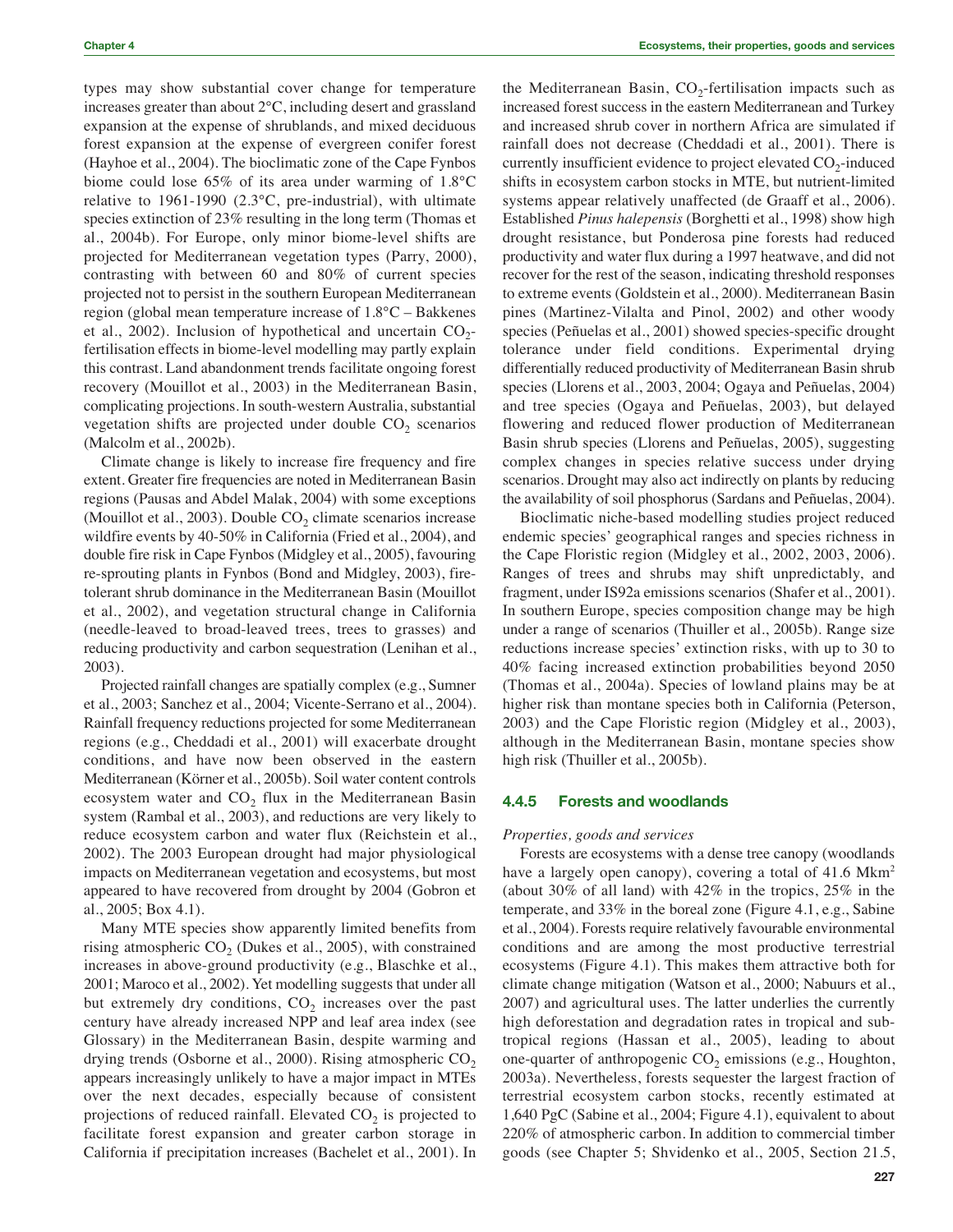p. 600-607) forests provide numerous non-timber forest products, important for subsistence livelihoods (Gitay et al., 2001; Shvidenko et al., 2005). Key ecosystem services include habitat provision for an increasing fraction of biodiversity (in particular where subject to land-use pressures – Hassan et al., 2005; Duraiappah et al., 2005), carbon sequestration, climate regulation, soil and water protection or purification (>75% of globally usable freshwater supplies come from forested catchments – Shvidenko et al., 2005), and recreational, cultural and spiritual benefits (Millennium Ecosystem Assessment, 2005; Reid et al., 2005).

#### *Key vulnerabilities*

Forests, especially in the boreal region, have been identified as having a high potential vulnerability to climate change in the long term (Kirschbaum and Fischlin, 1996), but more immediately if disturbance regimes (drought, insects, fire), partly due to climate change, cross critical thresholds (Gitay et al., 2001). Since the TAR, most DGVM models based on A2 emissions scenarios show significant forest dieback towards the end of this century and beyond in tropical, boreal and mountain areas, with a concomitant loss of key services (Figure 4.3). Species-based approaches suggest losses of diversity, in particular in tropical forest diversity hotspots (e.g., north-eastern Amazonia – Miles, 2002) and tropical Africa (McClean et al., 2005), with medium confidence. Mountain forests are increasingly encroached upon from adjacent lowlands, while simultaneously losing high-altitude habitats due to warming (see also Section 4.4.7).

#### *Impacts*

Projections for some forests currently limited by their minimum climatic requirements indicate gains from climate change (Figure 4.3, vegetation changes 1 and 2), but many may be impacted detrimentally (Figure 4.3, vegetation change 6), notably for strong warming and its concomitant effects on water availability (Bachelet et al., 2001, 2003; Bergengren et al., 2001; Ostendorf et al., 2001; Smith and Lazo, 2001; Xu and Yan, 2001; Arnell et al., 2002; Enquist, 2002; Iverson and Prasad, 2002; Lauenroth et al., 2004; Levy et al., 2004; Matsui et al., 2004; Izaurralde et al., 2005; Fuhrer et al., 2006; Lucht et al., 2006; Schaphoff et al., 2006; Scholze et al., 2006; cf. Figure 4.3a versus b, vegetation change 6). Productivity gains may result through three mechanisms: (i)  $CO<sub>2</sub>$ -fertilisation (although the magnitude of this effect remains uncertain in these long-lived systems, see Section 4.4.1); (ii) warming in cold climates, given concomitant precipitation increases to compensate for possibly increasing water vapour pressure deficits; and (iii) precipitation increases under water-limited conditions.

There is growing evidence (see Chapter 5, Section 5.4.1.1) that several factors may moderate direct  $CO<sub>2</sub>$  or climate-change effects on net ecosystem productivity in particular, namely nutrient dynamics (e.g., either enrichment or leaching resulting from N deposition), species composition, dynamic age structure effects, pollution and biotic interactions, particularly via soil organisms, (e.g., Karnosky et al., 2003; King et al., 2004b; Heath et al., 2005; Körner et al., 2005a; Section 4.4.1). Climate change impacts on forests will result not only through changes in mean climate, but also through changes in seasonal and diurnal rainfall and temperature patterns (as influenced by the hydrologically relevant surroundings of a forest stand, e.g., Zierl and Bugmann, 2005). Recently observed moderate climatic changes have induced forest productivity gains globally (reviewed in Boisvenue and Running, 2006) and possibly enhanced carbon sequestration, especially in tropical forests (Baker et al., 2004; Lewis et al., 2004a, 2004b; Malhi and Phillips, 2004; Phillips et al., 2004), where these are not reduced by water limitations (e.g., Boisvenue and Running, 2006) or offset by deforestation or novel fire regimes (Nepstad et al., 1999, 2004; Alencar et al., 2006) or by hotter and drier summers at mid- and high latitudes (Angert et al., 2005).

Potential increases in drought conditions have been quantitatively projected for several regions (e.g., Amazon, Europe) during the critical growing phase, due to increasing summer temperatures and precipitation declines (e.g., Cox et al., 2004; Schaphoff et al., 2006; Scholze et al., 2006; Figure 4.3, vegetation change 6). Since all these responses potentially influence forest net ecosystem productivity (NEP), substantive biotic feedbacks may result, either through carbon releases or influences on regional climate, contributing to further major uncertainties (e.g., Betts et al., 2000; Peng and Apps, 2000; Bergengren et al., 2001; Semazzi and Song, 2001; Leemans et al., 2002; Körner, 2003c; Canadell et al., 2004; Cox et al., 2004; Gruber et al., 2004; Heath et al., 2005; Section 4.4.1). Effects of drought on forests include mortality, a potential reduction in resilience (e.g., Lloret et al., 2004; Hogg and Wein, 2005) and can cause major biotic feedbacks (e.g., Ciais et al., 2005; Box 4.1). However, these effects remain incompletely understood and vary from site to site (e.g., Reichstein et al., 2002; Betts et al., 2004). For example, drought impacts can be offset by fertile soils (Hanson and Weltzin, 2000), or if due to a heatwave, drought may even be accompanied by enhanced tree growth at cooler high elevation sites due to a longer growing season and enhanced photosynthetic activity (Jolly et al., 2005; Box 4.1).

Drought conditions further interact with disturbances such as insects (Hanson and Weltzin, 2000; Fleming et al., 2002; Logan et al., 2003; Schlyter et al., 2006; Box 4.1) or fire (Flannigan et al., 2000). Tree-defoliating insects, especially in boreal forests, periodically cause substantial damage (e.g., Gitay et al., 2001, Box 5-10; Logan et al., 2003). Insect pests were found to be at least partly responsible for the decline and ultimate extirpation of stands at the southern margins of the range of their hosts, subjected to warmer and drier conditions (Volney and Fleming, 2000; see also Section 4.2.2). At the poleward ecotone (see Glossary), frosts and general low temperatures appear to limit insect outbreaks (Virtanen et al., 1996; Volney and Fleming, 2000); thus outbreaks currently constrained from northern ranges could become more frequent in the future (Carroll et al., 2004). If climate warms and this ecotone becomes exposed to more droughts, insect outbreaks will become a major factor (Logan et al., 2003; Gan, 2004). With A2 and B2 emissions scenarios downscaled to regional level in northern Europe, projected climate extremes by 2070-2100 will increase the susceptibility of Norway spruce to secondary damage through pests and pathogens, matched by an accelerated life cycle of spruce bark beetle populations (Schlyter et al., 2006).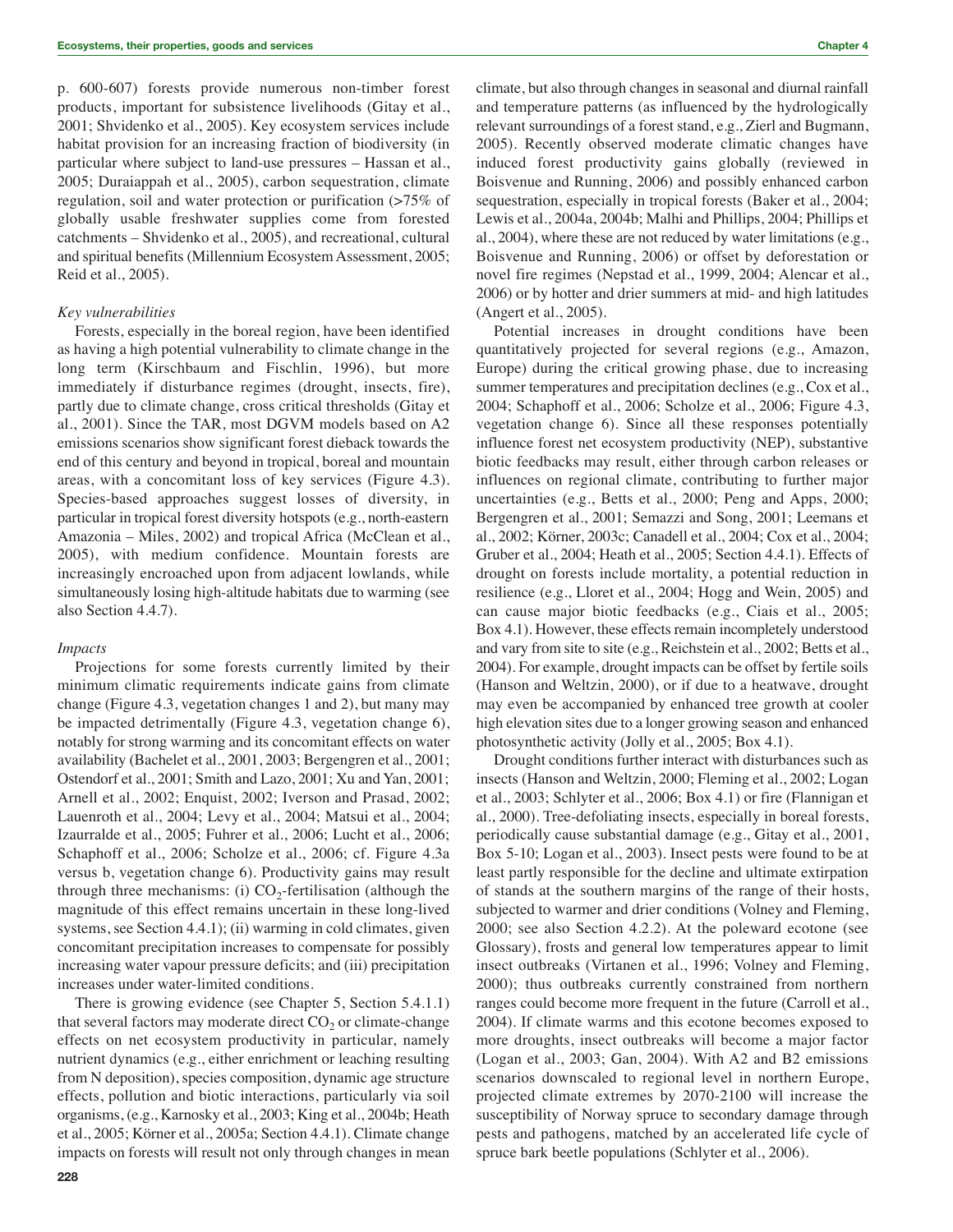Climate change is known to alter the likelihood of increased wildfire sizes and frequencies (e.g., Stocks et al., 1998; Podur et al., 2002; Brown et al., 2004; Gillett et al., 2004), while also inducing stress on trees that indirectly exacerbate disturbances (Dale et al., 2000; Fleming et al., 2002; Schlyter et al., 2006). This suggests an increasing likelihood of more prevalent fire disturbances, as has recently been observed (Gillett et al., 2004; van der Werf et al., 2004; Westerling et al., 2006; Section 4.2.2).

Considerable progress has been made since the TAR in understanding fire regimes and related processes (Kasischke and Stocks, 2000; Skinner et al., 2002; Stocks et al., 2002; Hicke et al., 2003; Podur et al., 2003; Gillett et al., 2004) enabling improved projections of future fire regimes (Flannigan et al., 2000; Li et al., 2000; de Groot et al., 2003; Brown et al., 2004; Fried et al., 2004). Some argue (e.g., Harden et al., 2000) that the role of fire regimes in the boreal region has previously been underestimated. About 10% of the 2002/2003 global carbon emission anomaly can be ascribed to Siberian fires by inverse modelling (van der Werf et al., 2004), as supported by remote sensing (Balzter et al., 2005). Climate changes including El Niño events alter fire regimes in fire-prone regions such as Australia (Hughes, 2003; Williams et al., 2004b; Allen Consulting Group, 2005), the Mediterranean region (e.g., Mouillot et al., 2002; see also Section 4.4.4), Indonesia and Alaska (Hess et al., 2001), but also introduce fire into regions where it was previously absent (e.g., Schumacher et al., 2006). Intensified fire regimes are likely to impact boreal forests at least as much as climate change itself (Flannigan et al., 2000), and may accelerate transitions, e.g., between taiga and tundra, through facilitating the invasion of pioneering trees and shrubs into tundra (Landhäusser and Wein, 1993; Johnstone and Chapin, 2006).

Will forest expansions be realised as suggested by DGVMs (Figure 4.3)? Vegetation models project that forest might eventually replace between 11 and 50% of tundra with a doubling of atmospheric  $CO<sub>2</sub>$  (White et al., 2000b; Harding et al., 2002; Kaplan et al., 2003; Callaghan et al., 2005; Figure 4.3, vegetation change 1). However, such transitions are likely to be moderated in reality by many processes not yet considered in the models (e.g., Gamache and Payette, 2005; see below). Other studies using a wide range of GCMs and forcing scenarios indicate that forests globally face the risk of major change (non-forested to forested and *vice-versa* within at least 10% of non-cultivated land area) in more than 40% of simulated scenarios if global mean warming remains below 2°C relative to pre-industrial, and in almost 90% of simulated scenarios if global mean warming exceeds 3°C over pre-industrial (Scholze et al., 2006). Those risks have been estimated as especially high for the boreal zone (44% and 88%, respectively) whereas they were estimated as smaller for tropical forests in Latin America (19% and 38%, respectively; see also Figure 4.3).

One key process controlling such shifts is migration (e.g., Higgins and Harte, 2006). Estimates for migration rates of tree species from palaeoecological records are on average 200- 300 m/yr, which is a rate significantly below that required in response to anticipated future climate change (≥1 km/yr, Gitay et al., 2001, Box 5-2). However, considerable uncertainties remain:

• although not completely quantified, many species can achieve rapid large-scale migrations (Reid's paradox (see Glossary), e.g., Clark, 1998), but estimates at the low extreme imply a considerable range of lagged responses (Clark et al., 2001; e.g., lag 0-20 years, Tinner and Lotter, 2001; lag several millennia, Johnstone and Chapin, 2003);

- recent genetic analysis (<100 m/yr, McLachlan et al., 2005) indicates that commonly inferred estimates from pollen have overestimated dispersal rates, explaining observed pollen records by multi-front recolonisation from low-density refugees (Pearson, 2006);
- future landscapes will differ substantially from past climate change situations and landscape fragmentation creates major obstacles to migration (e.g., Collingham and Huntley, 2000);
- processes moderating migration such as competition, herbivory and soil formation (land use – Vlassova, 2002; paludification – Crawford et al., 2003; herbivory – Cairns and Moen, 2004; Juday, 2005; pathogens – Moorcroft et al., 2006; Section 4.4.6);
- tree species do not only respond to a changing climate by migration, but also by local adaptation, including genetic adaptation (Davis and Shaw, 2001; Davis et al., 2005).

Modelling studies reconstructing past (e.g., Lischke et al., 2002) or projecting future (Malcolm et al., 2002b; Iverson et al., 2004; Neilson et al., 2005) dispersal all indicate that more realistic migration rates will result in lagged northward shifts of taiga (lag length 150-250 years, Chapin and Starfield, 1997; Skre et al., 2002). While shrubs and the tree line (see Glossary) were found to have advanced polewards in response to recent warming (Sturm et al., 2001; Lloyd, 2005; Tape et al., 2006; Chapter 1), the expected slow encroachment of taiga into tundra is confirmed by satellite data showing no expansion of boreal forest stands (Masek, 2001) indicating century-long time-lags for the forest limit (see Glossary) to move northward (Lloyd, 2005). All these findings suggest considerable uncertainties in how fast forests will shift northwards (e.g., Clark et al., 2003; Higgins et al., 2003; Chapin et al., 2004; Jasinski and Payette, 2005; McGuire et al., 2007) and in the resulting consequences for the climate system (discussed in Section 4.4.6). Lower rates for the majority of species are probably realistic, also because future conditions comprise both unprecedented climate characteristics, including rapid rates of change (Sections 4.2.1 and 4.4.11), and a combination of impediments to local adaptation and migration (with the exception of some generalists).

Compared to the TAR (Gitay et al., 2001), the net global loss due to land-use change in forest cover appears to have slowed further (Stokstad, 2001; FAO, 2001), but in some tropical and sub-tropical regions, notably South-East Asia and similarly the Amazon (e.g., Nepstad et al., 1999), deforestation rates are still high (0.01-2.01%/yr, Lepers et al., 2005; Alcamo et al., 2006), while in some northern regions such as Siberia, degradation rates are increasing largely due to unsustainable logging (Lepers et al., 2005). Though uncertainties in rate estimates are considerable (e.g., FAO, 2001; Houghton, 2003b; Lepers et al., 2005), current trends in pressures (Nelson, 2005) will clearly lead to continued deforestation and degradation in critical areas (historically accumulated loss of 182-199 PgC – Canadell et al., 2004; expected releases in the 21st century of 40-100 PgC – Gruber et al., 2004; Shvidenko et al., 2005) with concomitant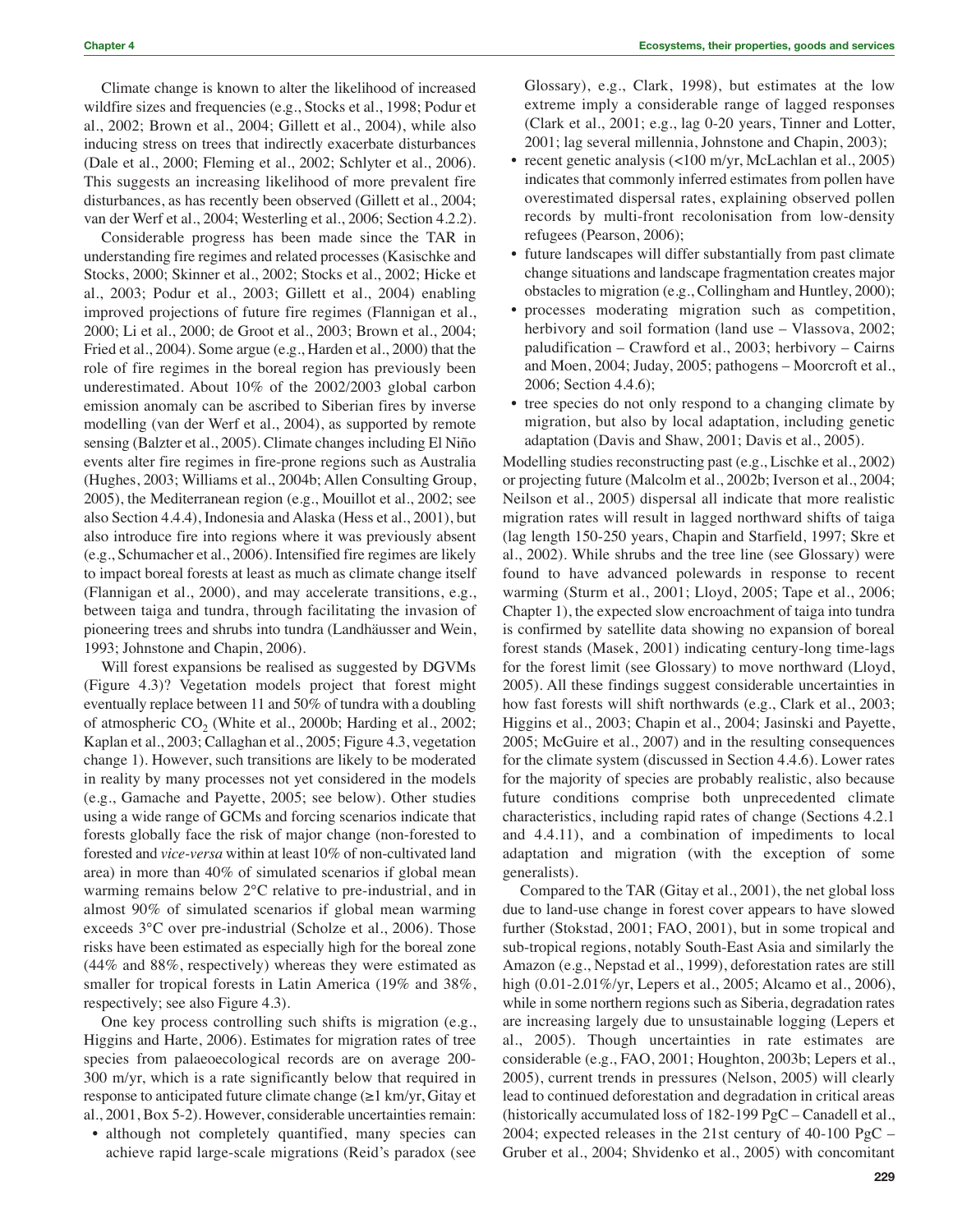implications for biodiversity (Duraiappah et al., 2005) and other supporting services (Hassan et al., 2005). In most industrialised countries, forest areas are expected to increase (e.g., European forests by 2080 up to 6% for the SRES B2 scenario – Karjalainen et al., 2002; Sitch et al., 2005) partly due to intensified agricultural management and climate change.

Although land-use changes may dominate impacts in some areas, climate change generally exacerbates biodiversity risks, especially in biodiversity hotspots and particularly for the first half of the 21st century (montane cloud forests – Foster, 2001; Hawaii – Benning et al., 2002; Costa Rica – Enquist, 2002; Amazonia – Miles, 2002; Australia – Williams et al., 2003). In tropical montane cloud forests, extinctions of amphibian species have been attributed to recent climate change (Pounds et al., 2006; see Section 4.4.7 and Table 4.1, No. 2). In a few exceptions, climate change may increase diversity locally or regionally (Kienast et al., 1998) but in most cases extinction risks are projected to increase.

#### **4.4.6 Tundra and Arctic/Antarctic ecosystems**

#### *Properties, goods and services*

Tundra denotes vegetation and ecosystems north of the closed boreal forest tree line, covering an area of about 5.6 million km<sup>2</sup>, but here we also include ecosystems at circumpolar latitudes, notably the sea-ice biome in both hemispheres (e.g., Arrigo and Thomas, 2004; Section 4.4.9), and sub-Antarctic islands (but see also Chapter 15). Ecosystem services include carbon sequestration, climate regulation, biodiversity and cultural maintenance, fuel, and food and fibre production (Chapin et al., 2005a, p. 721-728). Climate regulation is likely to be dominated by positive feedbacks between climate and albedo changes through diminishing snow cover and, eventually, expanding forests (Chapin et al., 2005b) and net emissions of greenhouse gasses, notably methane. The Arctic significantly contributes to global biodiversity (Chapin et al., 2005a; Usher et al., 2005). Local mixed economies of cash and subsistence depend strongly on the harvest of local resources, food preparation, storage, distribution and consumption. This forms a unique body of cultural knowledge traditionally transmitted from generation to generation (Hassol, 2004a).

#### *Key vulnerabilities*

Arctic and sub-Arctic ecosystems (particularly ombrotrophic bog communities, see Glossary) above permafrost were considered likely to be most vulnerable to climatic changes, since impacts may turn Arctic regions from a net carbon sink to a net source (Gitay et al., 2001). Literature since the TAR suggests that changes in albedo and an increased release of methane from carbon stocks (e.g., Christensen et al., 2004), whose magnitudes were previously substantially underestimated, will lead to positive radiative climate forcing throughout the Arctic region (Camill, 2005; Lelieveld, 2006; Walter et al., 2006; Zimov et al., 2006). Adverse impacts, including pollution (see also Chapter 15), were projected for species such as marine birds, seals, polar bears, tundra birds and tundra ungulates (Gitay et al., 2001). Unique endemic biodiversity (e.g., polar bears, Box 4.3) as well as tundradependent species such as migratory birds (e.g., waterfowl, Box 4.5, 4.4.8, Table 4.1) have been confirmed to be facing increasing extinction risks, with concomitant threats to the livelihoods and food security for indigenous peoples.

#### *Impacts*

Global warming is projected to be most pronounced at high latitudes (Phoenix and Lee, 2004; Meehl et al., 2007; Christensen et al., 2007). Ongoing rapid climatic changes will force tundra polewards at unprecedented rates (Velichko, 2002), causing lagged responses in its slow-growing plant communities (Camill and Clark, 2000; Chapin et al., 2000; Callaghan et al., 2004a, 2004c; Velichko et al., 2004). Movements of some species of habitat-creating plants (edificators) require large spread rates exceeding their migrational capacity (Callaghan et al., 2005). Poleward taiga encroachment into tundra is also likely to lag these changes (see Section 4.4.5 and e.g., Callaghan et al., 2004b). Projections of vegetation changes in the northern Arctic suggest that by about 2080, 17.6% (range 14-23%) replacement of the current polar desert by tundra vegetation will have begun (Callaghan et al., 2005). An eventual replacement of dwarf shrub tundra by shrub tundra is projected for the Canadian Arctic by 2100 (Kaplan et al., 2003). Experimental manipulations of air temperature at eleven locations across the tundra also show that tundra plant communities change substantially through shifts in species dominance, canopy height and diversity (Walker et al., 2006), with cryptogams being particularly vulnerable (Cornelissen et al., 2001; van Wijk et al., 2004). A warming of 1-3°C caused a short-term diversity decrease, but generalisations are unwarranted because of insufficiently long experimentation time (Graglia et al., 2001; Dormann and Woodin, 2002; van Wijk et al., 2004; Walker et al., 2006).

The thermally stable oceanic climate of the sub-Antarctic Marion Island appears to be changing, with a rise in annual mean surface air temperature of 1.2°C between 1969 and 1999. Annual precipitation decreased more or less simultaneously, and the 1990s was the driest in the island's five decades with records (Smith, 2002). These changes may be linked to a shift in phase of the semi-annual oscillation in the Southern Hemisphere after about 1980 (Rouault et al., 2005). Climatic change will directly affect the indigenous biota of sub-Antarctic islands (Smith, 2002; Barnes et al., 2006). Experimental drying of the keystone cushion plant species *Azorella selago* on Marion Island revealed measurable negative impacts after only a few months (Le Roux et al., 2005).

While summer food availability may increase for some vertebrates (Hinzman et al., 2005), formation of ice-crust at critical winter times may reduce abundance of food below snow (Yoccoz and Ims, 1999; Aanes et al., 2002; Inkley et al., 2004). Tundra wetland habitat for migrant birds may dry progressively (Hinzman et al., 2005; Smith et al., 2005). Many species of Arctic-breeding shorebirds and waterfowl are projected to undergo major population declines as tundra habitat shrinks (Box 4.5, Table 4.1). In contrast, northern range expansions of more southern species are expected, e.g., moose and red fox (Callaghan et al., 2005). Some colonisers might ultimately need to be considered 'invasive' species (e.g., North American Mink – Neuvonen, 2004), such as presently-restricted populations of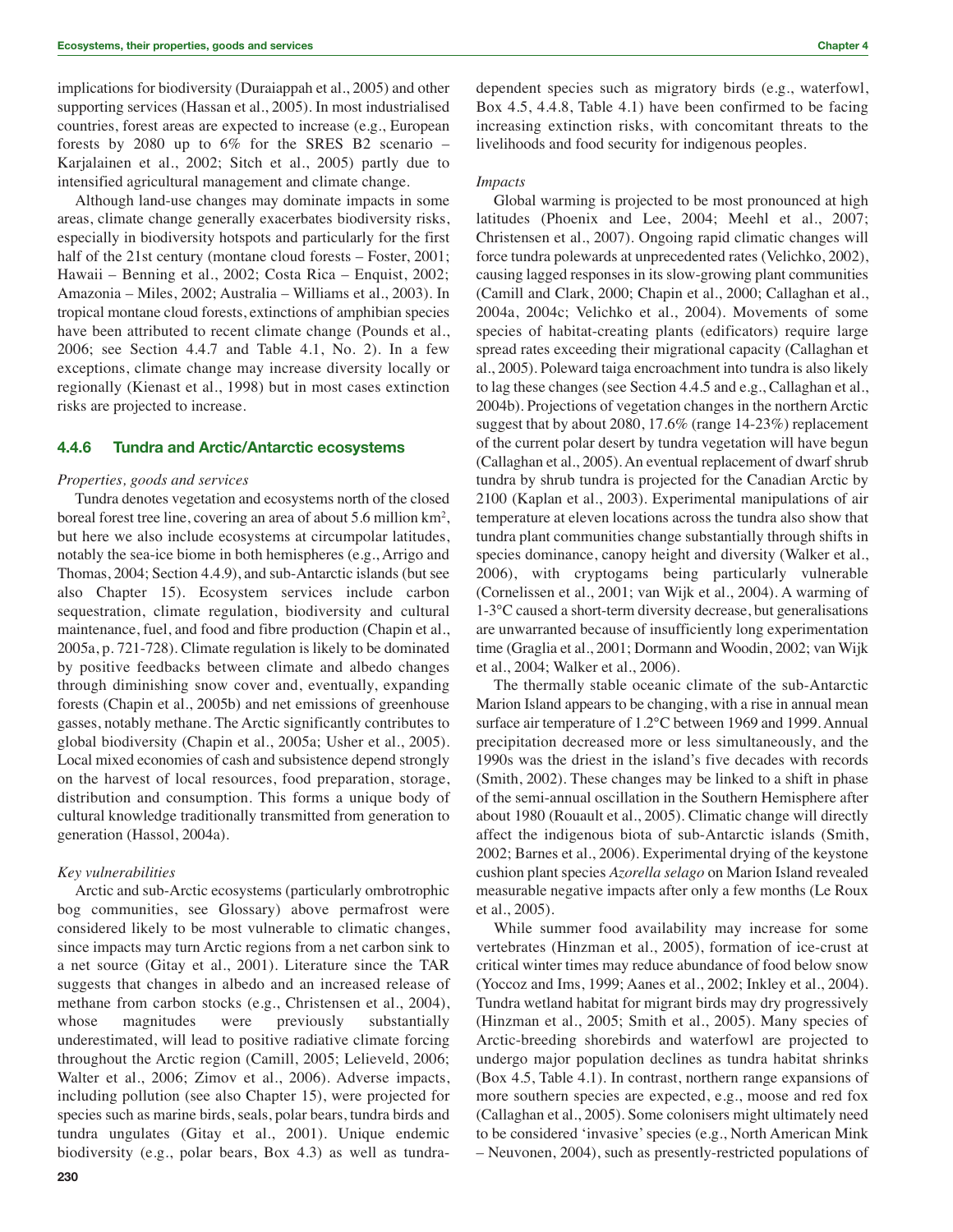southern shrub species that are likely to spread in a warmer climate (Forbes, 1995) leading to possibly increased carbon sequestration (Sturm et al., 2001; Tape et al., 2006; for a discussion of overall consequences for climate, see end of Section 4.4.6). For arctic species such as the polar bear, increasing risks of extinction are associated with the projected large decrease in the extent of the sea-ice biome and sea-ice cover (Box 4.3).

Significant changes in tundra are of two main types (Velichko et al., 2005), namely in vegetation structure (and related albedo), and in below-ground processes related to a combined increase in temperature, increase in depth of the active layer (see Glossary), and moisture content. These will promote paludification (see Glossary; Crawford et al., 2003), thermokarst processes (see Glossary), and increase the dryness of raised areas. Moisture supply substantially influences the state of permafrost, one of the most important components of the tundra landscape (Anisimov et al., 2002a, 2002b). Increasing active layer instability causes greater mixing and shifting of the soil's mineral matrix, damaging plant roots. Generally this will favour moisture-loving species (e.g., sedges), while the peat-bog vegetation over permafrost could experience drier conditions (Camill, 2005).

Substantial recent upward revisions (Zimov et al., 2006) of carbon stocks (Figure 4.1) in permafrost and yedoma (see Glossary), and measurements of methane releases from north

Siberian thaw lakes (Walter et al., 2006), Scandinavian mires (Christensen et al., 2004) and Canadian permafrost (Camill, 2005) now show tundra to be a significantly larger atmospheric methane source than previously recognised. Current estimates of northern wetland methane emissions increase by 10-63% based on northern Siberian estimates alone. This methane source comprises a positive feedback to climate change, as thaw lakes (Walter et al., 2006) and mires (Christensen et al., 2004) are expanding in response to warming. While thermokarst-derived emissions are currently modest relative to anthropogenic sources, a potential stock of about 500 Pg of labile carbon in yedoma permafrost (Figure 4.1) could greatly intensify the positive feedback to high-latitude warming trends that are currently projected (Sazonova et al., 2004; Mack et al., 2004; Lelieveld, 2006; Zimov et al., 2006).

Changes in albedo associated with snow cover loss, and eventual invasion of tundra vegetation by evergreen coniferous trees, is likely to decrease regional albedo significantly and lead to a warming effect greater than the cooling projected from the increased carbon uptake by advancing trees (Section 4.4.5) and shrubs (Betts, 2000; Sturm et al., 2001, 2005; Chapin et al., 2005b; McGuire and Chapin, 2006; McGuire et al., 2007). Remote sensing already shows that tundra has greened over the past 20 years (Sitch et al., 2007). However, the potential for  $CO<sub>2</sub>$ sequestration varies from region to region (Callaghan et al., 2005) and model uncertainties are high (Sitch et al., 2007), since

# **Box 4.3. Polar bears – a species in peril?**

There are an estimated 20,000 to 25,000 polar bears (*Ursus maritimus*) worldwide, mostly inhabiting the annual sea ice over the continental shelves and inter-island archipelagos of the circumpolar Arctic, where they may wander for thousands of kilometres per year. They are specialised predators on ice-breeding seals and are therefore dependent on sea ice for survival. Female bears require nourishment after emerging in spring from a 5 to 7 month fast in nursing dens (Ramsay and Stirling, 1988), and are thus very dependent on close proximity between land and sea ice before it breaks up. Continuous access to sea ice allows bears to hunt throughout the year, but in areas where the sea ice melts completely each summer, they are forced to spend several months in tundra fasting on stored fat reserves until freeze-up.

Polar bears face great challenges from the effects of climatic warming (Stirling and Derocher, 1993; Stirling et al., 1999; Derocher et al., 2004), as projected reductions in sea ice will drastically shrink marine habitat for polar bears, ice-inhabiting seals and other animals (Hassol, 2004b). Break-up of the sea ice on the western Hudson Bay, Canada, already occurs about 3 weeks earlier than in the early 1970s, resulting in polar bears in this area coming ashore earlier with reduced fat reserves (a 15% decline in body condition), fasting for longer periods of time and having reduced productivity (Stirling et al., 1999). Preliminary estimates suggest that the Western Hudson Bay population has declined from 1,200 bears in 1987 to fewer than 950 in 2004. Although these changes are specific to one sub-population, similar impacts on other sub-populations of polar bears can be reasonably expected. In 2005, the IUCN Polar Bear Specialist Group concluded that the IUCN Red List classification of the polar bear should be upgraded from *Least Concern* to *Vulnerable* based on the likelihood of an overall decline in the size of the total population of more than 30% within the next 35 to 50 years. The U.S. Fish and Wildlife Service is also considering a petition to list the polar bear as a threatened species based in part on future risks to the species from climate change. If sea ice declines according to some projections (Meehl et al., 2007, Figure 10.13; Figure 4.4, Table 4.1) polar bears will face a high risk of extinction with warming of 2.8°C above pre-industrial (range 2.5-3.0°C, Table 4.1, No. 42). Similar consequences are facing other ice-dependent species, not only in the Arctic but also in the Antarctic (Chapter 1; Barbraud and Weimerskirch, 2001; Croxall et al., 2002).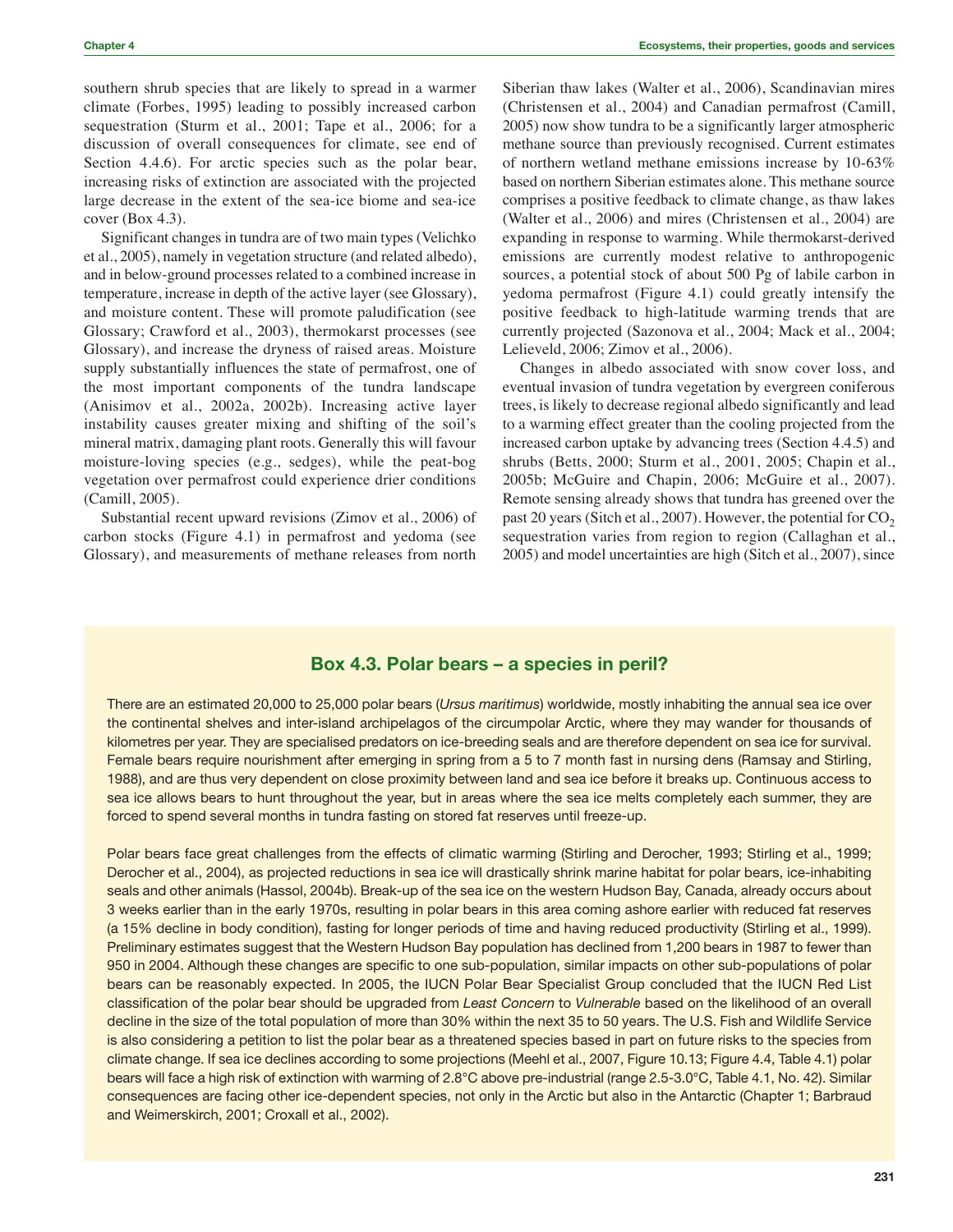migration rates (Section 4.4.5), changes in hydrology, fire, insect pest outbreaks and human impacts relevant to the carbon cycle are poorly represented (see also Sections 4.4.1 and 4.4.5).

#### **4.4.7 Mountains**

#### *Properties, goods and services*

Mountain regions (circa 20-24% of all land, scattered throughout the globe) exhibit many climate types corresponding to widely separated latitudinal belts within short horizontal distances. Consequently, although species richness decreases with elevation, mountain regions support many different ecosystems and have among the highest species richness globally (e.g., Väre et al., 2003; Moser et al., 2005; Spehn and Körner, 2005). Mountain ecosystems have a significant role in biospheric carbon storage and carbon sequestration, particularly in semi-arid and arid areas (e.g., the western U.S., – Schimel et al., 2002; Tibetan plateau – Piao et al., 2006). Mountain ecosystem services such as water purification and climate regulation extend beyond their geographical boundaries and affect all continental mainlands (e.g., Woodwell, 2004). Local key services allow habitability of mountain areas, e.g. through slope stabilisation and protection from natural disasters such as avalanches and rockfall. Mountains increasingly serve as refuges from direct human impacts for many endemic species. They provide many goods for subsistence livelihoods, are home to many indigenous peoples, and are attractive for recreational activities and tourism. Critically, mountains harbour a significant fraction of biospheric carbon (28% of forests are in mountains).

#### *Key vulnerabilities*

The TAR identified mountain regions as having experienced above-average warming in the 20th century, a trend likely to continue (Beniston et al., 1997; Liu and Chen, 2000). Related impacts included an earlier and shortened snow-melt period, with rapid water release and downstream floods which, in combination with reduced glacier extent, could cause water shortage during the growing season. The TAR suggested that these impacts may be exacerbated by ecosystem degradation pressures such as land-use changes, over-grazing, trampling, pollution, vegetation destabilisation and soil losses, in particular in highly diverse regions such as the Caucasus and Himalayas (Gitay et al., 2001). While adaptive capacities were generally considered limited, high vulnerability was attributed to the many highly endemic alpine biota (Pauli et al., 2003). Since the TAR, the literature has confirmed a disproportionately high risk of extinction for many endemic species in various mountain ecosystems, such as tropical montane cloud forests or forests in other tropical regions on several continents (Williams et al., 2003; Pounds and Puschendorf, 2004; Andreone et al., 2005; Pounds et al., 2006), and globally where habitat loss due to warming threatens endemic species (Pauli et al., 2003; Thuiller et al., 2005b).

#### *Impacts*

Because temperature decreases with altitude by 5-10°C/km, relatively short-distanced upward migration is required for persistence (e.g., MacArthur, 1972; Beniston, 2000; Theurillat and Guisan, 2001). However, this is only possible for the warmer climatic and ecological zones below mountain peaks (Gitay et al., 2001; Peñuelas and Boada, 2003). Mountain ridges, by contrast, represent considerable obstacles to dispersal for many species which tends to constrain movements to slope upward migration (e.g., Foster, 2001; Lischke et al., 2002; Neilson et al., 2005; Pounds et al., 2006). The latter necessarily reduces a species' geographical range (mountain tops are smaller than their bases). This is expected to reduce genetic diversity within species and to increase the risk of stochastic extinction due to ancillary stresses (Peters and Darling, 1985; Gottfried et al., 1999), a hypothesis confirmed by recent genetic analysis showing gene drift effects from past climate changes (e.g., Alsos et al., 2005; Bonin et al., 2006). A reshuffling of species on altitude gradients is to be expected as a consequence of individualistic species responses that are mediated by varying longevities and survival rates. These in turn are the result of a high degree of evolutionary specialisation to harsh mountain climates (e.g., Theurillat et al., 1998; Gottfried et al., 1999; Theurillat and Guisan, 2001; Dullinger et al., 2005; Klanderud, 2005; Klanderud and Totland, 2005; Huelber et al., 2006), and in some cases they include effects induced by invading alien species (e.g., Dukes and Mooney, 1999; Mack et al., 2000). Genetic evidence for *Fagus sylvatica*, e.g., suggests that populations may show some capacity for an *in situ* adaptive response to climate change (Jump et al., 2006). However, ongoing distributional changes (Peñuelas and Boada, 2003) show that this response will not necessarily allow this species to persist throughout its range.

Upper tree lines, which represent the interface between subalpine forests and low-stature alpine meadows, have long been thought to be partly controlled by carbon balance (Stevens and Fox, 1991). This hypothesis has been challenged (Hoch and Körner, 2003; Körner, 2003a). Worldwide, cold tree lines appear to be characterised by seasonal mean air temperatures of *circa* 6°C (Körner, 1998; Körner, 2003a; Grace et al., 2002; Körner and Paulsen, 2004; Millar et al., 2004; Lara et al., 2005; Zha et al., 2005). In many mountains, the upper tree line is located below its potential climatic position because of grazing, or disturbances such as wind or fire. In other regions such as the Himalaya, deforestation of past decades has transformed much of the environment and has led to fragmented ecosystems (Becker and Bugmann, 2001). Although temperature control may be a dominant determinant of geographical range, tree species may be unable to migrate and keep pace with changing temperature zones (Shiyatov, 2003; Dullinger et al., 2004; Wilmking et al., 2004).

Where warmer and drier conditions are projected, mountain vegetation is expected to be subject to increased evapotranspiration (Ogaya et al., 2003; Jasper et al., 2004; Rebetez and Dobbertin, 2004; Stampfli and Zeiter, 2004; Jolly et al., 2005; Zierl and Bugmann, 2005; Pederson et al., 2006). This leads to increased drought, which has been projected to induce forest dieback in continental climates, particularly in the interior of mountain ranges (e.g., Fischlin and Gyalistras, 1997; Lischke et al., 1998; Lexer et al., 2000; Bugmann et al., 2005), and mediterranean areas. Even in humid tropical regions, plants and animals have been shown to be sensitive to water stress on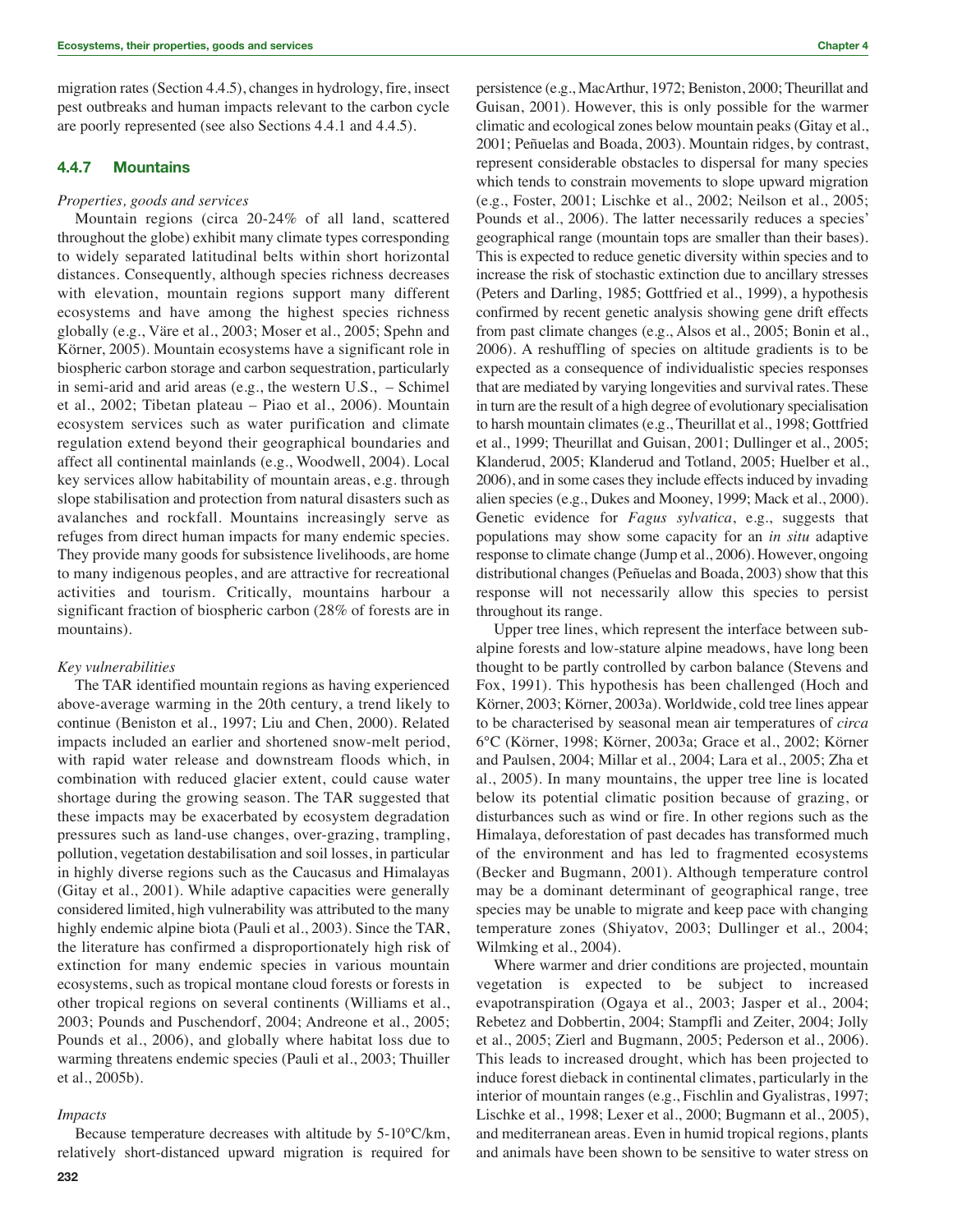**Chapter 4 Ecosystems, their properties, goods and services**

mountains (e.g., Borneo – Kitayama, 1996; Costa Rica – Still et al., 1999). There is very high confidence that warming is a driver of amphibian mass extinctions at many highland localities, by creating increasingly favourable conditions for the pathogenic *Batrachochytrium* fungus (Pounds et al., 2006).

The duration and depth of snow cover, often correlated with mean temperature and precipitation (Keller et al., 2005; Monson et al., 2006), is a key factor in many alpine ecosystems (Körner, 2003c; Daimaru and Taoda, 2004). A lack of snow cover exposes plants and animals to frost and influences water supply in spring (Keller et al., 2005). If animal movements are disrupted by changing snow patterns, as has been found in Colorado (Inouye et al., 2000), increased wildlife mortality may result. At higher altitudes, the increased winter precipitation likely to accompany warming leads to greater snowfall, so that earlier arriving altitudinal migrants are confronted with delayed snowmelt (Inouye et al., 2000).

Disturbances such as avalanches, rockfall, fire, wind and herbivore damage interact and are strongly dependent on climate (e.g., Peñuelas and Boada, 2003; Whitlock et al., 2003; Beniston and Stephenson, 2004; Cairns and Moen, 2004; Carroll et al., 2004; Hodar and Zamora, 2004; Kajimoto et al., 2004; Pierce et al., 2004; Schoennagel et al., 2004; Schumacher et al., 2004). These effects may prevent recruitment and thus limit adaptive migration responses of species, and are exacerbated by human land use and other anthropogenic pressures (e.g., Lawton et al., 2001; Dirnböck et al., 2003; Huber et al., 2005).

Ecotonal (see Glossary) sensitivity to climate change, such as upper tree lines in mountains (e.g., Camarero et al., 2000; Walther et al., 2001; Diaz, 2003; Sanz-Elorza et al., 2003), has shown that populations of several mountain-restricted species are likely to decline (e.g., Beever et al., 2003; Florenzano, 2004). The most vulnerable ecotone species are those that are genetically poorly adapted to rapid environmental change, reproduce slowly, disperse poorly, and are isolated or highly specialised, because of their high sensitivity to environmental stresses (McNeely, 1990). Recent findings for Europe, despite a spatially coarse analysis, indicate that mountain species are disproportionately sensitive to climate change (about 60% species loss – Thuiller et al., 2005b). Substantial biodiversity losses are likely if human pressures on mountain biota occur in addition to climate change impacts (Pounds et al., 1999, 2006; Lawton et al., 2001; Pounds, 2001; Halloy and Mark, 2003; Peterson, 2003; Solorzano et al., 2003; Pounds and Puschendorf, 2004).

#### **4.4.8 Freshwater wetlands, lakes and rivers**

#### *Properties, goods and services*

Inland aquatic ecosystems (covering about 10.3 Mkm<sup>2</sup>) vary greatly in characteristics and global distribution. The majority of natural freshwater lakes are located in the higher latitudes, most artificial lakes occur in mid- and lower latitudes, and many saline lakes occur at altitudes up to 5,000 m, especially in the Himalaya and Tibet. The majority of natural wetlands (peatlands) are in the boreal region but most managed wetlands (rice paddies) are in the tropics and sub-tropics (where peatlands also occur). Global estimates of the area under rivers, lakes and wetlands vary greatly depending upon definition (Finlayson et al., 2005). This chapter follows the TAR in considering 'wetlands' as distinct from rivers and lakes. Wetlands encompass a most heterogeneous spectrum of habitats following hydrological and nutrient gradients, and all key processes, including goods and services provided, depend on the catchment level hydrology. Inland waters are subject to many pressures from human activities. Aquatic ecosystems provide a wide range of goods and services (Gitay et al., 2001; Finlayson et al., 2005). Wetlands are often biodiversity 'hotspots' (Reid et al., 2005), as well as functioning as filters for pollutants from both point and non-point sources, and being important for carbon sequestration and emissions (Finlayson et al., 2005). Rivers transport water and nutrients from the land to the oceans and provide crucial buffering capacity during drought spells especially if fed by mountain springs and glaciers (e.g., European summer 2003; Box 4.1; Chapter 12, Section 12.6.1). Closed lakes serve as sediment and carbon sinks (Cohen, 2003), providing crucial repositories of information on past climate changes.

#### *Key vulnerabilities*

Gitay et al. (2001) have described some inland aquatic ecosystems (Arctic, sub-Arctic ombrotrophic bog communities on permafrost, depressional wetlands with small catchments, drained or otherwise converted peatlands) as most vulnerable to climate change, and have indicated the limits to adaptations due to the dependence on water availability controlled by outside factors. More recent results show vulnerability varying by geographical region (Van Dam et al., 2002; Stern, 2007). This includes significant negative impacts across 25% of Africa by 2100 (SRES B1 emissions scenario, de Wit and Stankiewicz, 2006) with both water quality and ecosystem goods and services deteriorating. Since it is generally difficult and costly to control hydrological regimes, the interdependence between catchments across national borders often leaves little scope for adaptation.

#### *Impacts*

Climate change impacts on inland aquatic ecosystems will range from the direct effects of the rise in temperature and  $CO<sub>2</sub>$ concentration to indirect effects through alterations in the hydrology resulting from the changes in the regional or global precipitation regimes and the melting of glaciers and ice cover (e.g., Chapters 1 and 3; Cubasch et al., 2001; Lemke et al., 2007; Meehl et al., 2007).

Studies since the TAR have confirmed and strengthened the earlier conclusions that rising temperature will lower water quality in lakes through a fall in hypolimnetic (see Glossary) oxygen concentrations, release of phosphorus (P) from sediments, increased thermal stability, and altered mixing patterns (McKee et al., 2003; Verburg et al., 2003; Winder and Schindler, 2004; Jankowski et al., 2006). In northern latitudes, ice cover on lakes and rivers will continue to break up earlier and the ice-free periods to increase (Chapter 1; Weyhenmeyer et al., 2004; Duguay et al., 2006). Higher temperatures will negatively affect micro-organisms and benthic invertebrates (Kling et al., 2003) and the distribution of many species of fish (Lake et al., 2000; Poff et al., 2002; Kling et al., 2003);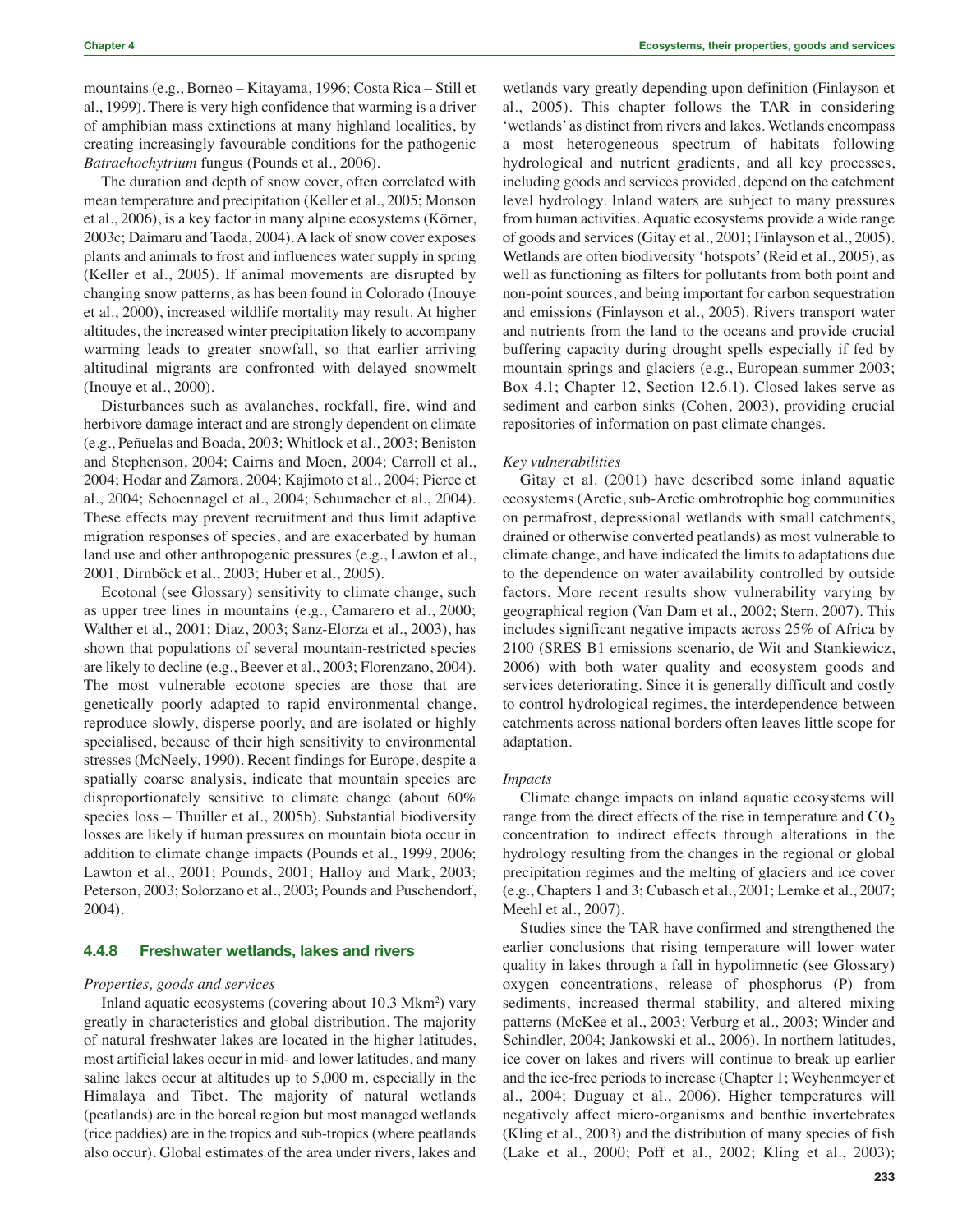invertebrates, waterfowl and tropical invasive biota are likely to shift polewards (Moss et al., 2003; Zalakevicius and Svazas, 2005) with some potential extinctions (Jackson and Mandrak, 2002; Chu et al., 2005). Major changes will be likely to occur in the species composition, seasonality and production of planktonic communities (e.g., increases in toxic blue-green algal blooms) and their food web interactions (Gerten and Adrian, 2002; Kling et al., 2003; Winder and Schindler, 2004) with consequent changes in water quality (Weyhenmeyer, 2004). Enhanced UV-B radiation and increased summer precipitation will significantly increase dissolved organic carbon (DOC, see Glossary) concentrations, altering major biogeochemical cycles (Zepp et al., 2003; Phoenix and Lee, 2004; Frey and Smith, 2005). Studies along an altitudinal gradient in Sweden show that NPP can increase by an order of magnitude for a 6°C air temperature increase (Karlsson et al., 2005). However, tropical lakes may respond with a decrease in NPP and a decline in fish yields (e.g., 20% NPP and 30% fish yield reduction in Lake Tanganyika due to warming over the last century – O'Reilly et al., 2003). Higher  $CO<sub>2</sub>$  levels will generally increase NPP in many wetlands, although in bogs and paddy fields it may also stimulate methane flux, thereby negating positive effects (Ziska et al., 1998; Schrope et al., 1999; Freeman et al., 2004; Megonigal et al., 2005; Zheng et al., 2006).

Boreal peatlands will be affected most by warming (see also Sections 4.4.5 and 4.4.6) and increased winter precipitation as the species composition of both plant and animal communities will change significantly (Weltzin et al., 2000, 2001, 2003; Berendse et al., 2001; Keller et al., 2004; Sections 4.4.5 and 4.4.6). Numerous arctic lakes will dry out with a  $2-3^{\circ}$ C temperature rise (Smith et al., 2005; Symon et al., 2005). The seasonal migration patterns and routes of many wetland species will need to change and some may be threatened with extinction (Inkley et al., 2004; Finlayson et al., 2005; Reid et al., 2005; Zalakevicius and Svazas, 2005; Box 4.5).

Small increases in the variability of precipitation regimes will significantly impact wetland plants and animals at different stages of their life cycle (Keddy, 2000). In monsoonal regions, increased variability risks diminishing wetland biodiversity and prolonged dry periods promote terrestrialisation of wetlands as witnessed in Keoladeo National Park, India (Chauhan and Gopal, 2001; Gopal and Chauhan, 2001). In dryland wetlands, changes in precipitation regimes may cause biodiversity loss (Bauder, 2005). Changes in climate and land use will place additional pressures on already-stressed riparian ecosystems along many rivers in the world (Naiman et al., 2005). An increase or decrease in freshwater flows will also affect coastal wetlands (Chapter 6) by altering salinity, sediment inputs and nutrient loadings (Schallenberg et al., 2001; Flöder and Burns, 2004).

### **4.4.9 Oceans and shallow seas**

#### *Properties, goods and services*

Oceans cover over 71% of the Earth's surface area from polar to tropical regions to a mean depth of 4,000 m, comprising about 14 billion km<sup>3</sup>, are a massive reservoir of inorganic carbon, yet contain only 698-708 Pg organic carbon, 13-23 Pg of which is

in living and dead biomass (Figure 4.1; Denman et al., 2007, Section 7.3.4.1). Despite low biomass, phytoplankton carries out almost half of global primary production, and is the basis of the marine food web (Field et al., 1998). Substantial biodiversity exists in both pelagic and benthic realms and along coastlines, in a diverse range of ecosystems from highly productive (e.g., upwelling regions) to those with low productivity (e.g., oceanic gyres). Ocean primary productivity depends on sunlight and nutrients supplied from deep waters (Sarmiento et al., 2004a). Marine ecosystems provide goods and services such as fisheries, provision of energy, recreation and tourism,  $CO<sub>2</sub>$  sequestration and climate regulation, decomposition of organic matter and regeneration of nutrients and coastal protection – many of which are critical to the functioning of the Earth system (Chapter 5; Costanza et al., 1997; McLean et al., 2001, Sections 6.3.2, 6.3.4, 6.3.5, 6.4.5 and 6.4.6; Hassan et al., 2005, Table 18.2). Marine biodiversity supports ecosystem function and the services it provides (Worm et al., 2006) with over 1 billion people relying on fish as their main animal protein source, especially in developing nations (Pauly et al., 2005). Coastal zones, particularly low-lying areas, and the highly valuable local and global socioeconomic services they provide (e.g., agricultural land, human settlements and associated infrastructure and industry, aquaculture and fisheries and freshwater supply) are particularly vulnerable to climate change (McLean et al., 2001, Section 6.5; Hassan et al., 2005, Section 19.3.2, Table 19.2).

#### *Key vulnerabilities*

Since the TAR, literature has confirmed that salient vulnerable ecosystems are warm-water coral reefs (Box 4.4), cold-water corals, the Southern Ocean and marginal sea-ice ecosystems. Ocean uptake of  $CO<sub>2</sub>$ , resulting from increasing atmospheric  $CO<sub>2</sub>$  concentrations, reduces surface ocean pH and carbonate ion concentrations, an impact that was overlooked in the TAR. This is expected to affect coral reefs, cold water corals, and ecosystems (e.g., the Southern Ocean), where aragonite (used by many organisms to make their shells or skeletons) will decline or become undersaturated. These and other ecosystems where calcareous organisms (e.g., pteropods, see Glossary) play an important role will become vulnerable this century (reviewed by Raven et al., 2005; Haugan et al., 2006; Table 4.1). Synergistic impacts of higher seawater temperatures and declining carbonate make these ecosystems even more vulnerable (e.g., Raven et al., 2005; Turley et al., 2006; Box 4.4). Marginal sea-ice and surrounding ecosystems are vulnerable to warming, particularly in the Northern Hemisphere (Sarmiento et al., 2004b; Christensen et al., 2007).

#### *Impacts*

Climate change can impact marine ecosystems through ocean warming (Wang et al., 2004b), by increasing thermal stratification and reducing upwelling (Cox et al., 2000; Sarmiento et al., 2004a), sea level rise (IPCC, 2001), and through increases in wave height and frequency (Monahan et al., 2000; Wang et al., 2004b), loss of sea ice (Sarmiento et al., 2004b; Meehl et al., 2007; Christensen et al., 2007), increased risk of diseases in marine biota (Harvell et al., 2002) and decreases in the pH and carbonate ion concentration of the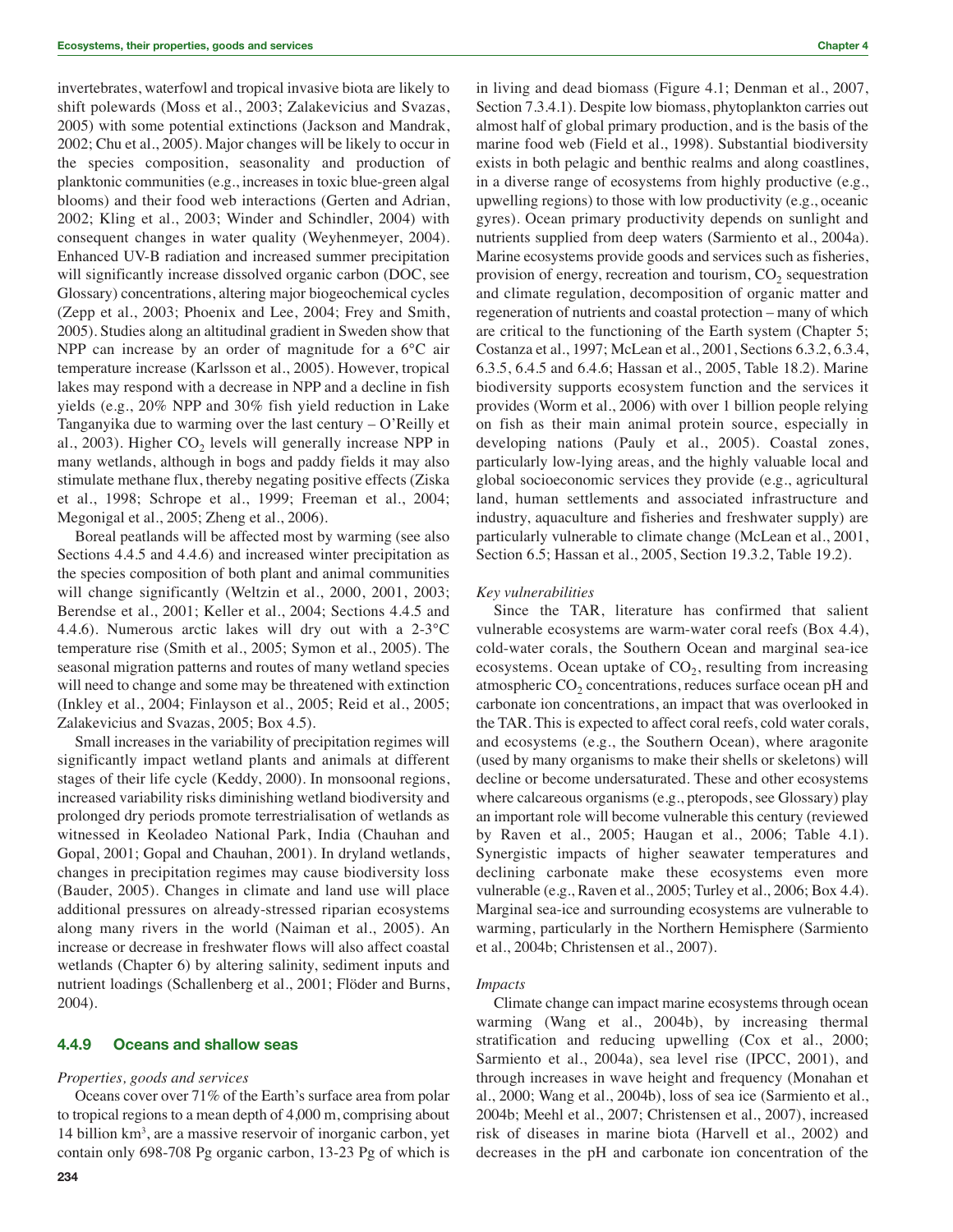surface oceans (Caldeira and Wickett, 2003; Feely et al., 2004; Sabine et al., 2004; Raven et al., 2005).

Theoretically, nutrient speciation could be influenced by the lower pH expected this century (Zeebe and Wolf-Gladrow, 2001; Raven et al., 2005). Decreases in both upwelling and formation of deep water and increased stratification of the upper ocean will reduce the input of essential nutrients into the sunlit regions of oceans and reduce productivity (Cox et al., 2000; Loukos et al., 2003; Lehodey et al., 2003; Sarmiento et al., 2004a). In coastal areas and margins, increased thermal stratification may lead to oxygen deficiency, loss of habitats, biodiversity and distribution of species, and impact whole ecosystems (Rabalais et al., 2002). Changes to rainfall and nutrient flux from land may exacerbate these hypoxic events (Rabalais et al., 2002).

# **Box 4.4. Coral reefs: endangered by climate change?**

Reefs are habitat for about a quarter of marine species and are the most diverse among marine ecosystems (Roberts et al., 2002; Buddemeier et al., 2004). They underpin local shore protection, fisheries, tourism (Chapter 6; Hoegh-Guldberg et al., 2000; Cesar et al., 2003; Willig et al., 2003; Hoegh-Guldberg, 2004, 2005) and, though supplying only about 2-5% of the global fisheries harvest, comprise a critical subsistence protein and income source in the developing world (Whittingham et al., 2003; Pauly et al., 2005; Sadovy, 2005).

Corals are affected by warming of surface waters (Chapter 6, Box 6.1; Reynaud et al., 2003; McNeil et al., 2004; McWilliams et al., 2005) leading to bleaching (loss of algal symbionts – Chapter 6, Box 6.1). Many studies incontrovertibly link coral bleaching to warmer sea surface temperature (e.g., McWilliams et al., 2005) and mass bleaching and coral mortality often results beyond key temperature thresholds (Chapter 6, Box 6.1). Annual or bi-annual exceedance of bleaching thresholds is projected at the majority of reefs worldwide by 2030 to 2050 (Hoegh-Guldberg, 1999; Sheppard, 2003; Donner et al., 2005). After bleaching, algae quickly colonise dead corals, possibly inhibiting later coral recruitment (e.g., McClanahan et al., 2001; Szmant, 2001; Gardner et al., 2003; Jompa and McCook, 2003). Modelling predicts a phase switch to algal dominance on the Great Barrier Reef and Caribbean reefs in 2030 to 2050 (Wooldridge et al., 2005).

Coral reefs will also be affected by rising atmospheric CO<sub>2</sub> concentrations (Orr et al., 2005; Raven et al., 2005; Denman et al., 2007, Box 7.3) resulting in declining calcification. Experiments at expected aragonite concentrations demonstrated a reduction in coral calcification (Marubini et al., 2001; Langdon et al., 2003; Hallock, 2005), coral skeleton weakening (Marubini et al., 2003) and strong temperature dependence (Reynaud et al., 2003). Oceanic pH projections decrease at a greater rate and to a lower level than experienced over the past 20 million years (Caldeira and Wickett, 2003; Raven et al., 2005; Turley et al., 2006). Doubling CO<sub>2</sub> will reduce calcification in aragonitic corals by 20%-60% (Kleypas et al., 1999; Kleypas and Langdon, 2002; Reynaud et al., 2003; Raven et al., 2005). By 2070 many reefs could reach critical aragonite saturation states (Feely et al., 2004; Orr et al., 2005), resulting in reduced coral cover and greater erosion of reef frameworks (Kleypas et al., 2001; Guinotte et al., 2003).

Adaptation potential (Hughes et al., 2003) by reef organisms requires further experimental and applied study (Coles and Brown, 2003; Hughes et al., 2003). Natural adaptive shifts to symbionts with +2°C resistance may delay demise of some reefs to roughly 2100 (Sheppard, 2003), rather than mid-century (Hoegh-Guldberg, 2005) although this may vary widely across the globe (Donner et al., 2005). Estimates of warm-water coral cover reduction in the last 20-25 years are 30% or higher (Wilkinson, 2004; Hoegh-Guldberg, 2005) due largely to increasing higher SST frequency (Hoegh-Guldberg, 1999). In some regions, such as the Caribbean, coral losses have been estimated at 80% (Gardner et al., 2003). Coral migration to higher latitudes with more optimal SST is unlikely, due both to latitudinally decreasing aragonite concentrations and projected atmospheric CO<sub>2</sub> increases (Kleypas et al., 2001; Guinotte et al., 2003; Orr et al., 2005; Raven et al., 2005). Coral migration is also limited by lack of available substrate (Chapter 6, Section 6.4.1.5). Elevated SST and decreasing aragonite have a complex synergy (Harvell et al., 2002; Reynaud et al., 2003; McNeil et al., 2004; Kleypas et al., 2005) but could produce major coral reef changes (Guinotte et al., 2003; Hoegh-Guldberg, 2005). Corals could become rare on tropical and subtropical reefs by 2050 due to the combined effects of increasing  $CO<sub>2</sub>$  and increasing frequency of bleaching events (at 2-3  $\times$  CO<sub>2</sub>) (Kleypas and Langdon, 2002; Hoegh-Guldberg, 2005; Raven et al., 2005). Other climate change factors (such as sealevel rise, storm impact and aerosols) and non-climate factors (such as over-fishing, invasion of non-native species, pollution, nutrient and sediment load (although this could also be related to climate changes through changes to precipitation and river flow; Chapter 6, Box 6.1; Chapter 11, Box 11.3; Chapter 16)) add multiple impacts on coral reefs (Chapter 16, Box 16.2), increasing their vulnerability and reducing resilience to climate change (Koop et al., 2001; Kleypas and Langdon, 2002; Cole, 2003; Buddemeier et al., 2004; Hallock, 2005).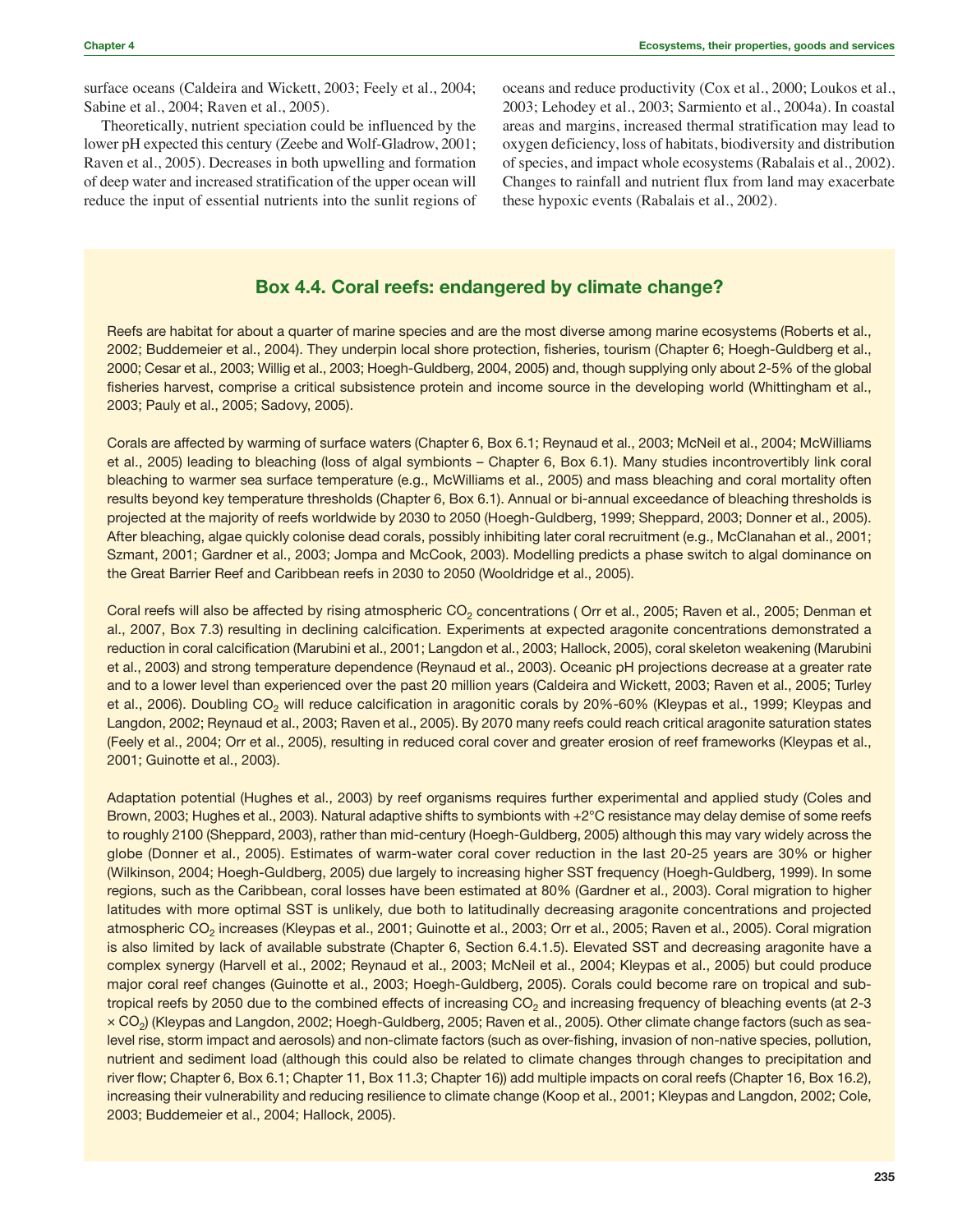Projections of ocean biological response to climate warming by 2050 show contraction of the highly productive marginal seaice biome by 42% and 17% in Northern and Southern Hemispheres (Sarmiento et al., 2004b; see also Meehl et al., 2007; Christensen et al., 2007). The sea-ice biome accounts for a large proportion of primary production in polar waters and supports a substantial food web. As timing of the spring phytoplankton bloom is linked to the sea-ice edge, loss of sea ice (Walsh and Timlin, 2003) and large reductions of the total primary production in the marginal sea-ice biome in the Northern Hemisphere (Behrenfeld and Falkowski, 1997; Marra et al., 2003) would have strong effects, for example, on the productivity of the Bering Sea (Stabeno et al., 2001). Reductions in winter sea-ice will affect the reproduction, growth and development of fish, krill, and their predators, including seals and seal-dependent polar bears (e.g., Barber and Iacozza, 2004; Box 4.3), leading to further changes in abundance and distribution of marine species (Chapter 15, Section 15.4.3). An expansion by 4.0% (Northern Hemisphere) and 9.4% (Southern), and of the sub-polar gyre biome by 16% (Northern) and 7% (Southern), has been projected for the permanently stratified sub-tropical gyre biome with its low productivity. This effect has now been observed in the North Pacific and Atlantic (McClain et al., 2004; Sarmiento et al., 2004b). A contraction by 11% of the seasonally stratified sub-tropical gyre is also projected in both hemispheres by 2050 due to climate warming. These changes are likely to have significant impacts on marine ecosystem productivity globally, with uncertainties in projections of NPP using six mainly IS92a-based scenarios narrowing to an increase of between 0.7% and 8.1% by midcentury  $(\Delta T_{\text{global}} \sim 1.5\text{-}3^{\circ}\text{C}).$ 

Changes to planktonic and benthic community composition and productivity have been observed in the North Sea since 1955 (Clark and Frid, 2001) and since the mid-1980s may have reduced the survival of young cod (Beaugrand et al., 2003). Large shifts in pelagic biodiversity (Beaugrand et al., 2002) and in fish community composition have been seen (Genner et al., 2004; Perry et al., 2005). Changes in seasonality or recurrence of hydrographic events or productive periods could be affected by trophic links to many marine populations, including exploited or cultured populations (Stenseth et al., 2002, 2003; Platt et al., 2003; Llope et al., 2006). Elevated temperatures have increased mortality of winter flounder eggs and larvae (Keller and Klein-Macphee, 2000) and have led to later spawning migrations (Sims et al., 2004). A 2°C rise in sea surface temperature (SST) would result in removal of Antarctic bivalves and limpets from the Southern Ocean (Peck et al., 2004). Tuna populations may spread towards presently temperate regions, based on predicted warming of surface water and increasing primary production at mid- and high latitudes (Loukos et al., 2003).

Marine mammals, birds, cetaceans and pinnipeds (seals, sea lions and walruses), which feed mainly on plankton, fish and squid, are vulnerable to climate change-driven changes in prey distribution, abundance and community composition in response to climatic factors (Learmonth et al., 2006). Changing water temperature also has an effect on the reproduction of cetaceans and pinnipeds, indirectly through prey abundance, either through extending the time between individual breeding attempts, or by reducing breeding condition of the mother (Whitehead, 1997). Current extreme climatic events provide an indication of potential future effects. For example, the warm-water phase of ENSO is associated with large-scale changes in plankton abundance and associated impacts on food webs (Hays et al., 2005), and changes to behaviour (Lusseau et al., 2004), sex ratio (Vergani et al., 2004) and feeding and diet (Piatkowski et al., 2002) of marine mammals.

Melting Arctic ice-sheets will reduce ocean salinities (IPCC, 2001), causing species-specific shifts in the distribution and biomass of major constituents of Arctic food webs, including poleward shifts in communities and the potential loss of some polar species (such as the narwhal, *Monodon monoceros*). Migratory whales (e.g., grey whale, *Eschrichtius robustus*), that spend summer in Arctic feeding grounds, are likely to experience disruptions in their food sources (Learmonth et al., 2006). Nesting biology of sea turtles is strongly affected by temperature, both in timing and in the determination of the sex ratio of hatchlings (Hays et al., 2003), but implications for population size are unknown. A predicted sea-level rise of 0.5 m will eliminate up to 32% of sea-turtle nesting beaches in the Caribbean (Fish et al., 2005).

Surface ocean pH has decreased by 0.1 unit due to absorption of anthropogenic  $CO<sub>2</sub>$  emissions (equivalent to a 30% increase in hydrogen ion concentration) and is predicted to decrease by up to a further 0.3-0.4 units by 2100 (Caldeira and Wickett, 2003). This may impact a wide range of organisms and ecosystems (e.g., coral reefs, Box 4.4, reviewed by Raven et al., 2005), including juvenile planktonic, as well as adult, forms of benthic calcifying organisms (e.g., echinoderms, gastropods and shellfish), and will affect their recruitment (reviewed by Turley et al., 2006). Polar and sub-polar surface waters and the Southern Ocean will be aragonite under-saturated by 2100 (Orr et al., 2005) and Arctic waters will be similarly threatened (Haugan et al., 2006). Organisms using aragonite to make their shells (e.g., pteropods) will be at risk and this will threaten ecosystems such as the Southern and Arctic Oceans in which they play a dominant role in the food web and carbon cycling (Orr et al., 2005; Haugan et al., 2006).

Cold-water coral ecosystems exist in almost all the world's oceans and their aerial coverage could equal or exceed that of warm-water coral reefs (Freiwald et al., 2004; Guinotte et al., 2006). They harbour a distinct and rich ecosystem, provide habitats and nursery grounds for a variety of species, including commercial fish and numerous new species previously thought to be extinct (Raven et al., 2005). These geologically ancient, long-lived, slow-growing and fragile reefs will suffer reduced calcification rates and, as the aragonite saturation horizon moves towards the ocean surface, large parts of the oceans will cease to support them by 2100 (Feely et al., 2004; Orr et al., 2005; Raven et al., 2005; Guinotte et al., 2006). Since cold-water corals do not have symbiotic algae but depend on extracting food particles sinking from surface waters or carried by ocean currents, they are also vulnerable to changes to ocean currents, primary productivity and flux of food particles (Guinotte et al., 2006). Warm-water coral reefs are also sensitive to multiple impacts including increased SST and decreasing aragonite concentrations within this century (Box 4.4).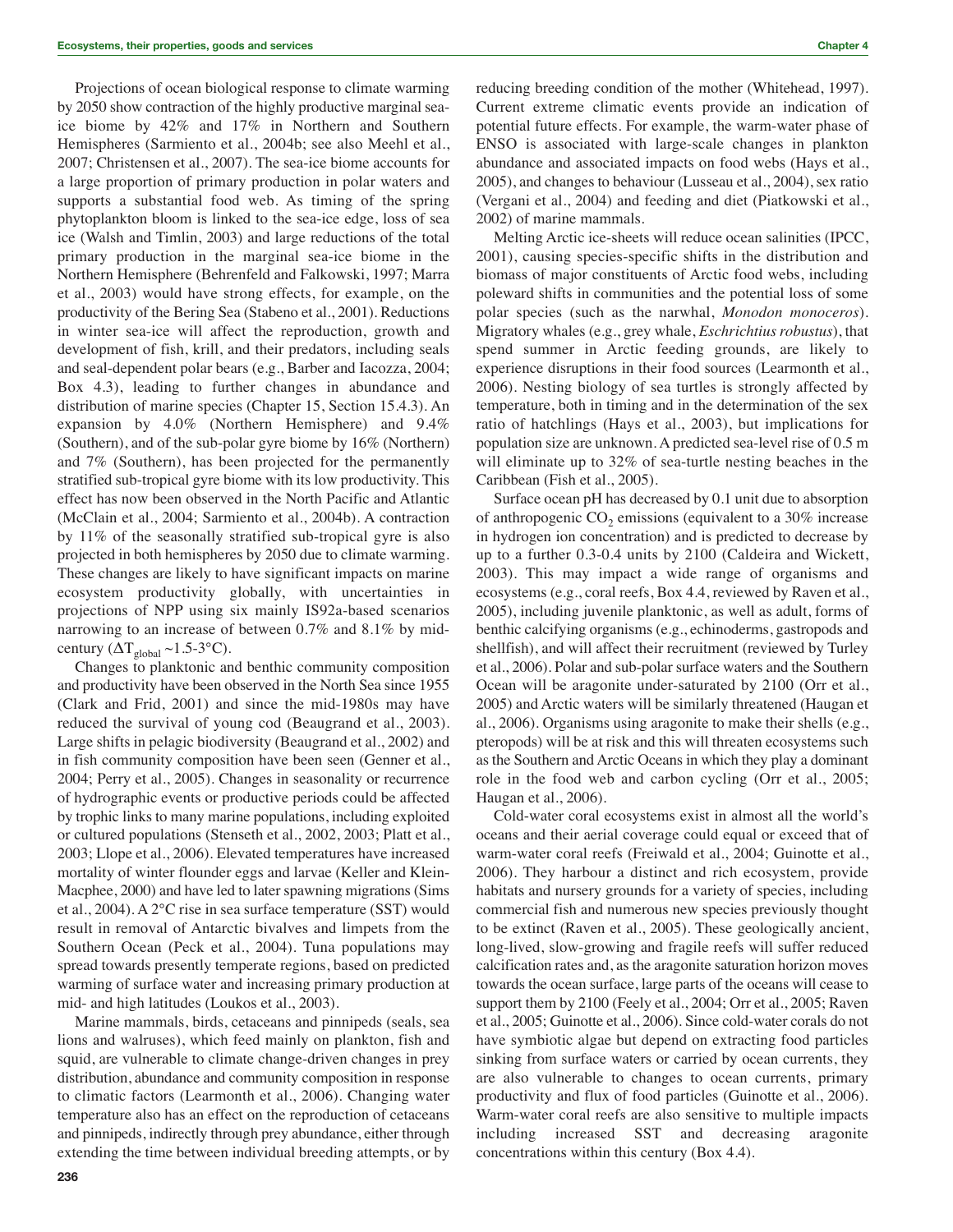#### **4.4.10 Cross-biome impacts**

This section highlights issues that cut across biomes, such as large-scale geographical shifts of vegetation (Figure 4.3) or animal migration patterns (e.g., Box 4.3; Box 4.5), and changes in land use and aquatic systems.

#### *Biome shifts*

Boreal forest and Arctic tundra ecosystems are projected generally to show increased growth due to longer and warmer growing seasons (Lucht et al., 2002; Figure 4.3). Woody boreal vegetation is expected to spread into tundra at higher latitudes and higher elevations (Grace et al., 2002; Kaplan et al., 2003; Gerber et al., 2004). At the southern ecotone (see Glossary) with continental grasslands, a contraction of boreal forest is projected due to increased impacts of drought, insects and fires (Bachelet et al., 2001; Scholze et al., 2006), together with a lower rate of sapling survival (Hogg and Schwarz, 1997). Drought stress could partially be counteracted by concurrent  $CO<sub>2</sub>$ -induced enhanced water-use efficiency (Gerten et al., 2005), small regional increases in precipitation, and an increased depth of permafrost thawing. It is uncertain whether peak summer heat stress on boreal tree species could cause regional transitions to grassland where the continental winter climate remains too cold for temperate forest species to succeed (Gerber et al., 2004; Lucht et al., 2006). In temperate forests, milder winters may reduce winter hardening in trees, increasing their vulnerability to frost (Hänninen et al., 2001; Hänninen, 2006).

Vegetation change in the lower to mid latitudes is uncertain because transitions between tropical desert and woody vegetation types are difficult to forecast. Climate models disagree in pattern and magnitude of projected changes in atmospheric circulation and climate variability, particularly for precipitation (e.g., with respect to the Indian and West African monsoons). For the Sahel and other semi-arid regions, increasing drought is predicted by some models (Held et al., 2005), while increased water-use efficiency is projected to cause more greening (Figure 4.3), though potentially associated with more frequent fires, in others (Bachelet et al., 2003; Woodward and Lomas, 2004b; Ni et al., 2006; Schaphoff et al., 2006). In savannas, woody encroachment is projected to be a consequence of enhanced water-use efficiency and increased precipitation in some regions (Bachelet et al., 2001; Lucht et al., 2006; Ni et al., 2006; Schaphoff et al., 2006; Section 4.4.3; Figure 4.3). The moderate drying, including desert amelioration, as projected in southern Africa, the Sahel region, central Australia, the Arabian Peninsula and parts of central Asia (Figure 4.3) may be due to a positive impact of rising atmospheric  $CO<sub>2</sub>$ , as noted in eastern Namibia through sensitivity analysis (Thuiller et al., 2006b).

A general increase of deciduous at the expense of evergreen vegetation is predicted at all latitudes, although the forests in both the eastern USA and eastern Asia appear to be sensitive to drought stress and decline under some scenarios (Bachelet et al., 2001; Gerten et al., 2005; Lucht et al., 2006; Scholze et al., 2006). Tropical ecosystems are expected to change, particularly in the Amazon, where a subset of GCMs shows strong to moderate reductions in precipitation with the consequence of transitions of evergreen tropical forest to rain-green forest or

grasslands (Cox et al., 2004; Cramer et al., 2004; Woodward and Lomas, 2004b). However, representations of tropical succession remain underdeveloped in current models. The global land biosphere is projected by some models to lose carbon beyond temperature increases of 3°C (Gerber et al., 2004), mainly from temperate and boreal soils, with vegetation carbon declining beyond temperature increases above 5°C (Gerber et al., 2004). Carbon sinks persist mainly in the Arctic and in savanna grasslands (Woodward and Lomas, 2004b; Schaphoff et al., 2006). However, there is large variability between the projections of different vegetation (Cramer et al., 2001) and climate (Schaphoff et al., 2006) models for a given emissions scenario.

#### *Migration patterns*

Vagile (see Glossary) animals such as polar bears (sea-ice biome, tundra; Box 4.3) and in particular migratory animals (tundra, wetlands, lakes, tropical forests, savannas, etc.; Box 4.5) respond to impacts both within and across biomes. Many species breed in one area then move to another to spend the nonbreeding season (Robinson et al., 2005). Many migratory species may be more vulnerable to climate change than resident species (Price and Root, 2005). As migratory species often move annually in response to seasonal climate changes, their behaviour, including migratory routes, is sensitive to climate. Numerous studies have found that many of these species are arriving earlier (Chapter 1 and e.g., Root et al., 2003). Changes in the timing of biological events are of particular concern because of a potential disconnect between migrants and their food resources if the phenology of each advances at different rates (Inouye et al., 2000; Root et al., 2003; Visser et al., 2004). The potential impact of climate change on migratory birds has been especially well studied (Box 4.5).

#### *Land use*

The relative importance of key drivers on ecosystem change varies across regions and biomes (Sala et al., 2000; Sala, 2005). Several global studies suggest that at least until 2050 land-use change will be the dominant driver of terrestrial biodiversity loss in human-dominated regions (Sala et al., 2000; UNEP, 2002; Gaston et al., 2003; Jenkins, 2003; Scharlemann et al., 2004; Sala, 2005). Conversely, climate change is likely to dominate where human interventions are limited, such as in the tundra, boreal, cool conifer forests, deserts and savanna biomes (Sala et al., 2000; Duraiappah et al., 2005). Assessment of impacts on biodiversity differ if other drivers than climate change are taken into account (Thomas et al., 2004a; Sala, 2005; Malcolm et al., 2006). Interactions among these drivers may mitigate or exacerbate the overall effects of climate change (Opdam and Wascher, 2004). The effects of land-use change on species through landscape fragmentation at the regional scale may further exacerbate impacts from climate change (Holman et al., 2005a; Del Barrio et al., 2006; Harrison et al., 2006; Rounsevell et al., 2006).

Global land-use change studies project a significant reduction in native vegetation (mostly forest) in non-industrialised countries and arid regions due to expansion of agricultural or urban land use driven principally by population growth,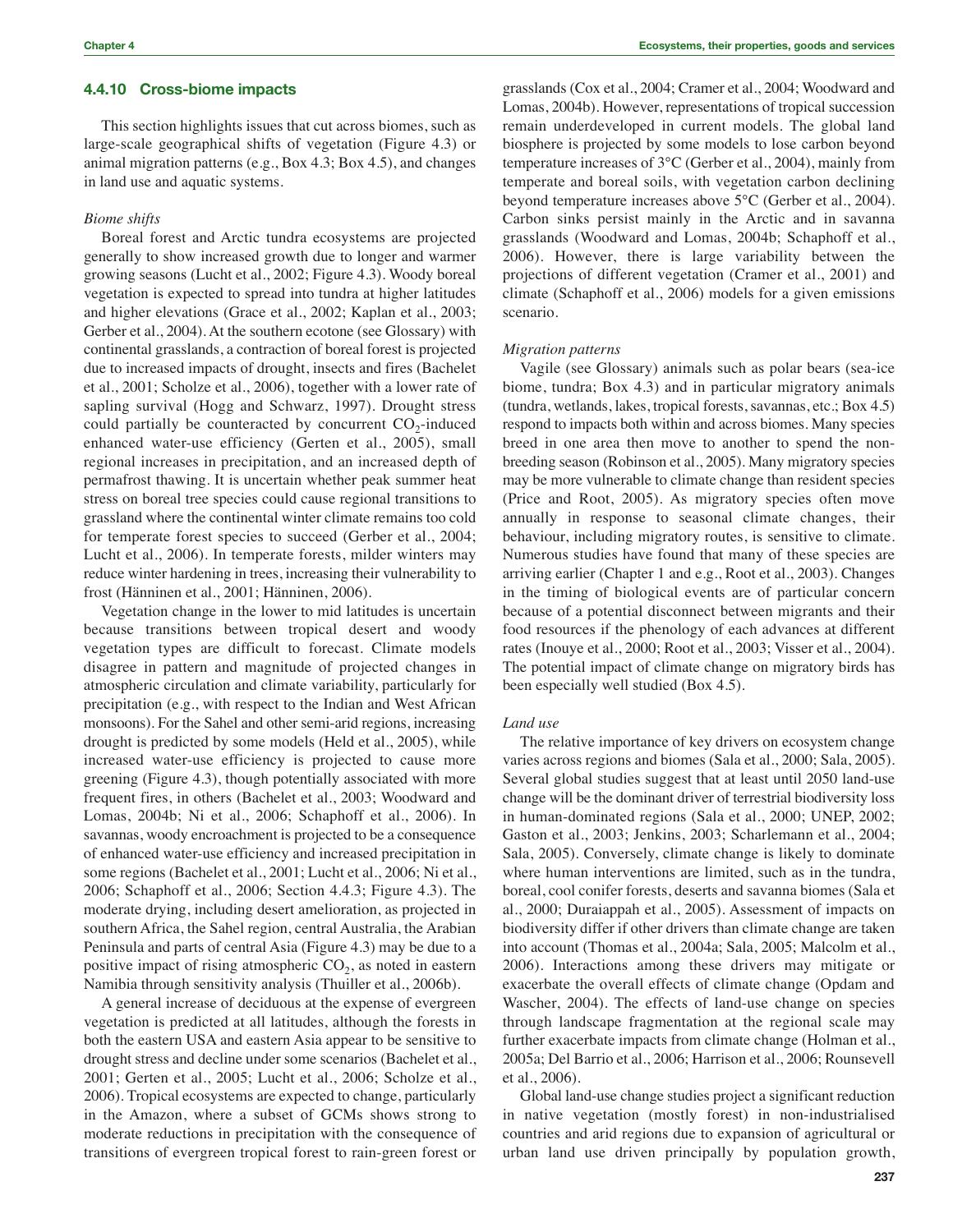

**Figure 4.3.** *Projected appreciable changes in terrestrial ecosystems by 2100 relative to 2000 as simulated by DGVM LPJ (Sitch et al., 2003; Gerten* et al., 2004) for two SRES emissions scenarios (Nakićenović et al., 2000) forcing two climate models: (a) HadCM3 A2, (b) ECHAM5 B1 (Lucht et al., *2006; Schaphoff et al., 2006). Changes are considered appreciable and are only shown if they exceed 20% of the area of a simulated grid cell (see Figure 4.2 for further explanations).*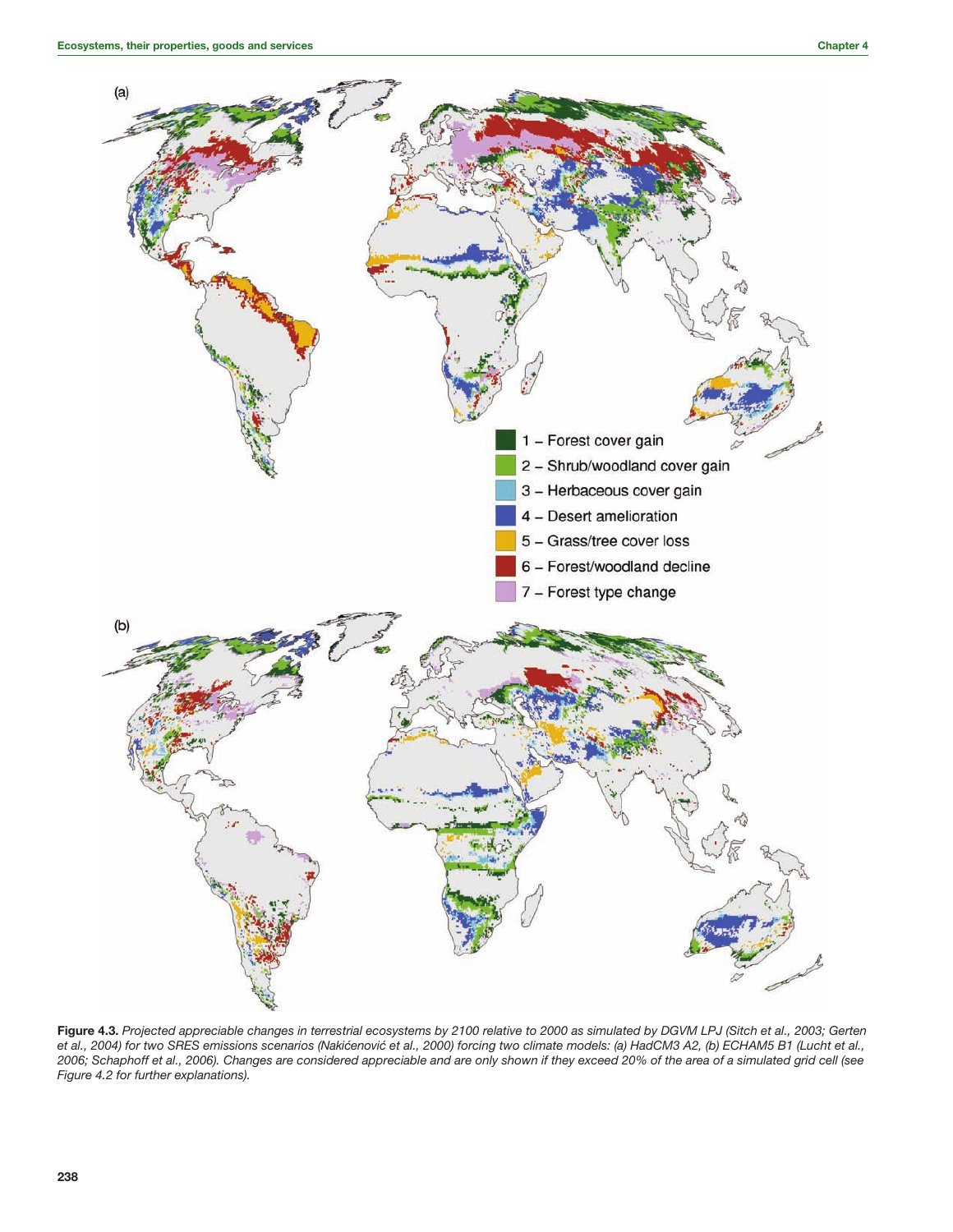# **Box 4.5. Crossing biomes: impacts of climate change on migratory birds**

Migratory species can be affected by climate change in their breeding, wintering and/or critical stopover habitats. Models project changes in the future ranges of many species (Peterson et al., 2002; Price and Glick, 2002; Crick, 2004), some suggesting that the ranges of migrants may shift to a greater extent than non-migrants (Price and Root, 2001). In some cases this may lead to a lengthening and in others to a shortening of migration routes. Moreover, changes in wind patterns, especially in relation to seasonal migration timing, could help or hinder migration (Butler et al., 1997). Other expected impacts include continuing changes in phenology, behaviour, population sizes and possibly genetics (reviewed in Crick, 2004; Robinson et al., 2005).

Many migratory species must cross geographical barriers (e.g., the Sahara Desert, oceans) in moving between their wintering and breeding areas. Many species must stop in the Sahel to refuel en route from their breeding to their wintering areas. Degradation of vegetation quality in the Sahel (Box 4.2) could potentially lead to population declines in these species in areas quite remote from the Sahel (Robinson et al., 2005).

More than 80% of the species living within the Arctic Circle winter farther south (Robinson et al., 2005). However, climateinduced habitat change may be greatest in the Arctic (Zöckler and Lysenko, 2000; Symon et al., 2005). For example, the red knot could potentially lose 15%-37% of its tundra breeding habitat by 2100 (HadCM2a1, UKMO). Additionally, at least some populations of this species could also lose critical migratory stopover habitat (Delaware Bay, USA) to sea-level rise (Galbraith et al., 2002).

The breeding areas of many Arctic breeding shorebirds and waterfowl are projected to decline by up to 45% and 50%, respectively (Folkestad et al., 2005) for global temperature increases of 2°C above pre-industrial. A temperature increase of 2.9°C above pre-industrial would cause larger declines of up to 76% for waterfowl and up to 56% for shorebirds. In North America's Prairie Pothole region, models have projected an increase in drought with a 3°C regional temperature increase and varying changes in precipitation, leading to large losses of wetlands and to declines in the populations of waterfowl breeding there (Johnson et al., 2005). Many of these species also winter in coastal areas vulnerable to sea-level rise (Inkley et al., 2004). One review of 300 migrant bird species found that 84% face some threat from climate change, almost half because of changes in water regime (lowered watertables and drought), and this was equal to the summed threats due to all other anthropogenic causes (Robinson et al., 2005).

especially in Africa, South America and in South Asia (Hassan et al., 2005). This reduction in native habitat will result in biodiversity loss (e.g., Duraiappah et al., 2005; Section 4.4.11). Northern-latitude countries and high-altitude regions may become increasingly important for biodiversity and species conservation as the ranges of species distributions move poleward and upward in response to climate change (Berry et al., 2006). Northern-latitude countries and high-altitude regions are also sensitive to the effects of climate change on land use, especially agriculture, which is of particular relevance if those regions are to support adaptation strategies to mitigate the negative effects of future climate and land-use change. Biomes at the highest latitudes that have not already been converted to agriculture are likely to remain relatively unchanged in the future (Duraiappah et al., 2005).

#### *Aquatic systems*

Higher  $CO<sub>2</sub>$  concentrations lower the nutritional quality of the terrestrial litter (Lindroth et al., 2001; Tuchman et al., 2002, 2003a, 2003b) which in turn will affect the food web relationships of benthic communities in rivers. Greater amounts of DOC (dissolved organic carbon) released in peatlands at higher  $CO<sub>2</sub>$  levels are exported to streams and finally reach coastal waters (Freeman et al., 2004).

# **4.4.11 Global synthesis including impacts on biodiversity**

Considerable progress has been made since the TAR in key fields that allow projection of future climate change impacts on species and ecosystems. Two of these key fields, namely climate envelope modelling (also called niche-based, or bioclimatic modelling) and dynamic global vegetation modelling have provided numerous recent results. The synthesis of these results provides a picture of potential impacts and risks that is far from perfect, in some instances apparently contradictory, but overall highlights a wide array of key vulnerabilities (Figures 4.2; 4.4; 4.5, Table 4.1).

Climate envelope modelling has burgeoned recently due to increased availability of species distribution data, together with finer-scale climate data and new statistical methods that have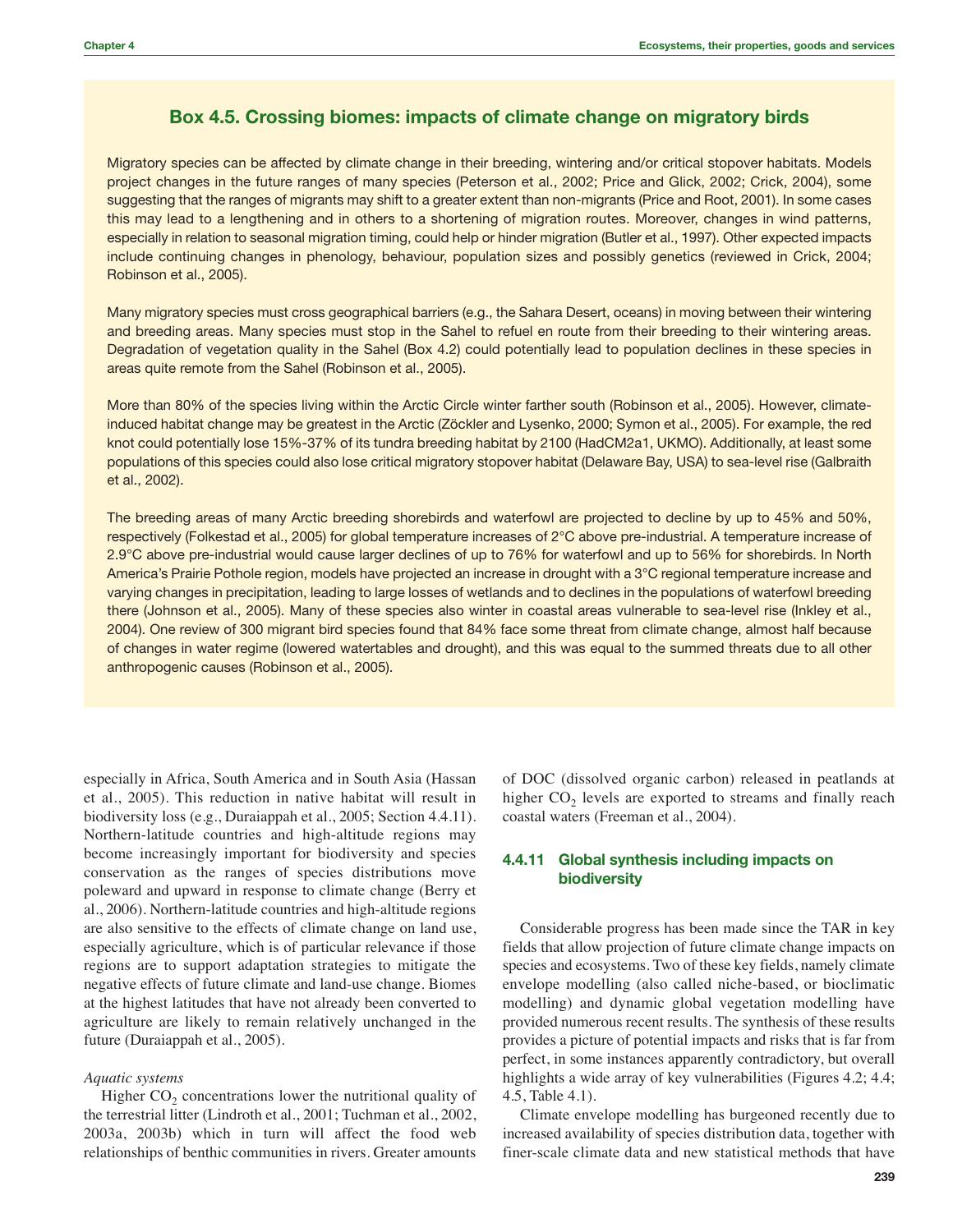allowed this correlative method to be widely applied (e.g., Guisan and Thuiller, 2005; McClean et al., 2005; Thuiller et al., 2005b). Despite several limitations (Section 4.3 and references cited therein) these models offer the advantage of assessing climate change impacts on biodiversity quantitatively (e.g., Thomas et al., 2004a). Climate envelope models do not simulate dynamic population or migration processes, and results are typically constrained to the regional level, so that the implications for biodiversity at the global level are difficult to infer (Malcolm et al., 2002a).

In modelling ecosystem function and plant functional type response, understanding has deepened since the TAR, though consequential uncertainties remain. The ecophysiological processes affected by climate change and the mechanisms by which climate change may impact biomes, ecosystem components such as soils, fire behaviour and vegetation structure (i.e., biomass distribution and leaf area index) are now explicitly modelled and have been bolstered by experimental results (e.g., Woodward and Lomas, 2004b). One emerging key message is that climate change impacts on the fundamental regulating services may previously have been underestimated (Sections 4.4.1, 4.4.10, Figures 4.2; 4.3; 4.4). Nevertheless, the globally applicable DGVMs are limited inasmuch as the few plant functional types used within the models aggregate numerous species into single entities (Sitch et al., 2003). These are assumed to be entities with very broad environmental tolerances, which are immutable and immune to extinction. Therefore, underlying changes in species richness are not accounted for, and the simultaneous free dispersal of PFTs is assumed (e.g., Neilson et al., 2005; Midgley et al., 2007). The strength of DGVMs is especially in their global application, realistic dynamics and simulation of ecosystem processes including essential elements of the global C-cycle (e.g., Malcolm et al., 2002b). Thus, it is reasonable to equate changes in DGVM-simulated vegetation (e.g., Figure 4.3) to changes in community and population structures in the real world.

What overall picture emerges from the results reviewed here? It appears that moderate levels of atmospheric  $CO<sub>2</sub>$  rise and climate change relative to current conditions may be beneficial in some regions (Nemani et al., 2003), depending on latitude, on the  $CO<sub>2</sub>$  responsiveness of plant functional types, and on the natural adaptive capacity of indigenous biota (mainly through range shifts that are now being widely observed – see Chapter 1). But as change continues, greater impacts are projected, while



**Figure 4.4.** *Compendium of projected risks due to critical climate change impacts on ecosystems for different levels of global mean annual temperature rise,* ∆*T, relative to pre-industrial climate (approach and event numbers as used in Table 4.1 and Appendix 4.1). It is important to note that these impacts do not take account of ancillary stresses on species due to over-harvesting, habitat destruction, landscape fragmentation, alien species invasions, fire regime change, pollution (such as nitrogen deposition), or for plants the potentially beneficial effects of rising atmospheric CO2. The red curve shows observed temperature anomalies for the period 1900-2005 (Brohan et al., 2006, see also Trenberth et al., 2007, Figure 3.6). The two grey curves provide examples of the possible future evolution of temperature against time (Meehl et al., 2007, Figure 10.4), providing examples of higher and lower trajectories for the future evolution of the expected value of* ∆*T. Shown are the simulated, multi-model mean responses to (i) the A2 emissions scenario and (ii) an extended B1 scenario, where radiative forcing beyond the year 2100 was kept constant to the 2100 value (all data from Meehl et al., 2007, Figure 10.4, see also Meehl et al., 2007, Section 10.7).*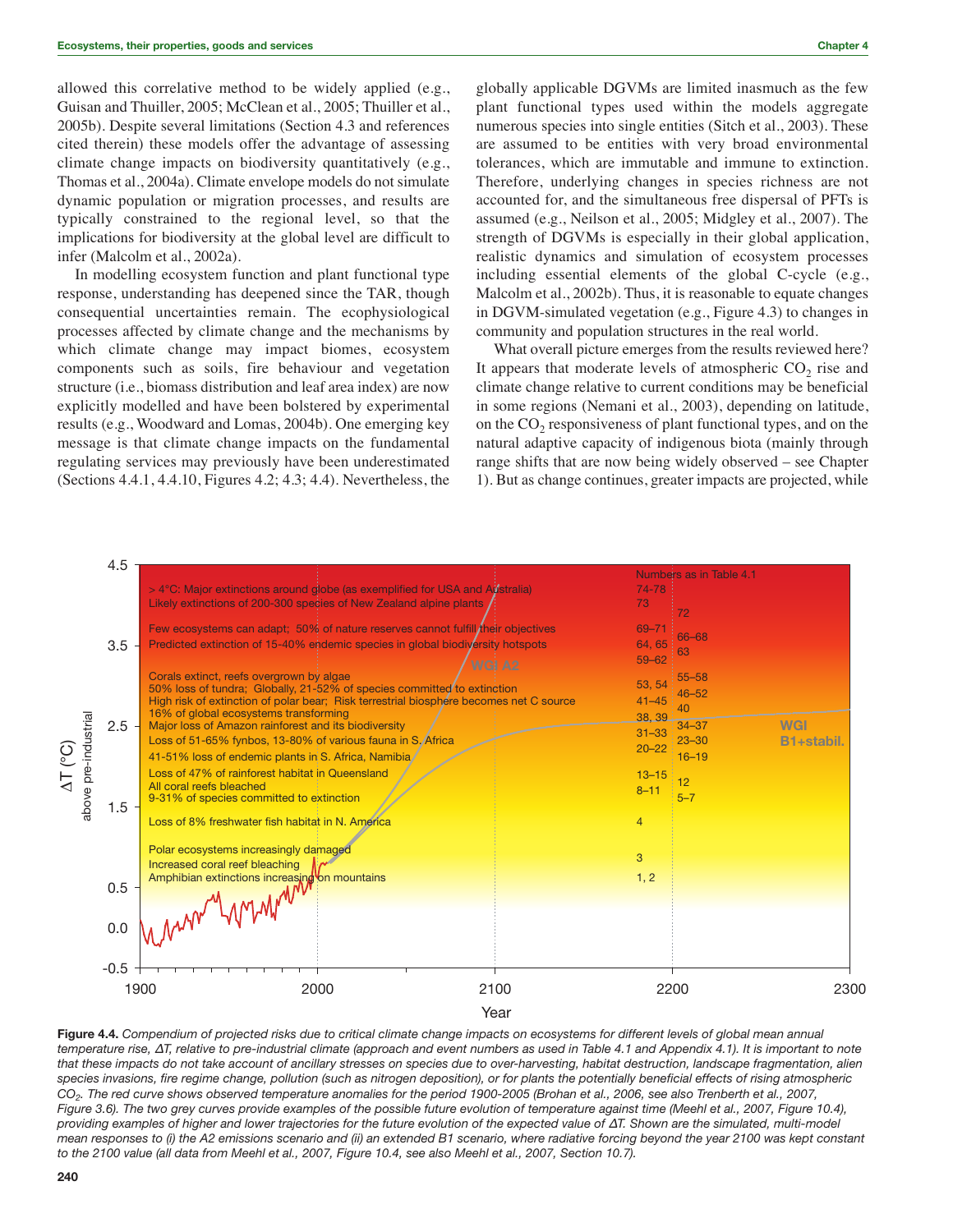ecosystem and species response may be lagged (Sections 4.4.5, 4.4.6). At key points in time (Figure 4.4), ecosystem services such as carbon sequestration may cease, and even reverse (Figure 4.2). While such 'tipping points' (Kemp, 2005) are impossible to identify without substantial uncertainties, they may lead to irreversible effects such as biodiversity loss or, at the very least, impacts that have a slow recovery (e.g., on soils and corals).

In the two simulations presented in Figure 4.2 (warming of 2.9°C and 5.3°C by 2100 over land relative to the 1961-1990 baseline), the DGVM approach reveals salient changes in a key regulating service of the world's ecosystems: carbon sequestration. Changes in the spatial distributions of ecosystems are given in Figure 4.3 (where it must be stressed that the figure highlights only key vulnerabilities through depicting appreciable vegetation type changes, i.e., PFT change over >20% of the area of any single pixel modelled). In the B1 emissions scenario (Figure 4.3b) about 26% of extant ecosystems reveal appreciable changes by 2100, with some positive impacts especially in Africa and the Southern Hemisphere. However, these positive changes are likely to be due to the assumed  $CO<sub>2</sub>$ -fertilisation effect (Section 4.4.10, Figure 4.3). By contrast, in mid- to high latitudes on all continents, substantial shifts in forest structure toward more rain-green, summer-green or deciduous rather than evergreen forest, and forest and woodland decline, underlie the overall drop in global terrestrial carbon sequestration potential that occurs post-2030, and approaches a net source by about 2070 (Figure 4.2; 4.3). In the A2 emissions scenario, roughly 37% of extant ecosystems reveal appreciable changes by 2100. Desert amelioration persists in the regions described above, but substantial decline of forest and woodland is seen at northern, tropical and sub-tropical latitudes. In both scenarios the current global sink deteriorates after 2030, and by 2070 (∆T ~2.5°C over pre-industrial) the terrestrial biosphere becomes an increasing carbon source (Figure 4.2; see also Scholze et al., 2006) with the concomitant risk of positive feedback, developments that amplify climate change. Similar results were obtained by using a wide range of climate models which indicate that the biosphere becomes consistently within this century a net  $CO<sub>2</sub>$  source with a global warming of >3°C relative to pre-industrial (Scholze et al., 2006). On the other hand, it must be noted that by about 2100 the modelled biosphere has nevertheless sequestered an additional 205-228 PgC (A2 and B1 emissions scenarios respectively) relative to the year 2000 (Lucht et al., 2006).

Climate envelope modelling suggests that climate change impacts will diminish the areal extent of some ecosystems (e.g., reduction by 2-47% alone due to 1.6°C warming above preindustrial, Table 4.1, No. 6) and impact many ecosystem properties and services globally. Climate impacts alone will vary regionally and across biomes and will lead to increasing levels of global biodiversity loss, as expressed through area reductions of wild habitats and declines in the abundance of wild species putting those species at risk of extinction (e.g., 3-16% of European plants with 2.2°C warming (Table 4.1, No. 20) or major losses of Amazon rainforest with 2.5°C warming above pre-industrial, Figure 4.4, Table 4.1, No. 36). Globally, biodiversity (represented by species richness and relative abundance) may decrease by 13 to 19% due to a combination of

land-use change, climate change and nitrogen deposition under four scenarios by 2050 relative to species present in 1970 (Duraiappah et al., 2005). Looking at projected losses due to land-use change alone (native habitat loss), habitat reduction in tropical forests and woodland, savanna and warm mixed forest accounts for 80% of the species projected to be lost (about 30,000 species – Sala, 2005). The apparent contrast between high impacts shown by projections for species (climate envelope models) relative to PFTs (DGVMs) is likely to be due to a number of reasons – most importantly, real species virtually certainly have narrower climate tolerances than PFTs, a fact more realistically represented by the climate envelope models. DGVM projections reveal some increasing success of broadrange, generalist plant species, while climate envelope model results focus on endemics. Endemics, with their smaller ranges, have been shown to have a greater vulnerability to climate change (Thuiller et al., 2005a), and may furthermore be dependent on keystone species in relationships that are ignored in DGVMs. Therefore, for assessing extinction risks, climate envelope modelling currently appears to offer more realistic results.

As indicated in the TAR, climate changes are being imposed on ecosystems experiencing other substantial and largely detrimental pressures. Roughly 60% of evaluated ecosystems are currently utilised unsustainably and show increasing signs of degradation (Reid et al., 2005; Hassan et al., 2005; Worm et al., 2006). This alone will be likely to cause widespread biodiversity loss (Chapin et al., 2000; Jenkins, 2003; Reid et al., 2005), given that 15,589 species, from every major taxonomic group, are already listed as threatened (Baillie et al., 2006). The likely synergistic impacts of climate change and land-use change on endemic species have been widely confirmed (Hannah et al., 2002a; Hughes, 2003; Leemans and Eickhout, 2004; Thomas et al., 2004a; Lovejoy and Hannah, 2005; Hare, 2006; Malcolm et al., 2006; Warren, 2006), as has over-exploitation of marine systems (Worm et al., 2006; Chapters 5 and 6).

Overall, climate change has been estimated to be a major driver of biodiversity loss in cool conifer forests, savannas, mediterranean-climate systems, tropical forests, in the Arctic tundra, and in coral reefs (Thomas et al., 2004a; Carpenter et al., 2005; Malcolm et al., 2006). In other ecosystems, land-use change may be a stronger driver of biodiversity loss at least in the near term. In an analysis of the SRES scenarios to 2100 (Strengers et al., 2004), deforestation is reported to cease in all scenarios except A2, suggesting that beyond 2050 climate change is very likely to be the major driver for biodiversity loss globally. Due to climate change alone it has been estimated that by 2100 between 1% and 43% of endemic species (average 11.6%) will be committed to extinction (DGVM-based study – Malcolm et al., 2006), whereas following another approach (also using climate envelope modelling-based studies – Thomas et al., 2004a) it has been estimated that on average 15% to 37% of species (combination of most optimistic assumptions 9%, most pessimistic 52%) will be committed to extinction by 2050 (i.e., their range sizes will have begun shrinking and fragmenting in a way that guarantees their accelerated extinction). Climate-change-induced extinction rates in tropical biodiversity hotspots are likely to exceed the predicted extinctions from deforestation during this century (Malcolm et al.,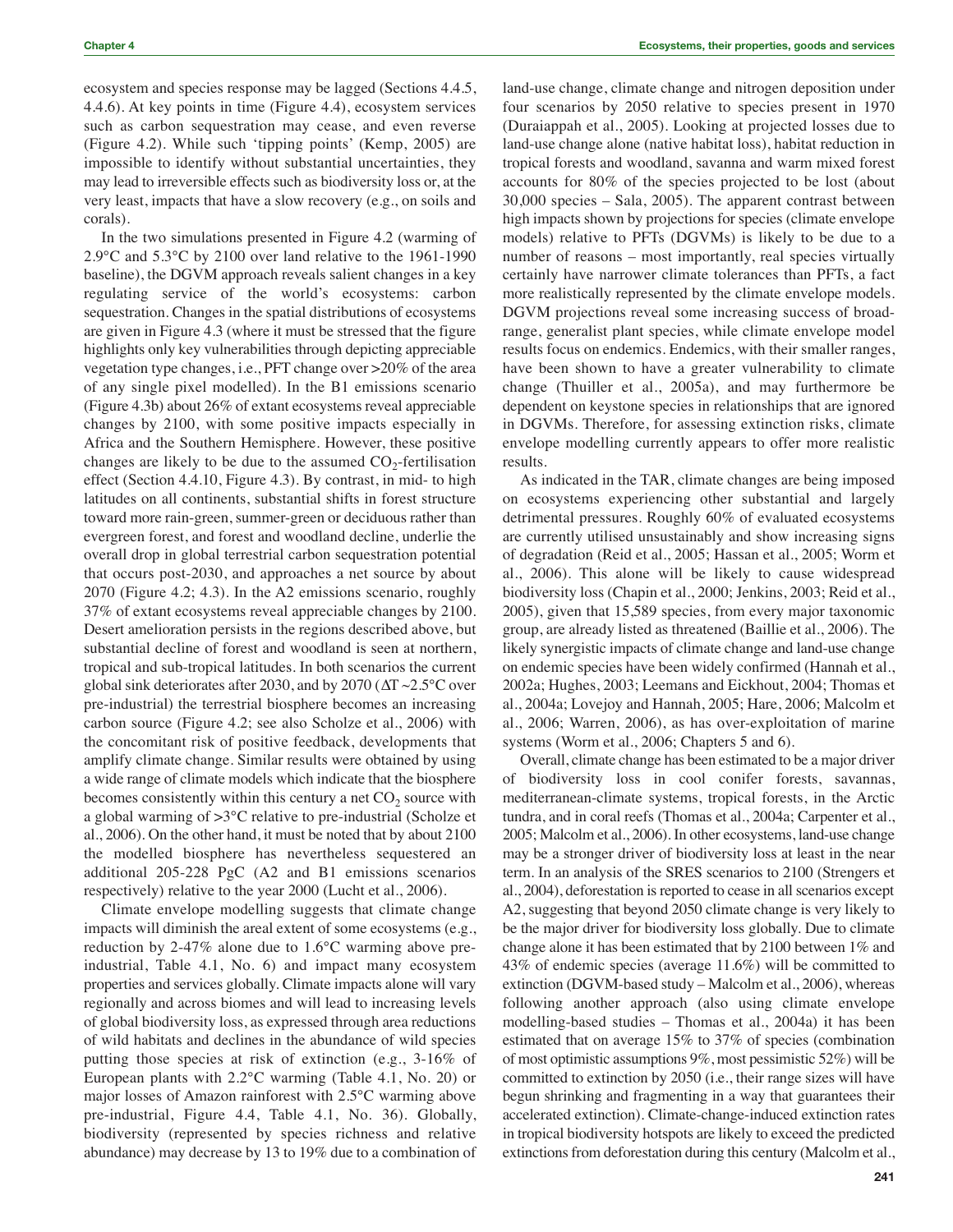2006). In the mediterranean-climate region of South Africa, climate change may have at least as significant an impact on endemic Protea species'extinction risk as land-use change does by 2020 (Bomhard et al., 2005). Based on all above findings and our compilation (Figure 4.4, Table 4.1) we estimate that on average 20% to 30% of species assessed are likely to be at increasingly high risk of extinction from climate change impacts possibly within this century as global mean temperatures exceed  $2^{\circ}C$  to 3°C relative to pre-industrial levels (this chapter). The uncertainties remain large, however, since for about 2°C temperature increase the percentage may be as low as 10% or for about 3°C as high as 40% and, depending on biota, the range is between 1% and 80% (Table 4.1; Thomas et al., 2004a; Malcolm et al., 2006). As global average temperature exceeds 4°C above pre-industrial levels, model projections suggest significant extinctions (40-70% species assessed) around the globe (Table 4.1).

Losses of biodiversity will probably lead to decreases in the provision of ecosystem goods and services with trade-offs between ecosystem services likely to intensify (National Research Council, 1999; Carpenter et al., 2005; Duraiappah et al., 2005). Gains in provisioning services (e.g., food supply, water use) are projected to occur, in part, at the expense of other regulating and supporting services including genetic resources, habitat provision, climate and runoff regulation. Projected changes may also increase the likelihood of ecological surprises that are detrimental for human well-being (Burkett et al., 2005; Duraiappah et al., 2005). Ecological surprises include rapid and abrupt changes in temperature and precipitation, leading to an increase in extreme events such as floods, fires and landslides, increases in eutrophication, invasion by alien species, or rapid and sudden increases in disease (Carpenter et al., 2005). This could also entail sudden shifts of ecosystems to less desired states (Scheffer et al., 2001; Folke et al., 2004; e.g., Chapin et al., 2004) through, for example, the exeedance of critical temperature thresholds, possibly resulting in the irreversible loss of ecosystem services, which were dependent on the previous state (Reid et al., 2005).

**Table 4.1.** *Projected impacts of climate change on ecosystems and population systems as reported in the literature for different levels of global mean annual temperature rise,* <sup>∆</sup>*Tg, relative to pre-industrial climate – mean and range (event numbers as used in Figure 4.4 and Appendix 4.1). The global temperature change values are used as an indicator of the other associated climate changes that match particular amounts of* <sup>∆</sup>*Tg, e.g., precipitation change and, where considered, change in the concentration of greenhouse gases in the atmosphere. Projections from the literature were harmonised into a common framework by down/upscaling (where necessary) from local to global temperature rise using multiple GCMs, and by using a common global mean temperature reference point for the year 1990 (after Warren, 2006). Whilst some of the literature relates impacts directly to global mean temperature rises or particular GCM scenarios, many studies give only local temperature rises,* <sup>∆</sup>*Treg, and hence require upscaling. The thirteen GCM output data sets used are taken from the IPCC DDC at http://www.ipcc-data.org/.*

|                | $\Delta T_{q}$<br>No. above above<br>pre-<br>ind ii | $\Delta T_{\alpha}$<br>pre-ind iii 1990<br>(range) | $\Delta T_{reg}$<br>above<br>(range) | Impacts to unique or widespread ecosystems or population systems                                                                                                                                                                                                                                           | <b>Region</b>                                           | Ref.<br>no.    |
|----------------|-----------------------------------------------------|----------------------------------------------------|--------------------------------------|------------------------------------------------------------------------------------------------------------------------------------------------------------------------------------------------------------------------------------------------------------------------------------------------------------|---------------------------------------------------------|----------------|
|                | 0.6                                                 |                                                    |                                      | Increased coral bleaching                                                                                                                                                                                                                                                                                  | Caribbean, Indian Ocean, 2<br><b>Great Barrier Reef</b> |                |
| $\overline{2}$ | 0.6                                                 |                                                    |                                      | Amphibian extinctions/extinction risks on mountains due to climate-change-<br>induced disease outbreaks                                                                                                                                                                                                    | Costa Rica, Spain,<br>Australia                         | 52, 54         |
| 3              | < 1.0                                               |                                                    |                                      | Marine ecosystems affected by continued reductions in krill possibly impacting Antarctica, Arctic<br>Adelie penguin populations; Arctic ecosystems increasingly damaged                                                                                                                                    |                                                         | 42,<br>11, 14  |
| 4              | 1.3                                                 | $1.1 - 1.6$                                        |                                      | 8% loss freshwater fish habitat, 15% loss in Rocky Mountains, 9% loss of<br>salmon                                                                                                                                                                                                                         | N. America                                              | 13             |
| 5              | 1.6                                                 | $1.2 - 2.0$                                        |                                      | 0.7-1.5 9-31% (mean 18%) of species committed to extinction                                                                                                                                                                                                                                                | Globe iv                                                | 1              |
| 6              | 1.6                                                 |                                                    |                                      | Bioclimatic envelopes eventually exceeded, leading to 10% transformation of<br>global ecosystems; loss of 47% wooded tundra, 23% cool conifer forest, 21%<br>scrubland, 15% grassland/steppe, 14% savanna, 13% tundra and 12%<br>temperate deciduous forest. Ecosystems variously lose 2-47% areal extent. | Globe                                                   | 6              |
| $\overline{7}$ | 1.6                                                 | $1.1 - 2.1$                                        | $\mathbf{1}$                         | Suitable climates for 25% of eucalypts exceeded                                                                                                                                                                                                                                                            | Australia                                               | 12             |
| 8              | 1.7                                                 | $1 - 2.3$                                          |                                      | 1°C SST All coral reefs bleached                                                                                                                                                                                                                                                                           | Great Barrier Reef, S.E.<br>Asia, Caribbean             | $\overline{2}$ |
| 9              | 1.7                                                 | $1.2 - 2.6$                                        |                                      | 38-45% of the plants in the Cerrado committed to extinction                                                                                                                                                                                                                                                | <b>Brazil</b>                                           | 1, 44          |
| 10             | 1.7                                                 | $1.3 - 3$                                          |                                      | 2-18% of the mammals, 2-8% of the birds and 1-11% of the butterflies<br>committed to extinction                                                                                                                                                                                                            | Mexico                                                  | 1,26           |
| 11             | 1.7                                                 | $1.3 - 2.4$                                        | $\overline{2}$                       | 16% freshwater fish habitat loss, 28% loss in Rocky Mountains, 18% loss of<br>salmon                                                                                                                                                                                                                       | N. America                                              | 13             |
| 12             | < 1.9                                               | $< 1.6 - 2.4 < 1$                                  |                                      | Range loss begins for golden bowerbird                                                                                                                                                                                                                                                                     | Australia                                               | 4              |

<sup>i</sup> Same numbers as used in first column in Appendix 4.1.<br>
<sup>ii</sup> The mean temperature abongs is taken directly from the

The mean temperature change is taken directly from the literature, or is the central estimate of a range given in the literature, or is the mean of upscaling calculations (cf. caption).

iii The range of temperature change represents the uncertainty arising from the use of different GCM models to calculate global temperature change.

<sup>iv</sup> 20% of the Earth's land surface covered by study.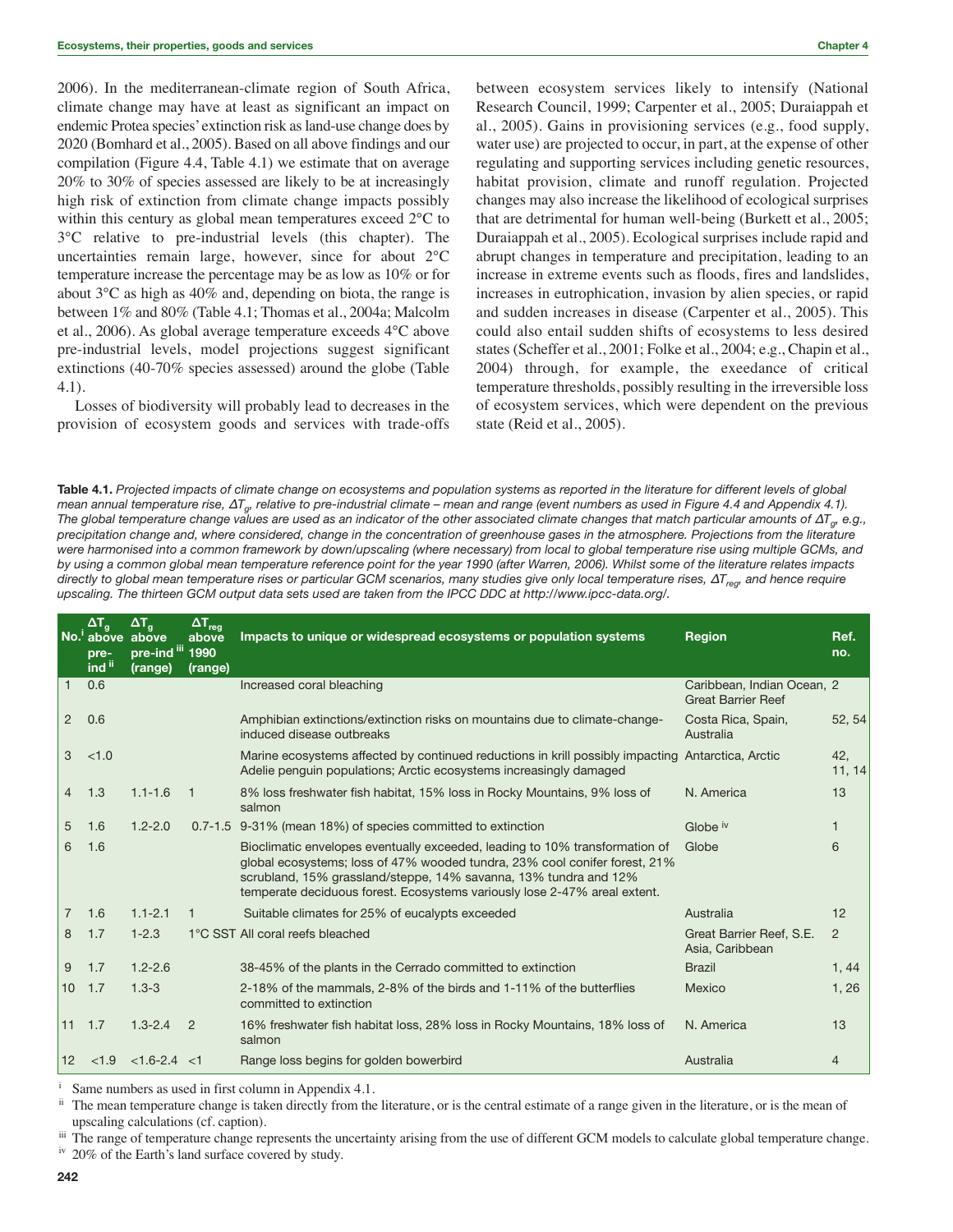|             | $\Delta T_g$<br>No. above above<br>pre-<br>ind | $\Delta T_{q}$<br>pre-ind<br>(range) | $\Delta T_{reg}$<br>above<br>1990<br>(range) | Impacts to unique or widespread ecosystems or population systems                                                                                                                                                                                                                                                 | <b>Region</b>                  | Ref.<br>no.     |
|-------------|------------------------------------------------|--------------------------------------|----------------------------------------------|------------------------------------------------------------------------------------------------------------------------------------------------------------------------------------------------------------------------------------------------------------------------------------------------------------------|--------------------------------|-----------------|
|             | 13 1.9                                         | $1.6 - 2.4$                          | $\mathbf{1}$                                 | 7-14% of reptiles, 8-18% of frogs, 7-10% of birds and 10-15% of mammals<br>committed to extinction as 47% of appropriate habitat in Queensland lost                                                                                                                                                              | Australia                      | 1, 7            |
|             | $14$ 1.9                                       | $1.6 - 2.4$                          | $\mathbf{1}$                                 | Range loss of 40-60% for golden bowerbird                                                                                                                                                                                                                                                                        | Australia                      | 4               |
|             | $15$ 1.9                                       | $1.0 - 2.8$                          |                                              | Most areas experience 8-20% increase in number ≥7day periods with Forest<br>Fire Weather Index >45: increased fire frequency converts forest and maquis to<br>scrub, leads to more pest outbreaks                                                                                                                | Mediterranean                  | 34              |
| $16$ 2.1    |                                                |                                      |                                              | 41-51% loss in plant endemic species richness                                                                                                                                                                                                                                                                    | S. Africa, Namibia             | 39              |
| 172.1       |                                                | $1.0 - 3.2$                          | $1 - 2$                                      | Alpine systems in Alps can tolerate local temperature rise of 1-2°C, tolerance<br>likely to be negated by land-use change                                                                                                                                                                                        | Europe                         | 8               |
| $18$ 2.1    |                                                |                                      | $1.4 - 2.6$                                  | 13-23% of butterflies committed to extinction                                                                                                                                                                                                                                                                    | Australia                      | 1, 30           |
| $19$ 2.1    |                                                | $1.4 - 2.6$                          |                                              | Bioclimatic envelopes of 2-10% plants exceeded, leading to endangerment or<br>extinction; mean species turnover of 48% (spatial range 17-75%); mean<br>species loss of 27% (spatial range 1-68%)                                                                                                                 | Europe                         | 22              |
|             | 20 2.2                                         |                                      |                                              | 3-16% of plants committed to extinction                                                                                                                                                                                                                                                                          | Europe                         | 1               |
| 21          | 2.2                                            | $2.1 - 2.3$                          |                                              | 1.6-1.8 15-37% (mean 24%) of species committed to extinction                                                                                                                                                                                                                                                     | Globe iv                       | 1               |
| 22 2.2      |                                                | $1.7 - 3.2$                          |                                              | 8-12% of 277 medium/large mammals in 141 national parks critically<br>endangered or extinct; 22-25% endangered                                                                                                                                                                                                   | Africa                         | 23              |
| 23          | 2.3                                            | $1.5 - 2.7$                          |                                              | 2°C SST Loss of Antarctic bivalves and limpets                                                                                                                                                                                                                                                                   | Southern Ocean                 | 51              |
|             | 24 2.3                                         | $2.0 - 2.5$                          |                                              | Fish populations decline, wetland ecosystems dry and disappear                                                                                                                                                                                                                                                   | Malawi, African Great<br>Lakes | 20              |
| $ 25 \t2.3$ |                                                | $1.5 - 2.7$                          | $2.5 - 3.0$                                  | Extinctions (100% potential range loss) of 10% endemics; 51-65% loss of<br>Fynbos; including 21-40% of Proteaceae committed to extinction; Succulent<br>Karoo area reduced by 80%, threatening 2,800 plant species with extinction; 5<br>parks lose >40% of plant species                                        | S. Africa                      | 1, 5,<br>24, 25 |
| 26 2.3      |                                                | $2.3 - 4.0$                          | $2.5 - 3.0$                                  | 24-59% of mammals, 28-40% of birds, 13-70% of butterflies, 18-80% of other S. Africa<br>invertebrates, 21-45% of reptiles committed to extinction; 66% of animal<br>species potentially lost from Kruger National Park                                                                                           |                                | 1, 27           |
| $ 27 \t2.3$ |                                                | $2.2 - 4.0$                          |                                              | 2-20% of mammals, 3-8% of birds and 3-15% of butterflies committed to<br>extinction                                                                                                                                                                                                                              | Mexico                         | 1, 26           |
| $ 28 \t2.3$ |                                                | $1.6 - 3.2$                          |                                              | 48-57% of Cerrado plants committed to extinction                                                                                                                                                                                                                                                                 | <b>Brazil</b>                  | 1               |
| 29          | 2.3                                            |                                      |                                              | Changes in ecosystem composition, 32% of plants move from 44% of area<br>with potential extinction of endemics                                                                                                                                                                                                   | Europe                         | 16              |
|             | 30 2.3                                         | $1.6 - 3.2$                          | 3                                            | 24% loss freshwater fish habitat, 40% loss in Rocky Mountains, 27% loss of<br>salmon.                                                                                                                                                                                                                            | N. America                     | 13              |
| $ 31 \t2.4$ |                                                |                                      |                                              | 63 of 165 rivers studied lose >10% of their fish species                                                                                                                                                                                                                                                         | Globe                          | 19              |
| 32 2.4      |                                                |                                      |                                              | Bioclimatic range of 25-57% (full dispersal) or 34-76% (no dispersal) of 5,197<br>plant species exceeded                                                                                                                                                                                                         | Sub-Saharan Africa             | 3               |
|             | $ 33 \rangle >2.5$                             |                                      |                                              | Sink service of terrestrial biosphere saturates and begins turning into a net<br>carbon source                                                                                                                                                                                                                   | Globe                          | 55, 56          |
| 34          | 2.5                                            |                                      |                                              | 2°C SST Extinction of coral reef ecosystems (overgrown by algae)                                                                                                                                                                                                                                                 | <b>Indian Ocean</b>            | 9               |
| $ 35 \t2.5$ |                                                | $1.9 - 4.3$                          |                                              | 42% of UK land area with bioclimate unlike any currently found there; in<br>Hampshire, declines in curlew and hawfinch and gain in yellow-necked mouse<br>numbers; loss of montane habitat in Scotland; potential bracken invasion of<br>Snowdonia montane areas                                                 |                                | 57              |
| 36 2.5      |                                                | $2.0 - 3.0$                          |                                              | Major loss of Amazon rainforest with large losses of biodiversity                                                                                                                                                                                                                                                | S. America, Globe              | 21, 46          |
| 37          | 2.5                                            |                                      |                                              | 20-70% loss (mean 44%) of coastal bird habitat at 4 sites                                                                                                                                                                                                                                                        | <b>USA</b>                     | 29              |
|             | 38 2.6                                         | $1.6 - 3.5$                          |                                              | Most areas experience 20-34% increase in number ≥7day periods with Forest<br>Fire Weather Index >45: increased fire frequency converts forest and maquis to<br>scrub, causing more pest outbreaks                                                                                                                | Mediterranean                  | 34              |
| $ 39 \t2.6$ |                                                |                                      |                                              | 4-21% of plants committed to extinction                                                                                                                                                                                                                                                                          | Europe                         | 1               |
| 40 2.7      |                                                |                                      |                                              | Bioclimatic envelopes exceeded leading to eventual transformation of 16% of<br>global ecosystems: loss of 58% wooded tundra, 31% cool conifer forest, 25%<br>scrubland, 20% grassland/steppe, 21% tundra, 21% temperate deciduous<br>forest, 19% savanna. Ecosystems variously lose 5-66% of their areal extent. | Globe                          | 6               |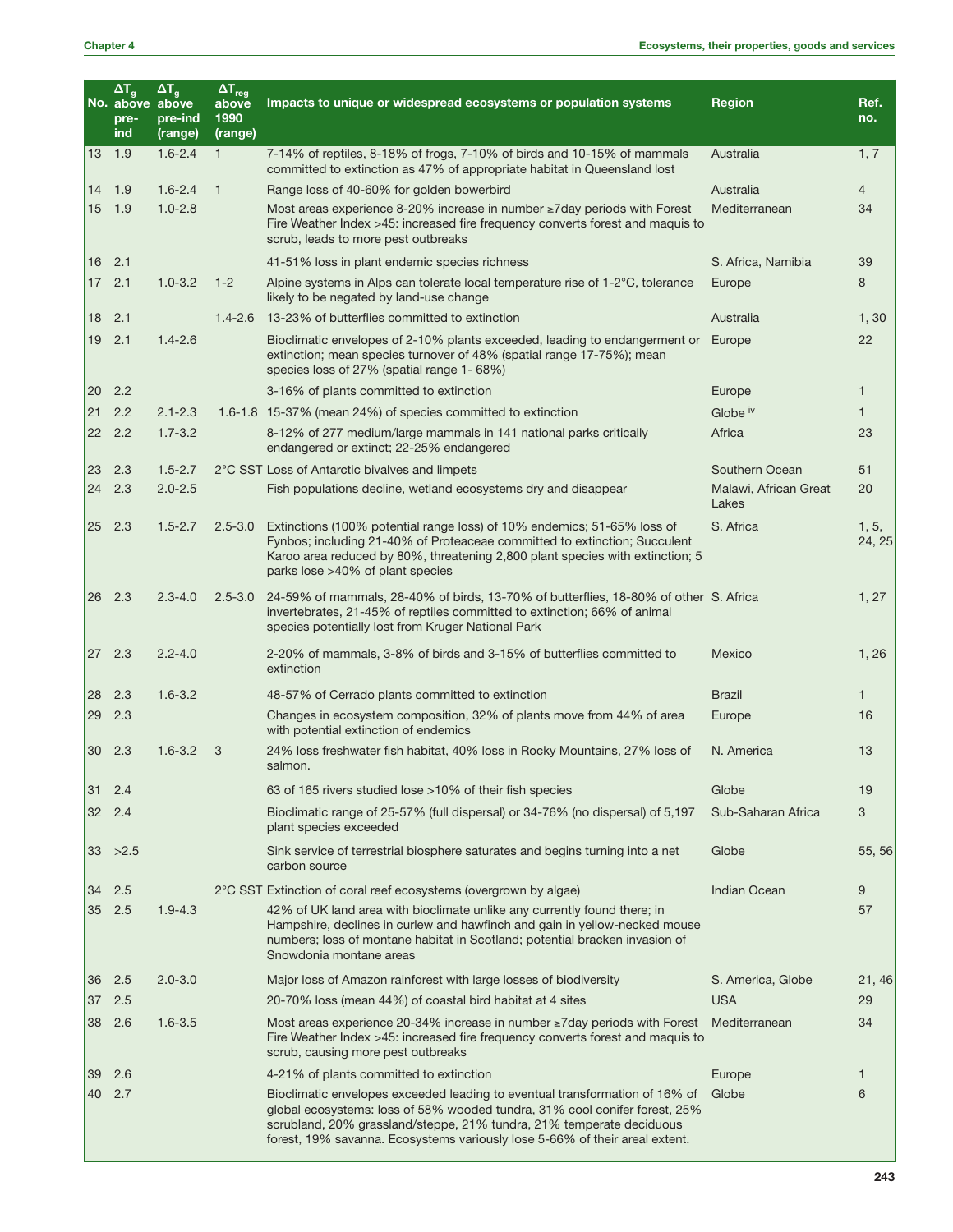|    | $\Delta$ T $_{\alpha}$<br>No. above above<br>pre-<br>ind | $\Delta T_{q}$<br>pre-ind<br>(range) | $\Delta T_{reg}$<br>above<br>1990<br>(range) | Impacts to unique or widespread ecosystems or population systems                                                                                                                                                                                                                                           | <b>Region</b>                             | Ref.<br>no.    |
|----|----------------------------------------------------------|--------------------------------------|----------------------------------------------|------------------------------------------------------------------------------------------------------------------------------------------------------------------------------------------------------------------------------------------------------------------------------------------------------------|-------------------------------------------|----------------|
| 41 | 2.8                                                      | $1.2 - 4.5$                          | $1 - 3$                                      | Extensive loss/conversion of habitat in Kakadu wetland due to sea-level rise<br>and saltwater intrusion                                                                                                                                                                                                    | Australia                                 | 10             |
| 42 | 2.8                                                      | $2.5 - 3.0$                          |                                              | Multi-model mean 62% (range 40-100%) loss of Arctic summer ice extent,<br>high risk of extinction of polar bears, walrus, seals; Arctic ecosystem stressed                                                                                                                                                 | Arctic                                    | 11,53          |
|    | 43 2.8                                                   | $2.3 - 4.6$                          | $2.1 - 2.5$                                  | Cloud-forest regions lose hundreds of metres of elevational extent, potential<br>extinctions $\Delta T_{\text{req}}$ 2.1°C for C. America and $\Delta T_{\text{req}}$ 2.5°C for Africa                                                                                                                     | C. America, Tropical<br>Africa, Indonesia | 17             |
| 44 | 2.8                                                      | $2.1 - 3.1$                          | 3                                            | Eventual loss of 9-62% of the mammal species from Great Basin montane<br>areas                                                                                                                                                                                                                             | <b>USA</b>                                | 32             |
| 45 | 2.8                                                      | $1.9 - 3.8$                          | 3                                            | 38-54% loss of waterfowl habitat in Prairie Pothole region                                                                                                                                                                                                                                                 | <b>USA</b>                                | 37, 38         |
| 46 | 2.9                                                      |                                      | $3.2 - 6.6$                                  | 50% loss existing tundra offset by only 5% eventual gain; millions of Arctic-<br>nesting shorebird species variously lose up to 5-57% of breeding area;<br>high-Arctic species most at risk; geese species variously lose 5-56% of<br>breeding area                                                        | Arctic                                    | 14             |
|    | 47 2.9                                                   |                                      |                                              | Latitude of northern forest limits shifts N. by 0.5° latitude in W. Europe, 1.5° in Arctic<br>Alaska, 2.5° in Chukotka and 4° in Greenland                                                                                                                                                                 |                                           | 40             |
| 48 | 2.9                                                      | $1.6 - 4.1$                          |                                              | Threat of marine ecosystem disruption through loss of aragonitic pteropods                                                                                                                                                                                                                                 | Southern Ocean                            | 49             |
| 49 | 2.9                                                      | $1.6 - 4.1$                          |                                              | 70% reduction in deep-sea cold-water aragonitic corals                                                                                                                                                                                                                                                     | Ocean basins                              | 48             |
| 50 | 2.9                                                      |                                      |                                              | 2.1-3.9 21-36% of butterflies committed to extinction; >50% range loss for 83% of 24 Australia<br>latitudinally-restricted species                                                                                                                                                                         |                                           | 1,30           |
| 51 | 2.9                                                      | $2.6 - 3.3$                          |                                              | 2.1-2.8 21-52% (mean 35%) of species committed to extinction                                                                                                                                                                                                                                               | Globe iv                                  | 1              |
| 52 | 2.9                                                      |                                      |                                              | Substantial loss of boreal forest                                                                                                                                                                                                                                                                          | China                                     | 15             |
| 53 | 3.0                                                      |                                      |                                              | 66 of 165 rivers studied lose >10% of their fish species                                                                                                                                                                                                                                                   | Globe                                     | 19             |
| 54 | 3.0                                                      | $1.9 - 3.5$                          |                                              | 20% loss of coastal migratory bird habitat                                                                                                                                                                                                                                                                 | Delaware, USA                             | 36             |
| 55 | 3.1                                                      | $2.3 - 3.7$                          |                                              | 2°C SST Extinction of remaining coral reef ecosystems (overgrown by algae)                                                                                                                                                                                                                                 | Globe                                     | 2              |
| 56 | 3.1                                                      | $1.9 - 4.1$                          | $3 - 4$                                      | Alpine systems in Alps degraded                                                                                                                                                                                                                                                                            | Europe                                    | 8              |
| 57 | 3.1                                                      | $2.5 - 4.0$                          | $\overline{2}$                               | High risk of extinction of golden bowerbird as habitat reduced by 90%                                                                                                                                                                                                                                      | Australia                                 | $\overline{4}$ |
| 58 | 3.1                                                      | $1.8 - 4.2$                          | $3 - 4$                                      | Risk of extinction of alpine species                                                                                                                                                                                                                                                                       | Europe                                    | 41             |
| 59 | 3.3                                                      | $2.0 - 4.5$                          |                                              | Reduced growth in warm-water aragonitic corals by 20%-60%; 5% decrease<br>in global phytoplankton productivity                                                                                                                                                                                             | Globe                                     | 2, 47,<br>48   |
| 60 | 3.3                                                      | $2.3 - 3.9$                          | $2.6 - 2.9$                                  | Substantial loss of alpine zone, and its associated flora and fauna (e.g., alpine<br>sky lily and mountain pygmy possum)                                                                                                                                                                                   | Australia                                 | 45             |
| 61 | 3.3                                                      | $2.8 - 3.8$                          | 2                                            | Risk of extinction of Hawaiian honeycreepers as suitable habitat reduced by<br>62-89%                                                                                                                                                                                                                      | Hawaii                                    | 18             |
| 62 | 3.3                                                      |                                      | 3.7                                          | 4-38% of birds committed to extinction                                                                                                                                                                                                                                                                     | Europe                                    | $\mathbf{1}$   |
|    | 63 3.4                                                   |                                      |                                              | 6-22% loss of coastal wetlands; large loss migratory bird habitat particularly in Globe<br>USA, Baltic and Mediterranean                                                                                                                                                                                   |                                           | 35, 36         |
| 64 | 3.5                                                      | $2.0 - 5.5$                          |                                              | Predicted extinction of 15-40% endemic species in global biodiversity hotspots Globe<br>(case "narrow biome specificity")                                                                                                                                                                                  |                                           | 50             |
| 65 | 3.5                                                      | $2.3 - 4.1$                          |                                              | 2.5 – 3.5 Loss of temperate forest wintering habitat of monarch butterfly                                                                                                                                                                                                                                  | Mexico                                    | 28             |
|    | 66 3.6                                                   | $2.6 - 4.3$                          | 3                                            | Bioclimatic limits of 50% of eucalypts exceeded                                                                                                                                                                                                                                                            | Australia                                 | 12             |
|    | 67 3.6                                                   | $2.6 - 3.7$                          |                                              | 30-40% of 277 mammals in 141 parks critically endangered/extinct; 15-20%<br>endangered                                                                                                                                                                                                                     | Africa                                    | 23             |
| 68 | 3.6                                                      | $3.0 - 3.9$                          |                                              | Parts of the USA lose 30-57% neotropical migratory bird species richness                                                                                                                                                                                                                                   | <b>USA</b>                                | 43             |
| 69 | 3.7                                                      |                                      |                                              | Few ecosystems can adapt                                                                                                                                                                                                                                                                                   | Globe                                     | 6              |
| 70 | 3.7                                                      |                                      |                                              | 50% all nature reserves cannot fulfil conservation objectives                                                                                                                                                                                                                                              | Globe                                     | 6              |
| 71 | 3.7                                                      |                                      |                                              | Bioclimatic envelopes exceeded leading to eventual transformation of 22% of<br>global ecosystems; loss of 68% wooded tundra, 44% cool conifer forest, 34%<br>scrubland, 28% grassland/steppe, 27% savanna, 38% tundra and 26%<br>temperate deciduous forest. Ecosystems variously lose 7-74% areal extent. | Globe                                     | 6              |
|    | 72 3.9                                                   |                                      |                                              | 4-24% plants critically endangered/extinct; mean species turnover of 63%<br>(spatial range 22-90%); mean species loss of 42% (spatial range 2.5-86%)                                                                                                                                                       | Europe                                    | 22             |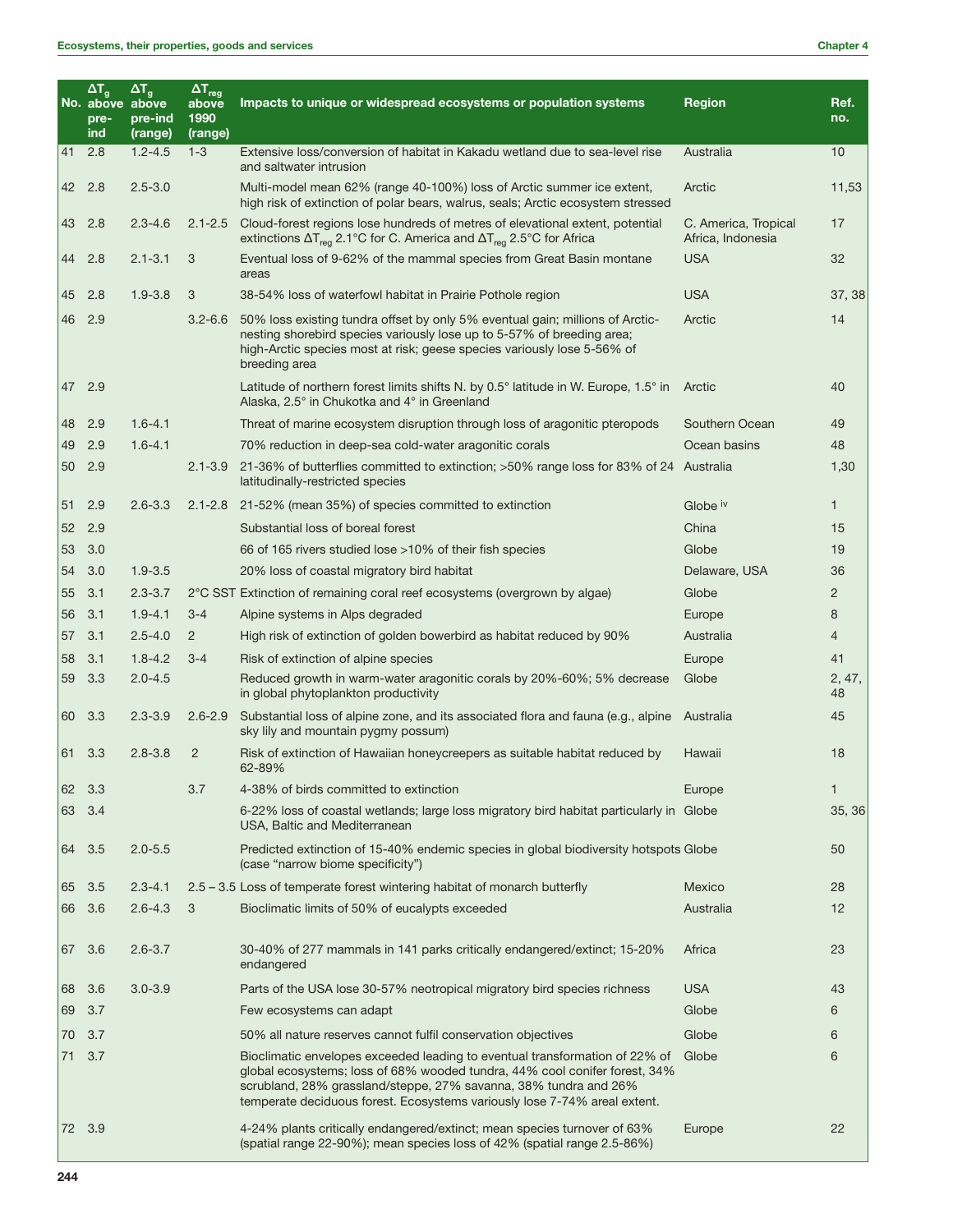|    | $\Delta I_{g}$<br>No. above above<br>pre-<br>ind | $\Delta T_{q}$<br>pre-ind<br>(range) | $\Delta T_{reg}$<br>above<br>1990<br>(range) | Impacts to unique or widespread ecosystems or population systems                                                                                       | <b>Region</b> | Ref.<br>no. |
|----|--------------------------------------------------|--------------------------------------|----------------------------------------------|--------------------------------------------------------------------------------------------------------------------------------------------------------|---------------|-------------|
| 73 | 4.0                                              | $3.0 - 5.1$                          | 3                                            | Likely extinctions of 200-300 species (32-63%) of alpine flora                                                                                         | New Zealand   | 33          |
| 74 | >4.0                                             |                                      | 3.5                                          | 38-67% of frogs, 48-80% of mammals, 43-64% of reptiles and 49-72% of<br>birds committed to extinction in Queensland as 85-90% of suitable habitat lost | Australia     | 1, 7        |
|    | 75 > 4.0                                         |                                      | 5                                            | Bioclimatic limits of 73% of eucalypts exceeded                                                                                                        | Australia     | 12          |
|    | $76$ $>>$ 4.0                                    |                                      | 5                                            | 57 endemic frogs/mammal species eventually extinct, 8 endangered                                                                                       | Australia     |             |
| 77 | >>4.0                                            |                                      |                                              | Eventual total extinction of all endemic species of Queensland rainforest                                                                              | Australia     |             |
|    | 78 5.2                                           |                                      |                                              | 62-100% loss of bird habitat at 4 major coastal sites                                                                                                  | <b>USA</b>    | 29          |

Sources by Ref. no.: 1-Thomas et al., 2004a; 2-Hoegh-Guldberg, 1999; 3-McClean et al., 2005; 4-Hilbert et al., 2004; 5-Rutherford et al., 2000; 6- Leemans and Eickhout, 2004; 7-Williams et al., 2003; 8-Theurillat and Guisan, 2001; 9-Sheppard, 2003; 10-Eliot et al., 1999; 11-Symon et al., 2005; 12-Hughes et al., 1996; 13-Preston, 2006; 14-Zöckler and Lysenko, 2000; 15-Ni, 2001; 16-Bakkenes et al., 2002; 17-Still et al., 1999; 18- Benning et al., 2002; 19-Xenopoulos et al., 2005; 20-ECF, 2004; 21-Cox et al., 2004; 22-Thuiller et al., 2005b; 23-Thuiller et al., 2006b; 24-Midgley et al., 2002; 25-Hannah et al., 2002a; 26-Peterson et al., 2002; 27-Erasmus et al., 2002; 28-Villers-Ruiz and Trejo-Vazquez, 1998; 29- Galbraith et al., 2002; 30-Beaumont and Hughes, 2002; 31-Kerr and Packer, 1998; 32-McDonald and Brown, 1992; 33-Halloy and Mark, 2003; 34-Moriondo et al., 2006; 35-Nicholls et al., 1999; 36-Najjar et al., 2000; 37-Sorenson et al., 1998; 38-Johnson et al., 2005; 39-Broennimann et al., 2006; 40-Kaplan et al., 2003; 41-Theurillat et al., 1998; 42-Forcada et al., 2006; 43-Price and Root, 2005; 44-Siqueira and Peterson, 2003; 45- Pickering et al., 2004; 46-Scholze et al., 2006; 47-Raven et al., 2005; 48-Cox et al., 2000; 49-Orr et al., 2005; 50-Malcolm et al., 2006; 51-Peck et al., 2004; 52-Pounds et al., 2006; 53-Arzel et al., 2006; 54-Bosch et al., 2006; 55-Lucht et al., 2006; 56-Schaphoff et al., 2006; 57-Berry et al., 2005.

There is detailed information on the derivation for each entry in Table 4.1 listed in Appendix 4.1.

# **4.5 Costs and valuation of ecosystem goods and services**

There is growing interest in developing techniques for environmental accounting. To that end, definitions of ecosystem goods and services are currently fluid. For example, ecosystem services accrue to society in return for investing in or conserving natural capital (Heal, 2007), or ecosystem services are ultimately the end products of nature, the aspects of nature that people make choices about (Boyd, 2006). Definitions aside, all humans clearly rely on ecosystem services (Reid et al., 2005). While many efforts have been made to use standard economic techniques to estimate the economic value of ecosystem goods and services (Costanza et al., 1997, 2000; Costanza, 2000, 2001; Daily et al., 2000; Giles, 2005; Reid et al., 2005), others argue that such efforts are not only largely futile and flawed (Pearce, 1998; Toman, 1998b; Bockstael et al., 2000; Pagiola et al., 2004), but may actually provide society a disservice (Ludwig, 2000; Kremen, 2005). The estimates from these techniques range from unknown (incomparability cf. Chang, 1997), or invaluable, or infinite (Toman, 1998b) because of lack of human substitutes, to about 38×1012 US\$ *per annum* (updated to 2000 levels – Costanza et al., 1997; Balmford et al., 2002; Hassan et al., 2005), which is larger but of similar magnitude than the global gross national product (GNP) of 31×1012 US\$ *per annum* (2000 levels). These monetary estimates are usually targeted at policy-makers to assist assessments of the economic benefits of the natural environment (Farber et al., 2006) in response to cost-benefit paradigms. Some argue (Balmford et al., 2002, 2005; Reid et al., 2005) that unless ecosystem values are

recognised in economic terms, ecosystems will continue their decline, placing the planet's ecological health at stake (Millennium Ecosystem Assessment, 2005). Others argue that ecosystems provide goods and services which are invaluable and need to be conserved on more fundamental principles, i.e., the precautionary principle of not jeopardising the conditions for a decent, healthy and secure human existence on this planet (e.g., Costanza et al., 2000; van den Bergh, 2004), or a moral and ethical responsibility to natural systems not to destroy them.

What is sometimes lost in the arguments is that natural capital (including ecosystem goods and services) is part of society's capital assets (Arrow et al., 2004). The question then may be considered as whether one should maximise present value or try to achieve a measure of sustainability. In either case, it is the change in quantities of the capital stock that must be considered (including ecosystem services). One approach in considering valuation of ecosystem services is to calculate how much of one type of capital asset would be needed to compensate for the loss of one unit of another type of capital asset (Arrow et al., 2004). What is not disputed is that factoring in the full value of ecosystem goods and services, whether in monetary or non-monetary terms, distorts measures of economic wealth such that a country may be judged to be growing in wealth according to conventional indicators, while it actually becomes poorer due to the loss of natural resources (Balmford et al., 2002; Millennium Ecosystem Assessment, 2005; Mock, 2005 p. 33-53.). Ignoring such aspects almost guarantees opportunity costs. For instance Balmford et al. (2002) estimated a benefit-cost ratio of at least 100:1 for an effective global conservation programme setting aside 15% of the current Earth's surface if all aspects conventionally ignored are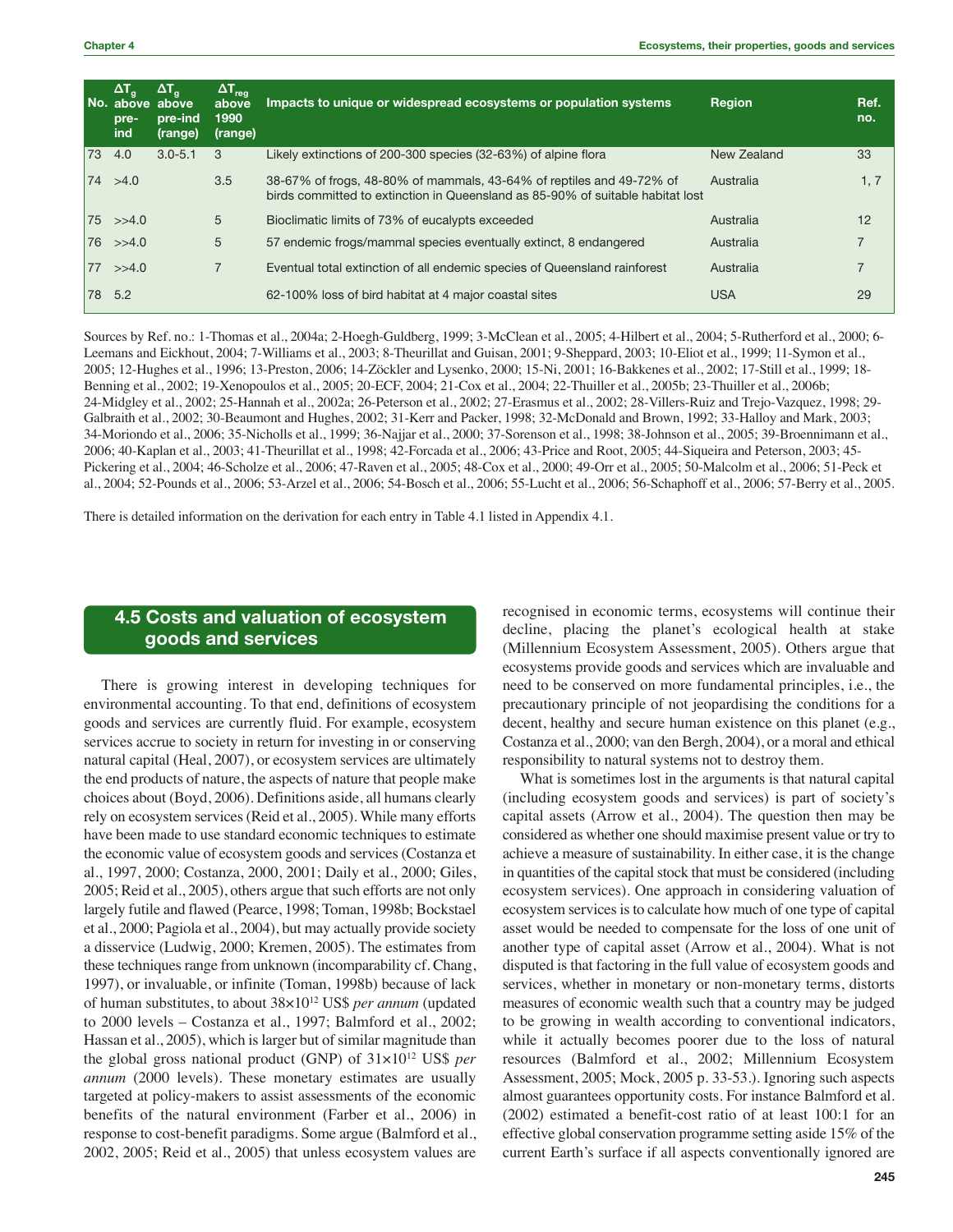factored in. Additionally, many sectors and industries depend directly or indirectly on ecosystems and their services. The impacts of climate change could hold enormous costs for forests and coastal marine systems, as well as for managed agricultural systems (Epstein and Mills, 2005; Stern, 2007). Multiple industries, such as timber, fisheries, travel, tourism and agriculture, are threatened by disturbances caused by climate change. Impacts on these sectors will influence financial markets, insurance companies and large multinational investors (Mills, 2005).

The United Nations has recognised the need to develop integrated environmental and economic accounting. However, many difficulties remain, especially as ecosystems may be the most difficult of all environmental assets to quantify (Boyd, 2006). There is a growing recognition that national accounting procedures need to be modified to include values for ecosystem goods and services (Heal, 2007). Outside of the techniques mentioned above (often using contingent valuation) others have argued for developing a Green GDP to describe the state of nature and its worth, or an Ecosystem Services Index to account for all of nature's contributions to the welfare of human society (Banzhaf and Boyd, 2005; Boyd, 2006). Ultimately, it may be developing economies that are the most sensitive to the direct impacts of climate change, because they are more dependent on ecosystems and agriculture (Stern, 2007). As such, it is the poor that depend most directly on ecosystem services. Thus the degradation of these systems and their services will ultimately exacerbate poverty, hunger and disease, and obstruct sustainable development (e.g., Millennium Ecosystem Assessment, 2005; Mock, 2005; Mooney et al., 2005; Stern, 2007).

# **4.6 Acclimation and adaptation: practices, options and constraints**

Although climate change is a global issue, local efforts can help maintain and enhance resilience and limit some of the longer-term damages from climate change (e.g., Hughes et al., 2003; Singh, 2003; Opdam and Wascher, 2004). This section discusses adaptation options with respect to natural ecosystems. Adaptation of these ecosystems involves only reactive, autonomous responses to ongoing climate change, including changes in weather variability and extremes. However, ecosystem managers can proactively alter the context in which ecosystems develop. In this way they can improve the resilience, i.e., the coping capacity, of ecosystems (see Glossary). Such ecosystem management involves anticipatory adaptation options. Identifying adaptation responses and adaptation options is a rapidly developing field, so the discussion below is not exhaustive. However, one should realise that beyond certain levels of climate change (Hansen et al., 2003; Table 4.1, Figure 4.4) impacts on ecosystems are severe and largely irreversible.

### **4.6.1 Adaptation options**

As climatic changes occur, natural resource management techniques can be applied to increase the resilience of

ecosystems. Increasing resilience is consistent also with the 'ecosystem approach' developed by the Convention on Biological Diversity (CBD) which is a "strategy for management of land, water and living resources that promotes conservation and sustainable use in an equitable way" (Smith and Malthby, 2003). There are many opportunities to increase resilience (Cropp and Gabrica, 2002; Tompkins and Adger, 2003); however, they may only be effective for lower levels of climate change  $(\leq 2.3^{\circ}C,$  Executive Summary, Figure 4.4, Table 4.1).

Effective responses depend on an understanding of likely regional climatic and ecological changes. Monitoring environmental change, including climate, and associated ecosystem responses is vital to allow for adjustments in management strategies (e.g., Adger et al., 2003; Moldan et al., 2005). Although many adaptation options are available to wildlife managers, uncertainty about the magnitude and timing of climate change and delayed ecosystem responses (e.g., Section 4.4.5) may discourage their application. Nevertheless, 'no regrets' decisions based on the 'precautionary principle' appear preferable. Actions to reduce the impact of other threats, such as habitat fragmentation or destruction, pollution and introduction of alien species, are very likely to enhance resilience to climate change (e.g., Goklany, 1998; Inkley et al., 2004; Opdam and Wascher, 2004). Such proactive approaches would encourage conservation planning that is relevant both today and in the future. Techniques that allow the management of conservation resources in response to climate variability may ultimately prove to be the most beneficial way of preparing for possible abrupt climate change by increasing ecosystem resilience (Bharwani et al., 2005).

A few key options to adapt at least to lower levels of climate change in intensively managed ecosystems (Chapter 5) have been suggested (e.g., Hannah et al., 2002a, 2002b; Hannah and Lovejoy, 2003; Hansen et al., 2003). Expansion of reserve systems can potentially reduce the vulnerability of ecosystems to climate change (McNeely and Schutyser, 2003). Reserve systems may be designed with some consideration of long-term shifts in plant and animal distributions, natural disturbance regimes and the overall integrity of the protected species and ecosystems (e.g., Williams et al., 2005). Ultimately, adaptation possibilities are determined by the conservation priorities of each reserve and by the magnitude and nature of the change in climate. Strategies to cope with climate change are beginning to be considered in conservation (Cowling et al., 1999; Chopra et al., 2005; Scott and Lemieux, 2005), and highlight the importance of planning guided by future climate scenarios.

A primary adaptation strategy to climate change and even current climate variability is to reduce and manage the other stresses on species and ecosystems, such as habitat fragmentation and destruction, over-exploitation, eutrophication, desertification and acidification (Inkley et al., 2004; Duraiappah et al., 2005; Robinson et al., 2005; Worm et al., 2006). Robinson et al. (2005) suggest that this may be the only practical largescale adaptation policy available for marine ecosystems. In addition to removing other stressors it is necessary to maintain viable, connected and genetically diverse populations (Inkley et al., 2004; Robinson et al., 2005). Small, isolated populations are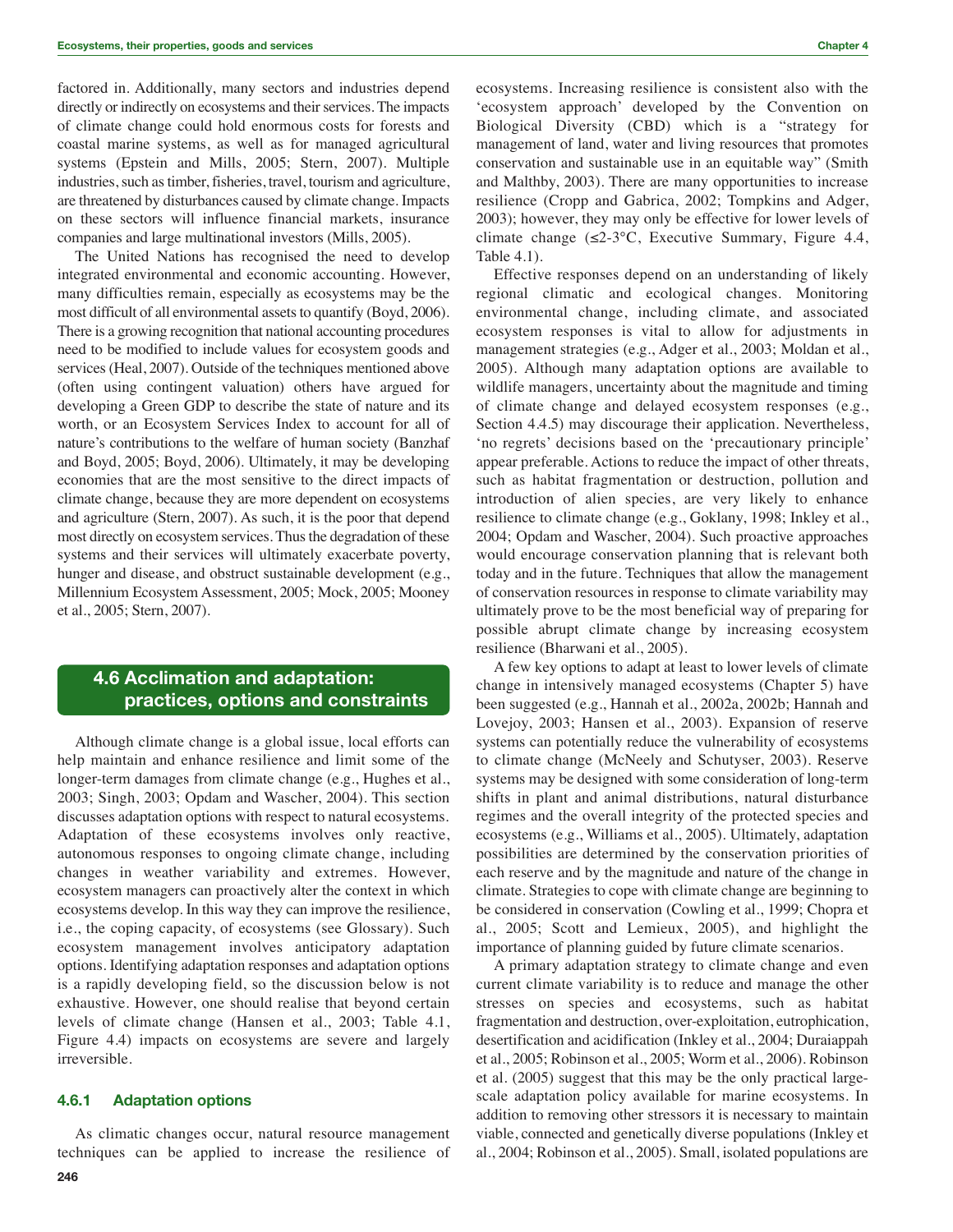often more prone to local extirpations than larger, more widespread populations (e.g., Gitay et al., 2002; Davis et al., 2005; Lovejoy and Hannah, 2005). Although connectivity, genetic diversity and population size are important current conservation goals, climate change increases their importance. The reduction and fragmentation of habitats may also be facilitated through increases in agricultural productivity (e.g., Goklany and Trewavas, 2003) reducing pressures on natural ecosystems. However, increasing demand for some types of biofuels may negate this potential benefit (e.g., Busch, 2006).

Reducing stress on ecosystems is difficult, especially in densely populated regions. Recent studies in southern Africa have signalled the need for policy to focus on managing areas outside protected areas (e.g., subsistence rangelands – Von Maltitz et al., 2006). This can, in part, be achieved through the devolution of resource ownership and management to communities, securing community tenure rights and incentives for resource utilisation. This argument is based on the observation that greater species diversity occurs outside protected areas that are more extensive (Scholes et al., 2004). Species migration between protected areas in response to shifting climatic conditions is likely to be impeded, unless assisted by often costly interventions geared towards landscapes with greater ecological connectivity. Strategic national policies could co-ordinate with communal or private land-use systems, especially when many small reserves are involved and would be particularly cost-effective if they address climate change proactively. Finally, migration strategies are very likely to become substantially more effective when they are implemented over larger regions and across national borders (e.g., Hansen et al., 2003).

Controlled burning and other techniques may be useful to reduce fuel load and the potential for catastrophic wildfires. It may also be possible to minimise the effect of severe weather events by, for example, securing water rights to maintain water levels through a drought, or by having infrastructure capable of surviving floods. Maintaining viable and widely dispersed populations of individual species also minimises the probability that localised catastrophic events will cause significant negative effects (e.g., hurricane, typhoon, flood).

Climate change is likely to increase opportunities for invasive alien species because of their adaptability to disturbance (Stachowicz et al., 2002; Lake and Leishman, 2004). Captive breeding for reintroduction and translocation or the use of provenance trials in forestry are expensive and likely to be less successful if climate change is more rapid. Such change could result in large-scale modifications of environmental conditions, including the loss or significant alteration of existing habitat over some or all of a species' range. Captive breeding and translocation should therefore not be perceived as panaceas for the loss of biological diversity that might accompany large changes in the climate. Populations of many species are already perilously small, and further loss of habitat and stress associated with severe climate change may push many taxa to extinction.

A costly adaptation option would be the restoration of habitats currently under serious threat, or creation of new habitats in areas where natural colonisation is unlikely to occur (Anonymous, 2000). In many cases the knowledge of ecosystem interactions and species requirements may be lacking. Engineering habitats to facilitate species movements may call for an entirely new field of study. Engineering interactions to defend coastlines, for example, that change the connectivity of coastal ecosystems, facilitate the spread of non-native species (Bulleri, 2005) as well as warm-temperate species advancing polewards (Helmuth et al., 2006; Mieszkowska et al., 2006).

Ultimately, managers may need to enhance or replace diminished or lost ecosystem services. This could mean manual seed dispersal or reintroducing pollinators. In the case of pest outbreaks, the use of pesticides may be necessary. Enhancing or replacing other services, such as contributions to nutrient cycling, ecosystem stability and ecosystem biodiversity may be much more difficult. The loss or reduced capacity of ecosystem services is likely to be a major source of 'surprises' from climate change.

### **4.6.2 Assessing the effectiveness and costs of adaptation options**

There are few factual studies that have established the effectiveness and costs of adaptation options in ecosystems. Unfortunately, this makes a comprehensive assessment of the avoided damages (i.e., benefits) and costs impossible (see also Section 4.5). But the costs involved in monitoring, increasing the resilience of conservation networks and adaptive management are certainly large. For example, the money spent annually on nature conservation in the Netherlands was recently estimated to be  $\in$  1 billion (Milieu en Natuurplanbureau, 2005). Of this amount,  $\epsilon$  285 million was used to manage national parks and reserves and  $\in$  280 million was used for new reserve network areas and habitat improvement; the main objective being to reduce fragmentation between threatened populations and to respond to other threats. The reserve network planned for the Netherlands (to be established by 2020) will increase the resilience of species, populations and ecosystems to climate change, but at a high cost. Although not defined explicitly in this way, a significant proportion of these costs can be interpreted as climate adaptation costs.

#### **4.6.3 Implications for biodiversity**

Many studies and assessments stress the adverse impacts of climate change on biodiversity (e.g., Gitay et al., 2002; Hannah and Lovejoy, 2003; Thomas et al., 2004a; Lovejoy and Hannah, 2005; Schröter et al., 2005; Thuiller et al., 2005b; van Vliet and Leemans, 2006), but comprehensive appraisals of adaptation options to deal with declining biodiversity are rare.

The UN Convention on Biological Diversity (CBD, http://www.biodiv.org) aims to conserve biodiversity, to sustainably use biodiversity and its components and to fairly and equitably share benefits arising from the utilisation of biodiversity. This goes much further than most national biodiversity policies. The CBD explicitly recognises the use of biodiversity, ecosystems and their services and frames this as a developmental issue. As such, it extends beyond UNFCCC's objective of "avoiding dangerous human interference with the climate system at levels where ecosystems cannot adapt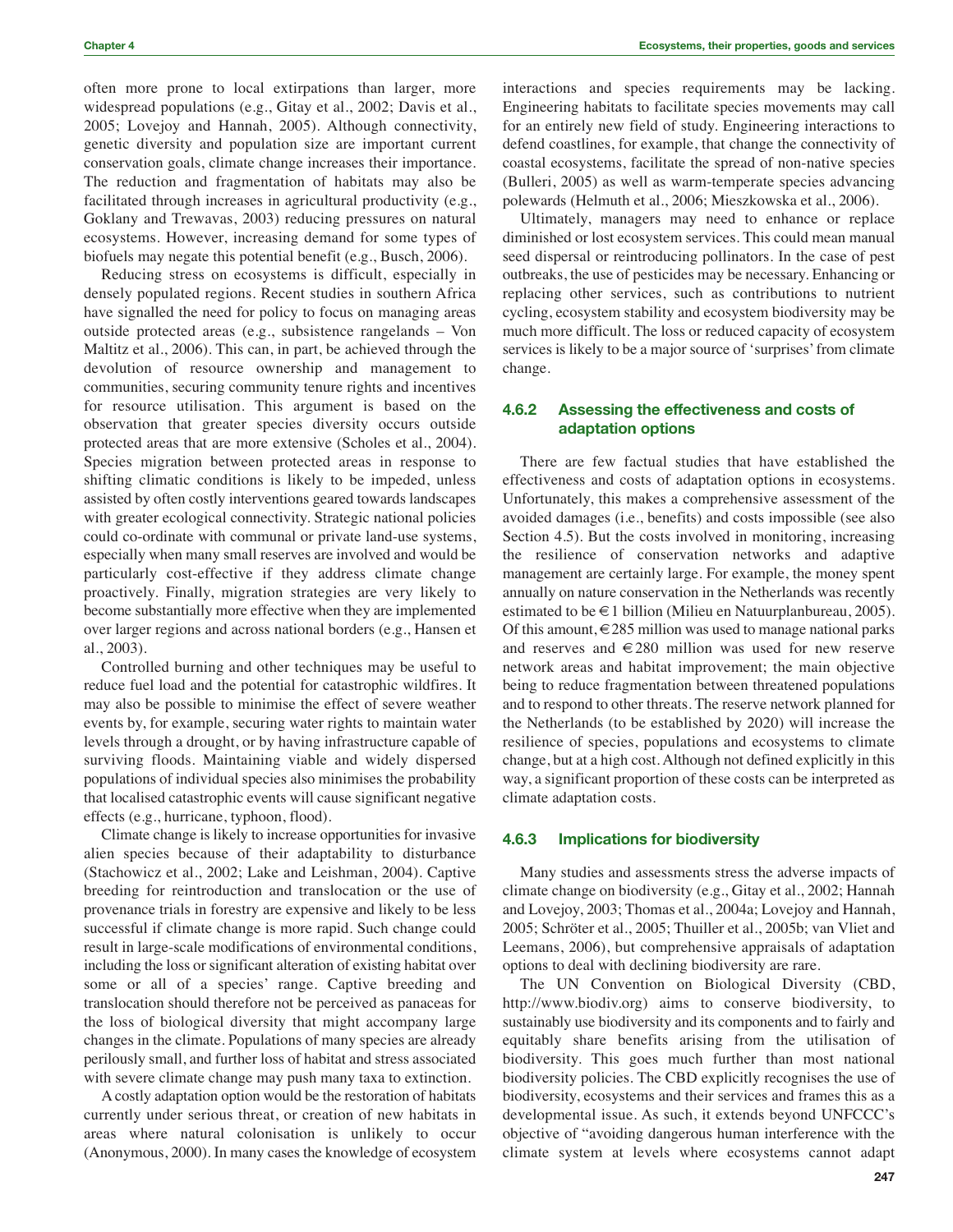naturally". The main tool proposed by the CBD is the ecosystem approach (Smith and Malthby, 2003) based on integrated response options that intentionally and actively address ecosystem services (including biodiversity) and human wellbeing simultaneously, and involve all stakeholders at different institutional levels. The ecosystem approach resembles sustainable forest management projects (FAO, 2001). In theory, the ecosystem approach helps the conservation and sustainable use of biodiversity, but applications of the approach have had limited success (Brown et al., 2005a). Integrated responses include, however, learning by doing; a proactive approach that should increase the resilience of ecosystems and biodiversity.

### **4.6.4 Interactions with other policies and policy implications**

Formulating integrated policies that cut across multiple UN conventions, such as the UNFCCC, CBD and Convention to Combat Desertification (CCD), could produce win-win situations in addressing climate change, increasing resilience and dealing with other policy issues (Nnadozie, 1998). Strategies aimed at combating desertification, for example, contribute towards increased soil carbon and moisture levels. Mitigation strategies focused on afforestation, including projects under the Clean Development Mechanism (CDM, see Glossary), could help ecosystem adaptation through improved ecological connectivity. The ecosystem approach can fulfil objectives specified by different conventions (Reid et al., 2005) and, in assessing adaptation strategies, such synergies could be identified and promoted.

# **4.7 Implications for sustainable development**

Over the past 50 years, humans have converted and modified natural ecosystems more rapidly and over larger areas than in any comparable period of human history (e.g., Steffen et al., 2004). These changes have been driven by the rapidly growing demands for food, fish, freshwater, timber, fibre and fuel (e.g., Vitousek et al., 1997) and have contributed to substantial net gains in human well-being and economic development, while resulting in a substantial and largely irreversible loss of biodiversity and degradation in ecosystems and their services (Reid et al., 2005).

The consequences of policies to address the vulnerability of ecosystems to climate change at both the national and international level are not yet fully understood. There is growing evidence that significant impacts on the environment may result from perverse or unintended effects of policies from other sectors, which directly or indirectly have adverse consequences on ecosystems and other environmental processes (Chopra et al., 2005). Land re-distribution policies, for example, while designed to increase food self-sufficiency also contribute to reducing carbon sequestration and loss of biodiversity through extensive clearcutting.

Effective mechanisms to analyse cross-sectoral impacts and to feed new scientific knowledge into policy-making are

necessary (Schneider, 2004). There is substantial evidence to suggest that developing and implementing policies and strategies to reduce the vulnerability of ecosystems to climate change is closely linked to the availability of capacity to address current needs (e.g., Chanda, 2001). Thus, prospects for successful adaptation to climate change will remain limited as long as factors (e.g., population growth, poverty and globalisation) that contribute to chronic vulnerability to, for example, drought and floods, are not resolved (Kates, 2000; Reid et al., 2005).

### **4.7.1 Ecosystems services and sustainable development**

Large differences in natural and socio-economic conditions among regions mitigate against simple solutions to the problem of ecosystem degradation and loss of services. Many interactions, lags and feedbacks, including those that operate across a range of spatial, temporal and organisational scales generate complex patterns which are not fully understood. Past actions to slow or reverse the degradation of ecosystems have yielded significant results, but these improvements have generally not kept pace with growing pressures (Reid et al., 2005). However, sound management of ecosystem services provides several cost-effective opportunities for addressing multiple development goals in a synergistic manner (Reid et al., 2005).

Progress achieved in addressing the Millennium Development Goals (MDGs) is unlikely to be sustained if ecosystem services continue to be degraded (Goklany, 2005). The role of ecosystems in sustainable development and in achieving the MDGs involves an array of stakeholders (Jain, 2003; Adeel et al., 2005). Evidence from different parts of the world shows that in most cases it is far from clear who is 'in charge' of the long-term sustainability of an ecosystem, let alone of the situation under future climates. Responding and adapting to the impacts of climate change on ecosystems calls for a clear and structured system of decision making at all levels (Kennett, 2002). Impacts of climate change on ecosystems also show strong interrelationships with ecosystem processes and human activities at various scales over time. Addressing these impacts requires a co-ordinated, integrated, cross-sectoral policy framework with a long-term focus; a strategy that so far has not been easy to implement (Brown, 2003).

# **4.7.2 Subsistence livelihoods and indigenous peoples**

The impacts of climate change on ecosystems and their services will not be distributed equally around the world. Dryland, mountain and mediterranean regions are likely to be more vulnerable than others (Gitay et al., 2001) and ecosystem degradation is largest in these regions (Hassan et al., 2005). Climate change is likely to cause additional inequities, as its impacts are unevenly distributed over space and time and disproportionately affect the poor (Tol, 2001; Stern, 2007). The term 'double exposure'has been used for regions, sectors, ecosystems and social groups that are confronted both by the impacts of climate change and by the consequences of economic globalisation (O'Brien and Leichenko, 2000). Thus special attention needs to be given to indigenous peoples with subsistence livelihoods and groups with limited access to information and few means of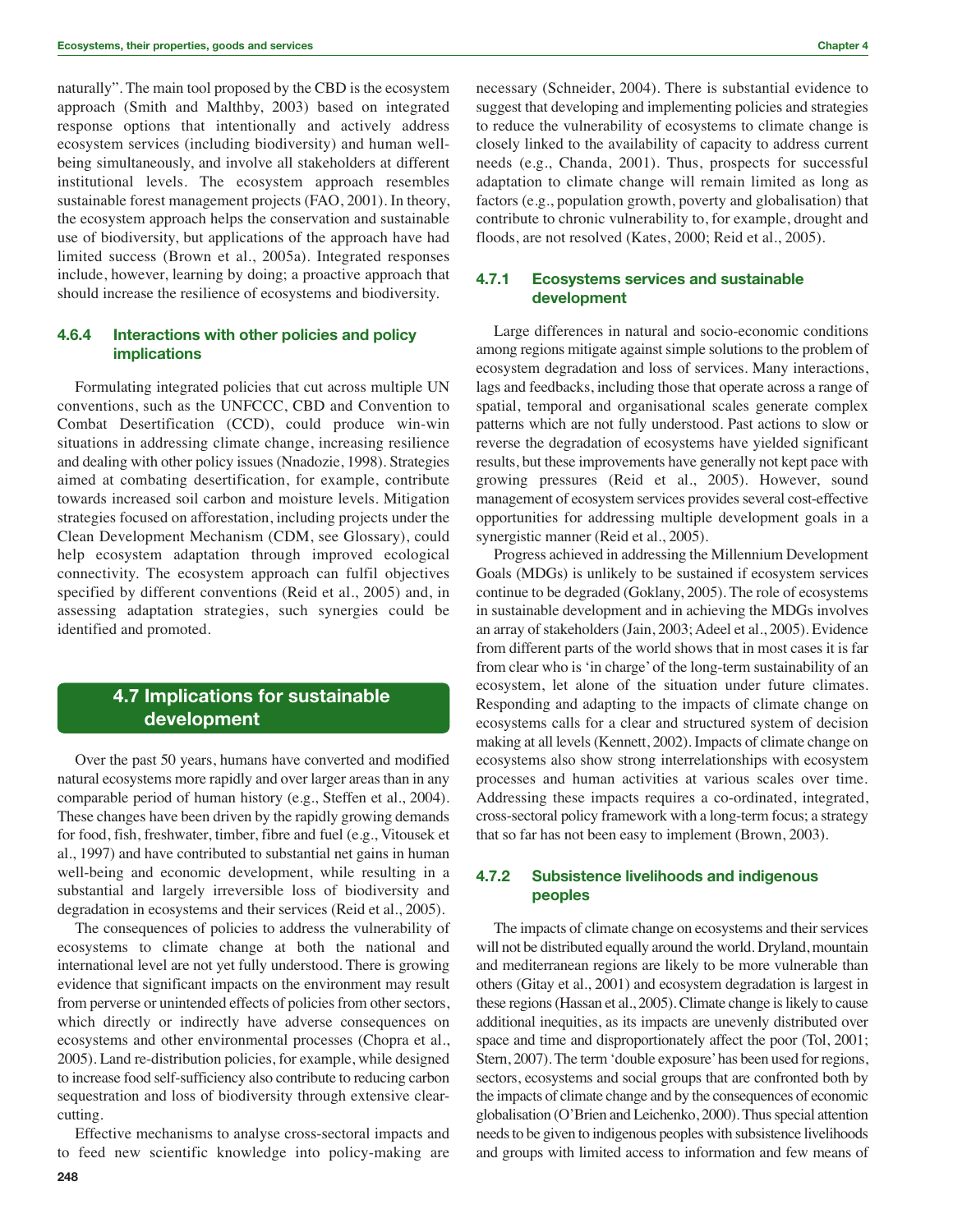adaptation.As a result climate change and sustainable development need to incorporate issues of equity (Kates, 2000; Jain, 2003; Richards, 2003).

# **4.8 Key uncertainties and research priorities**

Key uncertainties listed here are those that limit our ability to project climate change impacts on ecosystems, but only if they have implications at sub-continental and higher spatial scales, are relevant for many species, populations and communities, or significantly weaken a modelling result. In terms of climate uncertainty, it is important to highlight that projections for precipitation carry a significantly higher uncertainty than temperature, yet play a major role for many projections obtained from modelling approaches. In relation to projecting climate change impacts on ecosystems, we find key sources of uncertainty to include:

- inadequate representation of the interactive coupling between ecosystems and the climate system and, furthermore, of the multiple interacting drivers of global change. This prevents a fully integrated assessment of climate change impacts on ecosystem services;
- major biotic feedbacks to the climate system, especially through trace gases from soils in all ecosystems, and methane from labile carbon stocks such as wetlands, peatlands, permafrost and yedoma;
- how aggregation within current DGVMs with respect to the functional role of individual species and the assumption of their instantaneous migration biases impact estimates;
- the net result of changing disturbance regimes (especially through fire, insects and land-use change) on biotic feedbacks to the atmosphere, ecosystem structure, function, biodiversity and ecosystem services;
- the magnitude of the  $CO<sub>2</sub>$ -fertilisation effect in the terrestrial biosphere and its components over time;
- the limitations of climate envelope models used to project responses of individual species to climate changes, and for deriving estimations of species extinction risks;
- the synergistic role of invasive alien species in both biodiversity and ecosystem functioning;
- $\bullet$  the effect of increasing surface ocean CO<sub>2</sub> and declining pH on marine productivity, biodiversity, biogeochemistry and ecosystem functioning;
- the impacts of interactions between climate change and changes in human use and management of ecosystems as well as other drivers of global environmental change.

Guided by the above, the following research needs can be identified as priorities for reducing uncertainties.

• Identify key vulnerabilities in *permafrost–soil–vegetation interactions* at high latitudes, and their potential feedback to the biosphere trace-gas composition. Recent estimates suggest that terrestrial permafrost contains more than 1,000 PgC, which is increasingly emitting  $CO<sub>2</sub>$  and more importantly, methane (e.g., Walter et al., 2006; Zimov et al., 2006). The implications of this for abrupt and significant climate forcing are significant (e.g., Schellnhuber, 2002; iLEAPS, 2005; Symon et al., 2005, p. 1015; Lelieveld, 2006; Zimov et al., 2006).

- More robust modelling of interactions between biota and their geophysical environment using several independently developed *DGVMs* and Earth-system models. Validation (Price et al., 2001) beyond model intercomparisons is required, especially also with respect to the methane cycle. The goal should be to narrow uncertainties relating to the vulnerability of the carbon sequestration potential of ecosystems including more realistic estimates of lagged and threshold responses (e.g., Scheffer et al., 2001; iLEAPS, 2005).
- More emphasis on precipitation projections (e.g., Handel and Risbey, 1992) and resulting *water regime* effects. These should emphasise interactions between vegetation and atmosphere, including  $CO<sub>2</sub>$ -fertilisation effects, in mature forests in the Northern Hemisphere, seasonal tropical forests, and arid or semi-arid grassland and savannas (e.g., Jasienski et al., 1998; Karnosky, 2003).
- Improved understanding of the role of *disturbance regimes*, i.e., frequency and intensity of episodic events (drought, fire, insect outbreaks, diseases, floods and wind-storms) and that of alien species invasions, as they interact with ecosystem responses to climate change itself and pollution (e.g., Osmond et al., 2004; Opdam and Wascher, 2004).
- Development of integrated *large spatial-scale remote sensing with long-term field studies* (May, 1999b; Kräuchi et al., 2000; Morgan et al., 2001b; Osmond et al., 2004; Opdam and Wascher, 2004; Symon et al., 2005, p. 1019) to better address scale mismatches between the climate system and ecosystems (Root and Schneider, 1995).
- Studies on impacts of rising atmospheric CO<sub>2</sub> on *ocean acidification*, and warming on coral reefs and other marine systems (Coles and Brown, 2003; Anonymous, 2004), and widening the range of terrestrial ecosystems for which  $CO<sub>2</sub>$ fertilisation responses have been quantified (e.g., Bond et al., 2003).
- Validating species-specific *climate envelope models* by testing model projections against the plethora of range shifts observed in nature (e.g., Walther et al., 2001; Chapter 1).
- Advances in understanding the relationship between *biodiversity* and the *resilience* of ecosystem services at a scale relevant to human well-being, to quote Sir Robert May (1999a): "The relatively rudimentary state of ecological science prevents us from making reliable predictions about how much biological diversity we can lose before natural systems collapse and deprive us of services upon which we depend."
- Improve identification of environmental key factors influencing ecosystem structures that determine functionality and provisioning services of ecosystems together with quantitative information on *economic impacts* (including implications for adaptation costs – Toman, 1998a; Winnett, 1998; Kremen, 2005; Symon et al., 2005, e.g., p. 1019).
- *Integrative vulnerability* studies on adaptive management responses to preserve biodiversity (including conservation and reservation management) and ecosystem services in relation to pressures from land-use change and climate change (Kappelle et al., 1999; Lorenzoni et al., 2005; Stenseth and Hurrell, 2005; Symon et al., 2005).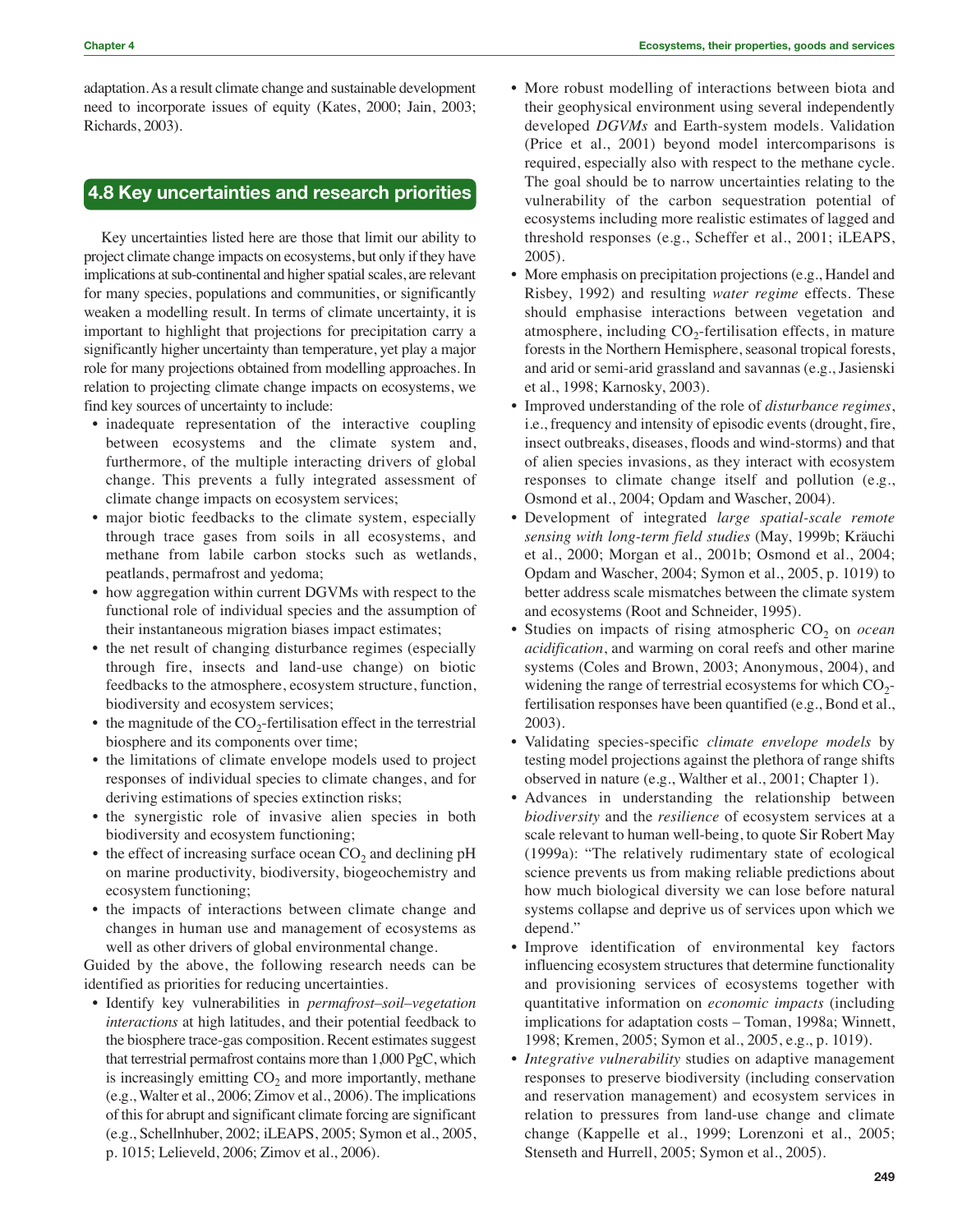# **Appendix 4.1**

The table below contains detailed information on models and how the upscaling and downscaling were performed for each entry in Table 4.1 (using the same numbering scheme).

In each case **E** indicates an empirical derivation, **M** indicates a modelling study, a **number** refers to how many GCMs (see Glossary) were used in the original literature (for GCM abbreviations used here see below), other codes indicate whether model projections included respectively, precipitation (**P**), ocean acidification (**pH**), sea ice (**SI**), sea-level rise (**SLR**), sea surface temperature (**SST**) or anthropogenic water use (**W**); dispersal assumptions from the literature (**D** – estimate assumes dispersal; **ND** – estimate assumes no dispersal; **NR** – not relevant since species/ecosystem has nowhere to disperse to in order to escape warming – e.g., habitat is at top of isolated mountain or at southern extremity of austral landmass).

**IMAGE, BIOME3, BIOME4, LPJ, MAPSS** refer to specific models as used in the study, e.g., **LPJ** denotes the Lund-Potsdam-Jena dynamic global vegetation model (LPJ-DGVM – Sitch et al., 2003; see also Glossary).

Lower case **a-h** refer to how the literature was addressed in terms of up/downscaling (**a** – clearly defined global impact for a specific ∆T against a specific baseline, upscaling not necessary; **b** – clearly defined regional impact at a specific regional ∆T where no GCM used; **c** – clearly defined regional impact as a result of specific GCM scenarios but study only used the regional ∆T; **d** – as c but impacts also the result of regional precipitation changes; **e** – as b but impacts also the result of regional precipitation change; **f** – regional temperature change is off-scale for upscaling with available GCM patterns to 2100, in which case upscaling is, where possible, approximated by using Figures 10.5 and 10.8 from Meehl et al., 2007; **g** – studies which estimate the range of possible outcomes in a given location or region considering a multi-model ensemble linked to a global temperature change. In this case upscaling is not carried out since the GCM uncertainty has already been taken into account in the original literature; **h** – cases where sea surface temperature is the important variable, hence upscaling has been carried out using the maps from Meehl et al. (2007), using Figures 10.5 and 10.8, taking the increases in local annual mean (or where appropriate seasonal, from Figure 10.9) surface air temperature over the sea as equal to the local increases in annual mean or seasonal sea surface temperature. GCM abbreviations used here: **H2** – HadCM2, **H3** – HadCM3, **GF** – GFDL, **EC** – ECHAM4, **CS** – CSIRO, **CG** – CG, **PCM** – NCAR PCM.

The GCM outputs used in this calculation are those used in the Third Assessment Report (IPCC, 2001) and are at 5º resolution: HadCM3 A1FI, A2, B1, B2 where A2 is an ensemble of 3 runs and B2 is an ensemble of 2 runs; ECHAM4 A2 and B2 (not ensemble runs); CSIRO mark 2 A2, B1, B2; NCAR PCM A2 B2; CGCM2 A2 B2 (each an ensemble of 2 runs). Where GCM scenario names only were provided further details were taken from: HadCM2/3 (Mitchell et al., 1995), http://www.ipcc-data.org/ (see also Gyalistras et al., 1994; IPCC-TGCIA, 1999; Gyalistras and Fischlin, 1999; Jones et al., 2005).All used GCMs/AOGCMs have been reviewed here: IPCC (1990), IPCC (1996), Neilson and Drapek (1998), IPCC (2001).

| No. <sup>i</sup> | Details on type of study, models, model results and methods used to derive the sensitivities as tabulated in Table 4.1 for each entry                                                                                                   |
|------------------|-----------------------------------------------------------------------------------------------------------------------------------------------------------------------------------------------------------------------------------------|
| $\vert$ 1        | M, 4, SST                                                                                                                                                                                                                               |
| $\overline{c}$   | E                                                                                                                                                                                                                                       |
| 3                | E, SI                                                                                                                                                                                                                                   |
|                  | 4,11,30 M, 7, ND, c; ref. quotes 13.8% loss in Rocky Mountains for each 1°C rise in JJA temperature, upscaled with CS, PCM, CG                                                                                                          |
| 5                | M, D&ND, P, a; 18% matches minimum expected climate change scenarios which Table 3 of ref. (supplementary material) lists as $\Delta T$ of<br>0.9°-1.7°C (mean 1.3°C) above 1961-1990 mean; 8 of the 9 sub-studies used H2, one used H3 |
| 6                | M, 5, IMAGE, a; authors confirmed temperature baseline is year 2000 which is 0.1°C warmer than 1990                                                                                                                                     |
| 7                | M, D, b; upscaled with H3, EC, CS, PCM, CG                                                                                                                                                                                              |
| 8                | M, SST, h                                                                                                                                                                                                                               |
| $\overline{9}$   | M, H2, P, ND, d; table 3 of ref. 1 gives global $\Delta T$ of 1.35°C above 1961-1990; HHGSDX of H3; downscaled with H3 then upscaled with<br>H <sub>3</sub> , EC, CS, PCM, CG                                                           |
| 10               | M, H2, P, D&ND, d; as for No. 9                                                                                                                                                                                                         |
| 11               | As for No. 4                                                                                                                                                                                                                            |
| 12,14            | M, P, NR, e; upscaled using H3, EC, CS, PCM, CG                                                                                                                                                                                         |
| 13               | M, D, b; upscaled using H3, EC, CS, PCM, CG                                                                                                                                                                                             |
| 14               | As for No. 12                                                                                                                                                                                                                           |
| 15               | M, P, NR, d; HadRM3PA2 in 2050, figure 13 in ref. shows $\Delta T$ matching B2 of H3 of 1.6°C above 1961-1990 mean; downscaled with H3<br>and upscaled with H3, EC, CS, PCM, CG                                                         |
| 16               | M, H3, P, D, e; H3 2050 SRES mean                                                                                                                                                                                                       |
| <b>17</b>        | E, P, D, b; upscaled using H3, EC, CS, PCM, CG                                                                                                                                                                                          |
| 18               | M, 10, P, D, d, g; table 3 of ref. 1 gives global $\Delta T$ of 1.35°C above 1961-1990; upscaled with H3, EC, CS, PCM, CG; Uses a local $\Delta T$<br>range across Australia                                                            |
| 19               | M, H3, P, D&ND, d; ref. gives B1 in 2050 with a ΔT of 1.8°C above the 1961-1990 baseline; downscaled with H3 and then upscaled with<br>H <sub>3</sub> , EC, CG                                                                          |
| 20               | M, H2, P, D&ND, d; studies used global annual mean $\Delta T$ of 1.9°C above 1961-1990 mean                                                                                                                                             |
| 21               | M, P, D&ND, a; table 3 of ref. mid-range climate scenarios has a mean $\Delta T$ of 1.9°C above 1961-1990                                                                                                                               |
| 22               | M, H2, P, D&ND, d; ref. uses A2 of H3 in 2050 that has a $\Delta T$ of 1.9°C above 1961-1990 (Arnell et al., 2004); downscaled with H3 then<br>upscaled with H3, EC, CS, PCM, CG                                                        |

<sup>i</sup> Same numbers as used in first column in Table 4.1.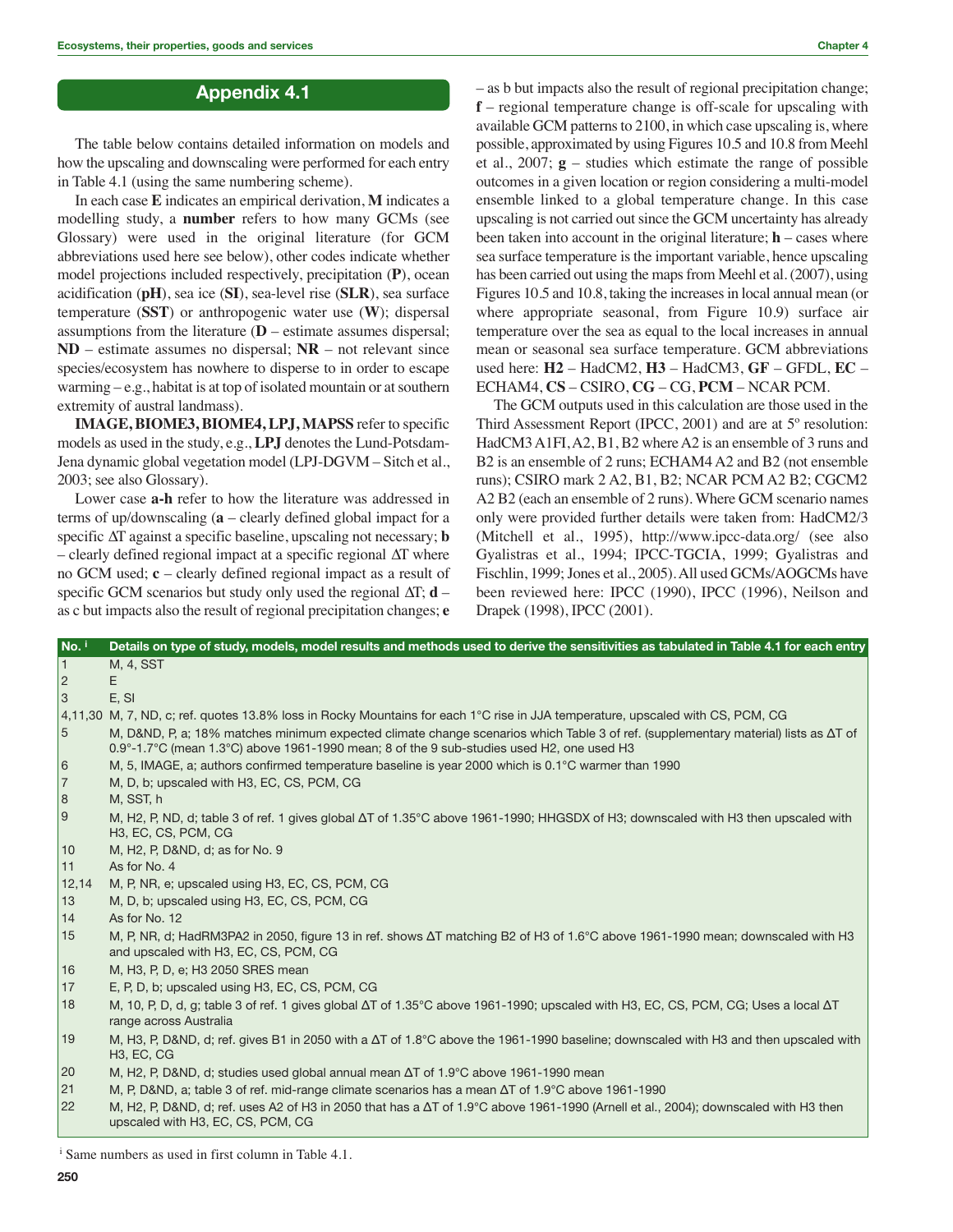| No.      | Details on type of study, models, model results and methods used to derive the sensitivities as tabulated in Table 4.1 for each entry                                                                                                                             |
|----------|-------------------------------------------------------------------------------------------------------------------------------------------------------------------------------------------------------------------------------------------------------------------|
| 23<br>24 | h; upscaled using maps from WGI, chapter 10<br>E, P, NR, a                                                                                                                                                                                                        |
| 25       | M, 2, P, NR, d; scenarios on CRU website used with $\Delta T$ of 2.0°C above 1961-1990, agrees with Table 3 of ref. 1 which gives $\Delta T$ of<br>2.0°C above 1961-1990 mean; downscaled with H3 then upscaled with H3, EC, CS, PCM, CG                          |
| 26       | M, H2, P, D, d; the 66% is from a suite of 179 representative species, table 3 of ref. 1 lists global ∆T of 3°C above 1961-1990 mean,<br>upscaled with H3, EC, CS, CG                                                                                             |
| 27       | M, H2, P, D&ND, d; table 3 of ref. 1 which gives $\Delta T$ of 2.0°C above 1961-1990 mean using HHGGAX; downscaled with H3 then<br>upscaled with H3, EC, CS, PCM, CG                                                                                              |
| 28       | M, H2, P, ND, d; as for No. 27                                                                                                                                                                                                                                    |
| 29       | M, IMAGE, P, D&ND ref. gives the global temperature change relative to 1990                                                                                                                                                                                       |
| 30       | As for No. 4                                                                                                                                                                                                                                                      |
| 31       | M, H3, W, a; ref. uses B2 of H3 in 2070 that has a $\Delta T$ rise of 2.1°C with respect to the 1961-1990 mean                                                                                                                                                    |
| 32       | M, P, D&ND ref. uses B1 in H3 in 2080s from (Arnell et al., 2004)                                                                                                                                                                                                 |
| 33       | M, 2, P, LPJ; upscaled with H3, EC5 (see also Figure 4.2; 4.3)                                                                                                                                                                                                    |
| 34       | M, SST, h                                                                                                                                                                                                                                                         |
| 35       | M, P, D, d; UKCIP02 high emissions scenario used as central value; upscaled for Hampshire from UKCIP02 regional maps using H3,<br>EC, CS                                                                                                                          |
| 36       | M, a                                                                                                                                                                                                                                                              |
| 37<br>38 | M, SLR, a; analysis based on transient 50% probability of sea-level rise using the US EPA scenarios for ΔT of 2°C above 1990 baseline<br>M, P, NR, d; see No. 15; HadRM3PA2 in 2050, taken from Figure 13 in ref.                                                 |
| 39       | M, H2, D&ND, d; ref. uses global $\Delta T$ of 2.3°C above 1961-1990 mean                                                                                                                                                                                         |
| 40       | As for No. 6                                                                                                                                                                                                                                                      |
| 41       | M, CS, b; upscaled with H3, EC, CS, PCM, CG                                                                                                                                                                                                                       |
| 42       | M, 15, SI, a; Arzel (Arzel et al., 2006) uses 15 GCMs with A1B for 2080s, $\Delta T$ A1B 2080s multi-model mean from Meehl et al., 2007,<br>Figure 10.5 is 2.5°C above 1990; ACIA uses 4 GCMs with B2, multi-model ∆T is 2.2°C over 1961-1990 or 2.0°C above 1990 |
| 43       | M, GE, P, NR, d; GENESIS GCM with 2.5°C rise for CO <sub>2</sub> doubling from 345 to 690ppm, 345 ppm corresponds quite closely to the 1961-<br>1990 mean; upscaling then gives the range all locations used; variously used H3, EC, CS, CG                       |
| 44       | M, NR, b; upscaled with H3, EC, CS, and CG                                                                                                                                                                                                                        |
| 45       | M, 2, P, d, g; range is due to importance of $\Delta$ P, GFDL CO <sub>2</sub> doubling is from 300 ppm which occurred in about 1900, and climate<br>sensitivity in SAR is 3.7; UKMO in 2050 is 1.6°C above 1961-1990 mean, 1.9°C above pre-industrial             |
| 46,47    | M, H2, BIOME4, P, NR, c; A1 scenario of H2GS has ΔT of 2.6°C relative to 1961-1990 mean                                                                                                                                                                           |
| 48,49    | pH, g; IS92a in 2100 has 788 ppm CO <sub>2</sub> and ΔT of 1.3-3.5°C above 1990 (IPCC, 1996, Figure 6.20)                                                                                                                                                         |
| 50       | M, 10, P, D, d, g; 2.6°C above 1961-1990 mean.upscaled with H3, EC, CS, CG at lower end, upper end out of range                                                                                                                                                   |
| 51       | M, P, D&ND, a; Table 3 of ref. maximum climate scenarios have mean $\Delta T$ of 2.6°C above 1961-1990 or 2.3°C above 1990; 8 of the 9<br>sub-studies used H2, one used H3                                                                                        |
| 52       | M, BIOME3, P, d, f; H2 2080s with aerosols (HHGSA1) has global $\Delta T$ of 2.6°C above 1961-1990 mean                                                                                                                                                           |
| 53       | M, H3, W, a; ref. uses A2 of H3 in 2070 that has a $\Delta T$ of 2.7°C with respect to the 1961-1990 mean and hence 2.5°C with respect to 1990                                                                                                                    |
| 54<br>55 | M, 2, SLR, a; IS92a in 2100 has 788 ppm CO <sub>2</sub> and $\Delta T$ of 1.3-3.5°C above 1990 (IPCC, 1996, Figure 6.20)<br>M, SST, h                                                                                                                             |
| 56       | E, P, D, e; upscaled with H3, EC, CS                                                                                                                                                                                                                              |
| 57       | M, P, NR, e; upscaled for several sites taken from maps in ref., using H3, EC, CS, CG                                                                                                                                                                             |
| 58       | M, NR                                                                                                                                                                                                                                                             |
| 59       | pH, a; impact is at CO <sub>2</sub> doubling, T range given by WGI for equilibrium climate sensitivity                                                                                                                                                            |
| 60       | M, CS, P, d; upscaled with H3, EC, CS, CG                                                                                                                                                                                                                         |
| 61       | M, NR, b; % derived from Table 1 in ref. for all forest areas combined on the 3 islands studied; upscaling considers changes averaged<br>over 3 islands and uses H3, EC, CS, CG                                                                                   |
| 62       | M, H3, P, D&ND, d, f; table 3 of ref. lists global ΔT of 3°C above 1961-1990 mean                                                                                                                                                                                 |
| 63       | M, H2, SLR, NR, a; H2 2080s without aerosols has global $\Delta T$ of 3.4°C above pre-industrial (Hulme et al., 1999)                                                                                                                                             |
| 64       | M, 7, BIOME3, MAPSS, P, D&ND, a; uses transient and equilibrium CO <sub>2</sub> doubling scenarios from Neilson & Drapek (1998) table 2;<br>control concentrations were obtained directly from modellers; thus deduced mean global mean $\Delta T$ for this study |
| 65       | M, 2, P, D, d; study used CO <sub>2</sub> doubling scenarios in equilibrium – CCC $\Delta T$ at doubling is 3.5°C relative to 1900 whilst GFDL R30 is<br>3.3°C relative to 1900; upscaling gives range H3, EC, CG                                                 |
| 66       | M, D, b; upscaled with H3, EC, CS                                                                                                                                                                                                                                 |
| 67       | M, H3, P, D&ND, d; ref. uses A2 in H3 in 2080 that has a $\Delta T$ of 3.3°C above 1961-1990 (Arnell et al., 2004)                                                                                                                                                |
| 68       | M, CCC, P, D, d; CO <sub>2</sub> equilibrium doubling scenario has $\Delta T$ of 3.5°C relative to 1900; downscaled with CGCM and upscaled with H3,<br>EC, CS, CG                                                                                                 |
| 69,70,71 | M, 5, IMAGE, a; authors confirmed temperature baseline is year 2000 which is 0.1°C warmer than 1990                                                                                                                                                               |
| 72<br>73 | M, H3, P, D&ND, d; ref. lists $\Delta T$ of 3.6°C for A1 in 2080 relative to 1961-1990, downscaled with H3 and upscaled with H3, EC, CG<br>M, NR, b; upscaled with H3, EC, CG                                                                                     |
| 74       | M, NR, b, f; Meehl et al., 2007, Figures 10.5 and 10.8 suggest global $\Delta T$ of 3.5°C relative to 1990                                                                                                                                                        |
| 75       | M, D, f; Meehl et al., 2007, Figure 10. 5 shows this occurs for $\Delta T \ge 3.5^{\circ} \text{C}$ above 1990                                                                                                                                                    |
| 76       | M, NR, b, f; as for No. 75                                                                                                                                                                                                                                        |
| 77       | M, NR, b, f                                                                                                                                                                                                                                                       |
| 78       | M, SLR, a; US EPA scenario of 4.7°C above 1990                                                                                                                                                                                                                    |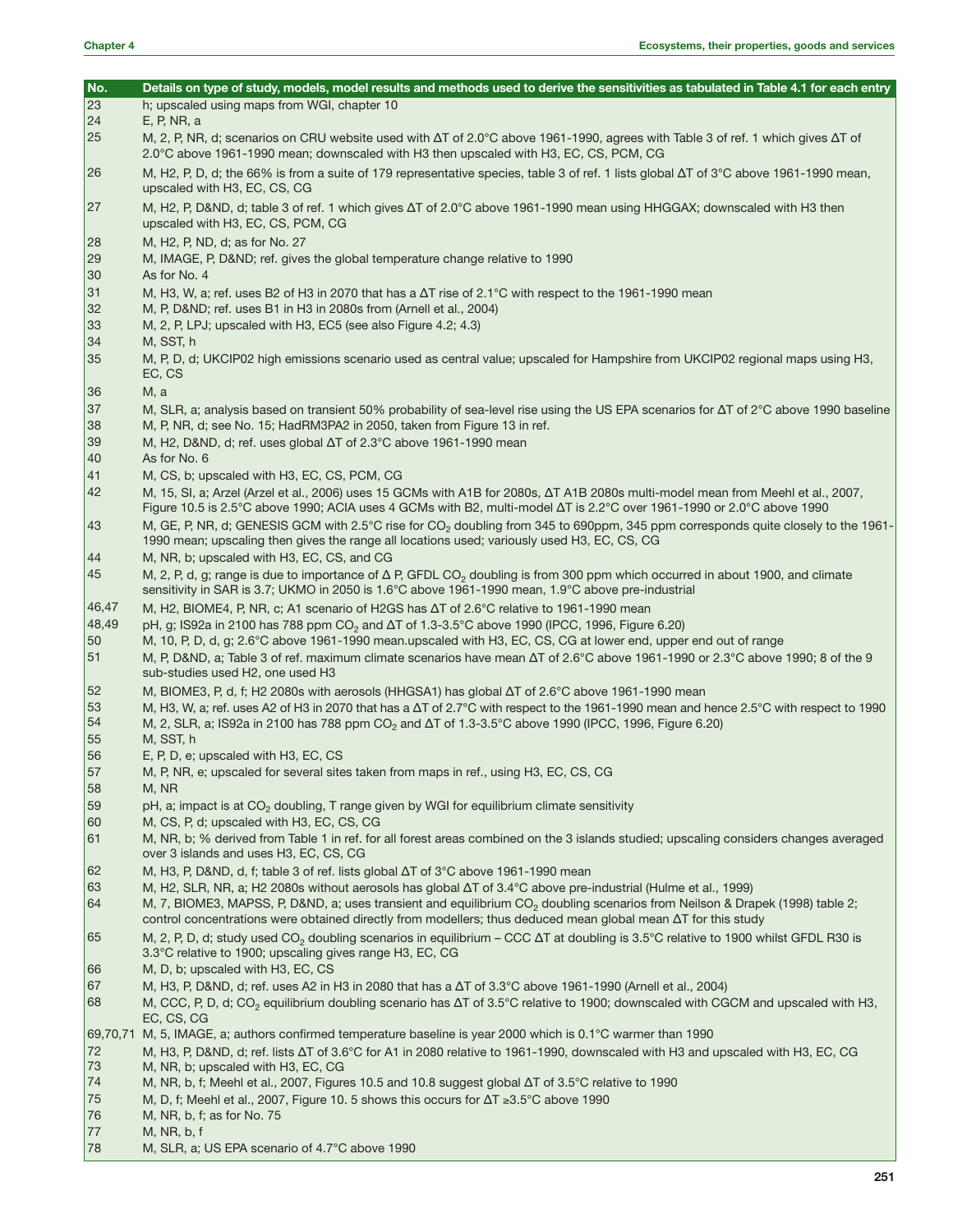# **References**

- Aanes, R., B.E. Saether, F.M. Smith, E.J. Cooper, P.A. Wookey and N.A. Oritsland, 2002: The Arctic Oscillation predicts effects of climate change in two trophic levels in a high-arctic ecosystem. *Ecol. Lett.*, **5**, 445-453.
- Aber, J., R.P. Neilson, S. McNulty, J.M. Lenihan, D. Bachelet and R.J. Drapek, 2001: Forest processes and global environmental change: predicting the effects of individual and multiple stressors. *BioScience*, **51**, 735-751.
- Adeel, Z., U. Safriel, D. Niemeijer, R. White, G. de Kalbermatten, M. Glantz, B. Salem, R. Scholes, M. Niamir-Fuller, S. Ehui and V. Yapi-Gnaore, Eds., 2005: *Ecosystems and Human Well-being: Desertification Synthesis*. Island Press, Washington, District of Columbia, 36 pp.
- Adger, W.N., S. Huq, K. Brown, D. Conway and M. Hulme, 2003: Adaptation to climate change in the developing world. *Prog. Dev. Stud.*, **3**, 179-195.
- Ainsworth, E.A. and S.P. Long, 2005: What have we learned from 15 years of free-air CO<sub>2</sub> enrichment (FACE)? A meta-analytic review of the responses of photosynthesis, canopy properties and plant production to rising CO<sub>2</sub>. New Phy*tol.*, **165**, 351-371.
- Alcamo, J., K. Kok, G. Busch, J. Priess, B. Eickhout, M. Rounsevell, D. Rothman and M. Heistermann, 2006: Searching for the future of land: scenarios from the local to global scale. *Land-use and Land-cover Change: Local Processes, Global Impacts*, E.F. Lambin and H. Geist, Eds., Springer Verlag, Berlin, 137-156.
- Alencar, A., D. Nepstad and M.D.V. Diaz, 2006: Forest understorey fire in the Brazilian Amazon in ENSO and non-ENSO years: area burned and committed carbon emissions. *Earth Interactions*, **10**, 1-17.
- Allen Consulting Group, 2005: *Climate Change Risk and Vulnerability: Promoting an Efficient Adaptation Response in Australia*. Australian Greenhouse Office, Department of the Environment and Heritage, Canberra, 159 pp.
- Alsos, I.G., T. Engelskjon, L. Gielly, P. Taberlet and C. Brochmann, 2005: Impact of ice ages on circumpolar molecular diversity: insights from an ecological key species. *Mol. Ecol*., **14**, 2739-2753.
- Andreae, M.O., D. Rosenfeld, P. Artaxo, A.A. Costa, G.P. Frank, K.M. Longo and M.A.F. Silva-Dias, 2004: Smoking rain clouds over the Amazon. *Science*, **303**, 1337-1342.
- Andreone, F., J.E. Cadle, N. Cox, F. Glaw, R.A. Nussbaum, C.J. Raxworthy, S.N. Stuart, D. Vallan and M. Vences, 2005: Species review of amphibian extinction risks in Madagascar: conclusions from the global amphibian assessment. *Conserv. Biol.*, **19**, 1790-1802.
- Andrew, N.R. and L. Hughes, 2005: Herbivore damage along a latitudinal gradient: relative impacts of different feeding guilds. *Oikos*, **108**, 176-182.
- Angert, A., S. Biraud, C. Bonfils, C.C. Henning, W. Buermann, J. Pinzon, C.J. Tucker and I. Fung, 2005: Drier summers cancel out the  $CO<sub>2</sub>$  uptake enhancement induced by warmer springs. *P. Natl. Acad. Sci. USA*, **102**, 10823-10827.
- Anisimov, O.A., N.I. Shiklomanov and F.E. Nelson, 2002a: Variability of seasonal thaw depth in permafrost regions: a stochastic modeling approach. *Ecol. Model.*, **153**, 217-227.
- Anisimov, O.A., A.A. Velichko, P.F. Demchenko, A.V. Eliseev, I.I. Mokhov and V.P. Nechaev, 2002b: Effect of climate change on permafrost in the past, present, and future. *Izv. Atmos. Ocean. Phys.*, **38**, S25-S39.
- Anonymous, 2000: Potential UK adaptation strategies for climate change. DETR Summary Report 99DPL013, Department of the Environment, Transport and the Regions, Wetherby, West Yorkshire, UK, 19 pp.
- Anonymous, 2001: *Lothar: Der Orkan 1999*. Eidg. Forschungsanstalt WSL and Bundesamt für Umwelt, Wald und Landschaft BUWAL, Birmensdorf, Bern, 365 pp.
- Anonymous, 2004: Priorities for research on the ocean in a high-CO<sub>2</sub> world. Sym*posium on The Ocean in a High-CO<sub>2</sub> World*, Scientific Committee on Oceanic Research (SCOR) and the Intergovernmental Oceanographic Commission (IOC) of UNESCO, UNESCO Headquarters, Paris, 12 pp.
- Anyamba, A. and C.J. Tucker, 2005: Analysis of Sahelian vegetation dynamics using NOAA-AVHRR NDVI data from 1981-2003. *J. Arid Environ.*, **63**, 596- 614.
- Araújo, M.B., R.J. Whittaker, R.J. Ladle and M. Erhard, 2005: Reducing uncertainty in projections of extinction risk from climate change. *Global Ecol. Biogeogr.*, **14**, 529-538.
- Arnell, N.W., M.G.R. Cannell, M. Hulme, R.S. Kovats, J.F.B. Mitchell, R.J. Nicholls, M.L. Parry, M.T.J. Livermore and A. White, 2002: The consequences of CO2 stabilisation for the impacts of climate change. *Climatic Change*, **53**,
- Arnell, N.W., M.J.L. Livermore, S. Kovats, P.E. Levy, R. Nicholls, M.L. Parry and S.R. Gaffin, 2004: Climate and socio-economic scenarios for global-scale climate change impacts assessments: characterising the SRES storylines. *Global Environ. Chang.*, **14**, 3-20.
- Arrigo, K.R. and D.N. Thomas, 2004: Large scale importance of sea ice biology in the Southern Ocean. *Antarct. Sci.*, **16**, 471-486.
- Arrow, K., P. Dasgupta, L. Goulder, G. Daily, P. Ehrlich, G. Heal, S. Levin, K.G. Maler, S. Schneider, D. Starett and B. Walker, 2004: Are we consuming too much? *J. Econ. Perspect.*, **18**, 147-172.
- Arzel, O., T. Fichefet and H. Goose, 2006: Sea ice evolution over the 20th and 21st centuries as simulated by current AOGCMs. *Ocean Model.*, **12**, 401-415.
- Asner, G.P., D.E. Knapp, E.N. Broadbent, P.J.C. Oliveira, M. Keller and J.N. Silva, 2005: Selective logging in the Brazilian Amazon. *Science*, **310**, 480-482.
- Augustin, L., C. Barbante, P.R.F. Barnes, J.M. Barnola, M. Bigler, E. Castellano, O. Cattani, J. Chappellaz, D. Dahljensen, B. Delmonte, G. Dreyfus, G. Durand, S. Falourd, H. Fischer, J. Fluckiger, M.E. Hansson, P. Huybrechts, R. Jugie, S.J. Johnsen, J. Jouzel, P. Kaufmann, J. Kipfstuhl, F. Lambert, V.Y. Lipenkov, G.V.C. Littot, A. Longinelli, R. Lorrain, V. Maggi, V. Masson-Delmotte, H. Miller, R. Mulvaney, J. Oerlemans, H. Oerter, G. Orombelli, F. Parrenin, D.A. Peel, J.R. Petit, D. Raynaud, C. Ritz, U. Ruth, J. Schwander, U. Siegenthaler, R. Souchez, B. Stauffer, J.P. Steffensen, B. Stenni, T.F. Stocker, I.E. Tabacco, R. Udisti, R.S.W. van de Wal, M. van den Broeke, J. Weiss, F. Wilhelms, J.G. Winther, E.W. Wolff and M. Zucchelli, 2004: Eight glacial cycles from an Antarctic ice core. *Nature*, **429**, 623-628.
- Bachelet, D., R.P. Neilson, J.M. Lenihan and R.J. Drapek, 2001: Climate change effects on vegetation distribution and carbon budget in the United States. *Ecosystems*, **4**, 164-185.
- Bachelet, D., R.P. Neilson, T. Hickler, R.J. Drapek, J.M. Lenihan, M.T. Sykes, B. Smith, S. Sitch and K. Thonicke, 2003: Simulating past and future dynamics of natural ecosystems in the United States. *Global Biogeochem. Cy.*, **17**, 1045, doi:10.1029/2001GB001508.
- Badeck, F.W., A. Bondeau, K. Bottcher, D. Doktor, W. Lucht, J. Schaber and S. Sitch, 2004: Responses of spring phenology to climate change. *New Phytol.*, **162**, 295-309.
- Baillie, J.E.M., C. Hilton-Taylor and S.N. Stuart, Eds., 2006: *2004 IUCN Red List of Threatened Species: A Global Species Assessment*. IUCN: The World Conservation Union, Gland, and Cambridge, 217 pp.
- Baker, T.R., O.L. Phillips, Y. Malhi, S. Almeida, L. Arroyo, A. Di Fiore, T. Erwin, N. Higuchi, T.J. Killeen, S.G. Laurance, W.F. Laurance, S.L. Lewis, A. Monteagudo, D.A. Neill, P.N. Vargas, N.C.A. Pitman, J.N.M. Silva and R.V. Martinez, 2004: Increasing biomass in Amazonian forest plots. *Philos. T. Roy. Soc. Lond. B*, **359**, 353-365.
- Bakkenes, M., J.R.M. Alkemade, F. Ihle, R. Leemans and J.B. Latour, 2002: Assessing effects of forecasted climate change on the diversity and distribution of European higher plants for 2050. *Global Change Biol.*, **8**, 390-407.
- Balmford, A., A. Brunner, P. Cooper, R. Costanza, S. Farber, R.E. Green, M. Jenkins, P. Jefferiss, V. Jessamy, J. Madden, K. Munro, N. Myers, S. Naeem, J. Paavola, M. Rayment, S. Rosendo, J. Roughgarden, K. Trumper and R.K. Turner, 2002: Economic reasons for conserving wild nature. *Science*, **297**, 950- 953.
- Balmford, A., P. Crane, A. Dobson, R.E. Green and G.M. Mace, 2005: The 2010 challenge: data availability, information needs and extraterrestrial insights. *Philos. T. Roy. Soc. Lond. B*, **360**, 221-228.
- Balzter, H., F.F. Gerard, C.T. George, C.S. Rowland, T.E. Jupp, I. McCallum, A. Shvidenko, S. Nilsson, A. Sukhinin, A. Onuchin and C. Schmullis, 2005: Impact of the Arctic Oscillation pattern on interannual forest fire variability in Central Siberia. *Geophys. Res. Lett.*, **32**, L14709, doi:10.1029/2005GL022526.
- Banzhaf, S. and J. Boyd, 2005: The architecture and measurement of an ecosystem services index. Discussion paper RFF DP 05-22, Resources for the Future, Washington, District of Columbia, 57 pp.
- Barber, D.G. and J. Iacozza, 2004: Historical analysis of sea ice conditions in M'Clintock channel and the Gulf of Boothia, Nunavut: implications for ringed seal and polar bear habitat. *Arctic*, **57**, 1-14.
- Barbosa, P., G. Libertà and G. Schmuck, 2003: The European Forest Fires Information System (EFFIS) results on the 2003 fire season in Portugal by the 20th of August. Report 20030820, European Commission, Directorate General Joint Research Centre, Institute for Environment and Sustainability, Land Management Unit, Ispra, 10 pp.
- Barbraud, C. and H. Weimerskirch, 2001: Emperor penguins and climate change.

<sup>413-446.</sup>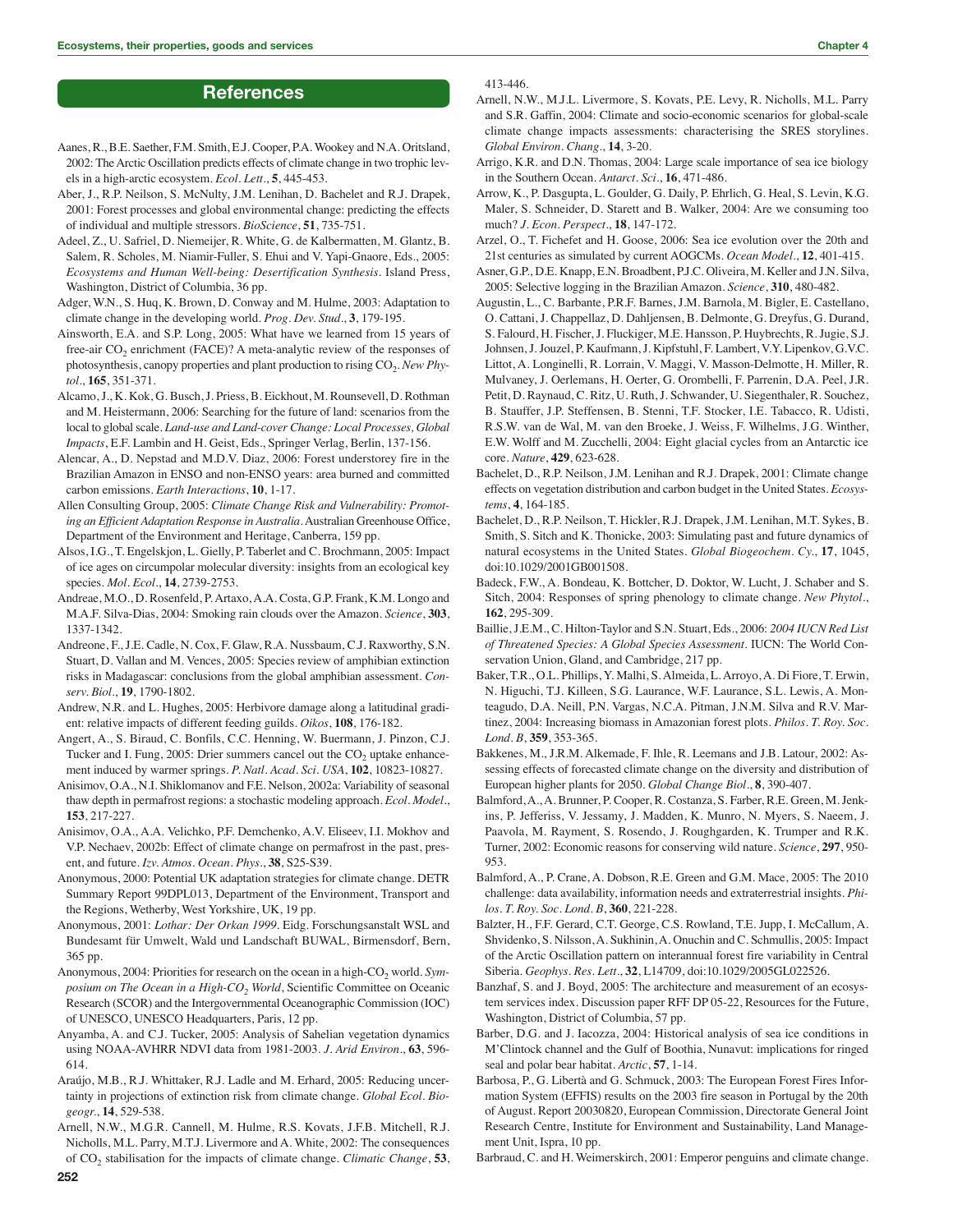*Nature*, **411**, 183-186.

- Barnes, D.K.A., D.A. Hodgson, P. Convey, C.S. Allen and A. Clarke, 2006: Incursion and excursion of Antarctic biota: past, present and future. *Global Ecol. Biogeogr.*, **15**, 121-142.
- Bauder, E.T., 2005: The effects of an unpredictable precipitation regime on vernal pool hydrology. *Freshwater Biol.*, **50**, 2129-2135.
- Beaugrand, G., P.C. Reid, F. Ibanez, J.A. Lindley and M. Edwards, 2002: Reorganization of North Atlantic marine copepod biodiversity and climate. *Science*, **296**, 1692-1694.
- Beaugrand, G., K.M. Brander, J.A. Lindley, S. Souissi and P.C. Reid, 2003: Plankton effect on cod recruitment in the North Sea. *Nature*, **426**, 661-664.
- Beaumont, L.J. and L. Hughes, 2002: Potential changes in the distributions of latitudinally restricted Australian butterfly species in response to climate change. *Global Change Biol.*, **8**, 954-971.
- Becker, A. and H. Bugmann, 2001: Global change and mountain regions. IGBP Report, IGBP Secretariat, Royal Swedish Academy of Sciences, Stockholm, 88 pp.
- Beever, E.A., P.F. Brussard and J. Berger, 2003: Patterns of apparent extirpation among isolated populations of pikas (*Ochotona princeps*) in the Great Basin. *J. Mammal.*, **84**, 37-54.
- Behrenfeld, M.J. and P.G. Falkowski, 1997: A consumer's guide to phytoplankton primary production models. *Limnol. Oceanogr.*, **42**, 1479-1491.
- Bellamy, P.H., P.J. Loveland, R.I. Bradley, R.M. Lark and G.J.D. Kirk, 2005: Carbon losses from all soils across England and Wales 1978-2003. *Nature*, **437**, 245.
- Beniston, M., 2000: *Environmental Change in Mountains and Uplands*. Arnold, London, 172 pp.
- Beniston, M., 2003: Climatic change in mountain regions: a review of possible impacts. *Climatic Change*, **59**, 5-31.
- Beniston, M., 2004: The 2003 heat wave in Europe: a shape of things to come? An analysis based on Swiss climatological data and model simulations. *Geophys. Res. Lett.*, **31**, L02202, doi:10.1029/2003GL018857.
- Beniston, M. and P. Jungo, 2002: Shifts in the distributions of pressure, temperature and moisture and changes in the typical weather patterns in the Alpine region in response to the behavior of the North Atlantic Oscillation. *Theor. Appl. Climatol.*, **71**, 29-42.
- Beniston, M. and D.B. Stephenson, 2004: Extreme climatic events and their evolution under changing climatic conditions. *Global Planet. Change*, **44**, 1-9.
- Beniston, M., H.F. Diaz and R.S. Bradley, 1997: Climatic change at high elevation sites: an overview. *Climatic Change*, **36**, 233-251.
- Benning, T.L., D. Lapointe, C.T. Atkinson and P.M. Vitousek, 2002: Interactions of climate change with biological invasions and land use in the Hawaiian Islands: modeling the fate of endemic birds using a geographic information system. *P. Natl. Acad. Sci. USA*, **99**, 14246-14249.
- Berendse, F., N. van Breemen, H. Kanrydin, A. Buttler, M. Heijmans, M.R. Hoosbeek, J. Lee, E. Mitchell, T. Saarinen, H. Vassander and B. Wallen, 2001: Raised atmospheric  $CO<sub>2</sub>$  levels and increased N deposition cause shifts in plant species composition and production in *Sphagnum* bogs. *Global Change Biol.*, **7**, 591- 598.
- Bergengren, J.C., S.L. Thompson, D. Pollard and R.M. Deconto, 2001: Modeling global climate-vegetation interactions in a doubled CO<sub>2</sub> world. *Climatic Change*, **50**, 31-75.
- Bergeron, Y., S. Gauthier, V. Kafka, P. Lefort and D. Lesieur, 2001: Natural fire frequency for the eastern Canadian boreal forest: consequences for sustainable forestry. *Can. J. Forest Res.*, **31**, 384-391.
- Bergeron, Y., M. Flannigan, S. Gauthier, A. Leduc and P. Lefort, 2004: Past, current and future fire frequency in the Canadian boreal forest: implications for sustainable forest management. *Ambio*, **33**, 356-360.
- Berry, P.M., P.A. Harrison, T.P. Dawson and C.A. Walmsley, 2005: Modelling natural resource responses to climate change (MONARCH): a local approach. UKCIP Technical Report, UK Climate Impacts Programme, Oxford, 24 pp.
- Berry, P.M., M.D.A. Rounsevell, P.A. Harrison and E. Audsley, 2006: Assessing the vulnerability of agricultural land use and species to climate change and the role of policy in facilitating adaptation. *Environ. Sci. Policy*, **9**, 189-204.
- Berthelot, M., P. Friedlingstein, P. Ciais, P. Monfray, J.L. Dufresne, H. Le Treut and L. Fairhead, 2002: Global response of the terrestrial biosphere to  $CO<sub>2</sub>$  and climate change using a coupled climate-carbon cycle model. *Global Biogeochem. Cy.*, **16**, 1084, doi:10.1029/2001GB001827.
- Bertness, M.D. and P.J. Ewanchuk, 2002: Latitudinal and climate-driven variation in the strength and nature of biological interactions in New England salt marshes. *Oecologia*, **132**, 392-401.
- Betts, R.A., 2000: Offset of the potential carbon sink from boreal forestation by decreases in surface albedo. *Nature*, **408**, 187-190.
- Betts, R.A. and H.H. Shugart, 2005: Dynamic ecosystem and Earth system models. *Climate Change and Biodiversity*, T.E. Lovejoy and L. Hannah, Eds., Yale University Press, New Haven, Connecticut, 232-251.
- Betts, R.A., P.M. Cox and F.I. Woodward, 2000: Simulated responses of potential vegetation to doubled-CO<sub>2</sub> climate change and feedbacks on near-surface temperature. *Global Ecol. Biogeogr.*, **9**, 171-180.
- Betts, R.A., P.M. Cox, M. Collins, P.P. Harris, C. Huntingford and C.D. Jones, 2004: The role of ecosystem-atmosphere interactions in simulated Amazonian precipitation decrease and forest dieback under global climate warming. *Theor. Appl. Climatol.*, **78**, 157-175.
- Bharwani, S., M. Bithell, T.E. Downing, M. New, R. Washington and G. Ziervogel, 2005: Multi-agent modelling of climate outlooks and food security on a community garden scheme in Limpopo, South Africa. *Philos. T. Roy. Soc. Lond. B*, **360**, 2183-2194.
- Billings, S.A., S.M. Schaeffer, S. Zitzer, T. Charlet, S.D. Smith and R.D. Evans, 2002: Alterations of nitrogen dynamics under elevated carbon dioxide in an intact Mojave Desert ecosystem: evidence from nitrogen-15 natural abundance. *Oecologia*, **131**, 463-467.
- Billings, S.A., S.M. Schaeffer and R.D. Evans, 2003: Nitrogen fixation by biological soil crusts and heterotrophic bacteria in an intact Mojave Desert ecosystem with elevated CO<sub>2</sub> and added soil carbon. *Soil Biol. Biochem.*, 35, 643-649.
- Blaschke, L., M. Schulte, A. Raschi, N. Slee, H. Rennenberg and A. Polle, 2001: Photosynthesis, soluble and structural carbon compounds in two Mediterranean oak species (*Quercus pubescens* and *Q. ilex*) after lifetime growth at naturally elevated CO<sub>2</sub> concentrations. *Plant Biol.*, 3, 288-297.
- Blodau, C., 2002: Carbon cycling in peatlands: a review of processes and controls. *Environ. Rev.*, **10**, 111-134.
- Bockstael, N.E., A.M. Freeman, R.J. Kopp, P.R. Portney and V.K. Smith, 2000: On measuring economic values for nature. *Environ. Sci. Technol.*, **34**, 1384-1389.
- Boisvenue, C. and S.W. Running, 2006: Impacts of climate change on natural forest productivity: evidence since the middle of the 20th century. *Global Change Biol.*, **12**, 862-882.
- Bomhard, B., D.M. Richardson, J.S. Donaldson, G.O. Hughes, G.F. Midgley, D.C. Raimondo, A.G. Rebelo, M. Rouget and W. Thuiller, 2005: Potential impacts of future land use and climate change on the Red List status of the Proteaceae in the Cape Floristic Region, South Africa. *Global Change Biol.*, **11**, 1452-1468.
- Bonan, G.B., 2002: *Ecological Climatology: Concepts and Applications*. Cambridge University Press, Cambridge, 678 pp.
- Bond, W.J. and G.F. Midgley, 2000: A proposed  $CO_2$ -controlled mechanism of woody plant invasion in grasslands and savannas. *Global Change Biol.*, **6**, 865- 869.
- Bond, W.J. and J.J. Midgley, 2003: The evolutionary ecology of sprouting in woody plants. *Int. J. Plant Sci.*, **164**, S103-S114.
- Bond, W.J. and J.E. Keeley, 2005: Fire as a global 'herbivore': the ecology and evolution of flammable ecosystems. *Trends Ecol. Evol.*, **20**, 387-394.
- Bond, W.J., G.F. Midgley and F.I. Woodward, 2003: The importance of low atmospheric  $CO<sub>2</sub>$  and fire in promoting the spread of grasslands and savannas. *Global Change Biol.*, **9**, 973-982.
- Bond, W.J., F.I. Woodward and G.F. Midgley, 2005: The global distribution of ecosystems in a world without fire. *New Phytol.*, **165**, 525-537.
- Bonin, A., P. Taberlet, C. Miaud and F. Pompanon, 2006: Explorative genome scan to detect candidate loci for adaptation along a gradient of altitude in the common frog (Rana temporaria). *Mol. Biol. Evol*., **23**, 773-783.
- Bopp, L., O. Aumont, S. Belviso and P. Monfray, 2003: Potential impact of climate change on marine dimethyl sulfide emissions. *Tellus B*, **55**, 11-22.
- Bopp, L., O. Boucher, O. Aumont, S. Belviso, J.L. Dufresne, M. Pham and P. Monfray, 2004: Will marine dimethylsulfide emissions amplify or alleviate global warming? A model study. *Can. J. Fish. Aquat. Sci.*, **61**, 826-835.
- Borghetti, M., S. Cinnirella, F. Magnani and A. Saracino, 1998: Impact of longterm drought on xylem embolism and growth in *Pinus halepensis* Mill. *Trees– Struct. Funct.*, **12**, 187-195.
- Bosch, J., L.M. Carrascal, L. Durain, S. Walker and M.C. Fisher, 2006: Climate change and outbreaks of amphibian chytriomycosis in a montane area of central Spain: is there a link? *P. Roy. Soc. Lond. B*, **274**, 253-260.
- Bowman, D.M.J.S., A. Walsh and D.J. Milne, 2001: Forest expansion and grassland contraction within a Eucalyptus savanna matrix between 1941 and 1994 at Litchfield National Park in the Australian monsoon tropics. *Global Ecol. Biogeogr.*, **10**, 535-548.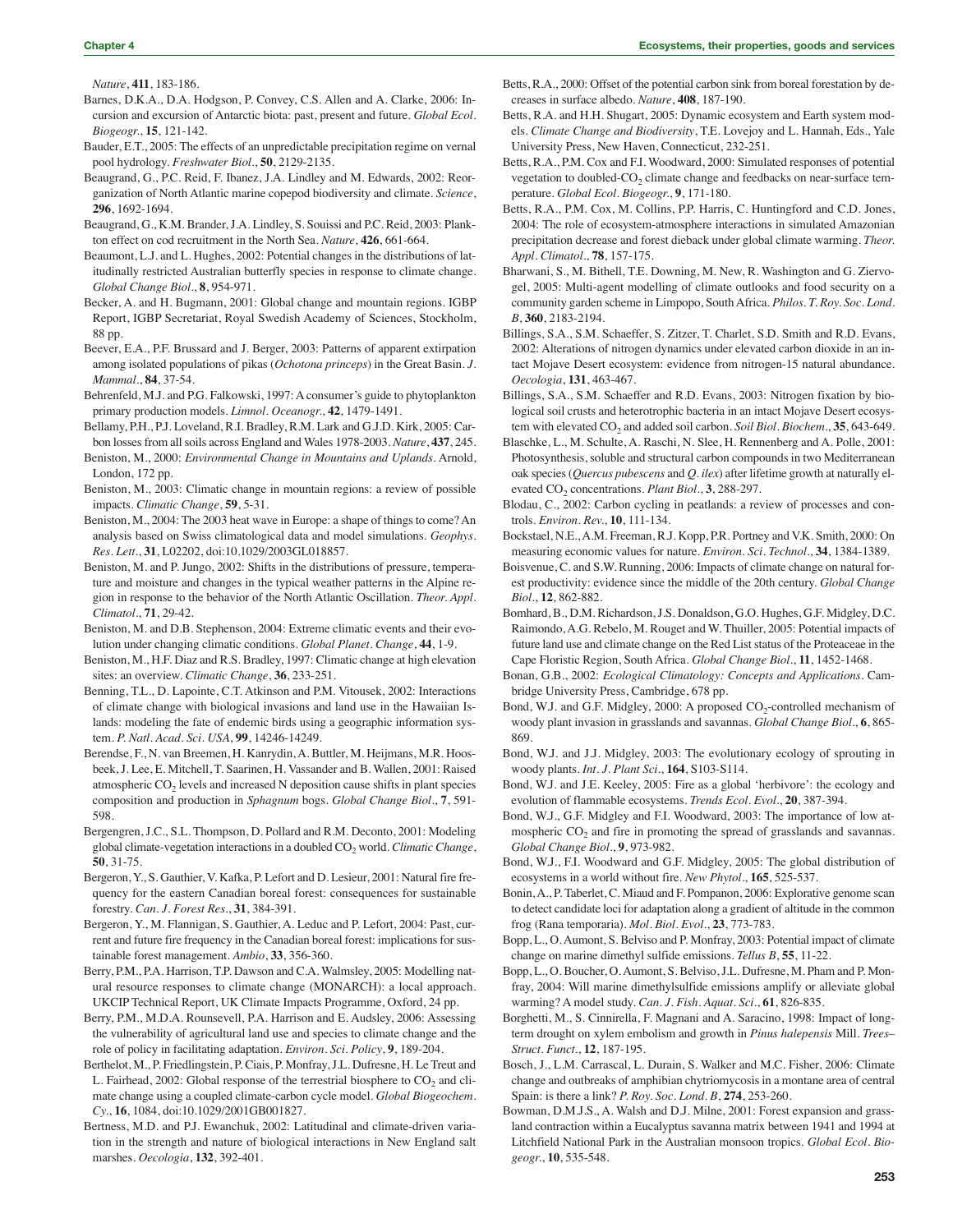Breshears, D.D. and C.D. Allen, 2002: The importance of rapid, disturbance-induced losses in carbon management and sequestration. *Global Ecol. Biogeogr.*, **11**, 1-5.

Breshears, D.D., N.S. Cobb, P.M. Rich, K.P. Price, C.D. Allen, R.G. Balice, W.H. Romme, J.H. Kastens, M.L. Floyd, J. Belnap, J.J. Anderson, O.B. Myers and C.W. Meyer, 2005: Regional vegetation die-off in response to global-changetype drought. *P. Natl. Acad. Sci. USA*, **102**, 15144-15148.

Broennimann, O., W. Thuiller, G. Hughes, G.F. Midgley, J.M.R. Alkemade and A. Guisan, 2006: Do geographic distribution, niche property and life form explain plants' vulnerability to global change? *Global Change Biol.*, **12**, 1079-1093.

Brohan, P., J.J. Kennedy, I. Haris, S.F.B. Tett and P.D. Jones, 2006: Uncertainty estimates in regional and global observed temperature changes: a new dataset from 1850. *J. Geophys. Res. D*, **111**, D12106, doi:10.1029/2005JD006548.

Brooks, M.L., C.M. D'Antonio, D.M. Richardson, J.B. Grace, J.E. Keeley, J.M. Ditomaso, R.J. Hobbs, M. Pellant and D. Pyke, 2004: Effects of invasive alien plants on fire regimes. *BioScience*, **54**, 677-688.

Brown, K., 2003: Integrating conservation and development: a case of institutional misfit. *Front. Ecol. Environ.*, **1**, 479-487.

Brown, K., J. Mackensen, S. Rosendo, K. Viswanathan, L. Cimarrusti, K. Fernando, C. Morsello, I.M. Siason, S. Singh, I. Susilowati, M. Soccoro Manguiat, G. Bialluch and W.F. Perrin, 2005a: Integrated responses. *Ecosystems and Human Well-being: Volume 3: Policy Responses*, K. Chopra, R. Leemans, P. Kumar and H. Simons, Eds., Island Press, Washington, District of Columbia, 425-464.

Brown, K.J., J.S. Clark, E.C. Grimm, J.J. Donovan, P.G. Mueller, B.C.S. Hansen and I. Stefanova, 2005b: Fire cycles in North American interior grasslands and their relation to prairie drought. *P. Natl. Acad. Sci. USA*, **102**, 8865-8870.

Brown, T.J. and B.L. Hall, 2001: Climate analysis of the 2000 fire season. CE-FA Report 01-02, Program for Climate Ecosystem and Fire Applications, Desert Research Institute, Division of Atmospheric Sciences, Reno, Nevada, 40 pp.

Brown, T.J., B.L. Hall and A.L. Westerling, 2004: The impact of twenty-first century climate change on wildland fire danger in the western United States: an applications perspective. *Climatic Change*, **62**, 365-388.

Buchmann, N., 2002: Plant ecophysiology and forest response to global change. *Tree Physiol.*, **22**, 1177-1184.

Buddemeier, R.W., J.A. Kleypas and R.B. Aronson, 2004: *Coral Reefs and Global Climate Change: Potential Contributions of Climate Change to Stresses on Coral Reef Ecosystems*. Pew Center on Global Climatic Change, Arlington, Virginia, 44 pp.

Bugmann, H. and C. Pfister, 2000: Impacts of interannual climate variability on past and future forest composition. *Reg. Environ. Change*, **1**, 112-125.

Bugmann, H., B. Zierl and S. Schumacher, 2005: Projecting the impacts of climate change on mountain forests and landscapes. *Global Change and Mountain Regions: An Overview of Current Knowledge*, U.M. Huber, H.K.M. Bugmann and M.A. Reasoner, Eds., Springer, Berlin, 477-488.

Bulleri, F., 2005: Role of recruitment in causing differences between intertidal assemblages on seawalls and rocky shores. *Mar. Ecol.–Prog. Ser.*, **287**, 53-64.

Burgan, R.E., P.L. Andrews, L.S. Bradshaw, C.H. Chase, R.A. Hartford and D.J. Latham, 1997: WFAS: wildland fire assessment system. *Fire Management Notes*; **57**, 14-17.

Burke, E.J., S.J. Brown and N. Christidis, 2006: Modelling the recent evolution of global drought and projections for the 21st century with the Hadley Centre climate model. *J. Hydrometeorol.*, **7**, 113-1125.

Burkett, V.R., D.A. Wilcox, R. Stottlemyer, W. Barrow, D. Fagre, J. Baron, J. Price, J.L. Nielsen, C.D. Allen, D.L. Peterson, G. Ruggerone and T. Doyle, 2005: Nonlinear dynamics in ecosystem response to climatic change: case studies and policy implications. *Ecol. Complex.*, **2**, 357-394.

Busch, G., 2006: Future European agricultural landscapes: what can we learn from existing quantitative land use scenario studies? *Agr. Ecosyst. Environ.*, **114**, 121- 140.

Bush, M.B., M.R. Silman and D.H. Urrego, 2004: 48,000 years of climate and forest change in a biodiversity hot spot. *Science*, **303**, 827-829.

Butler, R.W., T.D. Williams, N. Warnock and M. Bishop, 1997: Wind assistance: a requirement for shorebird migration. *Auk*, **114**, 456-466.

Cairns, D.M. and J. Moen, 2004: Herbivory influences tree lines. *J. Ecol.*, **92**, 1019-1024.

Caldeira, K. and M.E. Wickett, 2003: Anthropogenic carbon and ocean pH. *Nature*, **425**, 365-365.

Callaghan, T.V., L.O. Bjorn, Y. Chernov, T. Chapin, T.R. Christensen, B. Huntley, R.A. Ims, M. Johansson, D. Jolly, S. Jonasson, N. Matveyeva, N. Panikov, W. Oechel and G. Shaver, 2004a: Effects on the function of arctic ecosystems in the short- and long-term perspectives. *Ambio*, **33**, 448-458.

Callaghan, T.V., L.O. Bjorn, Y. Chernov, T. Chapin, T.R. Christensen, B. Huntley, R.A. Ims, M. Johansson, D. Jolly, S. Jonasson, N. Matveyeva, N. Panikov, W. Oechel, G. Shaver and H. Henttonen, 2004b: Effects on the structure of arctic ecosystems in the short- and long-term perspectives. *Ambio*, **33**, 436-447.

Callaghan, T.V., L.O. Bjorn, Y. Chernov, T. Chapin, T.R. Christensen, B. Huntley, R.A. Ims, M. Johansson, D. Jolly, S. Jonasson, N. Matveyeva, N. Panikov, W. Oechel, G. Shaver, S. Schaphoff and S. Sitch, 2004c: Effects of changes in climate on landscape and regional processes, and feedbacks to the climate system. *Ambio*, **33**, 459-468.

Callaghan, T.V., L.O. Björn, F.S. Chapin III, Y. Chernov, T.R. Christensen, B. Huntley, R. Ims, M. Johansson, D.J. Riedlinger, S. Jonasson, N. Matveyeva, W. Oechel, N. Panikov and G. Shaver, 2005: Arctic tundra and polar desert ecosystems. *Arctic Climate Impact Assessment (ACIA): Scientific Report*, C. Symon, L. Arris and B. Heal, Eds., Cambridge University Press, Cambridge, 243-352.

Camarero, J.J., E. Gutierrez and M.J. Fortin, 2000: Boundary detection in altitudinal treeline ecotones in the Spanish central Pyrenees. *Arct. Antarct. Alp. Res.*, **32**, 117-126.

Camill, P., 2005: Permafrost thaw accelerates in boreal peatlands during late-20th century climate warming. *Climatic Change*, **68**, 135-152.

Camill, P. and J.S. Clark, 2000: Long-term perspectives on lagged ecosystem responses to climate change: permafrost in boreal peatlands and the grassland/woodland boundary. *Ecosystems*, **3**, 534-544.

Canadell, J.G., P. Ciais, P. Cox and M. Heimann, 2004: Quantifying, understanding and managing the carbon cycle in the next decades. *Climatic Change*, **67**, 147-160.

Carpenter, S., P. Pingali, E. Bennett and M. Zurek, Eds., 2005: *Ecosystems and Human Well-being: Volume 2: Scenarios*. Island Press, Washington, District of Columbia, 560 pp.

Carroll, A.L., S.W. Taylor, J. Régniêre and L. Safranyik, 2004: Effects of climate change on range expansion by the mountain pine beetle in British Columbia. *Mountain Pine Beetle Symposium: Challenges and Solutions*, T.L. Shore, J.E. Brooks and J.E. Stone, Eds., Natural Resources Canada, Canadian Forest Service, Pacific Forestry Centre, Victoria, British Columbia, 223-232.

Cech, P., S. Pepin and C. Körner, 2003: Elevated  $CO<sub>2</sub>$  reduces sap flux in mature deciduous forest trees. *Oecologia*, **137**, 258-268.

Cesar, H., L. Burke and L. Pet-Soede, 2003: *The Economics of Worldwide Coral Reef Degradation*. Cesar Environmental Economics Consulting (CEEC), Arnhem, 23 pp.

Chanda, R., 2001: Safe-guarding the globe or basic well-being? Global environmental change issues and Southern Africa. *Globalization, Democracy and Development in Africa: Challenges and Prospects*, T. Assefa, S.M. Rugumamu and A.G.M. Ahmed, Eds., Organisation of Social Science Research in Eastern and Southern Africa (OSSREA), Addis Ababa, 246-262.

Chang, R., Ed., 1997: *Incommensurability, Incomparability, and Practical Reason*. Harvard University Press, Cambridge, Massachusetts, 303 pp.

Chapin, F.S. and A.M. Starfield, 1997: Time lags and novel ecosystems in response to transient climatic change in arctic Alaska. *Climatic Change*, **35**, 449-461.

Chapin, F.S., E.S. Zavaleta, V.T. Eviner, R.L. Naylor, P.M. Vitousek, H.L. Reynolds, D.U. Hooper, S. Lavorel, O.E. Sala, S.E. Hobbie, M.C. Mack and S. Diaz, 2000: Consequences of changing biodiversity. *Nature*, **405**, 234-242.

Chapin, F.S., P.A. Matson and H.A. Mooney, 2002: *Principles of Terrestrial Ecosystem Ecology*. Springer, New York, 436 pp.

Chapin, F.S., T.V. Callaghan, Y. Bergeron, M. Fukuda, J.F. Johnstone, G. Juday and S.A. Zimov, 2004: Global change and the boreal forest: thresholds, shifting states or gradual change? *Ambio*, **33**, 361-365.

Chapin, F.S., III, M. Berman, T.V. Callaghan, P. Convey, A.S. Crépin, K. Danell, H. Ducklow, B. Forbes, G. Kofinas, A.D. McGuire, M. Nuttall, R. Virginia, O. Young and S.A. Zimov, 2005a: Polar systems. *Ecosystems and Human Wellbeing: Volume 1: Current State and Trends*, R. Hassan, R. Scholes and N. Ash, Eds., Island Press, Washington, District of Columbia, 717-746.

Chapin, F.S., M. Sturm, M.C. Serreze, J.P. McFadden, J.R. Key, A.H. Lloyd, A.D. McGuire, T.S. Rupp, A.H. Lynch, J.P. Schimel, J. Beringer, W.L. Chapman, H.E. Epstein, E.S. Euskirchen, L.D. Hinzman, G. Jia, C.L. Ping, K.D. Tape, C.D.C. Thompson, D.A. Walker and J.M. Welker, 2005b: Role of land-surface changes in arctic summer warming. *Science*, **310**, 657-660.

Chapuis, J.L., Y. Frenot and M. Lebouvier, 2004: Recovery of native plant com-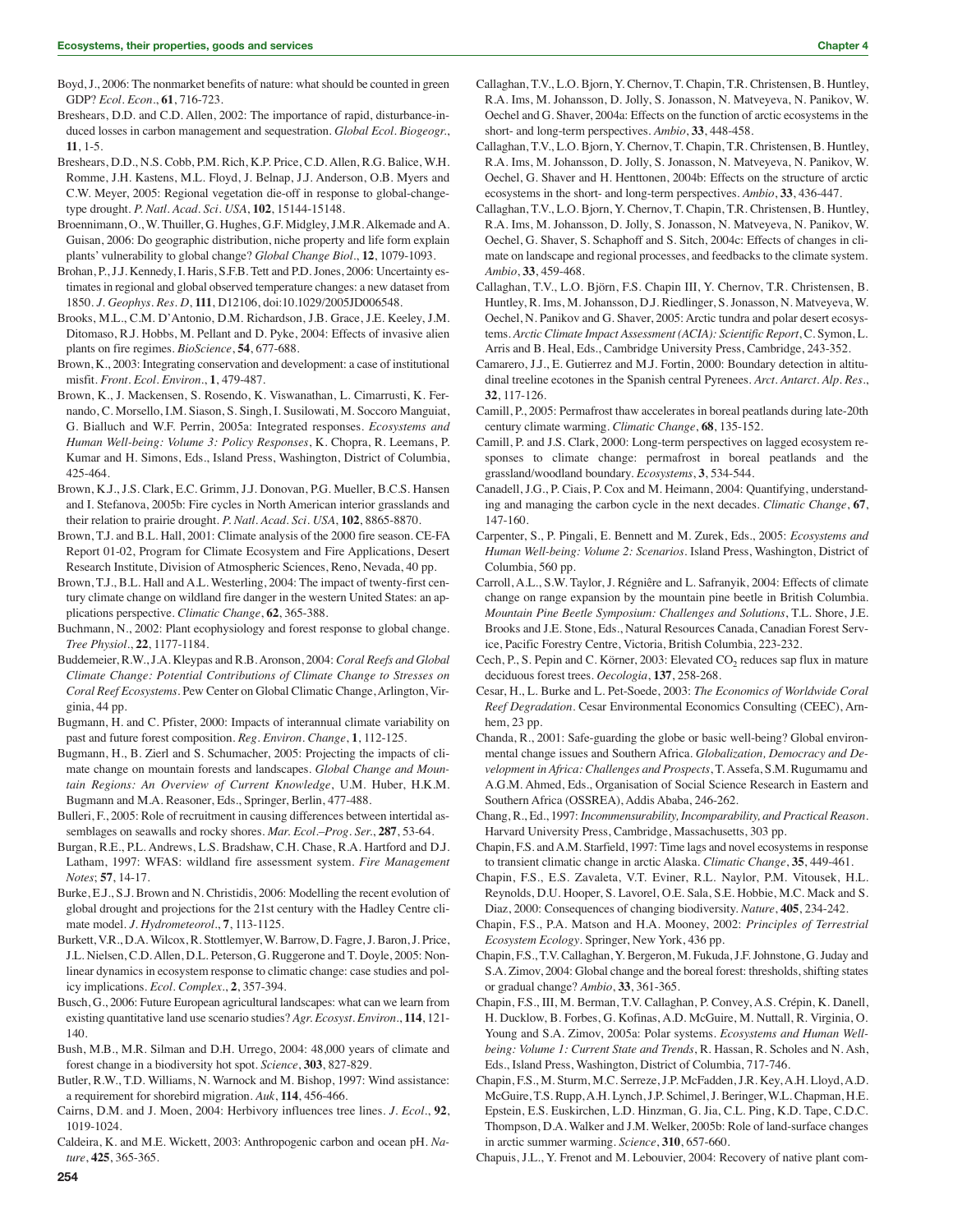munities after eradication of rabbits from the subantarctic Kerguelen Islands, and influence of climate change. *Biol. Conserv.*, **117**, 167-179.

- Chauhan, M. and B. Gopal, 2001: Biodiversity and management of Keoladeo National Park (India): a wetland of international importance. *Biodiversity in Wetlands: Assessment, Function and Conservation: Volume 2*, B. Gopal, W.J. Junk and J.A. Davies, Eds., Backhuys Publishers, Leiden, 217-256.
- Cheddadi, R., J. Guiot and D. Jolly, 2001: The Mediterranean vegetation: what if the atmospheric CO<sub>2</sub> increased? *Landscape Ecol.*, **16**, 667-675.
- Chidumayo, E.N., 2001: Climate and phenology of savanna vegetation in southern Africa. *J. Veg. Sci.*, **12**, 347-354.
- Chopra, K., R. Leemans, P. Kumar and H. Simons, Eds., 2005: *Ecosystems and Human Well-being: Volume 3: Policy Responses*. Island Press, Washington, District of Columbia, 621 pp.
- Chornesky, E.A. and J.M. Randall, 2003: The threat of invasive alien species to biological diversity: setting a future course. *Ann. Mo. Bot. Gard.,* **90**, 67-76.
- Christensen, J., T. Carter and F. Giorgi, 2002: PRUDENCE employs new methods to assess European climate change. *EOS Transactions*, **83**, 147.
- Christensen, T.R., T.R. Johansson, H.J. Akerman, M. Mastepanov, N. Malmer, T. Friborg, P. Crill and B.H. Svensson, 2004: Thawing sub-arctic permafrost: effects on vegetation and methane emissions. *Geophys. Res. Lett.*, **31**, L04501, doi:10.1029/2003GL018680.
- Christensen, J.H., B. Hewitson, A. Busuioc, A. Chen, X. Gao, I. Held, R. Jones, W.-T. Kwon, R. Laprise, V.M. Rueda, L. Mearns, C.G. Menéndez, J. Räisänen, A. Rinke, R.K. Kolli, A. Sarr and P. Whetton, 2007: Regional climate projections. *Climate Change 2007: The Physical Science Basis. Contribution of Working Group I to the Fourth Assessment Report of the Intergovernmental Panel on Climate Change*, S. Solomon, D. Qin, M. Manning, Z. Chen, M. Marquis, K.B. Averyt, M. Tignor and H.L. Miller, Eds., Cambridge University Press, Cambridge, 847-940.
- Chu, C., N.E. Mandrak and C.K. Minns, 2005: Potential impacts of climate change on the distributions of several common and rare freshwater fishes in Canada. *Divers. Distrib.*, **11**, 299-310.
- Chytry, M., P. Pysek, L. Tichy, I. Knollová and J. Danihelka, 2005: Invasions by alien plants in the Czech Republic: a quantitative assessment across habitats. *Preslia*, **77**, 339-354.
- Ciais, P., M. Reichstein, N. Viovy, A. Granier, J. Ogee, V. Allard, M. Aubinet, N. Buchmann, Chr. Bernhofer, A. Carrara, F. Chevallier, N. De Noblet, A.D. Friend, P. Friedlingstein, T. Grünwald, B. Heinesch, P. Keronen, A. Knohl, G. Krinner, D. Loustau, G. Manca, G. Matteucci, F. Miglietta, J.M. Ourcival, D. Papale, K. Pilegaard, S. Rambal, G. Seufert, J.F. Soussana, M.J. Sanz, E.D. Schulze, T. Vesala and R. Valentini, 2005: Europe-wide reduction in primary productivity caused by the heat and drought in 2003. *Nature*, **437**, 529-533.
- Clark, J.S., 1998: Why trees migrate so fast: confronting theory with dispersal biology and the paleorecord. *Am. Nat.*, **152**, 204-224.
- Clark, J.S., M. Lewis and L. Horvath, 2001: Invasion by extremes: population spread with variation in dispersal and reproduction. *Am. Nat.*, **157**, 537-554.
- Clark, J.S., M. Lewis, J.S. McLachlan and J. Hillerislambers, 2003: Estimating population spread: what can we forecast and how well? *Ecology*, **84**, 1979-1988.
- Clark, R.A. and C.L.J. Frid, 2001: Long-term changes in the North Sea ecosystem. *Environ. Rev.*, **9**, 131-187.
- Cochrane, M.A., 2003: Fire science for rainforests. *Nature*, **421**, 913-919.
- Cochrane, M.A. and W.F. Laurance, 2002: Fire as a large-scale edge effect in Amazonian forests. *J. Trop. Ecol.*, **18**, 311-325.
- Cohen, A.S., 2003: *Paleolimnology: The History and Evolution of Lake Systems*. Oxford University Press, Oxford, 528 pp.
- Cole, J., 2003: Global change: dishing the dirt on coral reefs. *Nature*, **421**, 705-706.
- Coles, S.L. and B.E. Brown, 2003: Coral bleaching: capacity for acclimatization and adaptation. *Adv. Mar. Biol.*, **46**, 183-223.
- Collingham, Y.C. and B. Huntley, 2000: Impacts of habitat fragmentation and patch size upon migration rates. *Ecol. Appl.*, **10**, 131-144.
- Cornelissen, J.H.C., T.V. Callaghan, J.M. Alatalo, A. Michelsen, E. Graglia, A.E. Hartley, D.S. Hik, S.E. Hobbie, M.C. Press, C.H. Robinson, G.H.R. Henry, G.R. Shaver, G.K. Phoenix, D.G. Jones, S. Jonasson, F.S. Chapin, U. Molau, C. Neill, J.A. Lee, J.M. Melillo, B. Sveinbjornsson and R. Aerts, 2001: Global change and arctic ecosystems: is lichen decline a function of increases in vascular plant biomass? *J. Ecol.*, **89**, 984-994.
- Costanza, R., 2000: Social goals and the valuation of ecosystem services. *Ecosystems*, **3**, 4-10.
- Costanza, R., 2001: Visions, values, valuation, and the need for an ecological economics. *BioScience*, **51**, 459-468.
- Costanza, R., R. D'Arge, R. de Groot, S. Farber, M. Grasso, B. Hannon, K. Limburg, S. Naeem, R.V. O'Neill, J. Paruelo, R.G. Raskin, P. Sutton and M. van den Belt, 1997: The value of the world's ecosystem services and natural capital. *Nature*, **387**, 253-260.
- Costanza, R., M. Daly, C. Folke, P. Hawken, C.S. Holling, A.J. McMichael, D. Pimentel and D. Rapport, 2000: Managing our environmental portfolio. *Bio-Science*, **50**, 149-155.
- Cowling, R.M., P.W. Rundel, B.B. Lamont, M.K. Arroyo and M. Arianoutsou, 1996: Plant diversity in Mediterranean-climate regions. *Trends Ecol. Evol.*, **11**, 362-366.
- Cowling, R.M., R.L. Pressey, A.T. Lombard, P.G. Desmet and A.G. Ellis, 1999: From representation to persistence: requirements for a sustainable system of conservation areas in the species-rich Mediterranean-climate desert of southern Africa. *Divers. Distrib.*, **5**, 51-71.
- Cowling, R.M., F. Ojeda, B. Lamont, P.W. Rundel and R. Lechmere-Oertel, 2005: Rainfall reliability, a neglected factor in explaining convergence and divergence of plant traits in fire-prone Mediterranean-climate ecosystems. *Global Ecol. Biogeogr.*, **14**, 509-519.
- Cox, P.M., R.A. Betts, C.D. Jones, S.A. Spall and I.J. Totterdell, 2000: Acceleration of global warming due to carbon-cycle feedbacks in a coupled climate model. *Nature*, **408**, 184-187.
- Cox, P.M., R.A. Betts, M. Collins, P.P. Harris, C. Huntingford and C.D. Jones, 2004: Amazonian forest dieback under climate-carbon cycle projections for the 21st century. *Theor. Appl. Climatol.*, **78**, 137-156.
- Cox, P.M., C. Huntingford and C.D. Jones, 2006: Conditions for sink-to-source transitions and runaway feedbacks from the land carbon cycle. *Avoiding Dangerous Climate Change*, H.J. Schellnhuber, W. Cramer, N. Nakićenović, T.M.L. Wigley and G. Yohe, Eds., Cambridge University Press, Cambridge, 155-161.
- Craig, P., P. Trail and T.E. Morrell, 1994: The decline of fruit bats in American-Samoa due to hurricanes and overhunting. *Biol. Conserv.*, **69**, 261-266.
- Cramer, W., A. Bondeau, F.I. Woodward, I.C. Prentice, R.A. Betts, V. Brovkin, P.M. Cox, V. Fisher, J.A. Foley, A.D. Friend, C. Kucharik, M.R. Lomas, N. Ramankutty, S. Sitch, B. Smith, A. White and C. Young-Molling, 2001: Global response of terrestrial ecosystem structure and function to  $CO<sub>2</sub>$  and climate change: results from six dynamic global vegetation models. *Global Change Biol.*, **7**, 357- 373.
- Cramer, W., A. Bondeau, S. Schaphoff, W. Lucht, B. Smith and S. Sitch, 2004: Tropical forests and the global carbon cycle: impacts of atmospheric carbon dioxide, climate change and rate of deforestation. *Philos. T. Roy. Soc. Lond. B*, **359**, 331-343.
- Crawford, R.M.M., C.E. Jeffree and W.G. Rees, 2003: Paludification and forest retreat in northern oceanic environments. *Ann. Bot.*, **91**, 213-226.
- Crawley, M.J., 1989: Chance and timing in biological invasions. *Biological Invasions: A Global Perspective*, J. Drake, F. Dicastri, R. Groves, F. Kruger, H. Mooney, M. Rejmanek and M. Williamson, Eds., John Wiley, Chichester, 407- 423.
- Crick, H.Q.P., 2004: The impact of climate change on birds. *Ibis*, **146**, 48-56.
- Cropp, R. and A. Gabrica, 2002: Ecosystem adaptation: do ecosystems maximize resilience? *Ecology*, **83**, 2019-2026.
- Croxall, J.P., P.N. Trathan and E.J. Murphy, 2002: Environmental change and Antarctic seabird populations. *Science*, **297**, 1510-1514.
- Cubasch, U., G.A. Meehl, G.J. Boer, R.J. Stouffer, M. Dix, A. Noda, C.A. Senior, S. Raper and K.S. Yap, 2001: Projections of future climate change. *Climate Change 2001: The Scientific Basis. Contribution of Working Group I to the Third Assessment Report of the Intergovernmental Panel on Climate Change*, J.T. Houghton, Y. Ding, D.J. Griggs, M. Noguer, P.J. van der Linden, X. Dai, K. Maskell and C.A. Johnson, Eds., Cambridge University Press, Cambridge, 525- 582.
- Currie, D.J., 2001: Projected effects of climate change on patterns of vertebrate and tree species richness in the conterminous United States. *Ecosystems*, **4**, 216-225.
- Daily, G.C., T. Söderqvist, S. Aniyar, K. Arrow, P. Dasgupta, P.R. Ehrlich, C. Folke, A. Jansson, B. Jansson, N. Kautsky, S. Levin, J. Lubchenco, K. Mäler, D. Simpson, D. Starrett, D. Tilman and B. Walker, 2000: The value of nature and the nature of value. *Science*, **289**, 395-396.
- Daimaru, H. and H. Taoda, 2004: Effects of snow pressure on the distribution of subalpine *Abies mariesii* forests in northern Honshu Island, Japan. *Journal of Agricultural Meteorology*, **60**, 253-261.
- Dale, V.H., L.A. Joyce, S. McNulty and R.P. Neilson, 2000: The interplay between climate change, forests, and disturbances. *Sci. Total Environ.*, **262**, 201-204.
- Davidson, E.A. and I.A. Janssens, 2006: Temperature sensitivity of soil carbon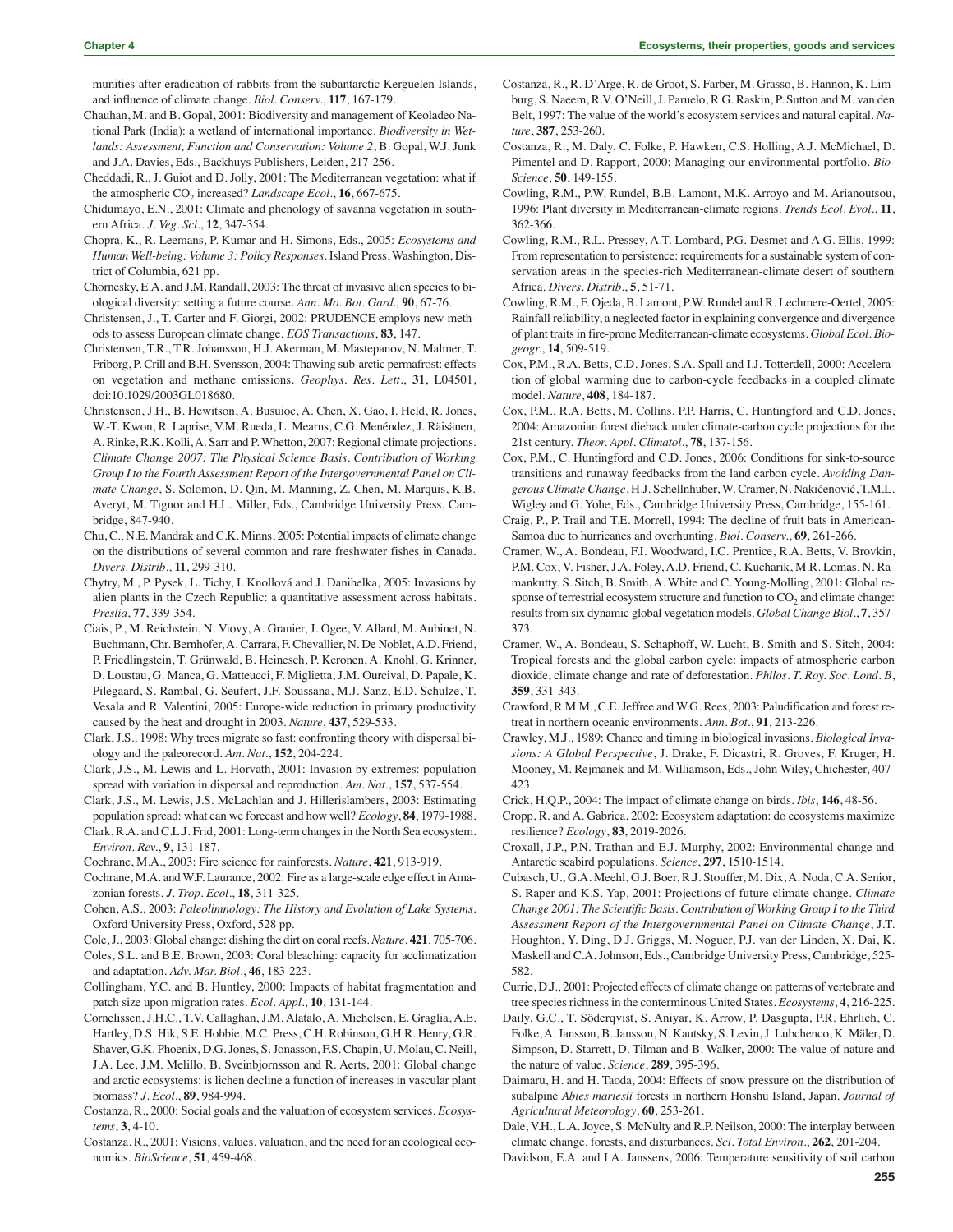decomposition and feedbacks to climate change. *Nature*, **440**, 165-173.

Davis, M.B., 1989: Lags in vegetation response to greenhouse warming. *Climatic Change*, **15**, 75-82.

- Davis, M.B. and R.G. Shaw, 2001: Range shifts and adaptive responses to Quaternary climate change. *Science*, **292**, 673-679.
- Davis, M.B., R.G. Shaw and J.R. Etterson, 2005: Evolutionary responses to changing climate. *Ecology*, **86**, 1704-1714.
- De Bono, A., P. Peduzzi, G. Giuliani and S. Kluser, 2004: *Impacts of Summer 2003 Heat Wave in Europe*. Early Warning on Emerging Environmental Threats 2, UNEP: United Nations Environment Programme, Nairobi, 4 pp.
- de Graaff, M.A., K.J. van Groenigen, J. Six, B. Hungate and C. van Kessel, 2006: Interactions between plant growth and soil nutrient cycling under elevated  $CO_2$ : a meta-analysis. *Global Change Biol.*, **12**, 2077-2091.
- de Groot, W.J., P.M. Bothwell, D.H. Carlsson and K.A. Logan, 2003: Simulating the effects of future fire regimes on western Canadian boreal forests. *J. Veg. Sci.*, **14**, 355-364.
- de Koning, F., R. Olschewski, E. Veldkamp, P. Benitez, M. Lopez-Ulloa, T. Schlichter and M. de Urquiza, 2005: The ecological and economic potential of carbon sequestration in forests: examples from South America. *Ambio*, **34**, 224- 229.
- de Wit, M. and J. Stankiewicz, 2006: Changes in surface water supply across Africa with predicted climate change. *Science*, **311**, 1917-1921.
- Del Barrio, G., P.A. Harrison, P.M. Berry, N. Butt, M. Sanjuan, R.G. Pearson and T.P. Dawson, 2006: Integrating multiple modelling approaches to predict the potential impacts of climate change on species'distributions in contrasting regions: comparison and implications for policy. *Environ. Sci. Policy,* **9**, 129-147.
- Denman, K.L., G. Brasseur, A. Chidthaisong, P. Ciais, P. Cox, R.E. Dickinson, D. Hauglustaine, C. Heinze, E. Holland, D. Jacob, U. Lohmann, S. Ramachandran, P.L. da Silva Dias, S.C. Wofsy and X. Zhang, 2007: Couplings between changes in the climate system and biogeochemistry. *Climate Change 2007: The Physical Science Basis. Contribution of Working Group I to the Fourth Assessment Report of the Intergovernmental Panel on Climate Change*, S. Solomon, D. Qin, M. Manning, Z. Chen, M. Marquis, K.B. Averyt, M. Tignor and H.L. Miller, Eds., Cambridge University Press, Cambridge, 499-587.
- Derocher, A.E., N.J. Lunn and I. Stirling, 2004: Polar bears in a warming climate. *Integr. Comp. Biol.*, **44**, 163-176.
- Deutschewitz, K., A. Lausch, I. Kuhn and S. Klotz, 2003: Native and alien plant species richness in relation to spatial heterogeneity on a regional scale in Germany. *Global Ecol. Biogeogr.*, **12**, 299-311.
- Diaz, H.F., Ed., 2003: *Climate Variability and Change in High Elevation Regions: Past, Present and Future*. Kluwer Academic, Dordrecht, 282 pp.
- Diaz, H.F. and V. Markgraf, Eds., 1992: *El Niño Historical and Paleoclimatic Aspects of the Southern Oscillation*. Cambridge University Press, Cambridge, 476 pp.
- Diaz, S., J. Fargione, F.S. Chapin and D. Tilman, 2006: Biodiversity loss threatens human well-being. *PLoS Biol.*, **4**, 1300-1305.
- Dirnböck, T., S. Dullinger and G. Grabherr, 2003: A regional impact assessment of climate and land-use change on alpine vegetation. *J. Biogeogr.*, **30**, 401-417.
- Donner, S.D., W.J. Skirving, C.M. Little, M. Oppenheimer and O. Hoegh-Guldberg, 2005: Global assessment of coral bleaching and required rates of adaptation under climate change. *Global Change Biol.*, **11**, 2251-2265.
- Dormann, C.F. and S.J. Woodin, 2002: Climate change in the Arctic: using plant functional types in a meta-analysis of field experiments. *Funct. Ecol.*, **16**, 4-17.
- Dube, O.P. and G. Pickup, 2001: Effects of rainfall variability and communal and semi-commercial grazing on land cover in southern African rangelands. *Climate Res.*, **17**, 195-208.
- Dufresne, J.L., P. Friedlingstein, M. Berthelot, L. Bopp, P. Ciais, L. Fairhead, H. Le Treut and P. Monfray, 2002: On the magnitude of positive feedback between future climate change and the carbon cycle. *Geophys. Res. Lett.*, **29**, 1405, doi:10.1029/2001GL013777.
- Duguay, C.R., T.D. Prowse, B.R. Bonsal, R.D. Brown, M.P. Lacroix and P. Menard, 2006: Recent trends in Canadian lake ice cover. *Hydrol. Process.*, **20**, 781-801.
- Dukes, J.S. and H.A. Mooney, 1999: Does global change increase the success of biological invaders? *Trends Ecol. Evol.*, **14**, 135-139.
- Dukes, J.S., N.R. Chiariello, E.E. Cleland, L.A. Moore, M.R. Shaw, S. Thayer, T. Tobeck, H.A. Mooney and C.B. Field, 2005: Responses of grassland production to single and multiple global environmental changes. *PLoS Biol.*, **3**, 1829-1837.
- Dullinger, S., T. Dirnbock and G. Grabherr, 2004: Modelling climate change-driven treeline shifts: relative effects of temperature increase, dispersal and invasi-

bility. *J. Ecol.*, **92**, 241-252.

- Dullinger, S., T. Dirnbock, R. Kock, E. Hochbichler, T. Englisch, N. Sauberer and G. Grabherr, 2005: Interactions among tree-line conifers: differential effects of pine on spruce and larch. *J. Ecol.*, **93**, 948-957.
- Duraiappah, A., S. Naeem, T. Agardi, N. Ash, D. Cooper, S. Díaz, D.P. Faith, G.
- Mace, J.A. McNeilly, H.A. Mooney, A.A. Oteng-Yeboah, H.M. Pereira, S. Polasky, C. Prip, W.V. Reid, C. Samper, P.J. Schei, R. Scholes, F. Schutyser and A. van Jaarsveld, Eds., 2005: *Ecosystems and Human Well-being: Biodiversity Synthesis*. Island Press, Washington, District of Columbia, 100 pp.
- Durieux, L., L.A.T. Machado and H. Laurent, 2003: The impact of deforestation on cloud cover over the Amazon arc of deforestation. *Remote Sens. Environ.*, **86**, 132-140.
- Eastman, J.L., M.B. Coughenour and R.A. Pielke, 2001: The regional effects of CO<sub>2</sub> and landscape change using a coupled plant and meteorological model. *Global Change Biol.*, **7**, 797-815.
- ECF, Ed., 2004: *What is Dangerous Climate Change? Initial Results of a Symposium on Key Vulnerable Regions Climate Change and Article 2 of the UNFCCC*. International Symposium, Beijing, 27-30 October. European Climate Forum, Buenos Aires, 39 pp.
- Edwards, E.J., D.G. Benham, L.A. Marland and A.H. Fitter, 2004: Root production is determined by radiation flux in a temperate grassland community. *Global Change Biol.*, **10**, 209-227.
- Edwards, M. and A.J. Richardson, 2004: Impact of climate change on marine pelagic phenology and trophic mismatch. *Nature*, **430**, 881-884.
- Edwards, M., G. Beaugrand, P.C. Reid, A.A. Rowden and M.B. Jones, 2002: Ocean climate anomalies and the ecology of the North Sea. *Mar. Ecol.–Prog. Ser.*, **239**, 1-10.
- Edwards, M., D.G. Johns, S.C. Leterme, E. Svendsen and A.J. Richardson, 2006: Regional climate change and harmful algal blooms in the northeast Atlantic. *Limnol. Oceanogr.*, **51**, 820-829.
- Eliasson, P.E., R.E. McMurtrie, D.A. Pepper, M. Stromgren, S. Linder and G.I. Agren, 2005: The response of heterotrophic CO<sub>2</sub> flux to soil warming. *Global Change Biol.*, **11**, 167-181.
- Eliot, I., C.M. Finlayson and P. Waterman, 1999: Predicted climate change, sealevel rise and wetland management in the Australian wet-dry tropics. *Wetlands Ecology and Management*, **7**, 63-81.
- Enhalt, D. and M. Prather, 2001: Atmospheric chemistry and greenhouse gases. *Climate Change 2001: The Scientific Basis. Contribution of Working Group I to the Third Assessment Report of the Intergovernmental Panel on Climate Change*, J.T. Houghton, Y. Ding, D.J. Griggs, M. Noguer, P.J. van der Linden, X. Dai, K. Maskell and C.A. Johnson, Eds., Cambridge University Press, Cambridge, 239- 287.
- Enquist, C.A.F., 2002: Predicted regional impacts of climate change on the geographical distribution and diversity of tropical forests in Costa Rica. *J. Biogeogr.*, **29**, 519-534.
- Epstein, H.E., R.A. Gill, J.M. Paruelo, W.K. Lauenroth, G.J. Jia and I.C. Burke, 2002: The relative abundance of three plant functional types in temperate grasslands and shrublands of North and South America: effects of projected climate change. *J. Biogeogr.*, **29**, 875-888.
- Epstein, P.R. and E. Mills, 2005: *Climate Change Futures: Health, Ecological and Economic Dimensions*. Center for Health and the Global Environment, Harvard Medical School, Boston, Massachusetts, 142 pp.
- Erasmus, B.F.N., A.S. Van Jaarsveld, S.L. Chown, M. Kshatriya and K.J. Wessels, 2002: Vulnerability of South African animal taxa to climate change. *Global Change Biol.*, **8**, 679-693.
- Evans, R.D. and J. Belnap, 1999: Long-term consequences of disturbance on nitrogen dynamics in an arid ecosystem. *Ecology*, **80**, 150-160.
- Facon, B., B.J. Genton, J. Shykoff, P. Jarne, A. Estoup and P. David, 2006: A general eco-evolutionary framework for understanding bioinvasions. *Trends Ecol. Evol.*, **21**, 130-135.
- Fahrig, L., 2003: Effects of habitat fragmentation on biodiversity. *Annu. Rev. Ecol. Evol. Syst.*, **34**, 487-515.
- FAO, 2001: Global forest resource assessment 2000: main report. FAO Forestry Paper 140, Food and Agriculture Organization of the United Nations, Rome, Italy, 479 pp.
- Farber, S., R. Costanza, D.L. Childers, J. Erickson, K. Gross, M. Grove, C.S. Hopkinson, J. Kahn, S. Pincetl, A. Troy, P. Warren and M. Wilson, 2006: Linking ecology and economics for ecosystem management. *BioScience*, **56**, 121-133.
- Fay, P.A., J.D. Carlisle, A.K. Knapp, J.M. Blair and S.L. Collins, 2000: Altering rainfall timing and quantity in a mesic grassland ecosystem: design and per-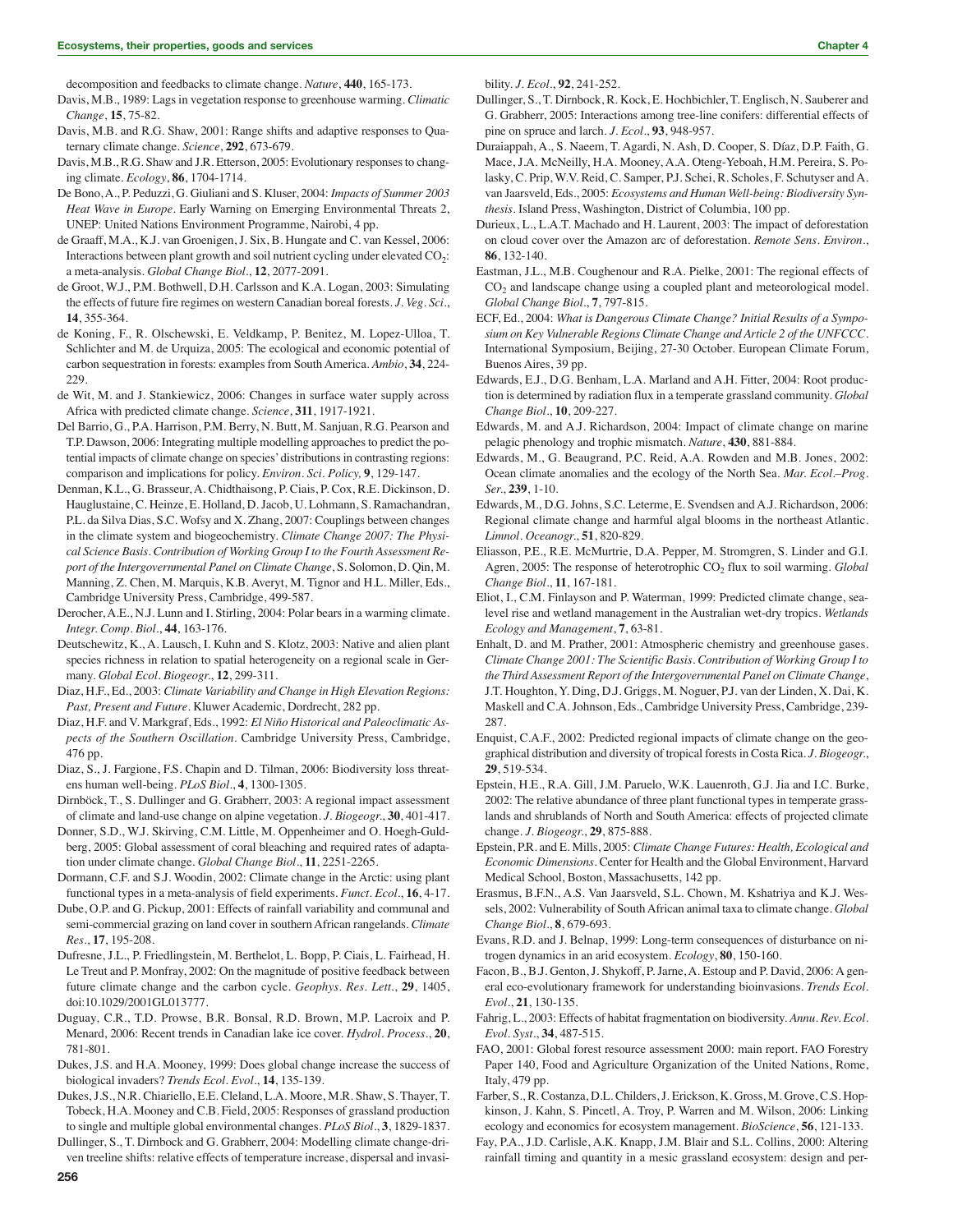formance of rainfall manipulation shelters. *Ecosystems*, **3**, 308-319.

- Fay, P.A., J.D. Carlisle, B.T. Danner, M.S. Lett, J.K. McCarron, C. Stewart, A.K. Knapp, J.M. Blair and S.L. Collins, 2002: Altered rainfall patterns, gas exchange, and growth in grasses and forbs. *Int. J. Plant Sci.*, **163**, 549-557.
- Fay, P.A., J.D. Carlisle, A.K. Knapp, J.M. Blair and S.L. Collins, 2003: Productivity responses to altered rainfall patterns in a C-4-dominated grassland. *Oecologia*, **137**, 245-251.
- Feddema, J.J., K.W. Oleson, G.B. Bonan, L.O. Mearns, L.E. Buja, G.A. Meehl and W.M. Washington, 2005: The importance of land-cover change in simulating future climates. *Science*, **310**, 1674-1678.
- Feely, R.A., C.L. Sabine, K. Lee, W. Berelson, J. Kleypas, V.J. Fabry and F.J. Millero, 2004: Impact of anthropogenic  $CO_2$  on the CaCO<sub>3</sub> system in the oceans. *Science*, **305**, 362-366.
- Field, C.B., M.J. Behrenfeld, J.T. Randerson and P. Falkowski, 1998: Primary production of the biosphere: integrating terrestrial and oceanic components. *Science*, **281**, 237-240.
- Fink, A.H., T. Brücher, A. Krüger, G.C. Leckebusch, J.G. Pinto and U. Ulbrich, 2004: The 2003 European summer heatwaves and drought: synoptic diagnosis and impacts. *Weather*, **59**, 209-216.
- Finlayson, C.M., R. D'Cruz, N. Davidson, J. Alder, S. Cork, R. de Groot, C. Lévêque, G.R. Milton, G. Peterson, D. Pritchard, B.D. Ratner, W.V. Reid, C. Revenga, M. Rivera, F. Schutyser, M. Siebentritt, M. Stuip, R. Tharme, S. Butchart, E. Dieme-Amting, H. Gitay, S. Raaymakers and D. Taylor, Eds., 2005: *Ecosystems and Human Well-being: Wetlands and Water Synthesis*. Island Press, Washington, District of Columbia, 80 pp.
- Fischer, R., Ed., 2005: The condition of forests in Europe: 2005 executive report. United Nations Economic Commission for Europe (UN-ECE), Geneva, 36 pp.
- Fischlin, A. and D. Gyalistras, 1997: Assessing impacts of climatic change on forests in the Alps. *Global Ecol. Biogeogr. Lett.*, **6**, 19-37.
- Fish, M.R., I.M. Cote, J.A. Gill, A.P. Jones, S. Renshoff and A.R. Watkinson, 2005: Predicting the impact of sea-level rise on Caribbean sea turtle nesting habitat. *Conserv. Biol.*, **19**, 482-491.
- Flanagan, L.B., L.A. Wever and P.J. Carlson, 2002: Seasonal and interannual variation in carbon dioxide exchange and carbon balance in a northern temperate grassland. *Global Change Biol.*, **8**, 599-615.
- Flannigan, M.D., B.J. Stocks and B.M. Wotton, 2000: Climate change and forest fires. *Sci. Total Environ.*, **262**, 221-229.
- Fleming, R.A., J.N. Candau and R.S. McAlpine, 2002: Landscape-scale analysis of interactions between insect defoliation and forest fire in Central Canada. *Climatic Change*, **55**, 251-272.
- Flöder, S. and C.W. Burns, 2004: Phytoplankton diversity of shallow tidal lakes: influence of periodic salinity changes on diversity and species number of a natural assemblage. *J. Phycol.*, **40**, 54-61.
- Florenzano, G.T., 2004: Birds as indicators of recent environmental changes in the Apennines (Foreste Casentinesi National Park, central Italy). *Ital. J. Zool.*, **71**, 317-324.
- Foley, J.A., M.T. Coe, M. Scheffer and G.L. Wang, 2003: Regime shifts in the Sahara and Sahel: interactions between ecological and climatic systems in northern Africa. *Ecosystems*, **6**, 524-539.
- Foley, J.A., R. Defries, G.P. Asner, C. Barford, G. Bonan, S.R. Carpenter, F.S. Chapin, M.T. Coe, G.C. Daily, H.K. Gibbs, J.H. Helkowski, T. Holloway, E.A. Howard, C.J. Kucharik, C. Monfreda, J.A. Patz, I.C. Prentice, N. Ramankutty and P.K. Snyder, 2005: Global consequences of land use. *Science*, **309**, 570-574.
- Folke, C., S. Carpenter, B. Walker, M. Scheffer, T. Elmqvist, L. Gunderson and C.S. Holling, 2004: Regime shifts, resilience, and biodiversity in ecosystem management. *Annu. Rev. Ecol. Evol. Syst.*, **35**, 557-581.
- Folkestad, T., M. New, J.O. Kaplan, J.C. Comiso, S. Watt-Cloutier, T. Fenge, P. Crowley and L.D. Rosentrater, 2005: Evidence and implications of dangerous climate change in the Arctic. *Avoiding Dangerous Climate Change*, H.J. Schellnhuber, W. Cramer, N. Nakićenović, T.M.L. Wigley and G. Yohe, Eds., Cambridge University Press, Cambridge, 215-218.
- Forbes, B.C., 1995: Effects of surface disturbance on the movement of native and exotic plants under a changing climate. *Global Change and Arctic Terrestrial Ecosystems*, T.V. Callaghan, Ed., European Commission, Directorate-General, Science, Research and Development, Brussels, 209-219.
- Forcada, J., P.N. Trathan, K. Reid, E.J. Murphy and J.P. Croxall, 2006: Contrasting population changes in sympatric penguin species in association with climate warming. *Global Change Biol.*, **12**, 411-423.
- Forster, P., V. Ramaswamy, P. Araxo, T. Berntsen, R.A. Betts, D.W. Fahey, J. Haywood, J. Lean, D.C. Lowe, G. Myhre, J. Nganga, R. Prinn, G. Raga, M. Schulze

and R. Van Dorland, 2007: Changes in atmospheric constituents and in radiative forcing. *Climate Change 2007: The Physical Science Basis. Contribution of Working Group I to the Fourth Assessment Report of the Intergovernmental Panel on Climate Change*, S. Solomon, D. Qin, M. Manning, Z. Chen, M. Marquis, K.B. Averyt, M. Tignor and H.L. Miller, Eds., Cambridge University Press, Cambridge, 130-234.

- Foster, P., 2001: The potential negative impacts of global climate change on tropical montane cloud forests. *Earth Sci. Rev.*, **55**, 73-106.
- Freeman, C., N. Fenner, N.J. Ostle, H. Kang, D.J. Dowrick, B. Reynolds, M.A. Lock, D. Sleep, S. Hughes and J. Hudson, 2004: Export of dissolved organic carbon from peatlands under elevated carbon dioxide levels. *Nature*, **430**, 195- 198.
- Freiwald, A., J.H. Fossa, A. Grehan, T. Koslow and J.M. Roberts, 2004: Coldwater coral reefs: out of sight no longer out of mind. UNEP-WCMC No. 22, UNEP World Conservation Monitoring Centre, Cambridge, 86 pp.
- Frey, K.E. and L.C. Smith, 2005: Amplified carbon release from vast West Siberian peatlands by 2100. *Geophys. Res. Lett.*, **32**, L09401, doi:10.1029/2004GL02202.
- Fried, J.S., M.S. Torn and E. Mills, 2004: The impact of climate change on wildfire severity: a regional forecast for northern California. *Climatic Change*, **64**, 169-191.
- Friedlingstein, P., J.L. Dufresne, P.M. Cox and P. Rayner, 2003: How positive is the feedback between climate change and the carbon cycle? *Tellus B*, **55**, 692- 700.
- Friedlingstein, P., P. Cox, R. Betts, L. Bopp, W. Von Bloh, V. Brovkin, P. Cadule, S. Doney, M. Eby, I. Fung, G. Bala, J. John, C. Jones, F. Joos, T. Kato, M. Kawamiya, W. Knorr, K. Lindsay, H.D. Matthews, T. Raddatz, P. Rayner, C. Reick, E. Roeckner, K.-G. Schnitzler, R. Schnur, K. Strassmann, A.J. Weaver, C. Yoshikawa and N. Zeng, 2006: Climate-carbon cycle feedback analysis: results from the (CMIP)-M-4 model intercomparison. *J. Climate*, **19**, 3337-3353.
- Fuhlendorf, S.D., D.D. Briske and F.E. Smeins, 2001: Herbaceous vegetation change in variable rangeland environments: The relative contribution of grazing and climatic variability. *Appl. Veg. Sci*, **4**, 177-188.
- Fuhrer, J., M. Beniston, A. Fischlin, C. Frei, S. Goyette, K. Jasper and C. Pfister, 2006: Climate risks and their impact on agriculture and forests in Switzerland. *Climatic Change*, **79**, 79-102.
- Galbraith, H., R. Jones, R. Park, J. Clough, S. Herrod-Julius, B. Harrington and G. Page, 2002: Global climate change and sea level rise: potential losses of intertidal habitat for shorebirds. *Waterbirds*, **25**, 173-183.
- Gamache, I. and S. Payette, 2005: Latitudinal response of subarctic tree lines to recent climate change in eastern Canada. *J. Biogeogr.*, **32**, 849-862.
- Gan, J.B., 2004: Risk and damage of southern pine beetle outbreaks under global climate change. *Forest Ecol. Manag.*, **191**, 61-71.
- Gardner, T.A., I.M. Cote, J.A. Gill, A. Grant and A.R. Watkinson, 2003: Longterm region-wide declines in Caribbean corals. *Science*, **301**, 958-960.
- Gaston, K.J., T.M. Blackburn and K.K. Goldewijk, 2003: Habitat conversion and global avian biodiversity loss. *P. Roy. Soc. Lond. B*, **270**, 1293-1300.
- Gedney, N., P.M. Cox, R.A. Betts, O. Boucher, C. Huntingford and P.A. Stott, 2006: Detection of a direct carbon dioxide effect in continental river runoff records. *Nature*, **439**, 835-838.
- Geist, H.J. and E.F. Lambin, 2004: Dynamic causal patterns of desertification. *BioScience*, **54**, 817-829.
- Genner, M.J., D.W. Sims, V.J. Wearmouth, E.J. Southall, A.J. Southward, P.A. Henderson and S.J. Hawkins, 2004: Regional climatic warming drives long-term community changes of British marine fish. *P. Roy. Soc. Lond. B*, **271**, 655-661.
- Gerber, S., F. Joos and I.C. Prentice, 2004: Sensitivity of a dynamic global vegetation model to climate and atmospheric  $CO_2$ . *Global Change Biol.*, **10**, 1223-1239.
- Gerten, D. and R. Adrian, 2002: Species-specific changes in the phenology and peak abundance of freshwater copepods in response to warm summers. *Freshwater Biol.*, **47**, 2163-2173.
- Gerten, D., S. Schaphoff, U. Haberlandt, W. Lucht and S. Sitch, 2004: Terrestrial vegetation and water balance: hydrological evaluation of a dynamic global vegetation model. *J. Hydrol.*, **286**, 249-270.
- Gerten, D., W. Lucht, S. Schaphoff, W. Cramer, T. Hickler and W. Wagner, 2005: Hydrologic resilience of the terrestrial biosphere. *Geophys. Res. Lett.*, **32**, L21408, doi:10.1029/2005GL024247.
- Gielen, B., H.J. De Boeck, C.M.H.M. Lemmens, R. Valcke, I. Nijs and R. Ceulemans, 2005: Grassland species will not necessarily benefit from future elevated air temperatures: a chlorophyll fluorescence approach to study autumn physiol-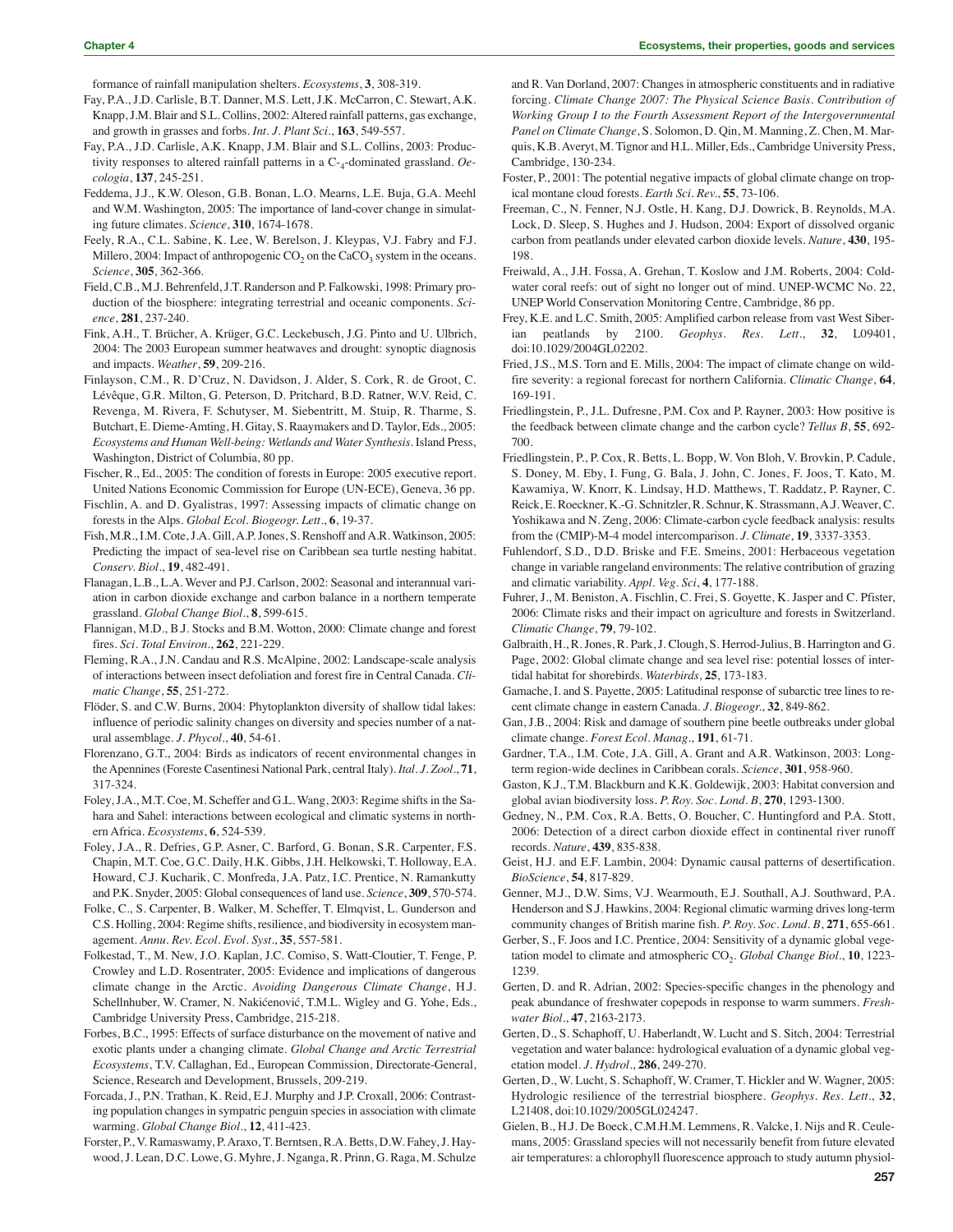ogy. *Physiol. Plant.*, **125**, 52-63.

- Giles, J., 2005: Millennium group nails down the financial value of ecosystems. *Nature*, **434**, 547.
- Gillett, N.P., A.J. Weaver, F.W. Zwiers and M.D. Flannigan, 2004: Detecting the effect of climate change on Canadian forest fires. *Geophys. Res. Lett.*, **31**, L18211, doi:10.1029/2004GL020876.
- Gitay, H., S. Brown, W. Easterling and B. Jallow, 2001: Ecosystems and their goods and services. *Climate Change 2001: Impacts, Adaptation, and Vulnerability. Contribution of Working Group II to the Third Assessment Report of the Intergovernmental Panel on Climate Change*, J.J. McCarthy, O.F. Canziani, N.A. Leary, D.J. Dokken and K.S. White, Eds., Cambridge University Press, Cambridge, 237-342.
- Gitay, H., A. Suárez and R.T. Watson, 2002: *Climate Change and Biodiversity*. IPCC Technical Paper, Intergovernmental Panel on Climate Change, Geneva, 77 pp.
- Gitz, V. and P. Ciais, 2003: Amplifying effects of land-use change on future atmospheric CO<sub>2</sub> levels. *Global Biogeochem. Cy.*, 17, 1024-1038, doi:10.1029/2002GB001963.
- Gobron, N., B. Pinty, F. Melin, M. Taberner, M.M. Verstraete, A. Belward, T. Lavergne and J.L. Widlowski, 2005: The state of vegetation in Europe following the 2003 drought. *Int. J. Remote Sens.*, **26**, 2013-2020.
- Goklany, I.M., 1998: Saving habitat and conserving biodiversity on a crowded planet. *BioScience*, **48**, 941-953.
- Goklany, I.M., 2005: A climate policy for the short and medium term: stabilization or adaptation? *Energ. Environ.*, **16**, 667-680.
- Goklany, I.M. and A.J. Trewavas, 2003: How technology can reduce our impact on the Earth. *Nature*, **423**, 115-115.
- Goldstein, A.H., N.E. Hultman, J.M. Fracheboud, M.R. Bauer, J.A. Panek, M. Xu, Y. Qi, A.B. Guenther and W. Baugh, 2000: Effects of climate variability on the carbon dioxide, water and sensible heat fluxes above a ponderosa pine plantation in the Sierra Nevada (CA). *Agr. Forest Meteorol.*, **101**, 113-129.
- Gonzalez, P., 2001: Desertification and a shift of forest species in the West African Sahel. *Climate Res.*, **17**, 217-228.
- Gopal, B. and M. Chauhan, 2001: South Asian wetlands and their biodiversity: the role of monsoons. *Biodiversity in Wetlands: Assessment, Function and Conservation: Volume 2*, B. Gopal, W.J. Junk and J.A. Davis, Eds., Backhuys Publishers, Leiden, 257-275.
- Gottfried, M., H. Pauli, K. Reiter and G. Grabherr, 1999: A fine-scaled predictive model for changes in species distribution patterns of high mountain plants induced by climate warming. *Divers. Distrib.*, **5**, 241-251.
- Grace, J., F. Berninger and L. Nagy, 2002: Impacts of climate change on the tree line. *Ann. Bot.*, **90**, 537-544.
- Graglia, E., R. Julkunen-Tiitto, G.R. Shaver, I.K. Schmidt, S. Jonasson and A. Michelsen, 2001: Environmental control and intersite variations of phenolics in *Betula nana* in tundra ecosystems. *New Phytol.*, **151**, 227-236.
- Gruber, N., P. Friedlingstein, C.B. Field, R. Valentini, M. Heimann, J.F. Richey, P. Romero, E.D. Schulze and A. Chen, 2004: The vulnerability of the carbon cycle in the 21st century: an assessment of carbon-climate-human interactions. *Global Carbon Cycle: Integrating Humans, Climate, and the Natural World*, C.B. Field and M.R. Raupach, Eds., Island Press, Washington, District of Columbia, 45- 76.
- Guinotte, J.M., R.W. Buddemeier and J.A. Kleypas, 2003: Future coral reef habitat marginality: temporal and spatial effects of climate change in the Pacific basin. *Coral Reefs*, **22**, 551-558.
- Guinotte, J.M., J. Orr, S. Cairns, A. Freiwald, L. Morgan and R. George, 2006: Will human-induced changes in seawater chemistry alter the distribution of deep-sea scleractinian corals? *Front. Ecol. Environ.*, **4**, 141-146.
- Guisan, A. and N.E. Zimmermann, 2000: Predictive habitat distribution models in ecology. *Ecol. Model.*, **135**, 147-186.
- Guisan, A. and W. Thuiller, 2005: Predicting species distribution: offering more than simple habitat models. *Ecol. Lett.*, **8**, 993-1009.
- Gyalistras, D. and A. Fischlin, 1999: Towards a general method to construct regional climatic scenarios for model-based impacts assessments. *Petermann. Geogr. Mitt.*, **143**, 251-264.
- Gyalistras, D., H. von Storch, A. Fischlin and M. Beniston, 1994: Linking GCMsimulated climatic changes to ecosystem models: case studies of statistical downscaling in the Alps. *Climate Res.*, **4**, 167-189.
- Hallock, P., 2005: Global change and modern coral reefs: new opportunities to understand shallow-water carbonate depositional processes. *Sediment. Geol.*, **175**, 19-33.
- *Alp. Res.*, **35**, 248-254. Hamerlynck, E.P., T.E. Huxman, T.N. Charlet and S.D. Smith, 2002: Effects of elevated  $CO<sub>2</sub>$  (FACE) on the functional ecology of the drought-deciduous Mojave Desert shrub, *Lycium andersonii*. *Environ. Exp. Bot.*, **48**, 93-106.
- Handel, M.D. and J.S. Risbey, 1992: Reflections on more than a century of climate change research. *Climatic Change*, **21**, 91-96.
- Hanley, M.E., S. Trofimov and G. Taylor, 2004: Species-level effects more important than functional group-level responses to elevated  $CO_2$ : evidence from simulated turves. *Funct. Ecol.*, **18**, 304-313.
- Hannah, L. and T.E. Lovejoy, 2003: Climate change and biodiversity: synergistic impacts. *Advances in Applied Biodiversity Science*, **4**, 1-123.
- Hannah, L., G.F. Midgley, T. Lovejoy, W.J. Bond, M. Bush, J.C. Lovett, D. Scott and F.I. Woodward, 2002a: Conservation of biodiversity in a changing climate. *Conserv. Biol.*, **16**, 264-268.
- Hannah, L., G.F. Midgley and D. Millar, 2002b: Climate change-integrated conservation strategies. *Global Ecol. Biogeogr.*, **11**, 485-495.
- Hänninen, H., 2006: Climate warming and the risk of frost damage to boreal forest trees: identification of critical ecophysiological traits. *Tree Physiol.*, **26**, 889- 898.
- Hänninen, H., E. Beuker, Ø.L.I. Johnsen, M. Murray, L. Sheppard and T. Skrøppa, 2001: Impacts of climate change on cold hardiness of conifers. *Conifer Cold Hardiness*, F.J. Bigras, and S.J. Colombo, Eds., Kluwer Academic, Dordrecht, 305-333.
- Hansen, A.J., R.P. Neilson, V.H. Dale, C.H. Flather, L.R. Iverson, D.J. Currie, S. Shafer, R. Cook and P. J. Bartlein, 2001: Global change in forests: Responses of species, communities, and biomes. *BioScience*, **51**, 765-779.
- Hansen, L.J., J.L. Biringer and J.R. Hoffmann, 2003: *Buying Time: A User's Manual for Building Resistance and Resilience to Climate Change in Natural Systems*. WWF Climate Change Program, Berlin, 246 pp.
- Hanson, P.J. and J.F. Weltzin, 2000: Drought disturbance from climate change: response of United States forests. *Sci. Total Environ.*, **262**, 205-220.
- Harden, J.W., S.E. Trumbore, B.J. Stocks, A. Hirsch, S.T. Gower, K.P. O'Neill and E.S. Kasischke, 2000: The role of fire in the boreal carbon budget. *Global Change Biol.*, **6**, 174-184.
- Harding, R., P. Kuhry, T.R. Christensen, M.T. Sykes, R. Dankers and S. van der Linden, 2002: Climate feedbacks at the tundra-taiga interface. *Ambio Special Report*, **12**, 47-55.
- Hardy, J.T., 2003: *Climate Change Causes, Effects and Solutions*. Wiley, Chichester, 247 pp.
- Hare, W., 2006: Relationship between increases in global mean temperature and impacts on ecosystems, food production, water and socio-economic systems. *Avoiding Dangerous Climate Change*, H.J. Schellnhuber, W. Cramer, N. Nakićenović, T.M.L. Wigley and G. Yohe, Eds., Cambridge University Press, Cambridge, 77-185.
- Harmens, H., P.D. Williams, S.L. Peters, M.T. Bambrick, A. Hopkins and T.W. Ashenden, 2004: Impacts of elevated atmospheric  $CO<sub>2</sub>$  and temperature on plant community structure of a temperate grassland are modulated by cutting frequency. *Grass Forage Sci.*, **59**, 144-156.
- Harper, C.W., J.M. Blair, P.A. Fay, A.K. Knapp and J.D. Carlisle, 2005: Increased rainfall variability and reduced rainfall amount decreases soil  $CO<sub>2</sub>$  flux in a grassland ecosystem. *Global Change Biol.*, **11**, 322-334.
- Harrison, P.A., P.M. Berry, N. Butt and M. New, 2006: Modelling climate change impacts on species' distributions at the European scale: implications for conservation policy. *Environ. Sci. Policy*, **9**, 116-128.
- Harrison, S.P. and A.I. Prentice, 2003: Climate and  $CO<sub>2</sub>$  controls on global vegetation distribution at the last glacial maximum: analysis based on palaeovegetation data, biome modelling and palaeoclimate simulations. *Global Change Biol.*, **9**, 983-1004.
- Harvell, C.D., C.E. Mitchell, J.R. Ward, S. Altizer, A.P. Dobson, R.S. Ostfeld and M.D. Samuel, 2002: Climate warming and disease risks for terrestrial and marine biota. *Science*, **296**, 2158-2162.
- Hassan, R., R. Scholes and N. Ash, Eds., 2005: *Ecosystems and Human Wellbeing: Volume 1: Current State and Trends*. Island Press, Washington, District of Columbia, 917 pp.
- Hassol, S.J., Ed., 2004a: *Impacts of a Warming Arctic: Arctic Climate Impact Assessment – Highlights*. Cambridge University Press, Cambridge, 20 pp.
- Hassol, S.J., Ed., 2004b: *Impacts of a Warming Arctic: Arctic Climate Impact Assessment – Overview Report*. Cambridge University Press, Cambridge, 146 pp.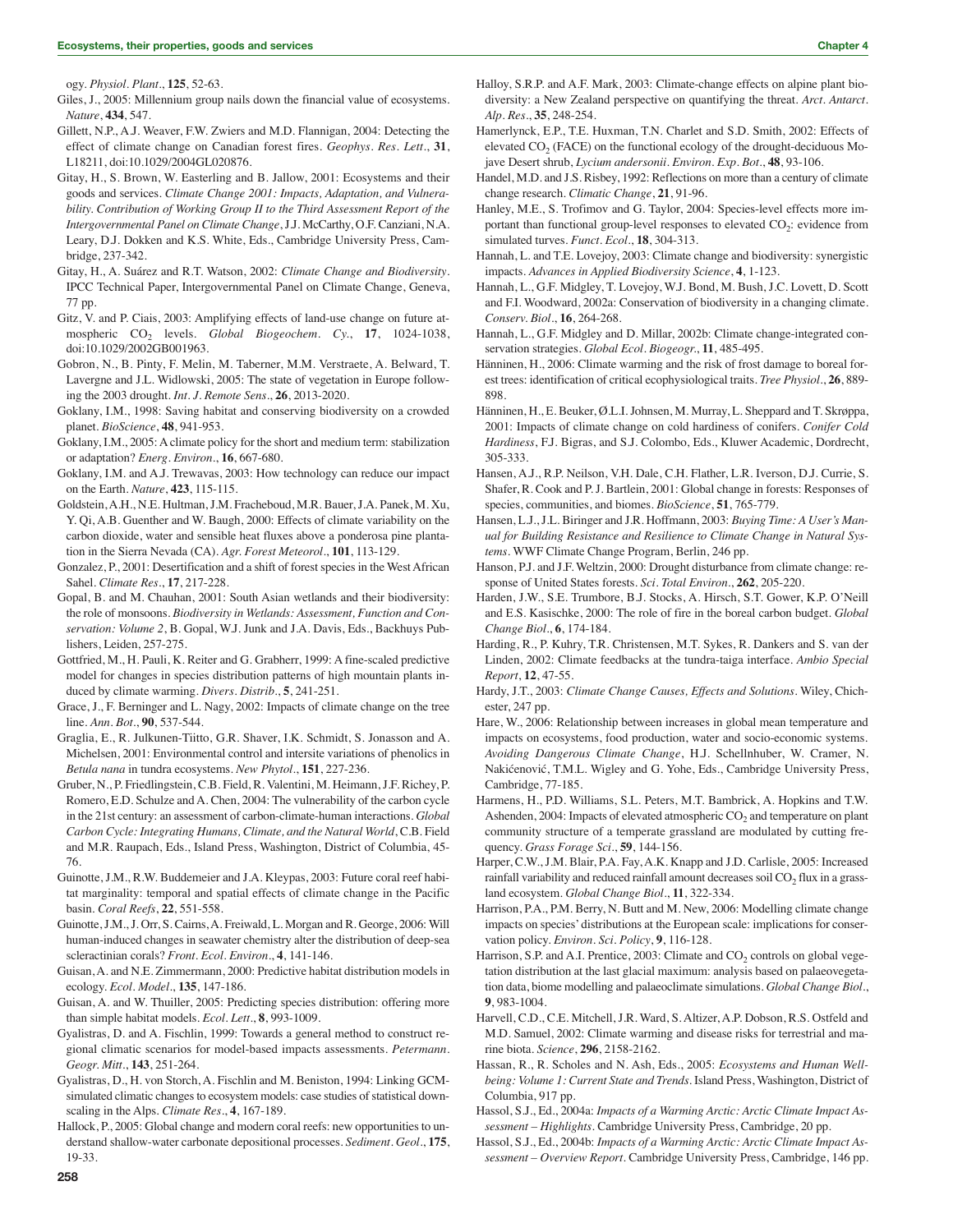- Haugaasen, T., J. Barlow and C.A. Peres, 2003: Surface wildfires in central Amazonia: short-term impact on forest structure and carbon loss. *Forest Ecol. Manag.*, **179**, 321-331.
- Haugan, P.M., C. Turley and H.O. Poertner, 2006: Effects on the marine environment of ocean acidification resulting from elevated levels of  $CO<sub>2</sub>$  in the atmosphere. Biodiversity Series 285/2006 DN-utredning 2006-1, OSPAR Commission Convention for the Protection of the Marine Environment of the North-East Atlantic (the 'OSPAR Convention'), London, 33 pp.

Hayhoe, K., D. Cayan, C.B. Field, P.C. Frumhoff, E.P. Maurer, N.L. Miller, S.C. Moser, S.H. Schneider, K.N. Cahill, E.E. Cleland, L. Dale, R. Drapek, R.M. Hanemann, L.S. Kalkstein, J. Lenihan, C.K. Lunch, R.P. Neilson, S.C. Sheridan and J.H. Verville, 2004: Emissions pathways, climate change, and impacts on California. *P. Natl. Acad. Sci. USA*, **101**, 12422-12427.

Hays, G.C., A.C. Broderick, F. Glen and B.J. Godley, 2003: Climate change and sea turtles: a 150-year reconstruction of incubation temperatures at a major marine turtle rookery. *Global Change Biol.*, **9**, 642-646.

Hays, G.C., A.J. Richardson and C. Robinson, 2005: Climate change and marine plankton. *Trends Ecol. Evol.*, **20**, 337-344.

Heal, G., 2007: Environmental accounting for ecosystems. *Ecol. Econ.*, **61**, 693- 694.

Heath, J., E. Ayres, M. Possell, R.D. Bardgett, H.I.J. Black, H. Grant, P. Ineson and G. Kerstiens, 2005: Rising atmospheric  $CO<sub>2</sub>$  reduces sequestration of root-derived soil carbon. *Science*, **309**, 1711-1713.

- Hein, L. and N. Ridder, 2006: Desertification in the Sahel: a reinterpretation. *Global Change Biol.*, **12**, 751-758.
- Held, I.M., T.L. Delworth, J. Lu, K.L. Findell and T.R. Knutson, 2005: Simulation of Sahel drought in the 20th and 21st centuries. *P. Natl. Acad. Sci. USA*, **102**, 17891-17896.
- Helmuth, B., N. Mieszkowska, P. Moore and S.J. Hawkins, 2006: Living on the edge of two changing worlds: forecasting the responses of rocky intertidal ecosystems to climate change. *Annu. Rev. Ecol. Evol. Syst.*, **37**, 337-404.

Herrmann, S.M. and C.F. Hutchinson, 2005: The changing contexts of the desertification debate. *J. Arid Environ.*, **63**, 538-555.

Herrmann, S.M., A. Anyamba and C.J. Tucker, 2005: Recent trends in vegetation dynamics in the African Sahel and their relationship to climate. *Global Environ. Chang.*, **15**, 394-404.

- Hess, J.C., C.A. Scott, G.L. Hufford and M.D. Fleming, 2001: El Niño and its impact on fire weather conditions in Alaska. *Int. J. Wildland Fire*; **10**, 1-13.
- Hetherington, A.M. and F.I. Woodward, 2003: The role of stomata in sensing and driving environmental change. *Nature*, **424**, 901-908.
- Heywood, V.H. and R.T. Watson, Eds., 1995: *Global Biodiversity Assessment*. Cambridge University Press, Cambridge, 1140 pp.
- Hicke, J.A., G.P. Asner, E.S. Kasischke, N.H.F. French, J.T. Randerson, G.J. Collatz, B.J. Stocks, C.J. Tucker, S.O. Los and C.B. Feild, 2003: Postfire response of North American boreal forest net primary productivity analyzed with satellite observations. *Global Change Biol.*, **9**, 1145-1157.

Hickler, T., L. Eklundh, J.W. Seaquist, B. Smith, J. Ardo, L. Olsson, M.T. Sykes and M. Sjostrom, 2005: Precipitation controls Sahel greening trend. *Geophys. Res. Lett.*, **32**, L21415, doi:10.1029/2005GL024370.

Hiernaux, P. and M.D. Turner, 2002: The influence of farmer and pastoral management practices on desertification processes in the Sahel. *Global Desertification. Do Humans Cause Deserts?* J.F. Reynolds and D.M. Stafford-Smith, Eds., Dahlem University Press, Berlin, 135-148.

Higgins, P.A.T. and J. Harte, 2006: Biophysical and biogeochemical responses to climate change depend on dispersal and migration. *BioScience*, **56**, 407-417.

Higgins, S.I., J.S. Clark, R. Nathan, T. Hovestadt, F. Schurr, J.M.V. Fragoso, M.R. Aguiar, E. Ribbens and S. Lavorel, 2003: Forecasting plant migration rates: managing uncertainty for risk assessment. *J. Ecol.*, **91**, 341-347.

Hilbert, D.W., M. Bradford, T. Parker and D.A. Westcott, 2004: Golden bowerbird (*Prionodura newtonia*) habitat in past, present and future climates: predicted extinction of a vertebrate in tropical highlands due to global warming. *Biol. Conserv.*, **116**, 367-377.

Hinzman, L., N. Bettez, W. Bolton, F. Chapin, M. Dyurgerov, C. Fastie, B. Griffith, R. Hollister, A. Hope, H. Huntington, A. Jensen, G. Jia, T. Jorgenson, D. Kane, D. Klein, G. Kofinas, A. Lynch, A. Lloyd, A. McGuire, F. Nelson, W. Oechel, T. Osterkamp, C. Racine, V. Romanovsky, R. Stone, D. Stow, M. Sturm, C. Tweedie, G. Vourlitis, M. Walker, D. Walker, P. Webber, J. Welker, K. Winker and K. Yoshikawa, 2005: Evidence and implications of recent climate change in northern Alaska and other Arctic regions. *Climatic Change*, **72**, 251-298.

Hoch, G. and C. Körner, 2003: The carbon charging of pines at the climatic tree-

line: a global comparison. *Oecologia*, **135**, 10-21.

- Hoch, G. and C. Körner, 2003: The carbon charging of pines at the climatic treeline: a global comparison. *Oecologia*, **135**, 10-21.
- Hodar, J.A. and R. Zamora, 2004: Herbivory and climatic warming: a Mediterranean outbreaking caterpillar attacks a relict, boreal pine species. *Biodivers. Conserv.*, **13**, 493-500.
- Hoegh-Guldberg, O., 1999: Climate change, coral bleaching and the future of the world's coral reefs. *Mar. Freshwater Res.*, **50**, 839-866.
- Hoegh-Guldberg, O., 2004: Coral reefs in a century of rapid environmental change. *Symbiosis*, **37**, 1-31.

Hoegh-Guldberg, O., 2005: Low coral cover in a high-CO<sub>2</sub> world. *J. Geophys. Res. C*, **110**, C09S06, doi:10.1029/2004JC002528.

- Hoegh-Guldberg, O., H. Hoegh-Guldberg, D.K. Stout, H. Cesar and A. Timmerman, 2000: *Pacific in Peril: Biological, Economic and Social Impacts of Climate Change on Pacific Coral Reefs*. Greenpeace, Sidney, 72 pp.
- Hoffmann, W.A. and R.B. Jackson, 2000: Vegetation–climate feedbacks in the conversion of tropical savanna to grassland. *J. Climate*, **13**, 1593-1602.
- Hogg, E.H. and A.G. Schwarz, 1997: Regeneration of planted conifers across climatic moisture gradients on the Canadian prairies: implications for distribution and climate change. *J. Biogeogr.*, **24**, 527-534.
- Hogg, E.H. and R.W. Wein, 2005: Impacts of drought on forest growth and regeneration following fire in southwestern Yukon, Canada. *Can. J. Forest Res.*, **35**, 2141-2150.
- Holligan, P.M., E. Fernandez, J. Aiken, W.M. Balch, P. Boyd, P.H. Burkill, M. Finch, S.B. Groom, G. Malin, K. Muller, D.A. Purdie, C. Robinson, C.C. Trees, S.M. Turner and P. Vanerwal, 1993: A biogeochemical study of the coccolithophore, *Emiliania huxleyi*, in the North Atlantic. *Global Biogeochem. Cy.*, **7**, 879-900.
- Holman, I.P., R.J. Nicholls, P.M. Berry, P.A. Harrison, E. Audsley, S. Shackley and M.D.A. Rounsevell, 2005a: A regional, multi-sectoral and integrated assessment of the impacts of climate and socio-economic change in the UK. Part II. Results. *Climatic Change*, **71**, 43-73.
- Holman, I.P., M.D.A. Rounsevell, S. Shackley, P.A. Harrison, R.J. Nicholls, P.M. Berry and E. Audsley, 2005b: A regional, multi-sectoral and integrated assessment of the impacts of climate and socio-economic change in the UK. Part I. Methodology. *Climatic Change*, **71**, 9-41.
- Holmgren, M. and M. Scheffer, 2001: El Niño as a window of opportunity for the restoration of degraded arid ecosystems. *Ecosystems*, **4**, 151-159.
- Holmgren, M., M. Scheffer, E. Ezcurra, J.R. Gutierrez and G.M.J. Mohren, 2001: El Niño effects on the dynamics of terrestrial ecosystems. *Trends Ecol. Evol.*, **16**, 89-94.
- Hooper, D.U., F.S. Chapin, J.J. Ewel, A. Hector, P. Inchausti, S. Lavorel, J.H. Lawton, D.M. Lodge, M. Loreau, S. Naeem, B. Schmid, H. Setala, A.J. Symstad, J. Vandermeer and D.A. Wardle, 2005: Effects of biodiversity on ecosystem functioning: a consensus of current knowledge. *Ecol. Monogr.*, **75**, 3-35.
- Houghton, R.A., 2003a: Revised estimates of the annual net flux of carbon to the atmosphere from changes in land use and land management 1850-2000. *Tellus B*, **55**, 378-390.
- Houghton, R.A., 2003b: Why are estimates of the terrestrial carbon balance so different? *Global Change Biol.*, **9**, 500-509.
- House, J.I., I.C. Prentice and C. Le Quéré, 2002: Maximum impacts of future reforestation or deforestation on atmospheric CO<sub>2</sub>. *Global Change Biol.*, **8**, 1047-1052.
- Houweling, S., T. Rockmann, I. Aben, F. Keppler, M. Krol, J.F. Meirink, E.J. Dlugokencky and C. Frankenberg, 2006: Atmospheric constraints on global emissions of methane from plants. *Geophys. Res. Lett.*, **33**, L15821, doi:10.1029/2006GL026162.
- Huber, U.M., H.K.M. Bugmann and M.A. Reasoner, Eds., 2005: *Global Change and Mountain Regions: An Overview of Current Knowledge*. Springer, Berlin, 650 pp.
- Huelber, K., M. Gottfried, H. Pauli, K. Reiter, M. Winkler and G. Grabherr, 2006: Phenological responses of snowbed species to snow removal dates in the Central Alps: implications for climate warming. *Arct. Antarct. Alp. Res.*, **38**, 99-103.
- Hughes, L., 2003: Climate change and Australia: trends, projections and impacts. *Austral Ecol.*, **28**, 423-443.
- Hughes, L., E.M. Cawsey and M. Westoby, 1996: Climatic range sizes of *Eucalyptus* species in relation to future climate change. *Global Ecol. Biogeogr. Lett.*, **5**, 23-29.
- Hughes, T.P., A.H. Baird, D.R. Bellwood, M. Card, S.R. Connolly, C. Folke, R. Grosberg, O. Hoegh-Guldberg, J.B.C. Jackson, J. Kleypas, J.M. Lough, P. Mar-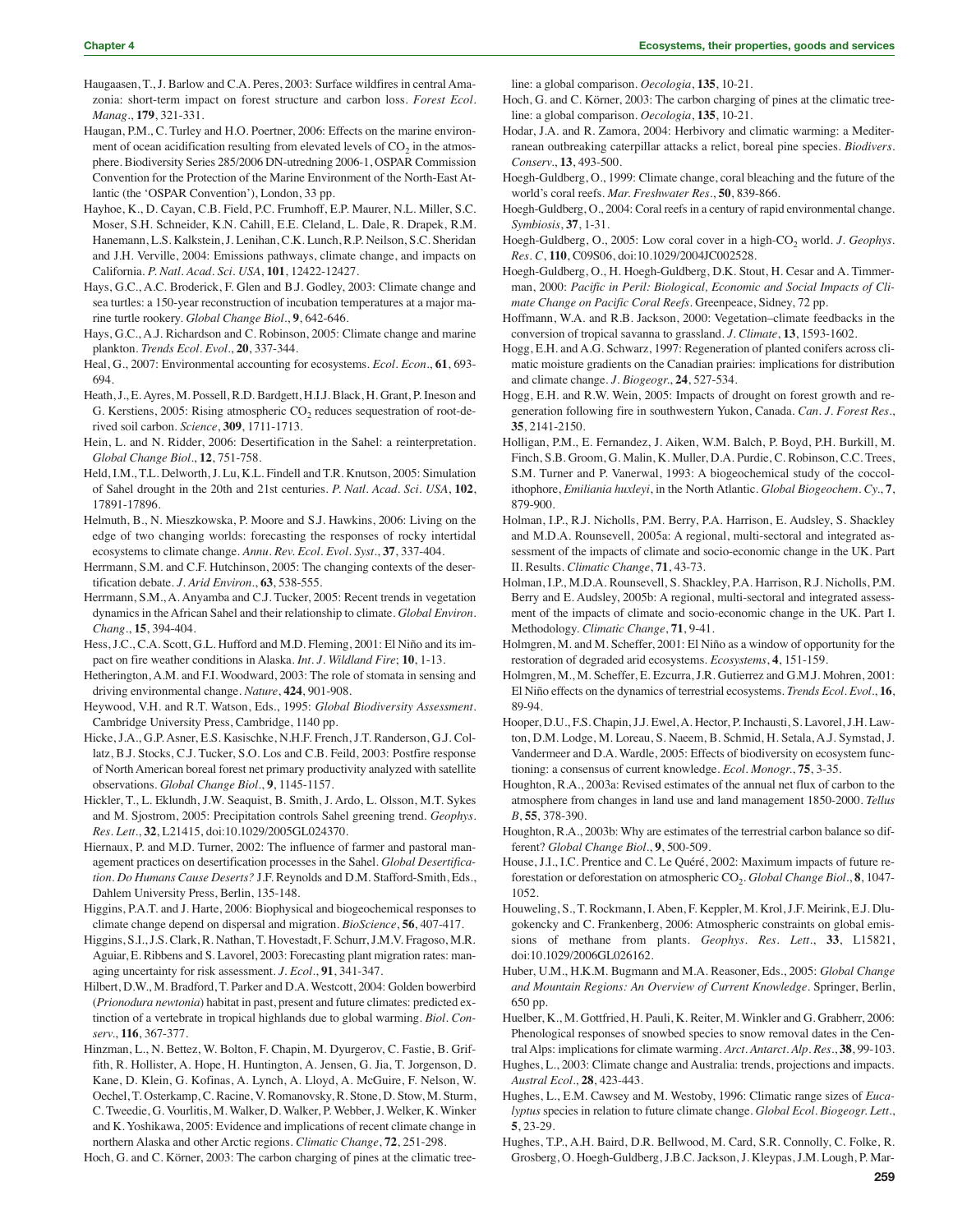shall, M. Nystrom, S.R. Palumbi, J.M. Pandolfi, B. Rosen and J. Roughgarden, 2003: Climate change, human impacts, and the resilience of coral reefs. *Science*, **301**, 929-933.

- Hulme, M., 2001: Climatic perspectives on Sahelian desiccation: 1973-1998. *Global Environ. Chang.*, **11**, 19-29.
- Hulme, M., J. Mitchell, W. Ingram, J. Lowe, T. Johns, M. New and D. Viner, 1999: Climate change scenarios for global impacts studies. *Global Environ. Chang.*, **9**, S3-S19.
- Hungate, B.A., C.H. Jaeger III, G. Gamara, F.S. Chapin III and C.B. Field, 2000: Soil microbiota in two annual grasslands: responses to elevated atmospheric CO2. *Oecologia*, **124**, 589-598.
- Hungate, B.A., J.S. Dukes, M.R. Shaw, Y.Q. Luo and C.B. Field, 2003: Nitrogen and climate change. *Science*, **302**, 1512-1513.
- Hungate, B.A., D.W. Johnson, P. Dukstra, G. Hymus, P. Stiling, J.P. Megonigal, A.L. Pagel, J.L. Moan, F. Day, J. Li, C.R. Hinkle and B.G. Drake, 2006: Nitrogen cycling during seven years of atmospheric  $CO<sub>2</sub>$  enrichment in a scrub oak woodland. *Ecology*, **87**, 26-40.
- Hurrell, J.W. and H. van Loon, 1997: Decadal variations in climate associated with the North Atlantic oscillation. *Climatic Change*, **36**, 301-326.
- Hutchinson, C.F., S.M. Herrmann, T. Maukonen and J. Weber, 2005: Introduction: the "greening" of the Sahel. *J. Arid Environ.*, **63**, 535-537.
- iLEAPS, Ed., 2005: Integrated land ecosystem-atmosphere processes study science plan and implementation strategy. IGBP report No. 54, International Geosphere and Biosphere Program Secretariat, Stockholm, 52 pp.
- Inkley, D.B., M.G. Anderson, A.R. Blaustein, V.R. Burkett, B. Felzer, B. Griffith, J. Price and T.L. Root, 2004: *Global Climate Change and Wildlife in North America*. The Wildlife Society, Bethesda, Maryland, 34 pp.
- Inouye, D.W., B. Barr, K.B. Armitage and B.D. Inouye, 2000: Climate change is affecting altitudinal migrants and hibernating species. *P. Natl. Acad. Sci. USA*, **97**, 1630-1633.
- IPCC, 1990: *IPCC First Assessment Report (1990): Scientific Assessment of Climate Change. Contribution of Working Group I to the Intergovernmental Panel on Climate Change*, J.T. Houghton, G.J. Jenkins and J.J. Ephraums, Eds., Cambridge University Press, Cambridge, 365 pp.
- IPCC, 1996: *Climate Change 1995: The Science of Climate Change. Contribution of Working Group I to the Second Assessment Report of the Intergovernmental Panel on Climate Change*, J.T. Houghton, L.G.M. Filho, B.A. Callender, N. Harris, A. Kattenberg and K. Maskell, Eds., Cambridge University Press, Cambridge, 572 pp.
- IPCC, 2001: *Climate Change 2001: The Scientific Basis. Contribution of Working Group I to the Third Assessment Report of the Intergovernmental Panel on Climate Change*, J.T. Houghton, Y. Ding, D.J. Griggs, M. Noguer, P.J. van der Linden, X. Dai, K. Maskell and C.A. Johnson, Eds., Cambridge University Press, Cambridge, 881 pp.
- IPCC, 2007: *Climate Change 2007: The Physical Science Basis. Contribution of Working Group I to the Fourth Assessment Report of the Intergovernmental Panel on Climate Change*, S. Solomon, D. Qin, M. Manning, Z. Chen, M. Marquis, K.B. Averyt, M. Tignor and H.L. Miller, Eds., Cambridge University Press, Cambridge, 996 pp.
- IPCC-TGCIA, 1999: *Guidelines on the Use of Scenario Data for Climate Impact and Adaptation Assessment*. Prepared by T.R. Carter, M. Hulme and M. Lal, Intergovernmental Panel on Climate Change (IPCC): Task Group on Scenarios for Climate Impact Assessment (TGCIA), Norwich, Hamburg, and New York, 69 pp.
- Isaev, A.S., G.N. Korovin, S.A. Bartalev, D.V. Ershov, A. Janetos, E.S. Kasischke, H.H. Shugart, N.H.F. French, B.E. Orlick and T.L. Murphy, 2002: Using remote sensing to assess Russian forest fire carbon emissions. *Climatic Change*, **55**, 235-249.
- Iverson, L.R. and A.M. Prasad, 2002: Potential redistribution of tree species habitat under five climate change scenarios in the eastern US. *Forest Ecol. Manag.*, **155**, 205-222.
- Iverson, L.R., M.W. Schwartz and A.M. Prasad, 2004: How fast and far might tree species migrate in the eastern United States due to climate change? *Global Ecol. Biogeogr.*, **13**, 209-219.
- Izaurralde, R.C., A.M. Thomson, N.J. Rosenberg and R.A. Brown, 2005: Climate change impacts for the conterminous USA: an integrated assessment. Part 6. Distribution and productivity of unmanaged ecosystems. *Climatic Change*, **69**, 107-126.
- Jackson, D.A. and N.E. Mandrak, 2002: Changing fish biodiversity: predicting the loss of cyprinid biodiversity due to global climate change. *Fisheries in a*
- *Changing Climate*. N.A. McGinn, Ed., American Fisheries Society Symposium 32, Phoenix, Arizona. American Fisheries Society, Bethesda, Maryland, 89-98.
- Jain, R., 2003: Sustainable development: differing views and policy alternatives. *Clean Technologies and Environmental Policy*, **4**, 197-198.
- Jankowski, T., D.M. Livingstone, H. Bührer, R. Forster and P. Niederhaser, 2006: Consequences of the 2003 European heat wave for lake temperature profiles, thermal stability and hypolimnetic oxygen depletion: implications for a warmer world. *Limnol. Oceanogr.*, **51**, 815-819.
- Jansen, E., J. Overpeck, K.R. Briffa, J.-C. Duplessy, F. Joos, V. Masson-Delmotte, D.O. Olago, B. Otto-Bliesner, Wm. Richard Pelteir, S. Rahmstorf, R. Ramesh, D. Raynaud, D.H. Rind, O. Solomina, R. Villalba and D. Zhang, 2007: Paleoclimate. *Climate Change 2007: The Physical Science Basis. Contribution of Working Group I to the Fourth Assessment Report of the Intergovernmental Panel on Climate Change*, S. Solomon, D. Qin, M. Manning, Z. Chen, M. Marquis, K.B. Averyt, M. Tignor and H.L. Miller, Eds., Cambridge University Press, Cambridge, 434-496.
- Jansson, R., 2003: Global patterns in endemism explained by past climatic change. *P. Roy. Soc. Lond. B Bio*, **270**, 583-590.
- Jasienski, M., S.C. Thomas and F.A. Bazzaz, 1998: Blaming the trees: a critique of research on forest responses to high CO<sub>2</sub>. *Trends Ecol. Evol.*, **13**, 427.
- Jasinski, J.P.P. and S. Payette, 2005: The creation of alternative stable states in the southern boreal forest, Quebec, Canada. *Ecol. Monogr.*, **75**, 561-583.
- Jasper, K., P. Calanca, D. Gyalistras and J. Fuhrer, 2004: Differential impacts of climate change on the hydrology of two alpine river basins. *Climate Res.*, **26**, 113-129.
- Jenkins, M., 2003: Prospects for biodiversity. *Science*, **302**, 1175-1177.
- Jobbagy, E.G. and R.B. Jackson, 2000: The vertical distribution of soil organic carbon and its relation to climate and vegetation. *Ecol. Appl.*, **10**, 423-436.
- Johansen, R.J., 2001: Impacts of fire on biological soil crusts. *Biological Soil Crusts: Structure, Function, and Management*, J. Belnap and O.L. Lange, Eds., Springer, Berlin, 386-397.
- Johnson, W.C., B.V. Millett, T. Gilmanov, R.A. Voldseth, G.R. Guntenspergen and D.E. Naugle, 2005: Vulnerability of northern prairie wetlands to climate change. *BioScience*, **55**, 863-872.
- Johnstone, J.F. and F.S. Chapin, 2003: Non-equilibrium succession dynamics indicate continued northern migration of lodgepole pine. *Global Change Biol.*, **9**, 1401-1409.
- Johnstone, J.F. and F.S. Chapin, 2006: Effects of soil burn severity on post-fire tree recruitment in boreal forests. *Ecosystems*, **9**, 14-31.
- Jolly, W.M., M. Dobbertin, N.E. Zimmermann and M. Reichstein, 2005: Divergent vegetation growth responses to the 2003 heat wave in the Swiss Alps. *Geophys. Res. Lett.*, **32**, L18409, doi:10.1029/2005GL023252.
- Jompa, J. and L.J. McCook, 2003: Coral-algal competition: macroalgae with different properties have different effects on corals. *Mar. Ecol.–Prog. Ser.*, **258**, 87- 95.
- Jones, M.B. and A. Donnelly, 2004: Carbon sequestration in temperate grassland ecosystems and the influence of management, climate and elevated CO<sub>2</sub>. *New Phytol.*, **164**, 423-439.
- Jones, P., J. Amador, M. Campos, K. Hayhoe, M. Marín, J. Romero and A. Fischlin, 2005: Generating climate change scenarios at high resolution for impact studies and adaptation: focus on developing countries. *Tropical Forests and Adaptation to Climate Change: In Search of Synergies*, Y. Saloh, C. Robledo and K. Markku, Eds., Island Press, Washington, District of Columbia, 37-55.
- Joos, F. and I.C. Prentice, 2004: A paleo-perspective on changes in atmospheric CO<sub>2</sub> and climate. *Global Carbon Cycle: Integrating Humans*, *Climate*, and the *Natural World*, Field, C.B. Raupach and M.R. Raupach, Eds., Island Press, Washington, District of Columbia, 165-186.
- Juday, G.P., 2005: Forests, land management and agriculture. *Arctic Climate Impact Assessment (ACIA): Scientific Report*, C. Symon, L. Arris and B. Heal, Eds., Cambridge University Press, Cambridge, 781-862.
- Jump, A.S. and J. Peñuelas, 2005: Running to stand still: adaptation and the response of plants to rapid climate change. *Ecol. Lett.*, **8**, 1010-1020.
- Jump, A.S., J.M. Hunt, J.A. Martinez-Izquierdo and J. Peñuelas, 2006: Natural selection and climate change: temperature-linked spatial and temporal trends in gene frequency in *Fagus sylvatica*. *Mol. Ecol.*, **15**, 3469-3480.
- Kajimoto, T., H. Daimaru, T. Okamoto, T. Otani and H. Onodera, 2004: Effects of snow avalanche disturbance on regeneration of subalpine *Abies mariesii* forest, northern Japan. *Arct. Antarct. Alp. Res.*, **36**, 436-445.
- Kaplan, J.O., N.H. Bigelow, I.C. Prentice, S.P. Harrison, P.J. Bartlein, T.R. Christensen, W. Cramer, N.V. Matveyeva, A.D. McGuire, D.F. Murray, V.Y. Raz-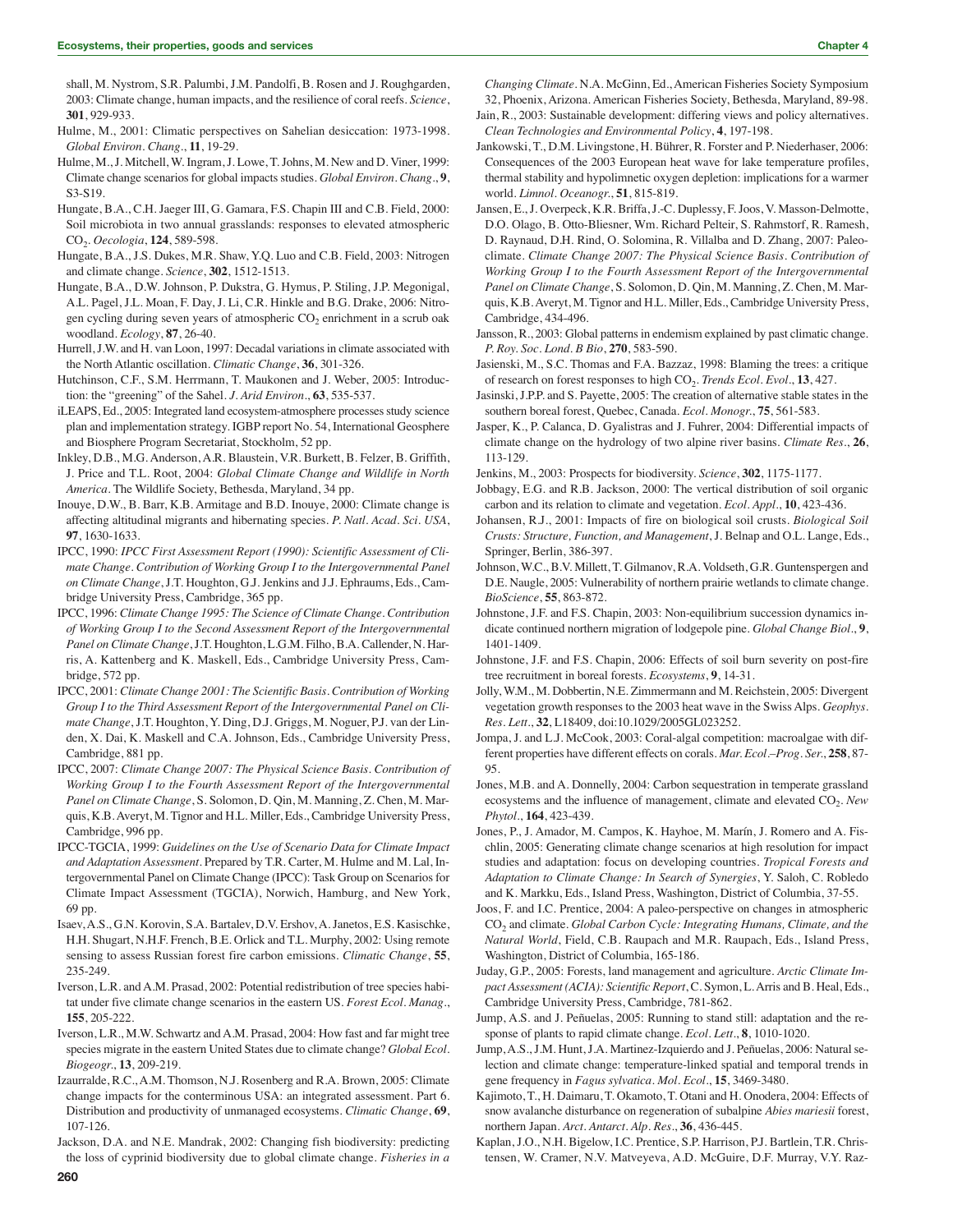zhivin, B. Smith, D.A. Walker, P.M. Anderson, A.A. Andreev, L.B. Brubaker, M.E. Edwards and A.V. Lozhkin, 2003: Climate change and Arctic ecosystems. 2. Modeling, paleodata-model comparisons, and future projections. *J. Geophys. Res. D*, **108**, 8171, doi:10.1029/2002JD002559.

- Kappelle, M., M.M.I. Van Vuuren and P. Baas, 1999: Effects of climate change on biodiversity: a review and identification of key research issues. *Biodivers. Conserv.*, **8**, 1383-1397.
- Karjalainen, T., A. Pussinen, J. Liski, G.J. Nabuurs, M. Erhard, T. Eggers, M. Sonntag and G.M.J. Mohren, 2002: An approach towards an estimate of the impact of forest management and climate change on the European forest sector carbon budget: Germany as a case study. *Forest Ecol. Manag.*, **162**, 87-103.
- Karlsson, J., A. Jonsson and M. Jansson, 2005: Productivity of high-latitude lakes: climate effect inferred from altitude gradient. *Global Change Biol.*, **11**, 710-715.
- Karnosky, D.F., 2003: Impacts of elevated atmospheric  $CO<sub>2</sub>$  on forest trees and forest ecosystems: knowledge gaps. *Environ. Int.*, **29**, 161-169.
- Karnosky, D.F., D.R. Zak, K.S. Pregitzer, C.S. Awmack, J.G. Bockheim, R.E. Dickson, G.R. Hendrey, G.E. Host, J.S. King, B.J. Kopper, E.L. Kruger, M.E. Kubiske, R.L. Lindroth, W.J. Mattson, E.P. McDonald, A. Noormets, E. Oksanen, W.F.J. Parsons, K.E. Percy, G.K. Podila, D.E. Riemenschneider, P. Sharma, R. Thakur, A. Sober, J. Sober, W.S. Jones, S. Anttonen, E. Vapaavuori, B. Mankovska, W. Heilman and J.G. Isebrands, 2003: Tropospheric  $O_3$  moderates responses of temperate hardwood forests to elevated  $CO<sub>2</sub>$ : a synthesis of molecular to ecosystem results from the Aspen FACE project. *Funct. Ecol.*, **17**, 289- 304.
- Kasischke, E.S. and B.J. Stocks, Eds., 2000: *Fire, Climate Change and Carbon Cycling in the Boreal Forest*. Springer-Verlag, New York, 461 pp.
- Kasischke, E.S. and M.R. Turetsky, 2006: Recent changes in the fire regime across the North American boreal region: spatial and temporal patterns of burning across Canada and Alaska. *Geophys. Res. Lett.*, **33**, L09703, doi:10.1029/2006GL025677.
- Kasischke, E.S., J.H. Hewson, B. Stocks, G. van der Werf and J. Randerson, 2003: The use of ATSR active fire counts for estimating relative patterns of biomass burning: a study from the boreal forest region. *Geophys. Res. Lett.*, **30**, 1969, doi:10.1029/2003GL017859.
- Kasischke, E.S., E.J. Hyer, P.C. Novelli, L.P. Bruhwiler, N.H.F. French, A.I. Sukhinin, J.H. Hewson and B.J. Stocks, 2005: Influences of boreal fire emissions on Northern Hemisphere atmospheric carbon and carbon monoxide. *Global Biogeochem. Cy.*, **19**, GB1012, doi:10.1029/2004GB002300.
- Kates, R.W., 2000: Cautionary tales: adaptation and the global poor. *Climatic Change*, **45**, 5-17.
- Keddy, P.A., 2000: *Wetland Ecology: Principles and Conservation*. Cambridge University Press, Cambridge, 614 pp.
- Keeley, J.E., 2002: Fire management of California shrubland landscapes. *Environ. Manage.*, **29**, 395-408.
- Keller, A.A. and G. Klein-Macphee, 2000: Impact of elevated temperature on the growth, survival, and trophic dynamics of winter flounder larvae: a mesocosm study. *Can. J. Fish. Aquat. Sci.*, **57**, 2382-2392.
- Keller, F., S. Goyette and M. Beniston, 2005: Sensitivity analysis of snow cover to climate change scenarios and their impact on plant habitats in alpine terrain. *Climatic Change*, **72**, 299-319.
- Keller, J.K., J.R. White, S.D. Bridgham and J. Pastor, 2004: Climate change effects on carbon and nitrogen mineralization in peatlands through changes in soil quality. *Global Change Biol.*, **10**, 1053-1064.
- Kemp, M., 2005: Science in culture: inventing an icon. *Nature*, **437**, 1238-1238.
- Kennett, S.A., 2002: National policies for biosphere greenhouse gas management: issues and opportunities. *Environ. Manage.*, **30**, 595-608.
- Keppler, F., J.T.G. Hamilton, M. Brass and T. Rockmann, 2006: Methane emissions from terrestrial plants under aerobic conditions. *Nature*, **439**, 187-191.
- Kerr, J. and L. Packer, 1998: The impact of climate change on mammal diversity in Canada. *Environ. Monit. Assess.*, **49**, 263-270.
- Kienast, F., O. Wildi and B. Brzeziecki, 1998: Potential impacts of climate change on species richness in mountain forests: an ecological risk assessment. *Biol. Conserv.*, **83**, 291-305.
- King, J.A., R.I. Bradley, R. Harrison and A.D. Carter, 2004a: Carbon sequestration and saving potential associated with changes to the management of agricultural soils in England. *Soil Use Manage.*, **20**, 394-402.
- King, J.S., P.J. Hanson, E. Bernhardt, P. Deangelis, R.J. Norby and K.S. Pregitzer, 2004b: A multiyear synthesis of soil respiration responses to elevated atmospheric CO<sub>2</sub> from four forest FACE experiments. *Global Change Biol.*, **10**, 1027-1042.
- Kirschbaum, M. and A. Fischlin, 1996: Climate change impacts on forests. *Climate Change 1995: Impacts; Adaptations and Mitigation of Climate Change. Scientific-Technical Analysis. Contribution of Working Group II to the Second Assessment Report of the Intergovernmental Panel of Climate Change.*, R. Watson, M.C. Zinyowera and R.H. Moss, Eds., Cambridge University Press, Cambridge, 95-129.
- Kitayama, K., 1996: Climate of the summit region of Mount Kinabalu (Borneo) in 1992, an El Niño year. *Mt. Res. Dev.*, **16**, 65-75.
- Klanderud, K., 2005: Climate change effects on species interactions in an alpine plant community. *J. Ecol.*, **93**, 127-137.
- Klanderud, K. and O. Totland, 2005: Simulated climate change altered dominance hierarchies and diversity of an alpine biodiversity hotspot. *Ecology*, **86**, 2047- 2054.
- Kleypas, J.A. and C. Langdon, 2002: Overview of  $CO<sub>2</sub>$ -induced changes in seawater chemistry. *World Coral Reefs in the New Millenium: Bridging Research and Management for Sustainable Development*, M.K. Moosa, S. Soemodihardjo, A. Soegiarto, K. Romimohtarto, A. Nontji and S. Suharsono, Eds., Proceedings of the 9th International Coral Reef Symposium, 2, Bali, Indonesia. Ministry of Environment, Indonesian Institute of Sciences, International Society for Reef Studies, 1085-1089.
- Kleypas, J.A., R.W. Buddemeier, D. Archer, J.P. Gattuso, C. Langdon and B.N. Opdyke, 1999: Geochemical consequences of increased atmospheric carbon dioxide on coral reefs. *Science*, **284**, 118-120.
- Kleypas, J.A., R.W. Buddemeier and J.P. Gattuso, 2001: The future of coral reefs in an age of global change. *Int. J. Earth Sci.*, **90**, 426-437.
- Kleypas, J.A., R.W. Buddemeier, C.M. Eakin, J.P. Gattuso, J. Guinotte, O. Hoegh-Guldberg, R. Iglesias-Prieto, P.L. Jokiel, C. Langdon, W. Skirving and A.E. Strong, 2005: Comment on "Coral reef calcification and climate change: the effect of ocean warming". *Geophys. Res. Lett.*, **32**, L08601, doi:10.1029/2004GL022329.
- Kling, J., K. Hayhoe, L.B. Johnsoin, J.J. Magnuson, S. Polasky, S.K. Robinson, B.J. Shuter, M.M. Wander, D.J. Wuebbles and D.R. Zak, 2003: *Confronting Climate Change in the Great Lakes Region: Impacts on our Communities and Ecosystems*. Union of Concerned Scientists and the Ecological Society of America, Cambridge, Massachusetts and Washington, District of Columbia, 92 pp.
- Knorr, W., I.C. Prentice, J.I. House and E.A. Holland, 2005: Long-term sensitivity of soil carbon turnover to warming. *Nature*, **433**, 298-301.
- Kohler, P., F. Joos, S. Gerber and R. Knutti, 2005: Simulated changes in vegetation distribution, land carbon storage, and atmospheric  $CO<sub>2</sub>$  in response to a collapse of the North Atlantic thermohaline circulation. *Clim. Dynam.*, **25**, 689-708.
- Koop, K., D. Booth, A. Broadbent, J. Brodie, D. Bucher, D. Capone, J. Coll, W. Dennison, M. Erdmann, P. Harrison, O. Hoegh-Guldberg, P. Hutchings, G.B. Jones, A.W.D. Larkum, J. O'Neil, A. Steven, E. Tentori, S. Ward, J. Williamson and D. Yellowlees, 2001: ENCORE: The effect of nutrient enrichment on coral reefs: synthesis of results and conclusions. *Mar. Pollut. Bull.*, **42**, 91-120.
- Körner, C., 1998: Worldwide positions of alpine treelines and their causes. *The Impacts of Climate Variability on Forests*, M. Beniston and J.L. Innes, Eds., Springer, Berlin, 221-229.
- Körner, C., 2003a: *Alpine Plant Life: Functional Plant Ecology of High Mountain Ecosystems*. Springer, Berlin, 343 pp.
- Körner, C., 2003b: Ecological impacts of atmospheric CO<sub>2</sub> enrichment on terrestrial ecosystems. *Philos. T. Roy. Soc. Lond.*, **361**, 2023-2041.
- Körner, C., 2003c: Slow in, rapid out: carbon flux studies and Kyoto targets. *Science*, **300**, 1242-1243.
- Körner, C., 2004: Through enhanced tree dynamics carbon dioxide enrichment may cause tropical forests to lose carbon. *Philos. T. Roy. Soc. Lond.*, **359**, 493- 498.
- Körner, C. and J. Paulsen, 2004: A world-wide study of high altitude treeline temperatures. *J. Biogeogr.*, **31**, 713-732.
- Körner, C., R. Asshoff, O. Bignucolo, S. Hättenschwiler, S.G. Keel, S. Peláez-Riedl, S. Pepin, R.T.W. Siegwolf and G. Zotz, 2005a: Carbon flux and growth in mature deciduous forest trees exposed to elevated CO<sub>2</sub>. *Science*, 309, 1360-1362.
- Körner, C., D. Sarris and D. Christodoulakis, 2005b: Long-term increase in climatic dryness in the East Mediterranean as evidenced for the island of Samos. *Reg. Environ. Change*, **5**, 27-36.
- Kräuchi, N., P. Brang and W. Schonenberger, 2000: Forests of mountainous regions: gaps in knowledge and research needs. *Forest Ecol. Manag.*, **132**, 73-82.
- Kremen, C., 2005: Managing ecosystem services: what do we need to know about their ecology? *Ecol. Lett.*, **8**, 468-479.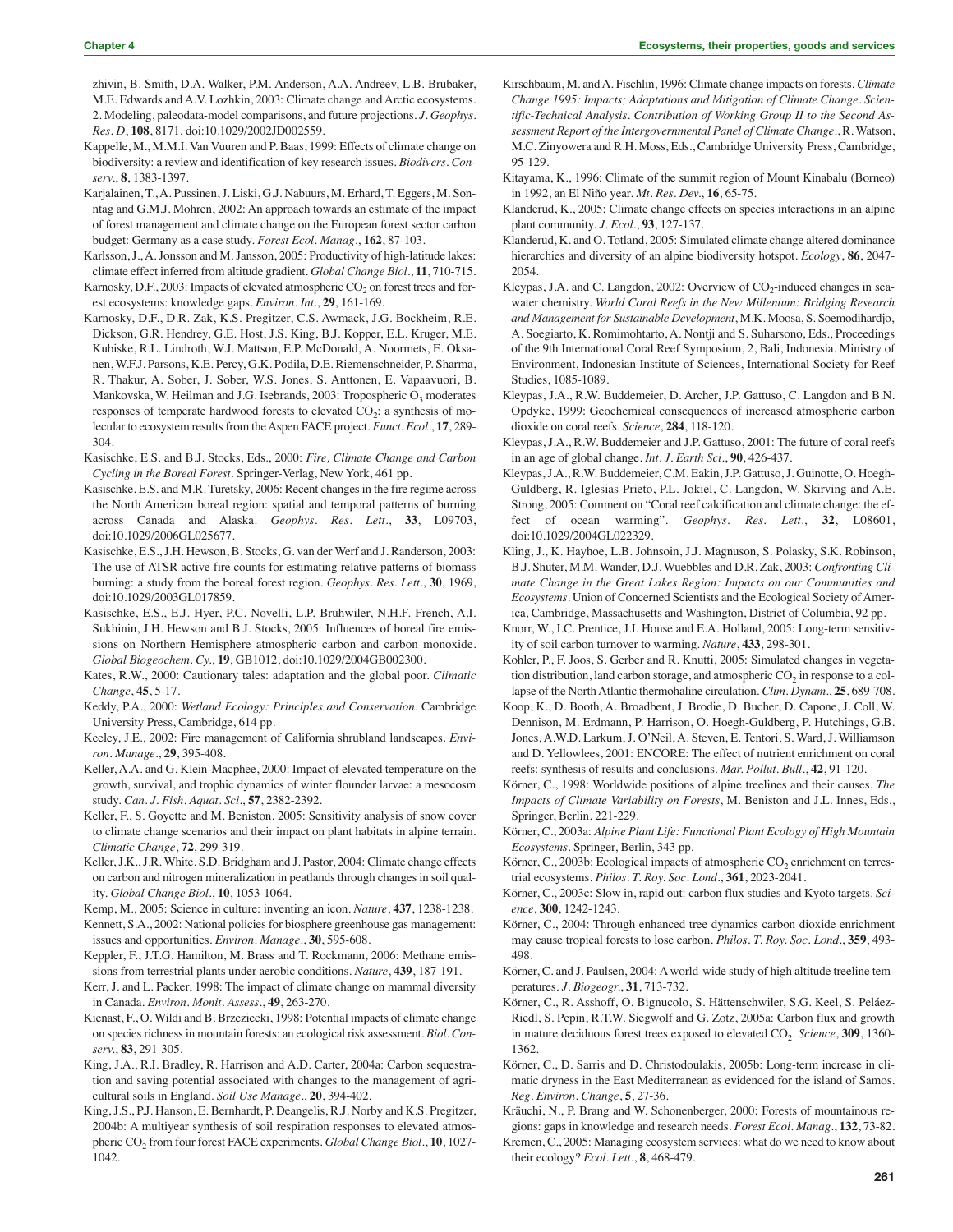- Lake, J.C. and M.R. Leishman, 2004: Invasion success of exotic plants in natural ecosystems: the role of disturbance, plant attributes and freedom from herbivores. *Biol. Conserv.*, **117**, 215-226.
- Lake, P.S., M.A. Palmer, P. Biro, J. Cole, A.P. Covich, C. Dahm, J. Gibert, W. Goedkoop, K. Martens and J. Verhoeven, 2000: Global change and the biodiversity of freshwater ecosystems: impacts on linkages between above-sediment and sediment biota. *BioScience*, **50**, 1099-1107.
- Lal, R., 2003: Offsetting global  $CO<sub>2</sub>$  emissions by restoration of degraded soils and intensification of world agriculture and forestry. *Land Degrad. Dev.*, **14**, 309-322.
- Lal, R., 2004: Soil carbon sequestration to mitigate climate change. *Geoderma*, **123**, 1-22.
- Lambin, E.F., H.J. Geist and E. Lepers, 2003: Dynamics of land-use and landcover change in tropical regions. *Annu. Rev. Ecol. Evol. Syst.*, **28**, 205-241.
- Landhäusser, S.M. and R.W. Wein, 1993: Postfire vegetation recovery and tree establishment at the Arctic treeline: climate-change vegetation-response hypotheses. *J. Ecol.*, **81**, 665-672.
- Langdon, C., W.S. Broecker, D.E. Hammond, E. Glenn, K. Fitzsimmons, S.G. Nelson, T.H. Peng, I. Hajdas and G. Bonani, 2003: Effect of elevated CO<sub>2</sub> on the community metabolism of an experimental coral reef. *Global Biogeochem. Cy.*, **17**, 1011, doi:10.1029/2002GB001941.
- Langenfelds, R.L., R.J. Francey, B.C. Pak, L.P. Steele, J. Lloyd, C.M. Trudinger and C.E. Allison, 2002: Interannual growth rate variations of atmospheric  $CO<sub>2</sub>$ and its isotope  $\delta^{13}C$ ,  $H_2$ ,  $CH_4$ , and CO between 1992 and 1999 linked to biomass burning. *Global Biogeochem. Cy.*, **16**, 1048, doi:10.1029/2001GB001466.
- Lara, A., R. Villalba, A. Wolodarsky-Franke, J.C. Aravena, B.H. Luckman and E. Cuq, 2005: Spatial and temporal variation in *Nothofagus pumilio* growth at tree line along its latitudinal range (35°40'–55° S) in the Chilean Andes. *J. Biogeogr.*, **32**, 879-893.
- Lauenroth, W.K., H.E. Epstein, J.M. Paruelo, I.C. Burke, M.R. Aguiar and O.E. Sala, 2004: Potential effects of climate change on the temperate zones of North and South America. *Rev. Chil. Hist. Nat.*, **77**, 439-453.
- Laurance, W.F., A.A. Oliveira, S.G. Laurance, R. Condit, H.E.M. Nascimento, A.C. Sanchez-Thorin, T.E. Lovejoy, A. Andrade, S. D'Angelo, J.E. Riberiro and C.W. Dick, 2004: Pervasive alteration of tree communities in undisturbed Amazonian forests. *Nature*, **428**, 171-175.
- Lavoie, L. and L. Sirois, 1998: Vegetation changes caused by recent fires in the northern boreal forest of eastern Canada. *J. Veg. Sci.*, **9**, 483-492.
- Lavorel, S., 1999: Ecological diversity and resilience of Mediterranean vegetation to disturbance. *Divers. Distrib.*, **5**, 3-13.
- Lawton, R.O., U.S. Nair, R.A. Pielke Sr. and R.M. Welch, 2001: Climatic impact of tropical lowland deforestation on nearby montane cloud forests. *Science*, **294**, 584-587.
- Le Maitre, D.C., D.M. Richardson and R.A. Chapman, 2004: Alien plant invasions in South Africa: driving forces and the human dimension. *S. Afr. J. Sci.*, **100**, 103-112.
- Le Roux, P.C., M.A. McGeoch, M.J. Nyakatya and S.L. Chown, 2005: Effects of a short-term climate change experiment on a sub-Antarctic keystone plant species. *Global Change Biol.*, **11**, 1628-1639.
- Leakey, A.D.B., M. Uribelarrea, E.A. Ainsworth, S.L. Naidu, A. Rogers, D.R. Ort and S.P. Long, 2006: Photosynthesis, productivity, and yield of maize are not affected by open-air elevation of  $CO<sub>2</sub>$  concentration in the absence of drought. *Plant Physiol.*, **140**, 779-790.
- Learmonth, J.A., C.D. MacLeod, M.B. Santos, G.J. Pierce, H.Q.P. Crick and R.A. Robinson, 2006: Potential effects of climate change on marine mammals. *Oceanogr. Mar. Biol.*, **44**, 431-464.
- Leemans, R. and B. Eickhout, 2004: Another reason for concern: regional and global impacts on ecosystems for different levels of climate change. *Global Environ. Chang.*, **14**, 219-228.
- Leemans, R., B. Eickhout, B. Strengers, L. Bouwman and M. Schaeffer, 2002: The consequences of uncertainties in land use, climate and vegetation responses on the terrestrial carbon. *Sci. China Ser. C*, **45**, 126-141.
- Lehodey, P., F. Chai and J. Hampton, 2003: Modelling climate-related variability of tuna populations from a coupled ocean-biogeochemical-populations dynamics model. *Fish. Oceanogr.*, **12**, 483-494.
- Lelieveld, J., 2006: Climate change: a nasty surprise in the greenhouse. *Nature*, **443**, 405-406.
- Lelieveld, J., H. Berresheim, S. Borrmann, P.J. Crutzen, F.J. Dentener, H. Fischer, J. Feichter, P.J. Flatau, J. Heland, B. Holzinger, R. Korrmann, M.G. Lawrence, Z. Levin, K.M. Markowicz, N. Milhalopoulos, A. Minikin, V. Ramanathan, M.

de Reus, G.J. Roelofs, H.A. Scheeren, J. Sciare, H. Schlager, M. Schultz, P. Siegmund, B. Steil, E.G. Stephanou, P. Stier, M. Traub, C. Warneke, J. Williams and H. Ziereis, 2002: Global air pollution crossroads over the Mediterranean. *Science*, **298**, 794-799.

- Lemke, P., J. Ren, R. Alley, I. Allison, J. Carrasco, G. Flato, Y. Fujii, G. Kaser, P. Mote, R. Thomas and T. Zhang, 2007: Observations: changes in snow, ice and frozen ground. *Climate Change 2007: The Physical Science Basis. Contribution of Working Group I to the Fourth Assessment Report of the Intergovernmental Panel on Climate Change*, S. Solomon, D. Qin, M. Manning, Z. Chen, M. Marquis, K.B. Averyt, M. Tignor and H.L. Miller, Eds., Cambridge University Press, Cambridge, 335-383.
- Lenihan, J.M., R. Drapek, D. Bachelet and R.P. Neilson, 2003: Climate change effects on vegetation distribution, carbon, and fire in California. *Ecol. Appl.*, **13**, 1667.
- Lepers, E., E.F. Lambin, A.C. Janetos, R. Defries, F. Achard, N. Ramankutty and R.J. Scholes, 2005: A synthesis of information on rapid land-cover change for the period 1981-2000. *BioScience*, **55**, 115-124.
- Leuzinger, S., G. Zotz, R. Asshoff and C. Körner, 2005: Responses of deciduous forest trees to severe drought in Central Europe. *Tree Physiol.*, **25**, 641-650.
- Levy, P.E., M.G.R. Cannell and A.D. Friend, 2004: Modelling the impact of future changes in climate,  $CO<sub>2</sub>$  concentration and land use on natural ecosystems and the terrestrial carbon sink. *Global Environ. Chang.*, **14**, 21-30.
- Lewis, S.L., Y. Malhi and O.L. Phillips, 2004a: Fingerprinting the impacts of global change on tropical forests. *Philos. T. Roy. Soc. Lond. B*, **359**, 437-462.
- Lewis, S.L., O.L. Phillips, T.R. Baker, J. Lloyd, Y. Malhi, S. Almeida, N. Higuchi, W.F. Laurance, D.A. Neill, J.N.M. Silva, J. Terborgh, A.T. Lezama, R.V. Martinez, S. Brown, J. Chave, C. Kuebler, P.N. Vargas and B. Vinceti, 2004b: Concerted changes in tropical forest structure and dynamics: evidence from 50 South American long-term plots. *Philos. T. Roy. Soc. Lond. B*, **359**, 421-436.
- Lexer, M.J., K. Honninger, H. Scheifinger, C. Matulla, N. Groll and H. Kromp-Kolb, 2000: The sensitivity of central European mountain forests to scenarios of climatic change: methodological frame for a large-scale risk assessment. *Silva Fenn.*, **34**, 113-129.
- Li, C., M.D. Flannigan and I.G.W. Corns, 2000: Influence of potential climate change on forest landscape dynamics of west-central Alberta. *Can. J. Forest Res.*, **30**, 1905-1912.
- Li, S.G., J. Asanuma, W. Eugster, A. Kotani, J.J. Liu, T. Urano, T. Oikawa, G. Davaa, D. Oyunbaatar and M. Sugita, 2005: Net ecosystem carbon dioxide exchange over grazed steppe in central Mongolia. *Global Change Biol.*, **11**, 1941- 1955.
- Lichter, J., S.H. Barron, C.E. Bevacqua, A.C. Finzi, K.F. Irving, E.A. Stemmler and W.H. Schlesinger, 2005: Soil carbon sequestration and turnover in a pine forest after six years of atmospheric CO<sub>2</sub> enrichment. *Ecology*, 86, 1835-1847.
- Lindroth, R.L., B.J. Kopper, W.F.J. Parsons, J.G. Bockheim, D.F. Karnosky, G.R. Hendrey, K.S. Pregitzer, J.G. Isebrands and J. Sober, 2001: Consequences of elevated carbon dioxide and ozone for foliar chemical composition and dynamics in trembling aspen (*Populus tremuloides*) and paper birch (*Betula papyrifera*). *Environ. Pollut.*, **115**, 395-404.
- Lioubimtseva, E. and J.M. Adams, 2004: Possible implications of increased carbon dioxide levels and climate change for desert ecosystems. *Environ. Manage.*, **33**, S388-S404.
- Lischke, H., A. Guisan, A. Fischlin, J. Williams and H. Bugmann, 1998: Vegetation responses to climate change in the Alps: modeling studies. *Views from the Alps: Regional Perspectives on Climate Change*, P. Cebon, U. Dahinden, H.C. Davies, D.M. Imboden and C.C. Jager, Eds., MIT Press, Boston, Massachusetts, 309-350.
- Lischke, H., A.F. Lotter and A. Fischlin, 2002: Untangling a Holocene pollen record with forest model simulations and independent climate data. *Ecol. Model.,* **150**, 1-21.
- Liu, X.D. and B.D. Chen, 2000: Climatic warming in the Tibetan Plateau during recent decades. *Int. J. Climatol.*, **20**, 1729-1742.
- Llope, M., R. Anadon, L. Viesca, M. Quevedo, R. Gonzalez-Quiros and N.C. Stenseth, 2006: Hydrography of the southern Bay of Biscay shelf-break region: integrating the multiscale physical variability over the period 1993-2003. *J. Geophys. Res. C*, **111**, C09021, doi:10.1029/2005JC002963.
- Llorens, L. and J. Peñuelas, 2005: Experimental evidence of future drier and warmer conditions affecting flowering of two co-occurring Mediterranean shrubs. *Int. J. Plant Sci.*, **166**, 235-245.
- Llorens, L., J. Peñuelas and M. Estiarte, 2003: Ecophysiological responses of two Mediterranean shrubs, *Erica multiflora* and *Globularia alypum*, to experimen-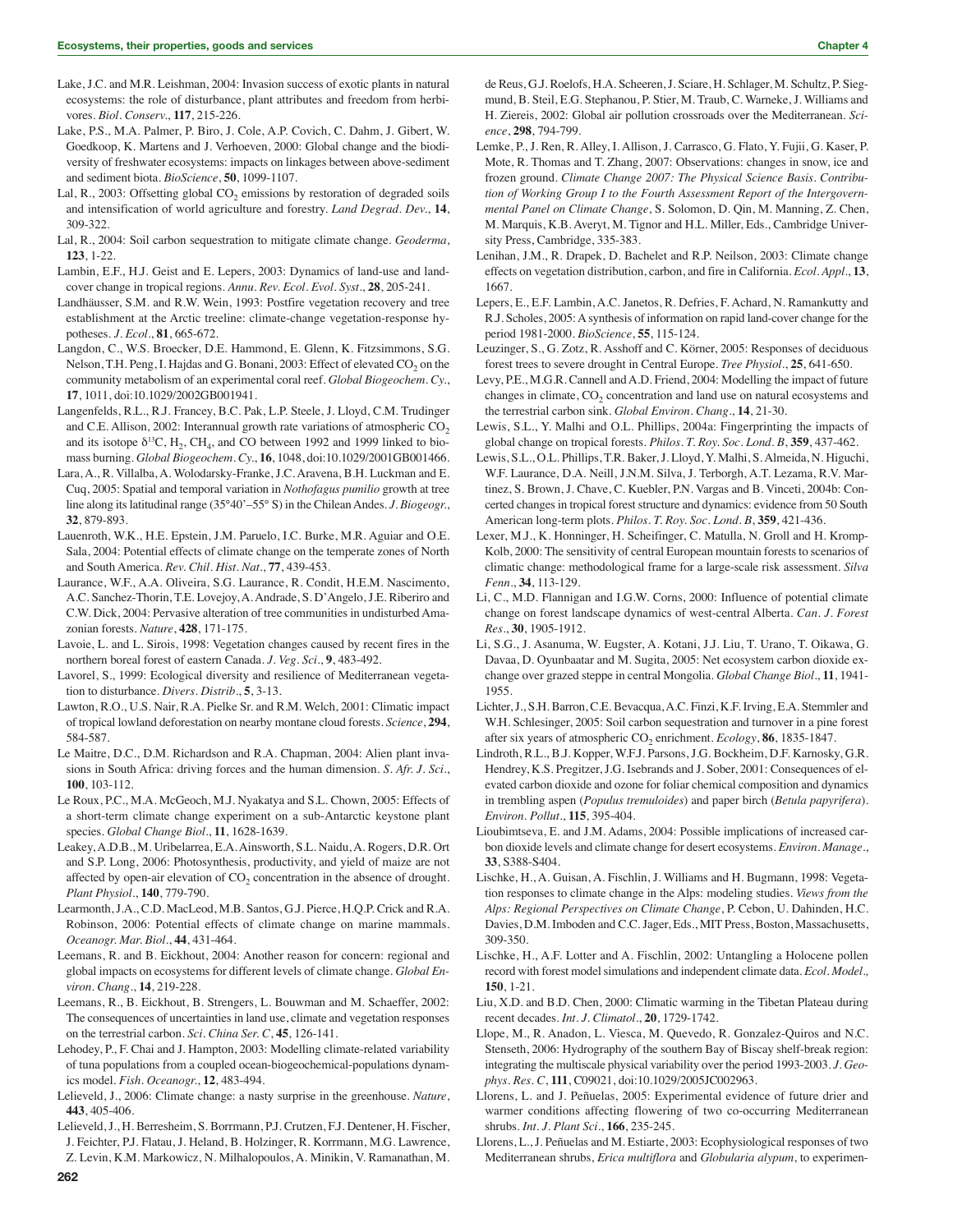tally drier and warmer conditions. *Physiol. Plant.*, **119**, 231-243.

- Llorens, L., J. Peñuelas, M. Estiarte and P. Bruna, 2004: Contrasting growth changes in two dominant species of a Mediterranean shrubland submitted to experimental drought and warming. *Ann. Bot.*, **94**, 843-853.
- Lloret, F., D. Siscart and C. Dalmases, 2004: Canopy recovery after drought dieback in holm-oak Mediterranean forests of Catalonia (NE Spain). *Global Change Biol.*, **10**, 2092-2099.
- Lloyd, A.H., 2005: Ecological histories from Alaskan tree lines provide insight into future change. *Ecology*, **86**, 1687-1695.
- Lobo, A. and P. Maisongrande, 2006: Stratified analysis of satellite imagery of SW Europe during summer 2003: the differential response of vegetation classes to increased water deficit. *Hydrol. Earth Syst. Sci.*, **10**, 151-164.
- Logan, J.A., J. Regniere and J.A. Powell, 2003: Assessing the impacts of global warming on forest pest dynamics. *Front. Ecol. Environ.*, **1**, 130-137.
- Lorenzoni, I., N.F. Pidgeon and R.E. O'Connor, 2005: Dangerous climate change: the role for risk research. *Risk Anal.*, **25**, 1387-1398.
- Loukos, H., P. Monfray, L. Bopp and P. Lehodey, 2003: Potential changes in skipjack tuna (*Katsuwonus pelamis*) habitat from a global warming scenario: modelling approach and preliminary results. *Fish. Oceanogr.*, **12**, 474-482.
- Lovejoy, T.E. and L. Hannah, Eds., 2005: *Climate Change and Biodiversity*. Yale University Press, New Haven, Connecticut, 418 pp.
- Lucht, W., I.C. Prentice, R.B. Myneni, S. Sitch, P. Friedlingstein, W. Cramer, P. Bousquet, W. Buermann and B. Smith, 2002: Climatic control of the high-latitude vegetation greening trend and Pinatubo effect. *Science*, **296**, 1687-1689.
- Lucht, W., S. Schaphoff, T. Erbrecht, U. Heyder and W. Cramer, 2006: Terrestrial vegetation redistribution and carbon balance under climate change. *Carbon Balance Manage.*, **1**:6 doi:10.1186/1750-0680-1-6.
- Luckman, B., 1994: Using multiple high-resolution proxy climate records to reconstruct natural climate variability: an example from the Canadian Rockies. *Mountain Environments in Changing Climates*, M. Beniston, Ed., Routledge, London, 42-59.
- Ludwig, D., 2000: Limitations of economic valuation of ecosystems. *Ecosystems*, **3**, 31-35.
- Luo, Y.W.S., D. Hui and L.L. Wallace, 2001: Acclimatization of soil respiration to warming in a tall grass prairie. *Nature*, **413**, 622-625.
- Lusseau, D., R. Williams, B. Wilson, K. Grellier, T.R. Barton, P.S. Hammond and P.M. Thompson, 2004: Parallel influence of climate on the behaviour of Pacific killer whales and Atlantic bottlenose dolphins. *Ecol. Lett.*, **7**, 1068-1076.
- Luterbacher, J., D. Dietrich, E. Xoplaki, M. Grosjean and H. Wanner, 2004: European seasonal and annual temperature variability, trends, and extremes since 1500. *Science*, **303**, 1499-1503.
- MacArthur, R.H., 1972: *Geographical Ecology Patterns in the Distribution of Species*. Harper and Row, New York, 269 pp.
- Mack, M.C., E.A.G. Schuur, M.S. Bret-Harte, G.R. Shaver and F.S. Chapin, 2004: Ecosystem carbon storage in arctic tundra reduced by long-term nutrient fertilization. *Nature*, **431**, 440-443.
- Mack, R.N., D. Simberloff, W.M. Lonsdale, H. Evans, M. Clout and F. Bazzaz, 2000: Biotic invasions: causes, epidemiology, global consequences and control. *Issues Ecol.*, **5**, 2-22.
- Malcolm, J.R., C. Liu, L. Miller, T. Allnut and L. Hansen, Eds., 2002a: *Habitats at Risk: Global Warming and Species Loss in Globally Significant Terrestrial Ecosystems*. WWF World Wide Fund for Nature, Gland, 40 pp.
- Malcolm, J.R., A. Markham, R.P. Neilson and M. Garaci, 2002b: Estimated migration rates under scenarios of global climate change. *J. Biogeogr.*, **29**, 835- 849.
- Malcolm, J.R., C.R. Liu, R.P. Neilson, L. Hansen and L. Hannah, 2006: Global warming and extinctions of endemic species from biodiversity hotspots. *Conserv. Biol.*, **20**, 538-548.
- Malhi, Y. and O.L. Phillips, 2004: Tropical forests and global atmospheric change: a synthesis. *Philos. T. Roy. Soc. Lond. B*, **359**, 549-555.
- Malhi, Y., D. Wood, T.R. Baker, J. Wright, O.L. Phillips, T. Cochrane, P. Meir, J. Chave, S. Almeida, L. Arroyo, N. Higuchi, T.J. Killeen, S.G. Laurance, W.F. Laurance, S.L. Lewis, A. Monteagudo, D.A. Neill, P.N. Vargas, N.C.A. Pitman, C.A. Quesada, R. Salomao, J.N.M Silva, A.T. Lezama, J. Terborgh, R.V. Martinez and B. Vinceti, 2006: The regional variation of aboveground live biomass in old-growth Amazonian forests. *Global Change Biol.*, **12**, 1107-1138.
- Maroco, J.P., E. Breia, T. Faria, J.S. Pereira and M.M. Chaves, 2002: Effects of long-term exposure to elevated  $CO<sub>2</sub>$  and N fertilization on the development of photosynthetic capacity and biomass accumulation in *Quercus suber* L. *Plant Cell Environ.*, **25**, 105-113.
- Marra, J., C. Ho and C.C. Trees, 2003: An alternative algorithm for the calculation of primary productivity from remote sensing data. LDEO Technical Report LDEO-2003-1, Lamont-Doherty Earth Observatory, Columbia University, Palisades, New York, 27 pp.
- Martinez-Meyer, E., A.T. Peterson and W.W. Hargrove, 2004: Ecological niches as stable distributional constraints on mammal species, with implications for Pleistocene extinctions and climate change projections for biodiversity. *Global Ecol. Biogeogr.*, **13**, 305-314.
- Martinez-Vilalta, J. and J. Pinol, 2002: Drought-induced mortality and hydraulic architecture in pine populations of the NE Iberian Peninsula. *Forest Ecol. Manag.*, **161**, 247-256.
- Marubini, F., H. Barnett, C. Langdon and M.J. Atkinson, 2001: Dependence of calcification on light and carbonate ion concentration for the hermatypic coral *Porites compressa*. *Mar. Ecol.–Prog. Ser.*, **220**, 153-162.
- Marubini, F., C. Ferrier-Pages and J.P. Cuif, 2003: Suppression of skeletal growth in scleractinian corals by decreasing ambient carbonate-ion concentration: a cross-family comparison. *P. Roy. Soc. Lond. B*, **270**, 179-184.
- Masek, J.G., 2001: Stability of boreal forest stands during recent climate change: evidence from Landsat satellite imagery. *J. Biogeogr.*, **28**, 967-976.
- Matson, P., K.A. Lohse and S.J. Hall, 2002: The globalization of nitrogen deposition: consequences for terrestrial ecosystems. *Ambio*, **31**, 113-119.
- Matsui, T., T. Yagihashi, T. Nakaya, H. Taoda, S. Yoshinaga, H. Daimaru and N. Tanaka, 2004: Probability distributions, vulnerability and sensitivity in *Fagus crenata* forests following predicted climate changes in Japan. *J. Veg. Sci.*, **15**, 605-614.
- May, R., 1999a: How the biosphere is organized. *Science*, **286**, 2091-2091.
- May, R., 1999b: Unanswered questions in ecology. *Philos. T. Roy. Soc. Lond. B*, **354**, 1951-1959.
- McClain, C.R., S.R. Signorini and J.R. Christian, 2004: Subtropical gyre variability observed by ocean-color satellites. *Deep-Sea Res. Pt. II*, **51**, 281-301.
- McClanahan, T.R., N.A. Muthiga and S. Mangi, 2001: Coral and algal changes after the 1998 coral bleaching: interaction with reef management and herbivores on Kenyan reefs. *Coral Reefs*, **19**, 380-391.
- McClean, C.J., J.C. Lovett, W. Kuper, L. Hannah, J.H. Sommer, W. Barthlott, M. Termansen, G.E. Smith, S. Tokamine and J.R.D Taplin, 2005: African plant diversity and climate change. *Ann. Mo. Bot. Gard.*, **92**, 139-152.
- McDonald, K.A. and J.H. Brown, 1992: Using montane mammals to model extinctions due to global change. *Conserv. Biol.*, **6**, 409-415.
- McGuire, A.D. and F.S. Chapin, 2006: Climate feedbacks in the Alaskan boreal forest. *Alaska's Changing Boreal Forest*, F.S. Chapin, M.W. Oswood, K. van Cleve, L.A. Viereck and D.L. Verbyla, Eds., Oxford University Press, New York, 309-322.
- McGuire, A.D., F.S. Chapin III, C. Wirth, M. Apps, J. Bhatti, T. Callaghan, T.R. Christensen, J.S. Clein, M. Fukuda, T. Maxima, A. Onuchin, A. Shvidenko and E. Vaganov, 2007: Responses of high latitude ecosystems to global change: Potential consequences for the climate system. *Terrestrial Ecosystems in a Changing World*, J.G. Canadell, D.E. Pataki and L.F. Pitelka, Eds., Springer-Verlag, Berlin, 297-310.
- McKee, D., D. Atkinson, S.E. Collings, J.W. Eaton, A.B. Gill, I. Harvey, K. Hatton, T. Heyes, D. Wilson and B. Moss, 2003: Response of freshwater microcosm communities to nutrients, fish, and elevated temperature during winter and summer. *Limnol. Oceanogr.*, **48**, 707-722.
- McLachlan, J.S., J.S. Clark and P.S. Manos, 2005: Molecular indicators of tree migration capacity under rapid climate change. *Ecology*, **86**, 2088-2098.
- McLean, R.F., A. Tsyban, V. Burkett, J.O. Codignotto, D.L. Forbes, N. Mimura, R.J. Beamish and V. Ittekkot, 2001: Coastal zones and marine ecosystems. *Climate Change 2001: Impacts, Adaptation, and Vulnerability. Contribution of Working Group II to the Third Assessment Report of the Intergovernmental Panel on Climate Change*, J.J. McCarthy, O.F. Canziani, N.A. Leary, D.J. Dokken and K.S. White, Eds., Cambridge University Press, Cambridge, 343-379.
- McNeely, J.A., 1990: Climate change and biological diversity: policy implications. *Landscape: Ecological Impact of Climatic Change*, M.M. Boer and R.S. de Groot, Eds., IOS Press, Amsterdam, 406-429.
- McNeely, J.A. and F. Schutyser, Eds., 2003: *Protected Areas in 2023: Scenarios for an Uncertain Future*. IUCN: The World Conservation Union, Gland, 51 pp.
- McNeil, B.I., R.J. Matear and D.J. Barnes, 2004: Coral reef calcification and climate change: the effect of ocean warming. *Geophys. Res. Lett.*, **31**, L22309, doi:10.1029/2004GL021541.
- McWilliams, J.P., I.M. Côté, J.A. Gill, W.J. Sutherland and A.R. Watkinson, 2005: Accelerating impacts of temperature-induced coral bleaching in the Caribbean.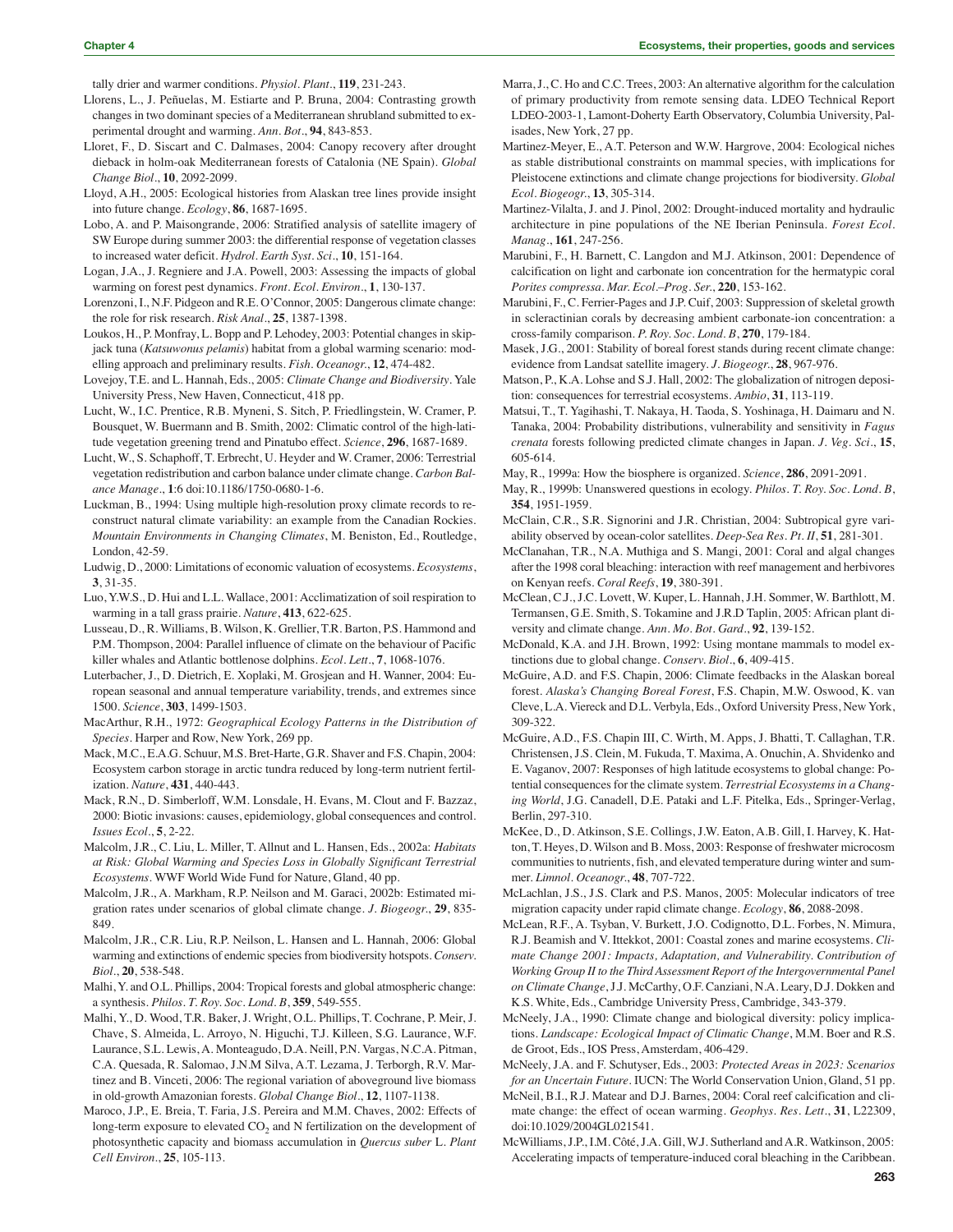*Ecology*, **86**, 2055-2060.

- Mearns, L.O., F. Giorgi, P. Whetton, D. Pabon, M. Hulme and M. Lal, 2003: *Guidelines for Use of Climate Scenarios Developed from Regional Climate Model Experiments*. Intergovernmental Panel on Climate Change (IPCC): Data Distribution Centre (DDC), Norwich, Hamburg and New York, 38 pp.
- Meehl, G.A., T.F. Stocker, W. Collins, P. Friedlingstein, A. Gaye, J. Gregory, A. Kitoh, R. Knutti, J. Murphy, A. Noda, S. Raper, I. Watterson, A. Weaver and Z.- C. Zhao, 2007: Global climate projections. *Climate Change 2007: The Physical Science Basis. Contribution of Working Group I to the Fourth Assessment Report of the Intergovernmental Panel on Climate Change*, S. Solomon, D. Qin, M. Manning, Z. Chen, M. Marquis, K.B. Averyt, M. Tignor and H.L. Miller, Eds., Cambridge University Press, Cambridge, 747-845.
- Megonigal, J.P., C.D. Vann and A.A. Wolf, 2005: Flooding constraints on tree (*Taxodium distichum*) and herb growth responses to elevated CO<sub>2</sub>. *Wetlands*, 25, 430-438.
- Metzger, M.J., M.D.A. Rounsevell, L. Acosta-Michlik, R. Leemans and D. Schröter, 2006: The vulnerability of ecosystem services to land use change. *Agr. Ecosyst. Environ.*, **114**, 69-85.
- Midgley, G.F., L. Hannah, D. Millar, M.C. Rutherford and L.W. Powrie, 2002: Assessing the vulnerability of species richness to anthropogenic climate change in a biodiversity hotspot. *Global Ecol. Biogeogr.*, **11**, 445-451.
- Midgley, G.F., L. Hannah, D. Millar, W. Thuiller and A. Booth, 2003: Developing regional and species-level assessments of climate change impacts on biodiversity in the Cape Floristic Region. *Biol. Conserv.*, **112**, 87-97.
- Midgley, G.F., R.A. Chapman, B. Hewitson, P. Johnston, M. De Wit, G. Ziervogel, P. Mukheibir, L. Van Niekerk, M. Tadross, B.W. Van Wilgen, B. Kgope, P.D. Morant, A. Theron, R.J. Scholes and G.G. Forsyth, 2005: A status quo, vulnerability and adaptation assessment of the physical and socio-economic effects of climate change in the western Cape. Report to the Western Cape Government, Cape Town, South Africa. CSIR Report No. ENV-S-C 2005-073, CSIR Environmentek, Stellenbosch, 170 pp.
- Midgley, G.F., G.O. Hughes, W. Thuiller and A.G. Rebelo, 2006: Migration rate limitations on climate change-induced range shifts in Cape Proteaceae. *Divers. Distrib.*, **12**, 555-562.
- Midgley, G.F., W. Thuiller and S.I. Higgins, 2007: Plant species migration as a key uncertainty in predicting future impacts of climate change on ecosystems: progress and challenges. *Terrestrial Ecosystems in a Changing World*, J.G. Canadell, D.E. Pataki and L.F. Pitelka, Eds., Springer-Verlag, Berlin, 149-160.
- Mieszkowska, N., M.A. Kendall, S.J. Hawkins, R. Leaper, P. Williamson, N.J. Hardman-Mountford and A.J. Southward, 2006: Changes in the range of some common rocky shore species in Britain: a response to climate change? *Hydrobiologia*, **555**, 241-251.
- Miles, L.J., 2002: The impact of global climate change on tropical forest biodiversity in Amazonia. PhD thesis, University of Leeds, Leeds, 328pp.
- Milieu en Natuurplanbureau, 2005: *Natuurbalans 2005*. Rapportnummer 408763002, SDU Uitgevers – Wageningen Universiteit en Research Centrum, Rijksinstituut voor Integraal Zoetwaterbeheer en Afvalwaterbehandeling, Rijksinstituut voor Kust en Zee, Den Haag, The Netherlands, 197 pp.
- Millar, C.I., R.D. Westfall, D.L. Delany, J.C. King and L.J. Graumlich, 2004: Response of subalpine conifers in the Sierra Nevada, California, USA, to 20thcentury warming and decadal climate variability. *Arct. Antarct. Alp. Res.*, **36**, 181-200.
- Millennium Ecosystem Assessment, 2005: *Millennium Ecosystem Assessment: Living Beyond our Means: Natural Assets and Human Well-being (Statement from the Board)*. Millennium Ecosystem Assessment, India, France, Kenya, UK, USA, Netherlands, Malaysia, 28 pp. Accessed 13.03.07: http://www.millenniumassessment.org/.
- Mills, E., 2005: Insurance in a climate of change. *Science*, **309**, 1040-1044.
- Mitchell, J.F.B., T.C. Johns, J.M. Gregory and S.F.B. Tett, 1995: Climate response to increasing levels of greenhouse gases and sulphate aerosols. *Nature*, **376**, 501- 504.
- Mitchell, S.W. and F. Csillag, 2001: Assessing the stability and uncertainty of predicted vegetation growth under climatic variability: northern mixed grass prairie. *Ecol. Model.*, **139**, 101-121.
- Mock, G., Ed., 2005: *World Resources 2005: The Wealth of the Poor Managing Ecosystems to Fight Poverty*. United Nations Development Programme, United Nations Environment Programme, World Bank, World Resources Institute, Washington, District of Columbia, 266 pp.
- Moldan, B., S. Percy, J. Riley, T. Hák, J. Rivera and F.L. Toth, 2005: Choosing responses. *Ecosystems and Human Well-being: Volume 3: Policy Responses*, K.

Chopra, R. Leemans, P. Kumar and H. Simons, Eds., Island Press, Washington, District of Columbia, 527-548.

- Monahan, A.H., J.C. Fyfe and G.M. Flato, 2000: A regime view of Northern Hemisphere atmospheric variability and change under global warming. *Geophys. Res. Lett.*, **27**, 1139-1142.
- Monson, R.K., A.A. Turnipseed, J.P. Sparks, P.C. Harley, L.E. Scott-Denton, K. Sparks and T.E. Huxman, 2002: Carbon sequestration in a high-elevation, subalpine forest. *Global Change Biol.*, **8**, 459-478.
- Monson, R.K., D.L. Lipson, S.P. Burns, A.A. Turnipseed, A.C. Delany, M.W. Williams and S.K. Schmidt, 2006: Winter forest soil respiration controlled by climate and microbial community composition. *Nature*, **439**, 711-714.
- Montenegro, G., R. Ginochio, A. Segura, J.E. Keeley and M. Gomez, 2004: Fire regimes and vegetation responses in two Mediterranean-climate regions. *Rev. Chil. Hist. Nat.*, **77**, 455-464.
- Mooney, H., A. Cropper and W. Reid, 2005: Confronting the human dilemma: how can ecosystems provide sustainable services to benefit society? *Nature*, **434**, 561-562.
- Moorcroft, P.R., S.W. Pacala and M.A. Lewis, 2006: Potential role of natural enemies during tree range expansions following climate change. *J. Theor. Biol.*, **241**, 601-616.
- Morgan, J.A., D.R. Lecain, A.R. Mosier and D.G. Milchunas, 2001a: Elevated  $CO<sub>2</sub>$  enhances water relations and productivity and affects gas exchange in  $C<sub>-3</sub>$ and C-4 grasses of the Colorado shortgrass steppe. *Global Change Biol.*, **7**, 451- 466.
- Morgan, M.G., L.F. Pitelka and E. Shevliakova, 2001b: Elicitation of expert judgments of climate change impacts on forest ecosystems. *Climatic Change*, **49**, 279-307.
- Morgan, J.A., D.E. Pataki, C. Körner, H. Clark, S.J. Del Grosso, J.M. Grunzweig, A.K. Knapp, A.R. Mosier, P.C.D. Newton, P.A. Niklaus, J.B. Nippert, R.S. Nowak, W.J. Parton, H.W. Polley and M.R. Shaw, 2004: Water relations in grassland and desert ecosystems exposed to elevated atmospheric CO<sub>2</sub>. Oecologia, **140**, 11-25.
- Moriondo, M., P. Good, R. Durao, M. Bindi, C. Giannakopoulos and J. Corte Real, 2006: Potential impact of climate change on fire risk in the Mediterranean area. *Climate Res.*, **31**, 85-95.
- Moser, D., S. Dullinger, T. Englisch, H. Niklfeld, C. Plutzar, N. Sauberer, H.G. Zechmeister and G. Grabherr, 2005: Environmental determinants of vascular plant species richness in the Austrian Alps. *J. Biogeogr.*, **32**, 1117-1127.
- Moss, B., D. McKee, D. Atkinson, S.E. Collings, J.W. Eaton, A.B. Gill, I. Harvey, K. Hatton, T. Heyes and D. Wilson, 2003: How important is climate? Effects of warming, nutrient addition and fish on phytoplankton in shallow lake microcosms. *J. Appl. Ecol.*, **40**, 782-792.
- Moss, R.H. and S.H. Schneider, 2000: Uncertainties in the IPCC TAR: Recommendations to lead authors for more consistent assessment and reporting. *Guidance Papers on the Cross Cutting Issues of the Third Assessment Report of the IPCC*, R. Pachauri, T. Taniguchi and K. Tanaka, Eds., Geneva, 33-51.
- Mouillot, F., S. Rambal and R. Joffre, 2002: Simulating climate change impacts on fire frequency and vegetation dynamics in a Mediterranean-type ecosystem. *Global Change Biol.*, **8**, 423-437.
- Mouillot, F., J.P. Ratte, R. Joffre, J.M. Moreno and S. Rambal, 2003: Some determinants of the spatio-temporal fire cycle in a mediterranean landscape (Corsica, France). *Landscape Ecol.*, **18**, 665-674.
- Mouthon, J. and M. Daufresne, 2006: Effects of the 2003 heatwave and climatic warming on mollusc communities of the Saône: a large lowland river and of its two main tributaries (France). *Global Change Biol.*, **12**, 441-449.
- Murdiyarso, D. and L. Lebel, 2007: Southeast Asian fire regimes and land development policy. *Terrestrial Ecosystems in a Changing World*, J.G. Canadell, D.E. Pataki and L.F. Pitelka, Eds., Springer-Verlag, Berlin, 261-271.
- Musil, C.F., U. Schmiedel and G.F. Midgley, 2005: Lethal effects of experimental warming approximating a future climate scenario on southern African quartzfield succulents: a pilot study. *New Phytol.*, **165**, 539-547.
- Myers, N., R.A. Mittermeier, C.G. Mittermeier, G.A.B. da Fonseca and J. Kent, 2000: Biodiversity hotspots for conservation priorities. *Nature*, **403**, 853-858.
- Nabuurs, G.J., O. Masera, K. Andrasko, P. Benitez-Ponce, R. Boer, M. Dutschke, E. Elsiddig, J. Ford-Robertson, P. Frumhoff, T. Karjalainen, O. Krankina, W. Kurz, M. Matsumoto, W. Oyhantcabal, N.H. Ravindranath, M.S. Sanchez and X. Zhang, 2007: Forestry. *Climate Change 2007: Mitigation. Contribution of Working Group III to the Fourth Assessment Report of the Intergovernmental Panel on Climate Change*, B. Metz, O. Davidson, P. Bosch, R. Dave and L. Meyer, Eds., Cambridge University Press, UK.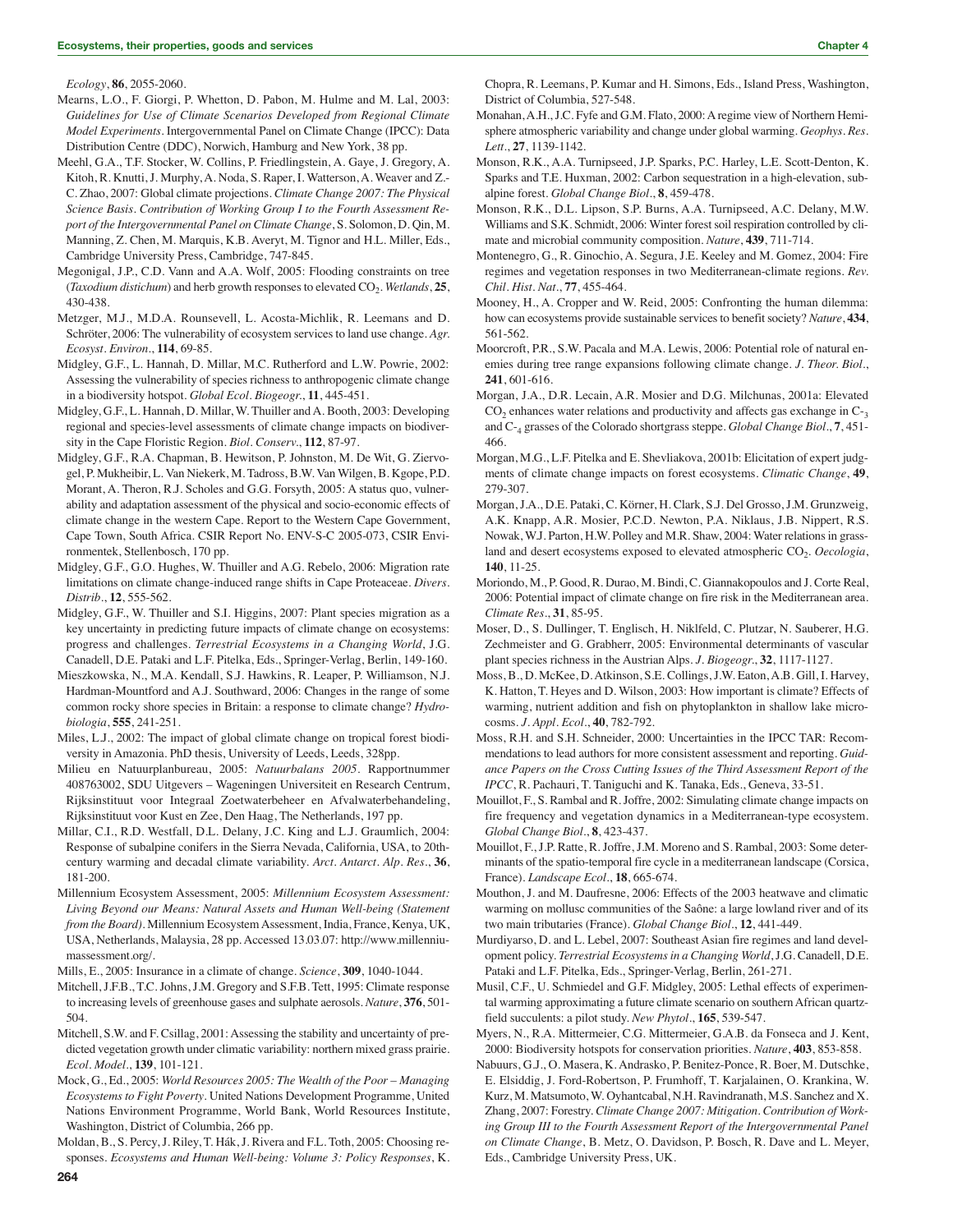- Naiman, R.J., H. Dêcamps and M.E. McClain, 2005: *Riparia: Ecology, Conservation and Management of Streamside Communities*. Elsevier, Amsterdam, 448 pp.
- Najjar, R.G., H.A. Walker, E.J. Barron, R.J. Bord, J.R. Gibson, V.S. Kennedy, C.G. Knight, J.P. Megonigal, R.E. O'Connor, C.D. Polsky, N.P. Psuty, B.A. Richards, L.G. Sorenson, E.M. Steele and R.S. Swanson, 2000: The potential impacts of climate change on the mid-Atlantic coastal region. *Climate Res.*, **14**, 219-233.
- Nakićenović , N., J. Alcamo, G. Davis, B. de Vries, J. Fenhann, S. Gaffin, K. Gregory, A. Grübler, T.Y. Jung, T. Kram, E. Lebre la Rovere, L. Michaelis, S. Mori, T. Morita, W. Pepper, H. Pitcher, L. Price, K. Riahi,A. Roehrl, H.H. Rogner, A. Sankovski, M. Schlesinger, P. Shukla, S. Smith, R. Swart, S. van Rooijen, N. Victor and Z. Dadi, Eds., 2000: *Emissions Scenarios: A Special Report of the Intergovernmental Panel on Climate Change*. Cambridge University Press, Cambridge, 599 pp.
- National Research Council, 1999: *Perspectives on Biodiversity: Valuing its Role in an Everchanging World*. National Academies Press, Washington, District of Columbia, 168 pp.
- Neilson, R.P. and R.J. Drapek, 1998: Potentially complex biosphere responses to transient global warming. *Global Change Biol.*, **4**, 505-521.
- Neilson, R.P., I.C. Prentice, B. Smith, T. Kittel and D. Viner, 1998: Simulated changes in vegetation distribution under global warming. *Regional Impacts of Climatic Change: An Assessment of Vulnerability. A Special Report of the Intergovernmental Panel on Climate Change (IPCC) Working Group II*, R.T. Watson, M.C. Zinyowera, R.H. Moss and D.J. Dokken, Eds., Cambridge University Press, Annex C, 439-456.
- Neilson, R.P., L.F. Pitelka, A.M. Solomon, R. Nathan, G.F. Midgley, J.M.V. Fragoso, H. Lischke and K. Thompson, 2005: Forecasting regional to global plant migration in response to climate change. *BioScience*, **55**, 749-759.
- Nelson, G.C., 2005: Drivers of ecosystem change: summary chapter. *Ecosystems and Human Well-being: Volume 1: Current State and Trends*, R. Hassan, R. Scholes and N. Ash, Eds., Island Press, Washington, District of Columbia, 73-76.
- Nelson, J.A., J.A. Morgan, D.R. Lecain, A. Mosier, D.G. Milchunas and B.A. Parton, 2004: Elevated  $CO<sub>2</sub>$  increases soil moisture and enhances plant water relations in a long-term field study in semi-arid shortgrass steppe of Colorado. *Plant Soil*, **259**, 169-179.
- Nemani, R.R., C.D. Keeling, H. Hashimoto, W.M. Jolly, S.C. Piper, C.J. Tucker, R.B. Myneni and S.W. Running, 2003: Climate-driven increases in global terrestrial net primary production from 1982 to 1999. *Science*, **300**, 1560-1563.
- Nepstad, D., P. Lefebvre, U.L. Da Silva, J. Tomasella, P. Schlesinger, L. Solorzano, P. Moutinho, D. Ray and J.G. Benito, 2004: Amazon drought and its implications for forest flammability and tree growth: a basin-wide analysis. *Global Change Biol.*, **10**, 704-717.
- Nepstad, D.C., A. Verissimo, A. Alencar, C. Nobre, E. Lima, P. Lefebvre, P. Schlesinger, C. Potter, P. Moutinho, E. Mendoza, M. Cochrane and V. Brooks, 1999: Large-scale impoverishment of Amazonian forests by logging and fire. *Nature*, **398**, 505-508.
- Neuvonen, S., 2004: Spatial and temporal variation in biodiversity in the European North. SCANNET: Scandinavian/North European Network of Terrestrial Field Bases Final Report Work Package 6, Kevo Subarctic Research Istitute University of Turku, Turku, 44 pp.
- Ni, J., 2001: Carbon storage in terrestrial ecosystems of China: estimates at different spatial resolutions and their responses to climate change. *Climatic Change*, **49**, 339-358.
- Ni, J., S.P. Harrison, I.C. Prentice, J.E. Kutzbach and S. Sitch, 2006: Impact of climate variability on present and Holocene vegetation: a model-based study. *Ecol. Model.*, **191**, 469-486.
- Nicholls, R.J., F.M.J. Hoozemans and M. Marchand, 1999: Increasing flood risk and wetland losses due to global sea-level rise: regional and global analyses. *Global Environ. Chang.*, **9**, S69-S87.
- Nicholson, S., 2000: Land surface processes and Sahel climate. *Rev. Geophys.*, **38**, 117-139.
- Nicholson, S.E., 2001: Climatic and environmental change in Africa during the last two centuries. *Climate Res.*, **17**, 123-144.
- Nicholson, S.E., 2002: What are the key components of climate as a driver of desertification? *Global Desertification: Do Humans Cause Deserts?* J.F. Reynolds and D.M. Stafford-Smith, Eds., Dahlem University Press, Berlin, 41-57.
- Nicholson, S.E., C.J. Tucker and M.B. Ba, 1998: Desertification, drought, and surface vegetation: an example from the West African Sahel. *B. Am. Meteorol. Soc.*, **79**, 815-829.
- Nicholson, S.E., B. Some and B. Kone, 2000: An analysis of recent rainfall con-

ditions in West Africa, including the rainy seasons of the 1997 El Niño and the 1998 La Niña years. *J. Climate*, **13**, 2628-2640.

- Niklaus, P.A. and C.H. Körner, 2004: Synthesis of a six-year study of calcareous grassland responses to in situ CO<sub>2</sub> enrichment. *Ecol. Monogr.*, **74**, 491-511.
- Niklaus, P.A., P.W. Leadley, C.H. Körner and B. Schmid, 2001: A long-term field study on biodiversity  $\times$  elevated  $CO<sub>2</sub>$  interactions in grassland. *Ecol. Monogr.*, **71**, 341-356.
- Nippert, J., A. Knapp and J. Briggs, 2006: Intra-annual rainfall variability and grassland productivity: can the past predict the future? *Plant Ecol.*, **184**, 75-87.
- Nnadozie, K.C., 1998: Legal and policy approaches at linking the desertification and climate change agenda in Nigeria. Paper presented at the *Workshop on Climate Change, Biodiversity, and Desertification* held during the 12th Session of the Global Biodiversity Forum (GBF12-Dakar/CCD COP2), Meridien President Dakar, Senegal, 15 pp.
- Norby, R.J. and Y.Q. Luo, 2004: Evaluating ecosystem responses to rising atmospheric CO2 and global warming in a multi-factor world. *New Phytol.*, **162**, 281- 293.
- Norby, R.J., P.J. Hanson, E.G., O'Neill, T.J. Tschaplinski, J.F. Weltzin, R.A. Hansen, W.X. Cheng, S.D. Wullschleger, C.A. Gunderson, N.T. Edwards and D.W. Johnson, 2002: Net primary productivity of a CO<sub>2</sub>-enriched deciduous forest and the implications for carbon storage. *Ecol. Appl.*, **12**, 1261-1266.
- Norby, R.J., J. Ledford, C.D. Reilly, N.E. Miller and E.G. O'Neill, 2004: Fineroot production dominates response of a deciduous forest to atmospheric CO<sub>2</sub> enrichment. *P. Natl. Acad. Sci. USA*, **101**, 9689-9693.
- Norby, R.J., E.H. Delucia, B. Gielen, C. Calfapietra, C.P. Giardina, J.S. King, J. Ledford, H.R. McCarthy, D.J.P. Moore, R. Ceulemans, P. De Angelis, A.C. Finzi, D.F. Karnosky, M.E. Kubiske, M. Lukac, K.S. Pregitzer, G.E. Scarascia-Mugnozza, W.H. Schlesinger and R. Oren, 2005: Forest response to elevated  $CO<sub>2</sub>$  is conserved across a broad range of productivity. *P. Natl. Acad. Sci. USA*, **102**, 18052-18056.
- Norby, R.J., L.E. Rustad, J.S. Dukes, D.S. Ojima, W.J. Parton, S.J. Del Grosso, R.E. McMurtrie and D.P. Pepper, 2007: Ecosystem responses to warming and interacting global change factors. *Terrestrial Ecosystems in a Changing World*, J.G. Canadell, D.E. Pataki and L.F. Pitelka, Eds., Springer-Verlag, Berlin, 45-58.
- Novelli, P.C., K.A. Masarie, P.M. Lang, B.D. Hall, R.C. Myers and J.W. Elkins, 2003: Reanalysis of tropospheric CO trends: effects of the 1997–1998 wildfires. *J. Geophys. Res. D*, **108**, 4464, doi:10.1029/2002JD003031.
- Novick, K.A., P.C. Stoy, G.G. Katul, D.S. Ellsworth, M.B.S. Siqueira, J. Juang and R. Oren, 2004: Carbon dioxide and water vapor exchange in a warm temperate grassland. *Oecologia*, **138**, 259-274.
- Nowak, R.S., S.F. Zitzer, D. Babcock, V. Smith-Longozo, T.N. Charlet, J.S. Coleman, J.R. Seemann and S.D. Smith, 2004: Elevated atmospheric CO<sub>2</sub> does not conserve soil water in the Mojave Desert. *Ecology*, **85**, 93-99.
- Nunes, M.C.S., M.J. Vasconcelos, J.M.C. Pereira, N. Dasgupta and R.J. Alldredge, 2005: Land cover type and fire in Portugal: do fires burn land cover selectively? *Landscape Ecol.*, **20**, 661-673.
- O'Brien, K.L. and R.M. Leichenko, 2000: Double exposure: assessing the impacts of climate change within the context of economic globalization. *Global Environ. Chang.*, **10**, 221-232.
- O'Reilly, C.M., S.R. Alin, P.D. Plisnier, A.S. Cohen and B.A. McKee, 2003: Climate change decreases aquatic ecosystem productivity of Lake Tanganyika, Africa. *Nature*, **424**, 766-768.
- Occhipinti-Ambrogi, A. and D. Savini, 2003: Biological invasions as a component of global change in stressed marine ecosystems. *Mar. Pollut. Bull.*, **46**, 542- 551.
- Ogaya, R. and J. Peñuelas, 2003: Comparative seasonal gas exchange and chlorophyll fluorescence of two dominant woody species in a holm oak forest. *Flora*, **198**, 132-141.
- Ogaya, R. and J. Peñuelas, 2004: Phenological patterns of *Quercus ilex*, *Phillyrea latifolia*, and *Arbutus unedo* growing under a field experimental drought. *Ecoscience*, **11**, 263-270.
- Ogaya, R., J. Peñuelas, J. Martinez-Vilalta and M. Mangiron, 2003: Effect of drought on diameter increment of *Quercus ilex*, *Phillyrea latifolia*, and *Arbutus unedo* in a holm oak forest of NE Spain. *Forest Ecol. Manag.*, **180**, 175-184.
- Ogden, J., L. Basher and M. McGlone, 1998: Fire, forest regeneration and links with early human habitation: evidence from New Zealand. *Ann. Bot.*, **81**, 687- 696.
- Ogutu, J.O. and N. Owen-Smith, 2003: ENSO, rainfall and temperature influences on extreme population declines among African savanna ungulates. *Ecol. Lett.*, **6**, 412-419.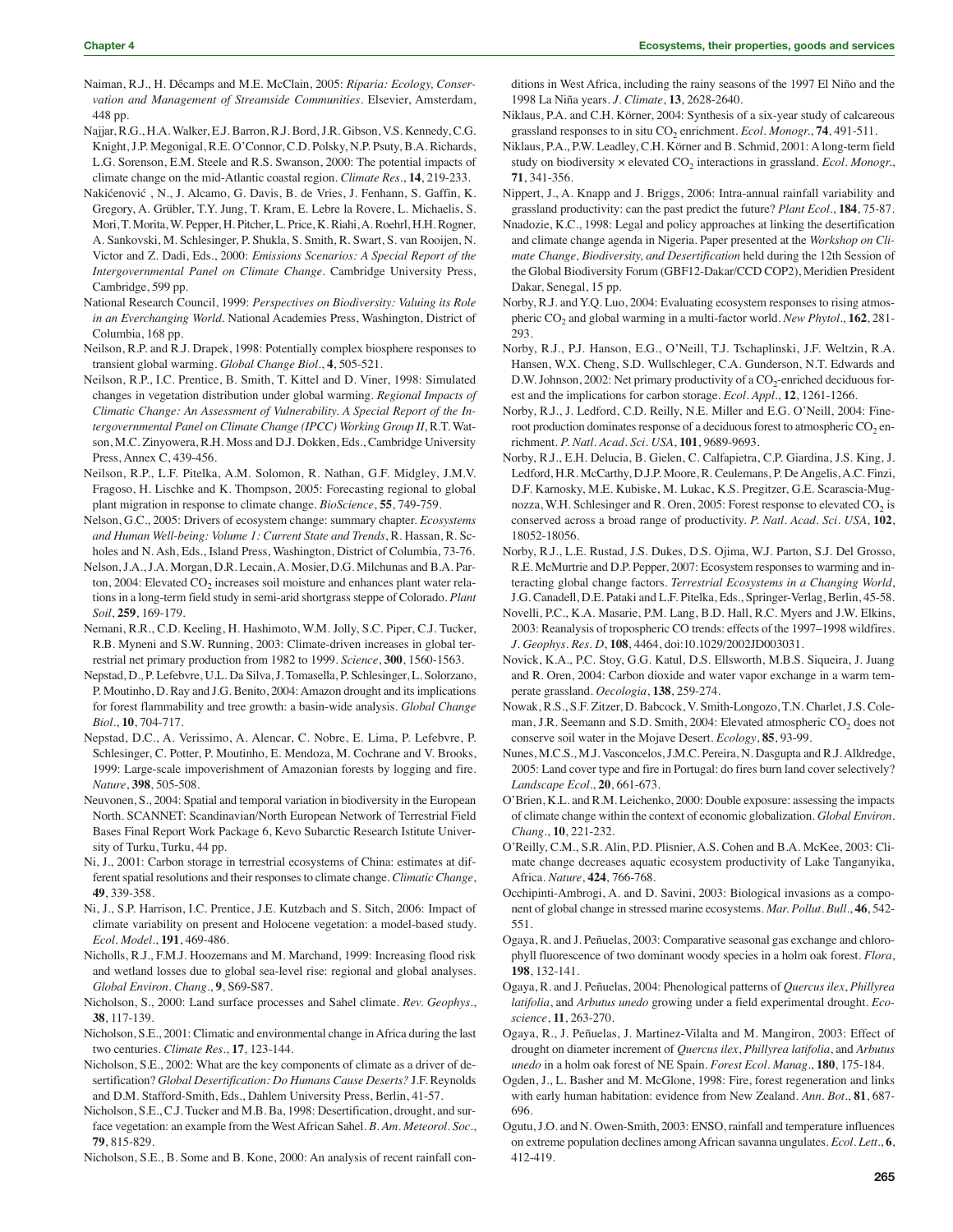- Olsson, L., L. Eklundh and J. Ardo, 2005: A recent greening of the Sahel: trends, patterns and potential causes. *J. Arid Environ.*, **63**, 556-566.
- Opdam, P. and D. Wascher, 2004: Climate change meets habitat fragmentation: linking landscape and biogeographical scale level in research and conservation. *Biol. Conserv.*, **117**, 285-297.
- Oren, R., D.S. Ellsworth, K.H. Johnsen, N. Phillips, B.E. Ewers, C. Maier, K.V.R. Schäfer, H. McCarthy, G. Hendrey, S.G. McNulty and G.G. Katul, 2001: Soil fertility limits carbon sequestration by forest ecosystems in a  $CO<sub>2</sub>$ -enriched atmosphere. *Nature*, **411**, 469-472.
- Orr, J.C., V.J. Fabry, O. Aumont, L. Bopp, S.C. Doney, R.A. Feely, A. Gnanadesikan, N. Gruber, A. Ishida, F. Joos, R.M. Key, K. Lindsay, E. Maier-Reimer, R. Matear, P. Monfray, A. Mouchet, R.G. Najjar, G.K. Plattner, K.B. Rodgers, C.L. Sabine, J.L. Sarmiento, R. Schlitzer, R.D. Slater, I.J. Totterdell, M.F. Weirig, Y. Yamanaka and A. Yool, 2005: Anthropogenic ocean acidification over the twenty-first century and its impact on calcifying organisms. *Nature*, **437**, 681- 686.
- Osborne, C.P., P.L. Mitchell, J.E. Sheehy and F.I. Woodward, 2000: Modelling the recent historical impacts of atmospheric CO<sub>2</sub> and climate change on Mediterranean vegetation. *Global Change Biol.*, **6**, 445-458.
- Osmond, B., G. Ananyev, J. Berry, C. Langdon, Z. Kolber, G. Lin, R. Monson, C. Nichol, U. Rascher, U. Schurr, S. Smith and D. Yakir, 2004: Changing the way we think about global change research: scaling up in experimental ecosystem science. *Global Change Biol.*, **10**, 393-407.
- Ostendorf, B., D.W. Hilbert and M.S. Hopkins, 2001: The effect of climate change on tropical rainforest vegetation pattern. *Ecol. Model.*, **145**, 211-224.
- Overpeck, J., J. Cole and P. Bartlein, 2005: A "paleoperspective" on climate variability and change. *Climate Change and Biodiversity*, T.E. Lovejoy and L. Hannah, Eds., Yale University Press, New Haven, Connecticut, 91-108.
- Overpeck, J.T., B.L. Otto-Bliesner, G.H. Miller, D.R. Muhs, R.B. Alley and J.T. Kiehl, 2006: Paleoclimatic evidence for future ice-sheet instability and rapid sea-level rise. *Science*, **311**, 1747-1750.
- Pagiola, S., K. von Ritter and J.T. Bishop, 2004: Assessing the economic value of ecosystem conservation. Environment Department Paper No. 101, The World Bank Environment Department, Washington, District of Columbia, 66 pp.
- Parmesan, C., T.L. Root and M.R. Willig, 2000: Impacts of extreme weather and climate on terrestrial biota. *B. Am. Meteorol. Soc.*, **81**, 443-450.
- Parry, M.L., Ed., 2000: Assessment of potential effects and adaptations to climate change in Europe: The Europe Acacia Project. Report of concerted action of the environment programme of the Research Directorate General of the Commission of the European Communities, Jackson Environmental Institute, University of East Anglia, Norwich, 320 pp.
- Pauli, H., M. Gottfried, T. Dirnböck, S. Dullinger and G. Grabherr, 2003: Assessing the long-term dynamics of endemic plants at summit habitats. *Alpine Biodiversity in Europe*, L. Nagy, G. Grabherr, C. Körner and D.B.A. Thompson, Eds., Springer-Verlag, Berlin, 195-207.
- Pauly, D., J. Alder, A. Bakun, S. Heileman, K.H. Kock, P. Mace, W. Perrin, K. Stergiou, U.R. Sumaila, M. Vierros, K. Freire and Y. Sadovy, 2005: Marine fisheries systems. *Ecosystems and Human Well-being: Volume 1: Current State and Trends*, R. Hassan, R. Scholes and N. Ash, Eds., Island Press, Washington, District of Columbia, 477-511.
- Pausas, J.G. and D. Abdel Malak, 2004: Spatial and temporal patterns of fire and climate change in the eastern Iberian Peninsula (Mediterranean Basin). *Ecology, Conservation and Management of Mediterranean Climate Ecosystems of the World*, M. Arianoutsou and V.P. Papanastasis, Eds., 10th International Conference on Mediterranean Climate Ecosystems, Rhodes, Greece. Millpress, Rotterdam, 1-6.
- Pearce, D., 1998: Auditing the Earth: the value of the world's ecosystem services and natural capital. *Environment*, **40**, 23-28.
- Pearson, R.G., 2006: Climate change and the migration capacity of species. *Trends Ecol. Evol.*, **21**, 111-113.
- Pearson, R.G. and T.P. Dawson, 2003: Predicting the impacts of climate change on the distribution of species: are bioclimate envelope models useful? *Global Ecol. Biogeogr.*, **12**, 361-371.
- Pearson, R.G., T.P. Dawson and C. Liu, 2004: Modelling species distributions in Britain: a hierarchical integration of climate and land-cover data. *Ecography*, **27**, 285-298.
- Peck, L.S., K.E. Webb and D.M. Bailey, 2004: Extreme sensitivity of biological function to temperature in Antarctic marine species. *Funct. Ecol.*, **18**, 625-630.
- Pederson, G.T., S.T. Gray, D.B. Fagre and L.J. Graumlich, 2006: Long-duration drought variability and impacts on ecosystem services: a case study from Gla-

cier National Park, Montana. *Earth Interactions*, **10**, 1-28.

- Peng, C. and M.J. Apps, 2000: Simulating global soil-CO<sub>2</sub> flux and its response to climate change. *J. Environ. Sci.*, **12**, 257-265.
- Peñuelas, J. and M. Boada, 2003: A global change-induced biome shift in the Montseny mountains (NE Spain). *Global Change Biol.*, **9**, 131-140.
- Peñuelas, J., F. Lloret and R. Montoya, 2001: Severe drought effects on Mediterranean woody flora in Spain. *Forest Sci.*, **47**, 214-218.
- Perry, A.L., P.J. Low, J.R. Ellis and J.D. Reynolds, 2005: Climate change and distribution shifts in marine fishes. *Science*, **308**, 1912-1915.
- Peters, R.L. and J.D.S. Darling, 1985: The greenhouse effect and nature reserves: global warming would diminish biological diversity by causing extinctions among reserve species. *BioScience*, **35**, 707-717.
- Peterson, A.T., 2003: Projected climate change effects on Rocky Mountain and Great Plains birds: generalities of biodiversity consequences. *Global Change Biol.*, **9**, 647-655.
- Peterson, A.T., M.A. Ortega-Huerta, J. Bartley, V. Sanchez-Cordero, J. Soberon, R.H. Buddemeier and D.R.B. Stockwell, 2002: Future projections for Mexican faunas under global climate change scenarios. *Nature*, **416**, 626-629.
- Petit, J.R., J. Jouzel, D. Raynaud, N.I. Barkov, J.M. Barnola, I. Basile, M. Benders, J. Chappellaz, M. Davis, G. Delaygue, M. Delmotte, V.M. Kotlyakov, M. Legrand, V.Y. Lipenkov, C. Lorius, L. Pépin, C. Ritz, E. Saltzman and M. Stievenard, 1999: Climate and atmospheric history of the past 420,000 years from the Vostok ice core, Antarctica. *Nature*, **399**, 429-436.
- Peylin, P., P. Bousquet, C. Le Quere, S. Sitch, P. Friedlingstein, G. McKinley, N. Gruber, P. Rayner and P. Ciais, 2005: Multiple constraints on regional  $CO<sub>2</sub>$  flux variations over land and oceans. *Global Biogeochem. Cy.*, **19**, GB1011, doi:10.1029/2003GB002214.
- Phillips, O.L., R.V. Martinez, L. Arroyo, T.R. Baker, T. Killeen, S.L. Lewis, Y. Malhi, A.M. Mendoza, D. Neill, P.N. Vargas, M. Alexiades, C. Ceron, A. Di Fiore, T. Erwin, A. Jardim, W. Palacios, M. Saldias and B. Vinceti, 2002: Increasing dominance of large lianas in Amazonian forests. *Nature*, **418**, 770-774.
- Phillips, O.L., T.R. Baker, L. Arroyo, N. Higuchi, T.J. Killeen, W.F. Laurance, S.L. Lewis, J. Lloyd, Y. Malhi, A. Monteagudo, D.A. Neill, P.N. Vargas, J.N.M. Silva, J. Terborgh, R.V. Martinez, M. Alexiades, S. Almeida, S. Brown, J. Chave, J.A. Comiskey, C.I. Czimczik, A. Di Fiore, T. Erwin, C. Kuebler, S.G. Laurance, H.E.M. Nascimento, J. Olivier, W. Palacios, S. Patino, N.C.A. Pitman, C.A. Quesada, M. Salidas, A.T. Lezama and B. Vinceti, 2004: Pattern and process in Amazon tree turnover, 1976-2001. *Philos. T. Roy. Soc. Lond. B*, **359**, 381-407.
- Phoenix, G.K. and J.A. Lee, 2004: Predicting impacts of Arctic climate change: past lessons and future challenges. *Ecol. Res.*, **19**, 65-74.
- Piao, S.L., J.Y. Fang and J.S. He, 2006: Variations in vegetation net primary production in the Qinghai-Xizang Plateau, China, from 1982 to 1999. *Climatic Change*, **74**, 253-267.
- Piatkowski, U., D.F. Vergani and Z.B. Stanganelli, 2002: Changes in the cephalopod diet of southern elephant seal females at King George Island, during El Niño-La Niña events. *J. Mar. Biol. Assoc. UK*, **82**, 913-916.
- Pickering, C., R. Good and K. Green, 2004: *Potential Effects of Global Warming on the Biota of the Australian Alps*. Australian Greenhouse Office, Australian Government, Canberra, 51 pp.
- Pielke, R.A., Sr., 2005: Land use and climate change. *Science*, **310**, 1625-1626.
- Pierce, J.L., G.A. Meyer and A.J. Timothy Jull, 2004: Fire-induced erosion and millennial-scale climate change in northern ponderosa pine forests. *Nature*, **432**, 87-90.
- Platt, T., C. Fuentes-Yaco and K.T. Frank, 2003: Spring algal bloom and larval fish survival. *Nature*, 423, 398-399.
- Podur, J., D.L. Martell and K. Knight, 2002: Statistical quality control analysis of forest fire activity in Canada. *Can. J. Forest Res.*, **32**, 195-205.
- Podur, J., D.L. Martell and F. Csillag, 2003: Spatial patterns of lightning-caused forest fires in Ontario, 1976-1998. *Ecol. Model.*, **164**, 1-20.
- Poff, L.N., M.M. Brinson and J.W.J. Day, 2002: *Aquatic Ecosystems and Global Climate Change: Potential Impacts on Inland Freshwater and Coastal Wetland Ecosystems in the United States*. Pew Center on Global Climate Change, Arlington, Virginia, 44 pp.
- Pounds, J.A., 2001: Climate and amphibian declines. *Nature*, **410**, 639-640.
- Pounds, J.A. and R. Puschendorf, 2004: Ecology: clouded futures. *Nature*, **427**, 107-109.
- Pounds, J.A., M.P.L. Fogden and J.H. Campbell, 1999: Biological response to climate change on a tropical mountain. *Nature*, **398**, 611-615.
- Pounds, J.A., M.R. Bustamante, L.A. Coloma, J.A. Consuegra, M.P.L. Fogden, P.N. Foster, E. La Marca, K.L. Masters, A. Merino-Viteri, R. Puschendorf, S.R.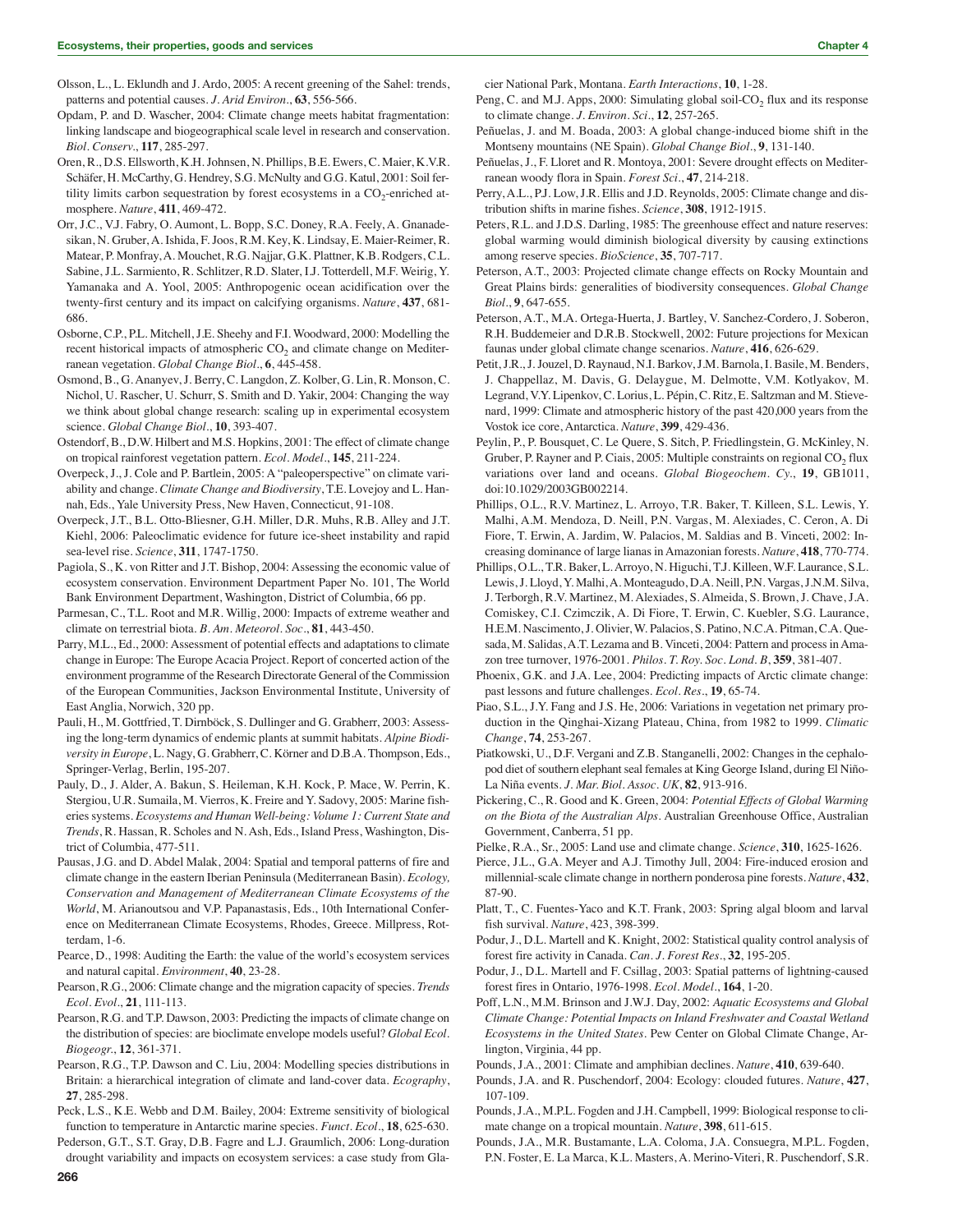Ron, G.A. Sanchez-Azofeifa, C.J. Still and B.E. Young, 2006: Widespread amphibian extinctions from epidemic disease driven by global warming. *Nature*, **439**, 161-167.

- Prentice, I.C., P.J. Bartlein and T. Webb III, 1991: Vegetation and climate changes in eastern North America since the last glacial maximum. *Ecology*, **72**, 2038- 2056.
- Prentice, I.C., G.D. Farquhar, M.J.R. Fasham, M.L. Goulden, M. Heimann, V.J. Jaramillo, H.S. Kheshgi, C. Le Quéré, R.J. Scholes and D.W.R. Wallace, 2001: The carbon cycle and atmospheric carbon dioxide. *Climate Change 2001: The Scientific Basis. Contribution of Working Group I to the Third Assessment Report of the Intergovernmental Panel on Climate Change*, J.T. Houghton, Y. Ding, D.J. Griggs, M. Noguer, P.J. van der Linden, X. Dai, K. Maskell and C.A. Johnson, Eds., Cambridge University Press, Cambridge, 183-237.
- Prentice, I.C., A. Bondeau, W. Cramer, S.P. Harrison, T. Hickler, W. Lucht, S. Sitch, B. Smith and M.T. Sykes, 2007: Dynamic global vegetation modelling: quantifying terrestrial ecosystem responses to large-scale environmental change. *Terrestrial Ecosystems in a Changing World*, J.G. Canadell, D.E. Pataki and L.F. Pitelka, Eds., Springer-Verlag, Berlin, 175-192.
- Preston, B.L., 2006: Risk-based reanalysis of the effects of climate change on U.S. cold-water habitat. *Climatic Change*, **76**, 91-119.
- Price, D.T., N.E. Zimmermann, P.J. van der Meer, M.J. Lexer, P. Leadley, I.T.M. Jorritsma, J. Schaber, D.F. Clark, P. Lasch, S. McNulty, J.G. Wu and B. Smith, 2001: Regeneration in gap models: Priority issues for studying forest responses to climate change. *Climatic Change*, **51**, 475-508.
- Price, J.T. and T.L. Root, 2001: Climate change and Neotropical migrants. *T. N. Am. Wildl. Nat. Resour.*, **66**, 371-379.
- Price, J.T. and P. Glick, 2002: *The Birdwatcher's Guide to Global Warming*. National Wildlife Federation and American Bird Conservancy, Washington, District of Columbia, 36 pp.
- Price, J.T. and T.L. Root, 2005: Potential Impacts of climate change on Neotropical migrants: management implications. *Bird Conservation Implementation and Integration in the Americas*, C.J. Ralph and T.D. Rich, Eds., USDA Forest Service, Arcata, California, 1123-1128.
- Prince, S.D., E.B. De Colstoun and L.L. Kravitz, 1998: Evidence from rain-use efficiencies does not indicate extensive Sahelian desertification. *Global Change Biol.*, **4**, 359-374.
- Prospero, J.M. and P.J. Lamb, 2003: African droughts and dust transport to the Caribbean: climate change implications. *Science*, **302**, 1024-1027.
- Rabalais, N.N., R.E. Turner and W.J. Wiseman, 2002: Gulf of Mexico Hypoxia, a.k.a. "The Dead Zone". *Annu. Rev. Ecol. Syst.*, **33**, 235-263.
- Rambal, S., J.M. Ourcival, R. Joffre, F. Mouillot, Y. Nouvellon, M. Reichstein and A. Rocheteau, 2003: Drought controls over conductance and assimilation of a Mediterranean evergreen ecosystem: scaling from leaf to canopy. *Global Change Biol.*, **9**, 1813-1824.
- Ramsay, M.A. and I. Stirling, 1988: Reproductive biology and ecology of female polar bears (*Ursus maritimus*). *J. Zool.*, **214**, 601-634.
- Randall, D., R. Wood, S. Bony, R. Coleman, T. Fichefet, J. Fyfe, V. Kattsov, A. Pitman, J. Shukla, J. Srinivasan, R.J. Stouffer, A. Sumi and K. Taylor, 2007: Climate models and their evaluation. *Climate Change 2007: The Physical Science Basis. Contribution of Working Group I to the Fourth Assessment Report of the Intergovernmental Panel on Climate Change*, S. Solomon, D. Qin, M. Manning, Z. Chen, M. Marquis, K.B. Averyt, M. Tignor and H.L. Miller, Eds., Cambridge University Press, Cambridge, 589-662.
- Randerson, J.T., G.R. van der Werf, G.J. Collatz, L. Giglio, C.J. Still, P. Kasibhatla, J.B. Miller, J.W.C. White, R.S. Defries and E.S. Kasischke, 2005: Fire emissions from  $C_{-3}$  and  $C_{-4}$  vegetation and their influence on interannual variability of atmospheric  $CO_2$  and  $\delta^{13}(CO_2)$ . *Global Biogeochem. Cy.*, **19**, GB2019, doi:10.1029/2004GB002366.
- Rasmussen, K., B. Fog and J.E. Madsen, 2001: Desertification in reverse? Observations from northern Burkina Faso. *Global Environ. Chang.*, **11**, 271-282.
- Rasmussen, L., C. Beier and A. Bergstedt, 2002: Experimental manipulations of old pine forest ecosystems to predict the potential tree growth effects of increased CO2 and temperature in a future climate. *Forest Ecol. Manag.*, **158**, 179-188.
- Raven, J., K. Caldeira, H. Elderfield, O. Hoegh-Guldberg, P. Liss, U. Riebesell, J. Shepherd, C. Turley and A. Watson, 2005: Ocean acidification due to increasing atmospheric carbon dioxide. Policy document 12/05, The Royal Society, The Clyvedon Press Ltd, Cardiff, 68 pp.
- Rebetez, M. and M. Dobbertin, 2004: Climate change may already threaten Scots pine stands in the Swiss Alps. *Theor. Appl. Climatol.*, **79**, 1-9.
- Reich, P.B., S.E. Hobbie, T. Lee, D.S. Ellsworth, J.B. West, D. Tilman, J.M.H.

Knops, S. Naeem and J. Trost, 2006: Nitrogen limitation constrains sustainability of ecosystem response to CO<sub>2</sub>. Nature, 440, 922-925.

- Reichstein, M., J.D. Tenhunen, O. Roupsard, J.M. Ourcival, S. Rambal, F. Miglietta, A. Peressotti, M. Pecchiari, G. Tirone and R. Valentini, 2002: Severe drought effects on ecosystem  $CO<sub>2</sub>$  and  $H<sub>2</sub>O$  fluxes at three Mediterranean evergreen sites: revision of current hypotheses? *Global Change Biol.*, **8**, 999-1017.
- Reid, W.V., H.A. Mooney, A. Cropper, D. Capistrano, S.R. Carpenter, K. Chopra, P. Dasgupta, T. Dietz, A.K. Duraiappah, R. Hassan, R. Kasperson, R. Leemans, R.M. May, A.J. McMichael, P. Pingali, C. Samper, R. Scholes, R.T. Watson, A.H. Zakri, Z. Shidong, N.J. Ash, E. Bennett, P. Kumar, M.J. Lee, C. Raudsepp-Hearne, H. Simons, J. Thonell and M.B. Zurek, Eds., 2005: *Ecosystems and Human Well-being: Synthesis*. Island Press, Washington, District of Columbia, 155 pp.
- Reij, C., G. Tappan and A. Belemvire, 2005: Changing land management practices and vegetation on the Central Plateau of Burkina Faso (1968-2002). *J. Arid Environ.*, **63**, 642-659.
- Reynaud, S., N. Leclercq, S. Romaine-Lioud, C. Ferrier-Pages, J. Jaubert and J.P. Gattuso, 2003: Interacting effects of  $CO<sub>2</sub>$  partial pressure and temperature on photosynthesis and calcification in a scleractinian coral. *Global Change Biol.*, **9**, 1660-1668.
- Richards, M., 2003: Poverty reduction, equity and climate change: global governance synergies or contradictions? Globalisation and Poverty Programme. Government Report, Overseas Development Institute, London, 14 pp. Accessed 13.03.07: http://www.odi.org.uk.
- Richardson, A.J. and D.S. Schoeman, 2004: Climate impact on plankton ecosystems in the Northeast Atlantic. *Science*, **305**, 1609-1612.
- Riebesell, U., I. Zondervan, B. Rost, P.D. Tortell, R.E. Zeebe and F.M.M. Morel, 2000: Reduced calcification of marine plankton in response to increased atmospheric CO2. *Nature*, **407**, 364-367.
- Rietkerk, M., S.C. Dekker, P.C. de Ruiter and J. van de Koppel, 2004: Self-organized patchiness and catastrophic shifts in ecosystems. *Science*, **305**, 1926-1929.
- Rillig, M.C., S.F. Wright, M.R. Shaw and C.B. Field, 2002: Artificial climate warming positively affects arbuscular mycorrhizae but decreases soil aggregate water stability in an annual grassland. *Oikos*, **97**, 52-58.
- Roberts, C.M., C.J. McClean, J.E.N. Veron, J.P. Hawkins, G.R. Allen, D.E. McAllister, C.G. Mittermeier, F.W. Schueler, M. Spalding, F. Wells, C. Vynne and T.B. Werner, 2002: Marine biodiversity hotspots and conservation priorities for tropical reefs. *Science*, **295**, 1280-1284.
- Robinson, R.A., J.A. Learmonth, A.M. Hutson, C.D. Macleod, T.H. Sparks, D.I. Leech, G.J. Pierce, M.M. Rehfisch and H.Q.P. Crick, 2005: Climate change and migratory species. BTO Research Report, Department for Environment, Food and Rural Affairs (Defra), London, 414 pp.
- Root, T.L. and S.H. Schneider, 1995: Ecology and climate: research strategies and implications. *Science*, **269**, 334-341.
- Root, T.L., J.T. Price, K.R. Hall, S.H. Schneider, C. Rosenzweig and J.A. Pounds, 2003: Fingerprints of global warming on wild animals and plants. *Nature*, **421**, 57-60.
- Ross, D.J., K.R. Tate, P.C.D. Newton and H. Clark, 2002: Decomposability of  $C_3$ and  $C_4$  grass litter sampled under different concentrations of atmospheric carbon dioxide at a natural CO<sub>2</sub> spring. *Plant Soil*, **240**, 275-286.
- Rouault, M., J.L. Mélice, C.J.C. Reason and J.R.E. Lutijeharms, 2005: Climate variability at Marion Island, Southern Ocean, since 1960. *J. Geophys. Res. C*, **110**, C05007, doi:10.1029/2004JC002492.
- Rounsevell, M.D.A., P.M. Berry and P.A. Harrison, 2006: Future environmental change impacts on rural land use and biodiversity: a synthesis of the ACCEL-ERATES project. *Environ. Sci. Policy*, **9**, 93-100.
- Rustad, L.E., J.L. Campbell, G.M. Marion, R.J. Norby, M.J. Mitchell, A.E. Hartley, J.H.C. Cornelissen and J. Gurevitch, 2001: A meta-analysis of the response of soil respiration, net nitrogen mineralization, and aboveground plant growth to experimental ecosystem warming. *Oecologia*, **126**, 543-562.
- Rutherford, M.C., G.F. Midgley, W.J. Bond, L.W. Powrie, R. Roberts and J. Allsopp, Eds., 2000: *Plant Biodiversity: Vulnerability and Adaptation Assessment*. Department of Environmental Affairs and Tourism, Pretoria, 59 pp.
- Sabine, C.L., M. Heimann, P. Artaxo, D.C.E. Bakker, C.T.A. Chen, C.B. Field and N. Gruber, 2004: Current status and past trends of the global carbon cycle. *Global Carbon Cycle: Integrating Humans, Climate, and the Natural World*, C.B. Field and M.R. Raupach, Eds., Island Press, Washington, Distict of Columbia, 17-44.
- Sadovy, Y., 2005: Trouble on the reef: the imperative for managing vulnerable and valuable fisheries. *Fish Fish.*, **6**, 167-185.
- Sala, O.E., 2005: Biodiversity across scenarios. *Ecosystems and Human Well-*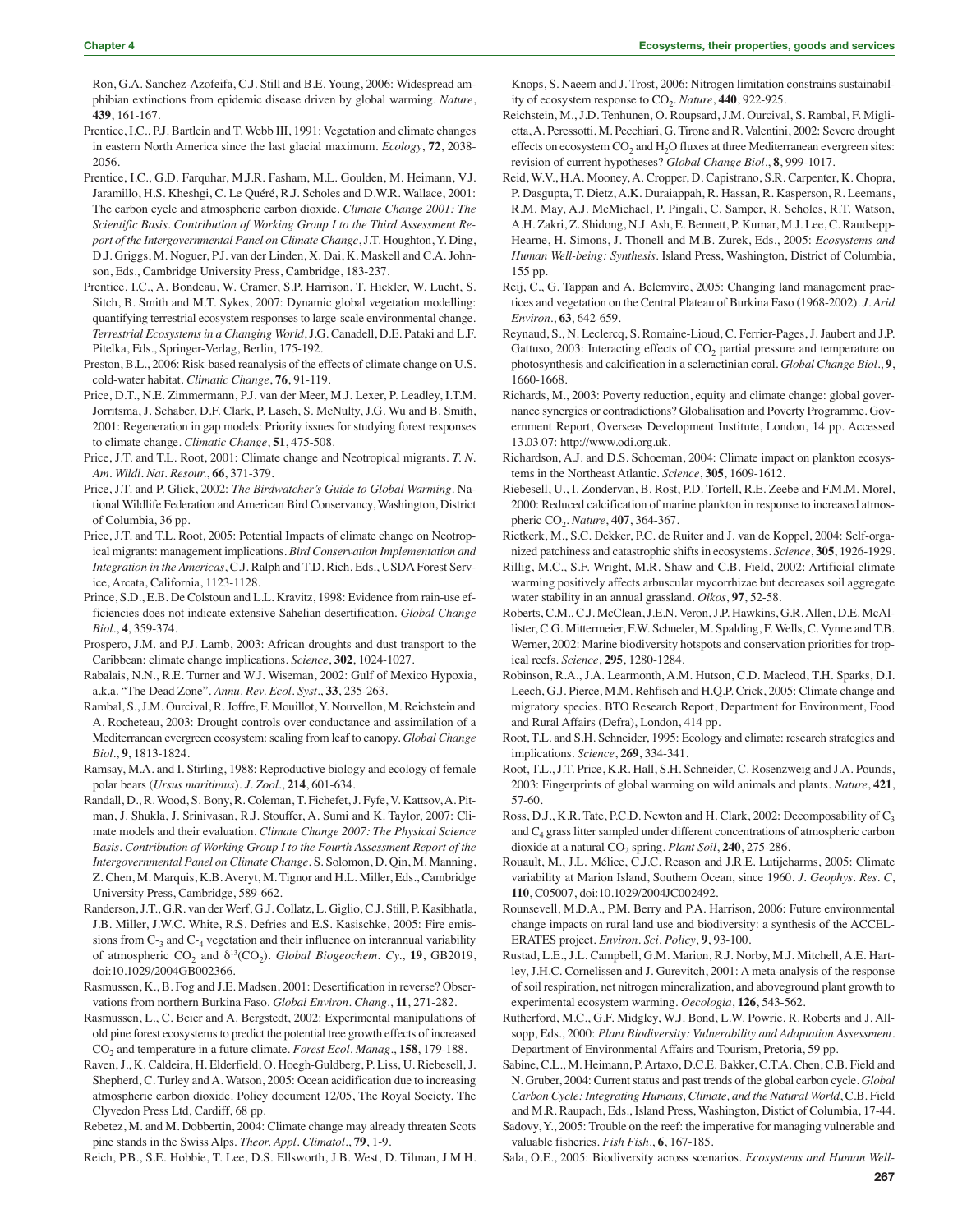- Sala, O.E., I.F.S. Chapin, J.J. Armesto, E. Berlow, J. Bloomfield, R. Dirzo, E. Huber Sanwald, L.F. Huenneke, R.B. Jackson, A. Kinzig, R. Leemans, D.H. Lodge, H.A. Mooney, M. Oesterheld, N. Leroy Poff, M.T. Sykes, B.H. Walker, M. Walker and D.H. Wall, 2000: Global biodiversity scenarios for the year 2100. *Science*, **287**, 1770-1774.
- Salvador, R., F. Lloret, X. Pons and J. Pinol, 2005: Does fire occurrence modify the probability of being burned again? A null hypothesis test from Mediterranean ecosystems in NE Spain. *Ecol. Model.*, **188**, 461-469.
- Sanchez, E., C. Gallardo, M.A. Gaertner, A. Arribas and M. Castro, 2004: Future climate extreme events in the Mediterranean simulated by a regional climate model: a first approach. *Global Planet. Change*, **44**, 163-180.
- Sankaran, M., 2005: Fire, grazing and the dynamics of tall-grass savannas in the Kalakad-Mundanthurai Tiger Reserve, South India. *Conserv. Soc.*, **3**, 4-25.
- Sankaran, M., N.P. Hanan, R.J. Scholes, J. Ratnam, D.J. Augustine, B.S. Cade, J. Gignoux, S.I. Higgins, X. le Roux, F. Ludwig, J. Ardo, F. Banyikwa, A. Bronn, G. Bucini, K.K. Caylor, M.B. Coughenour, A. Diouf, W. Ekaya, C.J. Feral, E.C. February, P.G.H. Frost, P. Hiernaux, H. Hrabar, K.L. Metzger, H.H.T. Prins, S. Ringrose, W. Sea, J. Tews, J. Worden and N. Zambatis, 2005: Determinants of woody cover in African savannas. *Nature*, **438**, 846-849.
- Sanz-Elorza, M., E.D. Dana, A. Gonzalez and E. Sobrino, 2003: Changes in the high-mountain vegetation of the central Iberian peninsula as a probable sign of global warming. *Ann. Bot.*, **92**, 273-280.
- Sardans, J. and J. Peñuelas, 2004: Increasing drought decreases phosphorus availability in an evergreen Mediterranean forest. *Plant Soil*, **267**, 367-377.
- Sarmiento, J., 2000: That sinking feeling. *Nature*, **408**, 155-156.
- Sarmiento, J.L. and N. Gruber, 2002: Sinks for anthropogenic carbon. *Phys. Today*, **55**, 30-36.
- Sarmiento, J.L., T.M.C. Hughes, R.J. Stouffer and S. Manabe, 1998: Simulated response of the ocean carbon cycle to anthropogenic climate warming. *Nature*, **393**, 245-249.
- Sarmiento, J.L., N. Gruber, M. Brzezinksi and J. Dunne, 2004a: High latitude controls of thermocline nutrients and low latitude biological productivity. *Nature*, **426**, 56-60.
- Sarmiento, J.L., R. Slater, R. Barber, L. Bopp, S.C. Doney, A.C. Hirst, J. Kleypas, R. Matear, U. Mikolajewicz, P. Monfray, V. Soldatov, S.A. Spall and R. Stouffer, 2004b: Response of ocean ecosystems to climate warming. *Global Biogeochem. Cy.*, **18**, GB3003, doi:10.1029/2003GB002134.
- Sazonova, T.S., V.E. Romanovsky, J.E. Walsh and D.O. Sergueev, 2004: Permafrost dynamics in the 20th and 21st centuries along the East Siberian transect. *J. Geophys. Res. D*, **109**, D01108, doi:10.1029/2003JD003680.
- Scavia, D., J.C. Field, D.F. Boesch, R.W. Buddemeier, V. Burkett, D.R. Cayan, M. Fogarty, M.A. Harwell, R.W. Howarth, C. Mason, D.J. Reed, T.C. Royer, A.H. Sallenger and J.G. Titus, 2002: Climate change impacts on U.S. coastal and marine ecosystems. *Estuaries*, **25**, 149-164.
- Schäfer, K.V.R., R. Oren, D.S. Ellsworth, C.T. Lai, J.D. Herrick, A.C. Finzi, D.D. Richter and G.G. Katul, 2003: Exposure to an enriched  $CO<sub>2</sub>$  atmosphere alters carbon assimilation and allocation in a pine forest ecosystem. *Global Change Biol.*, **9**, 1378-1400.
- Schallenberg, M., C.J. Hall and C.W. Burns, 2001: Climate change alters zooplankton community structure and biodiversity in coastal wetlands. Report of Freshwater Ecology Group, University of Otago, Hamilton, 9 pp.
- Schaphoff, S., W. Lucht, D. Gerten, S. Sitch, W. Cramer and I.C. Prentice, 2006: Terrestrial biosphere carbon storage under alternative climate projections. *Climatic Change*, **74**, 97-122.
- Schär, C., P.L. Vidale, D. Lüthi, C. Frei, C. Häberli, M.A. Liniger and C. Appenzeller, 2004: The role of increasing temperature variability in European summer heatwaves. *Nature*, **427**, 332-336.
- Scharlemann, J.P.W., R.E. Green and A. Balmford, 2004: Land-use trends in Endemic Bird Areas: global expansion of agriculture in areas of high conservation value. *Global Change Biol.*, **10**, 2046-2051.
- Scheffer, M., S. Carpenter, J.A. Foley, C. Folke and B. Walker, 2001: Catastrophic shifts in ecosystems. *Nature*, **413**, 591-596.
- Schellnhuber, H.J., 2002: Coping with Earth system complexity and irregularity. *Challenges of a Changing Earth*, W. Steffen, D. Jäger and C. Bradshaw, Eds., Springer, Berlin, 151-156.
- Schimel, D. and D. Baker, 2002: Carbon cycle: the wildfire factor. *Nature*, **420**, 29- 30.
- Schimel, D.S., T.G.F. Kittel, S. Running, R. Monson, A. Turnipseed and D. An-**268**
- Schimper, A.F.W., 1903: *Plant Geography on a Physiological Basis*. Clarendon Press, Oxford, 839 pp.
- Schlyter, P., I. Stjernquist, L. Bärring, A.M. Jönsson and C. Nilsson, 2006: Assessment of the impacts of climate change and weather extremes on boreal forests in northern Europe, focusing on Norway spruce. *Climate Res.*, **31**, 75-84.
- Schneider, S.H., 2004: Abrupt non-linear climate change, irreversibility and surprise. *Global Environ. Chang.*, **14**, 245-258.
- Schoennagel, T., T.T. Veblen and W.H. Romme, 2004: The interaction of fire, fuels, and climate across rocky mountain forests. *BioScience*, **54**, 661-676.
- Scholes, R.J. and S.R. Archer, 1997: Tree–grass interactions in savannas. *Annu. Rev. Ecol. Syst.*, **28**, 517-544.
- Scholes, R.J., G. von Maltitz, M. de Wit, G.O. Hughes, G. Midgley and B. Erasmus, 2004: *Helping Biodiversity Adapt to Climate Change*. LUMONET: Science Development Network, Finnish Environment Institute, Helsinki, 2 pp.
- Scholze, M., W. Knorr, N.W. Arnell and I.C. Prentice, 2006: A climate change risk analysis for world ecosystems. *P. Natl. Acad. Sci. USA*, **103**, 13116-13120.
- Schröder, A., L. Persson and A.M. De Roos, 2005: Direct experimental evidence for alternative stable states: a review. *Oikos*, **110**, 3-19.
- Schrope, M.K., J.P. Chanton, L.H. Allen and J.T. Baker, 1999: Effect of  $CO<sub>2</sub>$  enrichment and elevated temperature on methane emissions from rice, *Oryza sativa*. *Global Change Biol.*, **5**, 587-599.
- Schröter, D., W. Cramer, R. Leemans, I.C. Prentice, M.B. Araújo, N.W. Arnell, A. Bondeau, H. Bugmann, T.R. Carter, C.A. Gracia, A.C. de la Vega-Leinert, M. Erhard, F. Ewert, M. Glendining, J.I. House, S. Kankaanpää, R.J.T. Klein, S. Lavorel, M. Lindner, M.J. Metzger, J. Meyer, T.D. Mitchell, I. Reginster, M. Rounsevell, S. Sabaté, S. Sitch, B. Smith, J. Smith, P. Smith, M.T. Sykes, K. Thonicke, W. Thuiller, G. Tuck, S. Zaehle and B. Zierl, 2005: Ecosystem service supply and vulnerability to global change in Europe. *Science*, **310**, 1333- 1337.
- Schulze, E.D. and A. Freibauer, 2005: Carbon unlocked from soils. *Nature*, **437**, 205-206.
- Schumacher, S. and H. Bugmann, 2006: The relative importance of climatic effects, wildfires and management for future forest landscape dynamics in the Swiss Alps. *Global Change Biol.*, **12**, 1435-1450.
- Schumacher, S., H. Bugmann and D.J. Mladenoff, 2004: Improving the formulation of tree growth and succession in a spatially explicit landscape model. *Ecol. Model.*, **180**, 175-194.
- Schumacher, S., B. Reineking, J. Sibold and H. Bugmann, 2006: Modelling the impact of climate and vegetation on fire regimes in mountain landscapes. *Landscape Ecol.*, **21**, 539-554.
- Schwinning, S. and O.E. Sala, 2004: Hierarchy of responses to resource pulses in arid and semi-arid ecosystems. *Oecologia*, **141**, 211-220.
- Scott, D. and C. Lemieux, 2005: Climate change and protected area policy and planning in Canada. *Forest Chron.*, **81**, 696-703.
- Semazzi, F.H.M. and Y. Song, 2001: A GCM study of climate change induced by deforestation in Africa. *Climate Res.*, **17**, 169-182.
- Serreze, M.C., F. Carse, R.G. Barry and J.C. Rogers, 1997: Icelandic low cyclone activity: climatological features, linkages with the NAO, and relationships with recent changes in the Northern Hemisphere Circulation. *J. Appl. Syst. Anal.*, **10**, 453-464.
- Shafer, S.L., P.J. Bartlein and R.S. Thompson, 2001: Potential changes in the distributions of western North America tree and shrub taxa under future climate scenarios. *Ecosystems*, **4**, 200-215.
- Shaw, M.R., E.S. Zavaleta, N.R. Chiariello, E.E. Cleland, H.A. Mooney and C.B. Field, 2002: Grassland responses to global environmental changes suppressed by elevated CO2. *Science*, **298**, 1987-1990.
- Sheppard, C.R.C., 2003: Predicted recurrences of mass coral mortality in the Indian Ocean. *Nature*, **425**, 294-297.
- Shiyatov, S.G., 2003: Rates of change in the upper treeline ecotone in the polar Ural Mountains. *PAGES News*, **11**, 8-10.
- Shvidenko, A., C.V. Barber and R. Persson, 2005: Forest and woodland systems. *Ecosystems and Human Well-being: Volume 1: Current State and Trends*, R. Hassan, R. Scholes and N. Ash, Eds., Island Press, Washington, District of Columbia, 585-621.
- Siegenthaler, U., T.F. Stocker, E. Monnin, D. Luthi, J. Schwander, B. Stauffer, D. Raynaud, J.M. Barnola, H. Fischer, V. Masson-Delmotte and J. Jouzel, 2005: Stable carbon cycle-climate relationship during the late Pleistocene. *Science*, **310**, 1313-1317.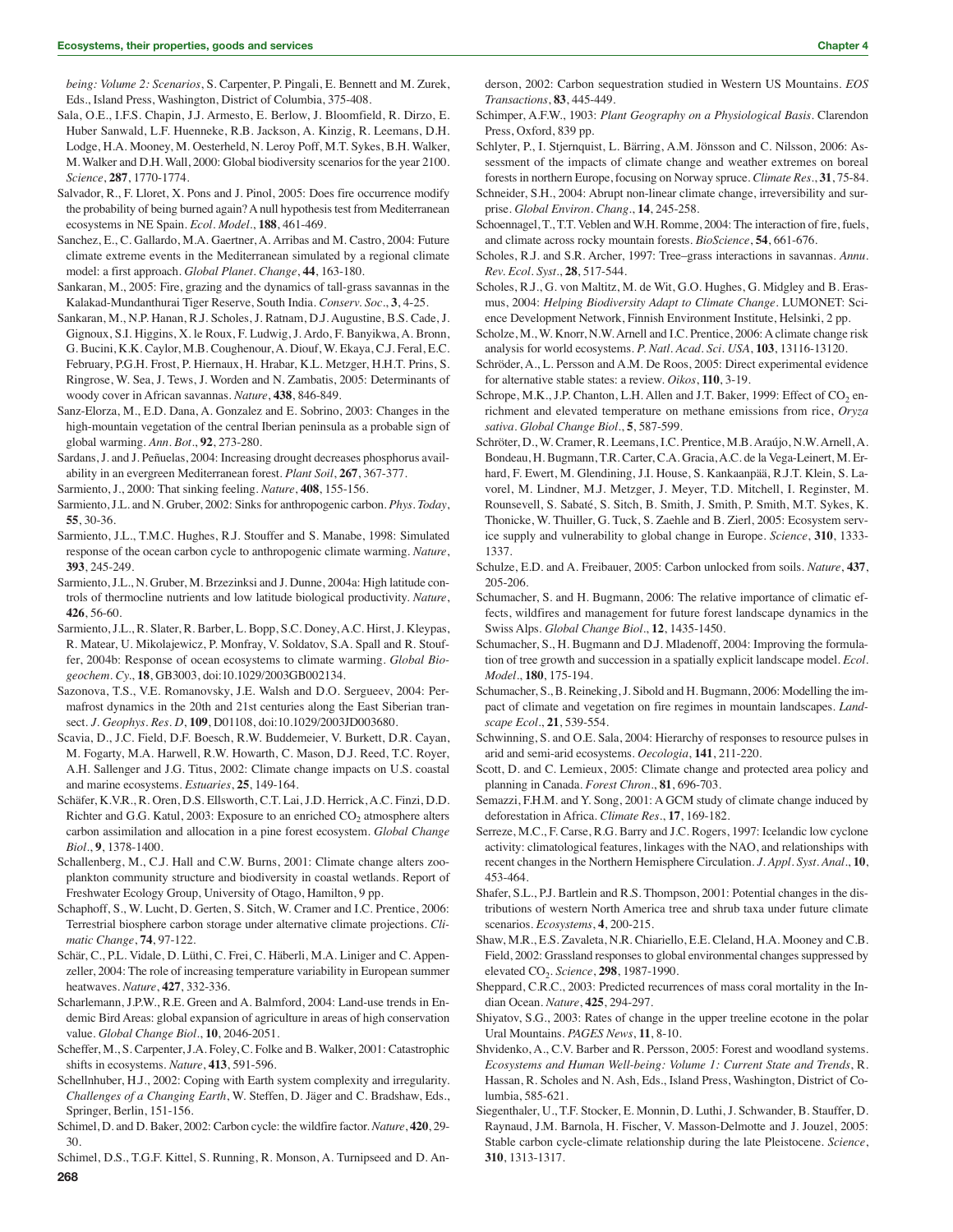- Simmons, R.E., P. Barnard, W.R.J. Dean, G.F. Midgley, W. Thuiller and G. Hughes, 2004: Climate change and birds: perspectives and prospects from southern Africa. *Ostrich*, **75**, 295-308.
- Sims, D.W., V.J. Wearmouth, M.J. Genner, A.J. Southward and S.J. Hawkins, 2004: Low-temperature-driven early spawning migration of a temperate marine fish. *J. Anim. Ecol.*, **73**, 333-341.
- Singh, H.S., 2003: Vulnerability and adaptability of tidal forests in response to climate change in India. *Indian Forester*, **129**, 749-756.
- Siqueira, M.F. and A.T. Peterson, 2003: Consequences of global climate change for geographic distributions of cerrado tree species. *Biota Neotropica*, **3**, 1-14.
- Sitch, S., B. Smith, I.C. Prentice, A. Arneth, A. Bondeau, W. Cramer, J.O. Kaplan, S. Levis, W. Lucht, M.T. Sykes, K. Thonicke and S. Venevsky, 2003: Evaluation of ecosystem dynamics, plant geography and terrestrial carbon cycling in the LPJ dynamic global vegetation model. *Global Change Biol.*, **9**, 161-185.
- Sitch, S., V. Brovkin, W. von Bloh, D. van Vuuren, B. Assessment and A. Ganopolski, 2005: Impacts of future land cover changes on atmospheric  $CO<sub>2</sub>$  and climate. *Global Biogeochem. Cy.*, **19**, GB2013, doi:10.1029/2004GB002311.
- Sitch, S., A.D. McGuire, J. Kimball, N. Gedney, J. Gamon, R. Emgstrom, A. Wolf, Q. Zhuang and J. Clein, 2007: Assessing the carbon balance of circumpolar Arctic tundra with remote sensing and process-based modeling approaches. *Ecol. Appl.*, **17**, 213-234.
- Skinner, W.R., M.D. Flannigan, B.J. Stocks, D.L. Martell, B.M. Wotton, J.B. Todd, J.A. Mason, K.A. Logan and E.M. Bosch, 2002: A 500 hPa synoptic wildland fire climatology for large Canadian forest fires, 1959-1996. *Theor. Appl. Climatol.*, **71**, 157-169.
- Skre, O., R. Baxter, R.M.M. Crawford, T.V. Callaghan and A. Fedorkov, 2002: How will the tundra-taiga interface respond to climate change? *Ambio Special Report*, **12**, 37-46.
- Smith, J.B. and J.K. Lazo, 2001: A summary of climate change impact assessments from the US Country Studies Program. *Climatic Change*, **50**, 1-29.
- Smith, L.C., Y. Sheng, G.M. MacDonald and L.D. Hinzman, 2005: Disappearing arctic lakes. *Science*, **308**, 1429.
- Smith, M.D. and A.K. Knapp, 1999: Exotic plant species in a  $C_{-4}$ -dominated grassland: invasibility, disturbance and community structure. *Oecologia*, **120**, 605- 612.
- Smith, R.D. and E. Malthby, 2003: *Using the Ecosystem Approach to Implement the Convention on Biological Diversity: Key Issues and Case Studies*. Island Press, Chicago, 118 pp.
- Smith, S.D., T.E. Huxman, S.F. Zitzer, T.N. Charlet, D.C. Housman, J.S. Coleman, L.K. Fenstermaker, J.R. Seemann and R.S. Nowak, 2000: Elevated  $CO<sub>2</sub>$  increases productivity and invasive species success in an arid ecosystem. *Nature*, **408**, 79-82.
- Smith, V.R., 2002: Climate change in the sub-Antarctic: an illustration from Marion Island. *Climatic Change*, **52**, 345-357.
- Snyder, P.K., C. Delire and J.A. Foley, 2004: Evaluating the influence of different vegetation biomes on the global climate. *Clim. Dynam.*, **23**, 279-302.
- Solorzano, S., M.A. Castillo-Santiago, D.A. Navarrete-Gutierrez and K. Oyama, 2003: Impacts of the loss of neotropical highland forests on the species distribution: a case study using resplendent quetzal an endangered bird species. *Biol. Conserv.*, **114**, 341-349.
- Sorenson, L.G., R. Goldberg, T.L. Root and M.G. Anderson, 1998: Potential effects of global warming on waterfowl populations breeding in the Northern Great Plains. *Climatic Change*, **40**, 343-369.
- Spehn, E. and C. Körner, 2005: A global assessment of mountain biodiversity and its function. *Global Change and Mountain Regions: An Overview of Current Knowledge*, U.M. Huber, H.K.M. Bugmann and M.A. Reasoner, Eds., Springer, Berlin, 393-400.
- Stabeno, P.J., N.A. Bond, N.B. Kachel, S.A. Salo and J.D. Schumacher, 2001: On the temporal variability of the physical environment over the south-eastern Bering Sea. *Fish. Oceanogr.*, **10**, 81-98.
- Stachowicz, J.J., J.R. Terwin, R.B. Whitlatch and R.W. Osman, 2002: Linking climate change and biological invasions: ocean warming facilitates nonindigenous species invasions. *P. Natl. Acad. Sci. USA*, **99**, 15497-15500.
- Stampfli, A. and M. Zeiter, 2004: Plant regeneration directs changes in grassland composition after extreme drought: a 13-year study in southern Switzerland. *J. Ecol.*, **92**, 568-576.
- Stapp, P., G.A. Polls and F.S. Pirero, 1999: Stable isotopes reveal strong marine and El Niño effects on island food webs. *Nature*, **401**, 467-469.
- Steffen, W., A. Sanderson, P.D. Tyson, J. Jäger, P.A. Matson, B. Moore, F. Oldfield, K. Richardson, H.-J. Schellnhuber, B.L. Turner II and R.J. Wasson, 2004: *Global*

*Change and the Earth System: A Planet Under Pressure*. Springer, Berlin, 336 pp.

- Stenseth, N.C. and J.W. Hurrell, 2005: Global climate change: building links between the climate and ecosystem impact research communities. *Climate Res.*, **29**, 181-182.
- Stenseth, N.C., A. Mysterud, G. Ottersen, J.W. Hurrell, K.S. Chan and M. Lima, 2002: Ecological effects of climate fluctuations. *Science*, **297**, 1292-1296.
- Stenseth, N.C., G. Ottersen, J.W. Hurrell, A. Mysterud, M. Lima, K.S. Chan, N.G. Yoccoz and B. Adlandsvik, 2003: Studying climate effects on ecology through the use of climate indices: the North Atlantic Oscillation, El Niño Southern Oscillation and beyond. *P. Roy. Soc. Lond. B*, **270**, 2087-2096.
- Stern, N., 2007: *The Economics of Climate Change: The Stern Review*. Cambridge University Press, Cambridge, 692 pp.
- Stevens, G.C. and J.F. Fox, 1991: The causes of treeline. *Annu. Rev. Ecol. Syst*., **22**, 177-191.
- Still, C.J., P.N. Foster and S.H. Schneider, 1999: Simulating the effects of climate change on tropical montane cloud forests. *Nature*, **398**, 608-610.
- Stirling, I. and A.E. Derocher, 1993: Possible impacts of climatic warming on polar bears. *Arctic*, **46**, 240-245.
- Stirling, I., N.J. Lunn and J. Iacozza, 1999: Long-term trends in the population ecology of polar bears in western Hudson Bay in relation to climatic change. *Arctic*, **52**, 294-306.
- Stock, W.D., F. Ludwig, C. Morrow, G.F. Midgley, S.J.E. Wand, N. Allsopp and T.L. Bell, 2005: Long-term effects of elevated atmospheric  $CO_2$  on species composition and productivity of a southern African C-4 dominated grassland in the vicinity of a CO<sub>2</sub> exhalation. *Plant Ecol.*, **178**, 211-224.
- Stocks, B.J., M.A. Fosberg, T.J. Lynham, L. Mearns, B.M. Wotton, Q. Yang, J.Z. Jin, K. Lawrence, G.R. Hartley, J.A. Mason and D.W. McKenney, 1998: Climate change and forest fire potential in Russian and Canadian boreal forests. *Climatic Change*, **38**, 1-13.
- Stocks, B.J., J.A. Mason, J.B. Todd, E.M. Bosch, B.M. Wotton, B.D. Amiro, M.D. Flannigan, K.G. Hirsch, K.A. Logan, D.L. Martell and W.R. Skinner, 2002: Large forest fires in Canada, 1959-1997. *J. Geophys. Res. D*, **108**, 8149, doi:10.1029/2001JD000484.
- Stokstad, E., 2001: U.N. report suggests slowed forest losses. *Science*, **291**, 2294.
- Strengers, B., R. Leemans, B.J. Eickhout, B. de Vries and A.F. Bouwman, 2004: The land-use projections and resulting emissions in the IPCC SRES scenarios as simulated by the IMAGE 2.2 model. *GeoJournal*, **61**, 381-393.
- Sturm, M., C. Racine and K. Tape, 2001: Increasing shrub abundance in the Arctic. *Nature*, **411**, 546-547.
- Sturm, M., T. Douglas, C. Racine and G.E. Liston, 2005: Changing snow and shrub conditions affect albedo with global implications. *J. Geophys. Res. G*, **110**, G01004, doi:10.1029/2005JG000013.
- Sumner, G.N., R. Romero, V. Homar, C. Ramis, S. Alonso and E. Zorita, 2003: An estimate of the effects of climate change on the rainfall of Mediterranean Spain by the late twenty-first century. *Clim. Dynam.*, **20**, 789-805.

Symon, C., L. Arris and B. Heal, Eds., 2005: *Arctic Climate Impact Assessment (ACIA): Scientific Report*. Cambridge University Press, Cambridge, 1042 pp.

- Szmant, A.M., 2001: Why are coral reefs world-wide becoming overgrown by algae? 'Algae, algae everywhere, and nowhere a bite to eat!' *Coral Reefs*, **19**, 299-302.
- Tape, K., M. Sturm and C. Racine, 2006: The evidence for shrub expansion in Northern Alaska and the Pan-Arctic. *Global Change Biol.*, **12**, 686-702.
- Theurillat, J.P. and A. Guisan, 2001: Potential impact of climate change on vegetation in the European Alps: a review. *Climatic Change*, **50**, 77-109.
- Theurillat, J.P., F. Felber, P. Geissler, J.M. Gobat, M. Fierz, A. Fischlin, P. Küpfer, A. Schlüssel, C. Velluti, G.F. Zhao and J. Williams, 1998: Sensitivity of plant and soil ecosystems of the Alps to climate change. *Views from the Alps: Regional Perspectives on Climate Change*, P. Cebon, U. Dahinden, H.C. Davies, D.M. Imboden and C.C. Jager, Eds., MIT Press, Boston, Massachusetts, 225-308.
- Thirgood, S., A. Mosser, S. Tham, G. Hopcraft, E. Mwangomo, T. Mlengeya, M. Kilewo, J. Fryxell, A.R.E. Sinclair and M. Borner, 2004: Can parks protect migratory ungulates? The case of the Serengeti wildebeest. *Anim. Conserv.*, **7**, 113- 120.
- Thomas, C.D., A. Cameron, R.E. Green, M. Bakkenes, L.J. Beaumont, Y.C. Collingham, B.F.N. Erasmus, M.F. de Siqueira, A. Grainger, L. Hannah, L. Hughes, B. Huntley, A.S. van Jaarsveld, G.F. Midgley, L. Miles, M.A. Ortega-Huerta, A.T. Peterson, O.L. Phillips and S.E. Williams, 2004a: Extinction risk from climate change. *Nature*, **427**, 145-148.
- Thomas, C.D., S.E. Williams, A. Cameron, R.E. Green, M. Bakkenes, L.J. Beau-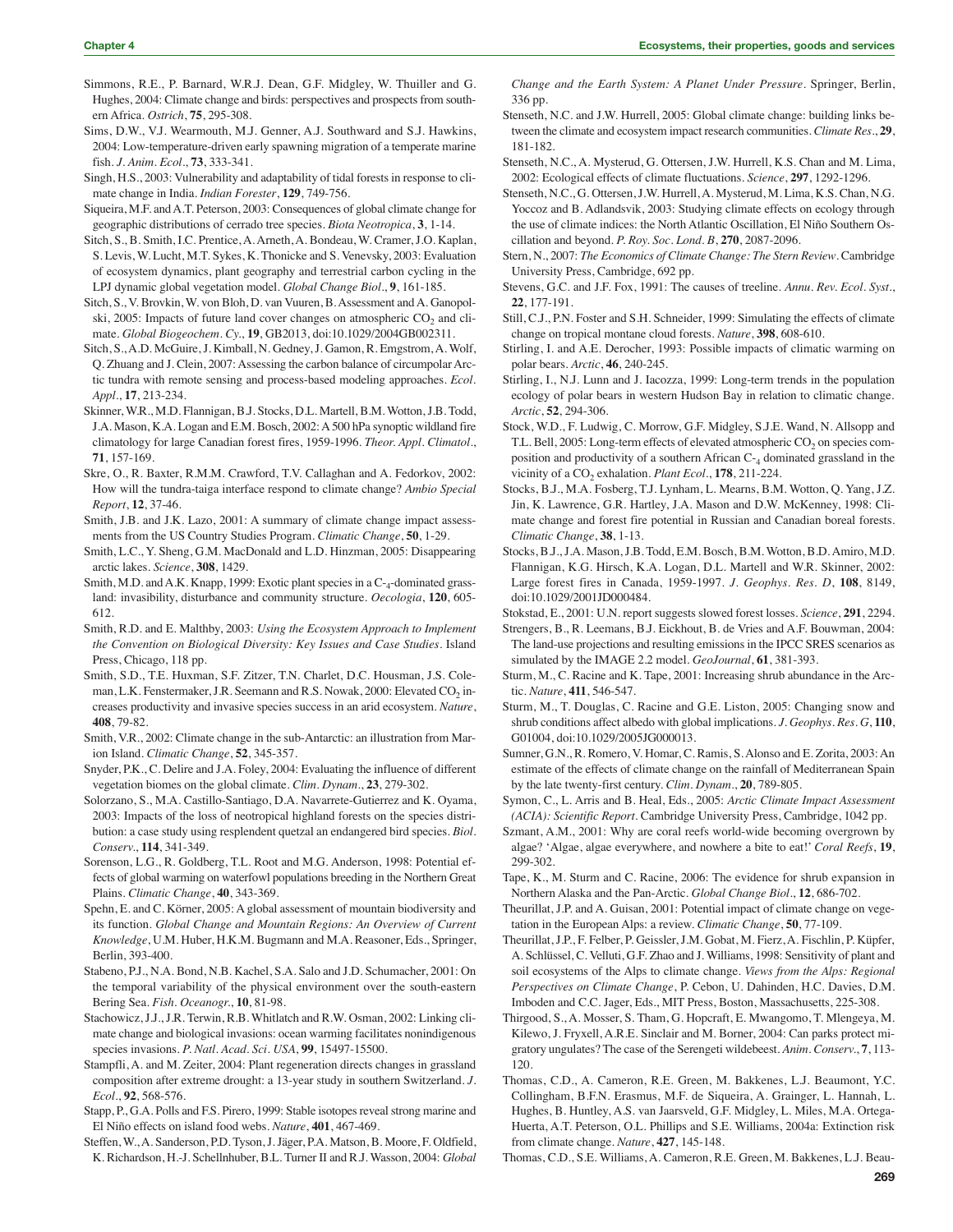mont, Y.C. Collingham, B.F.N. Erasmus, M.F de Siqueira, A. Grainger, L. Hannah, L. Hughes, B. Huntley, A.S. van Jaarsveld, G.F. Midgley, L. Miles, M.A. Ortega-Huerta, A.T. Peterson and O.L. Philipps, 2004b: Biodiversity conservation: uncertainty in predictions of extinction risk/Effects of changes in climate and land use/Climate change and extinction risk (reply). *Nature*, **430**, 34.

- Thomas, D.S.G. and H.C. Leason, 2005: Dunefield activity response to climate variability in the southwest Kalahari. *Geomorphology*, **64**, 117-132.
- Thonicke, K., S. Venevsky, S. Sitch and W. Cramer, 2001: The role of fire disturbance for global vegetation dynamics: coupling fire into a Dynamic Global Vegetation Model. *Global Ecol. Biogeogr.*, **10**, 661-677.
- Thuiller, W., S. Lavorel and M.B. Araujo, 2005a: Niche properties and geographical extent as predictors of species sensitivity to climate change. *Global Ecol. Biogeogr.*, **14**, 347.
- Thuiller, W., S. Lavorel, M.B. Araujo, M.T. Sykes and I.C. Prentice, 2005b: Climate change threats to plant diversity in Europe. *P. Natl. Acad. Sci. USA*, **102**, 8245-8250.
- Thuiller, W., O. Broenniman, G. Hughes, J.R.M. Alkemades, G.F. Midgley and F. Corsi, 2006a: Vulnerability of African mammals to anthropogenic climate change under conservative land transformation assumptions. *Global Change Biol.*, **12**, 424-440.
- Thuiller, W., G.F. Midgley, G.O. Hughes, B. Bomhard, G. Drew, M.C. Rutherford and F.I. Woodward, 2006b: Endemic species and ecosystem sensitivity to climate change in Namibia. *Global Change Biol.*, **12**, 759-776.
- Timoney, K.P., 2003: The changing disturbance regime of the boreal forest of the Canadian Prairie Provinces. *Forest Chron.*, **79**, 502-516.
- Tinner, W. and A.F. Lotter, 2001: Central European vegetation response to abrupt climate change at 8.2 ka. *Geology*, **29**, 551-554.
- Tol, R.S.J., 2001: Equitable cost-benefit analysis of climate change policies. *Ecol. Econ.*, **36**, 71-85.
- Toman, M., 1998a: Research frontiers in the economics of climate change. *Environ. Resour. Econ.*, **11**, 603-621.
- Toman, M., 1998b: Why not to calculate the value of the world's ecosystem services and natural capital. *Ecol. Econ.*, **25**, 57-60.
- Tompkins, E.L. and W.N. Adger, 2003: Building resilience to climate change through adaptive management of natural resources. Working Paper 27, Tyndall Centre for Climate Change Research, Norwich, 19 pp.
- Trenberth, K.E., P.D. Jones, P.G. Ambenje, R. Bojariu, D.R. Easterling, A.M.G. Klein Tank, D.E. Parker, J.A. Renwick, F. Rahimzadeh, M.M. Rusticucci, B.J. Soden and P.-M. Zhai, 2007: Observations: surface and atmospheric climate change. *Climate Change 2007: The Physical Science Basis. Contribution of Working Group I to the Fourth Assessment Report of the Intergovernmental Panel on Climate Change*, S. Solomon, D. Qin, M. Manning, Z. Chen, M. Marquis, K.B. Averyt, M. Tignor and H.L. Miller, Eds., Cambridge University Press, Cambridge, 235-336.
- Trigo, R.M., M.G. Pereira, J.M.C. Pereira, B. Mota, T.J. Calado, C.C. da Camara and F.E. Santo, 2005: The exceptional fire season of summer 2003 in Portugal. *Geophys. Res. Abstracts*, **7**, 09690.
- Trigo, R.M., J.M.C. Pereira, M.G. Pereira, B. Mota, T.J. Calado, C.C. Dacamara and F.E. Santo, 2006: Atmospheric conditions associated with the exceptional fire season of 2003 in Portugal. *Int. J. Climatol.*, **26**, 1741-1757.
- Tuchman, N.C., R.G. Wetzel, S.T. Rier, K.A. Wahtera and J.A. Teeri, 2002: Elevated atmospheric  $CO<sub>2</sub>$  lowers leaf litter nutritional quality for stream ecosystem food webs. *Global Change Biol.*, **8**, 163-170.
- Tuchman, N.C., K.A. Wahtera, R.G. Wetzel, N.M. Russo, G.M. Kilbane, L.M. Sasso and J.A. Teeri, 2003a: Nutritional quality of leaf detritus altered by elevated atmospheric CO<sub>2</sub>: effects on development of mosquito larvae. *Freshwater Biol.*, **48**, 1432-1439.
- Tuchman, N.C., K.A. Wahtera, R.G. Wetzel and J.A. Teeri, 2003b: Elevated atmospheric  $CO<sub>2</sub>$  alters leaf litter quality for stream ecosystems: an in situ leaf decomposition study. *Hydrobiologia*, **495**, 203-211.
- Turley, C., J. Blackford, S. Widdicombe, D. Lowe and P. Nightingale, 2006: Reviewing the impact of increased atmospheric  $CO<sub>2</sub>$  on oceanic pH and the marine ecosystem. *Avoiding Dangerous Climate Change*, H.J. Schellnhuber, W. Cramer, N. Nakićenović, T.M.L. Wigley and G. Yohe, Eds., Cambridge University Press, Cambridge, 65-70.
- Tyrrell, T., P.M. Holligan and C.D. Mobley, 1999: Optical impacts of oceanic coccolithophore blooms. *J. Geophys. Res. E*, **104**, 3223-3241, doi:10.1029/1998JC900052.
- UNEP, 2002: *Global Environmental Outlook 3: Past, Present and Future Perspectives*. A report from the GEO Project, United Nations Environment Pro-

gramme, Nairobi, 416 pp.

- Usher, M.B., T.V. Callaghan, G. Gilchrist, B. Heal, G.P. Juday, H. Loeng, M.A.K. Muir and P. Prestrud, 2005: Principles of conserving the Arctic's biodiversity. *Arctic Climate Impact Assessment (ACIA): Scientific Report*, C. Symon, L. Arris and B. Heal, Eds., Cambridge University Press, Cambridge, 539-596.
- Van Auken, O.W., 2000: Shrub invasions of North American semiarid grasslands. *Annu. Rev. Ecol. Syst.*, **31**, 197-215.
- Van Dam, R., H. Gitay, M. Finlayson, N.J. Davidson and B. Orlando, 2002: *Climate Change and Wetlands: Impacts, Adaptation and Mitigation*. Ramsar COP8 DOC. 11, Ramsar Bureau, The Ramsar Convention on Wetlands, Gland, 64 pp.
- van den Bergh, J.C.J.M., 2004: Optimal climate policy is a utopia: from quantitative to qualitative cost-benefit analysis. *Ecol. Econ.*, **48**, 385-393.
- van den Born, G.J., R. Leemans and M. Schaeffer, 2004: Climate change scenarios for dryland West Africa 1990-2050. *The Impact of Climate Change on Drylands*, A.J. Dietz, R. Ruben and A. Verhagen, Eds., Kluwer Academic, Dordrecht, 43-48.
- van der Werf, G.R., J.T. Randerson, G.J. Collatz, L. Giglio, P.S. Kasibhatla, A.F. Arellano, S.C. Olsen and E.S. Kasischke, 2004: Continental-scale partitioning of fire emissions during the 1997 to 2001 El Niño/La Niña period. *Science*, **303**, 73- 76.
- van Groenigen, K.J., J. Six, B.A. Hungate, M.A. de Graaff, N. van Breemen and C. van Kessel, 2006: Element interactions limit soil carbon storage. *P. Natl. Acad. Sci. USA*, **103**, 6571-6574.
- Van Kessel, C., J. Nitschelm, W.R. Horwath, D. Harris, F. Walley, A. Luscher and U. Hartwig, 2000: Carbon-13 input and turn-over in a pasture soil exposed to long-term elevated atmospheric CO<sub>2</sub>. *Global Change Biol.*, **6**, 123-135.
- van Vliet, A. and R. Leemans, 2006: Rapid species responses to changes in climate requires stringent climate protection target. *Avoiding Dangerous Climate Change*, H.J. Schellnhuber, W. Cramer, N. Nakićenović, T.M.L. Wigley and G. Yohe, Eds., Cambridge University Press, Cambridge, 135-141.
- van Wijk, M.T., K.E. Clemmensen, G.R. Shaver, M. Williams, T.V. Callaghan, F.S. Chapin, J.H.C. Cornelissen, L. Gough, S.E. Hobbie, S. Jonasson, J.A. Lee, A. Michelsen, M.C. Press, S.J. Richardson and H. Rueth, 2004: Long-term ecosystem level experiments at Toolik Lake, Alaska, and at Abisko, Northern Sweden: generalizations and differences in ecosystem and plant type responses to global change. *Global Change Biol.*, **10**, 105-123.
- Van Wilgen, B.W., N. Govender, H.C. Biggs, D. Ntsala and X.N. Funda, 2004: Response of Savanna fire regimes to changing fire-management policies in a large African National Park. *Conserv. Biol.*, **18**, 1533-1540.
- Väre, H., R. Lampinen, C. Humphries and P. Williams, 2003: Taxonomic diversity of vascular plants in the European alpine areas. *Alpine Biodiversity in Europe: A Europe-wide Assessment of Biological Richness and Change*, L. Nagy, G. Grabherr, C.K. Körner and D.B.A. Thompson, Eds., Springer Verlag, Berlin, 133-148.
- Vazquez, A. and J.M. Moreno, 2001: Spatial distribution of forest fires in Sierra de Gredos (Central Spain). *Forest Ecol. Manag.*, **147**, 55-65.
- Veenendaal, E.M., O. Kolle and J. Lloyd, 2004: Seasonal variation in energy fluxes and carbon dioxide exchange for a broad-leaved semi-arid savanna (Mopane woodland) in Southern Africa. *Global Change Biol.*, **10**, 318-328.
- Velichko, A.A., Ed., 2002: *Dynamics of Terrestrial Landscape Components and Inland and Marginal Seas of Northern Eurasia During the Last 130,000 Years*. GEOS Press, Moscow, 296 pp.
- Velichko, A.A., N. Catto, A.N. Drenova, V.A. Klimanov, K.V. Kremenetski and V.P. Nechaev, 2002: Climate changes in East Europe and Siberia at the late glacial–Holocene transition. *Quatern. Int.*, **91**, 75-99.
- Velichko, A.A., O.K. Borisova, E.M. Zelikson and T.D. Morozova, 2004: Changes in vegetation and soils of the East European Plain to be expected in the 21st century due to the anthropogenic changes in climate. *Geogr. Polonica*, **77**, 35-45.
- Velichko, A.A., E.Y. Novenko, V.V. Pisareva, E.M. Zelikson, T. Boettger and F.W. Junge, 2005: Vegetation and climate changes during the Eemian interglacial in Central and Eastern Europe: comparative analysis of pollen data. *Boreas*, **34**, 207-219.
- Verburg, P., R.E. Hecky and H. Kling, 2003: Ecological consequences of a century of warming in Lake Tanganyika. *Science*, **301**, 505-507.
- Vergani, D.F., Z.B. Stanganelli and D. Bilenca, 2004: Effects of El Niño and La Niña events on the sex ratio of southern elephant seals at King George Island. *Mar. Ecol.–Prog. Ser.*, **268**, 293-300.
- Vicente-Serrano, S.M., J.C. Gonzalez-Hidalgo, M. de Luis and J. Raventos, 2004: Drought patterns in the Mediterranean area: the Valencia region (eastern Spain). *Climate Res.*, **26**, 5-15.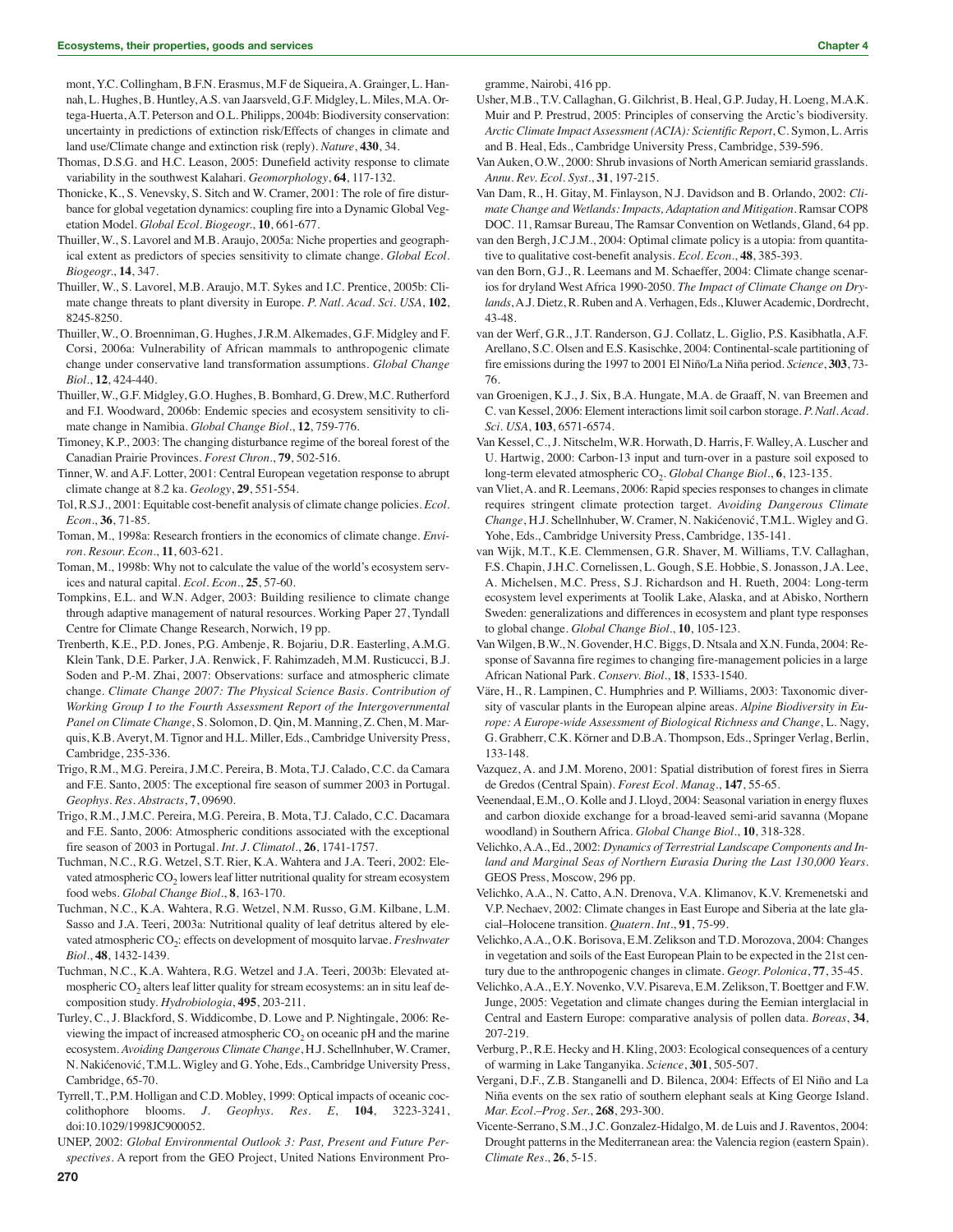- Villalba, R. and T.T. Veblen, 1997: Regional patterns of tree population age structures in northern Patagonia: climatic and disturbance influences. *J. Ecol.*, **85**, 113-124.
- Villers-Ruiz, L. and I. Trejo-Vazquez, 1998: Impacto del cambio climático en los bosques y áreas naturales protegidas de México (Impact of climatic change in forests and natural protected areas of Mexico). *Interciencia*, **23**, 10-19.
- Virtanen, T., S. Neuvonen, A. Nikula, M. Varama and P. Niemelä, 1996: Climate change and the risks of Neodiprion sertifer outbreaks on Scots pine. *Silva Fenn.*, **30**, 169-177.
- Visser, M.E., C. Both and M.M. Lambrechts, 2004: Global climate change leads to mistimed avian reproduction. *Adv. Ecol. Res.*, **35**, 89-110.
- Vitousek, P.M., H.A. Mooney, J. Lubchenco and J.M. Melillo, 1997: Human domination of Earth's ecosystems. *Science*, **277**, 494-499.
- Vlassova, T.K., 2002: Human impacts on the tundra–taiga zone dynamics: the case of the Russian Lesotundra. *Ambio Special Report* , **12**, 30-36.
- Volney, W.J.A. and R.A. Fleming, 2000: Climate change and impacts of boreal forest insects. *Agr. Ecosyst. Environ.*, **82**, 283-294.
- Von Maltitz, G.P., R.J. Scholes, B. Erasmus and A. Letsoalo, 2006: Adapting conservation strategies to accommodate impacts of climate change in southern Africa. Working paper No. 35, Assessments of Impacts and Adaptations to Climate Change (AIACC), Washington, District of Columbia, 53 pp.
- Wagner, W., K. Scipal, C. Pathe, D. Gerten, W. Lucht and B. Rudolf, 2003: Evaluation of the agreement between the first global remotely sensed soil moisture data with model and precipitation data. *J. Geophys. Res. D*, **108**, 4611, doi:10.1029/2003JD003663.
- Walker, M.D., C.H. Wahren, R.D. Hollister, G.H.R. Henry, L.E. Ahlquist, J.M. Alatalo, M.S. Bret-Harte, M.P. Calef, T.V. Callaghan, A.B. Carroll, H.E. Epstein, I.S. Jonsdottir, J.A. Klein, B. Magnusson, U. Molau, S.F. Oberbauer, S.P. Rewa, C.H. Robinson, G.R. Shaver, K.N. Suding, C.C. Thompson, A. Tolvanen, O. Totland, P.L. Turner, C.E. Tweedie, P.J. Webber and P.A. Wookey, 2006: Plant community responses to experimental warming across the tundra biome. *P. Natl. Acad. Sci. USA*, **103**, 1342-1346.
- Walsh, J.E., 1995: Long-term observations for monitoring of the cryosphere. *Climatic Change*, **31**, 369-394.
- Walsh, J.E. and M.S. Timlin, 2003: Northern Hemisphere sea ice simulations by global climate models. *Polar Res.*, **22**, 75-82.
- Walter, K.M., S.A. Zimov, J.P. Chanton, D. Verbyla and F.S. Chapin, 2006: Methane bubbling from Siberian thaw lakes as a positive feedback to climate warming. *Nature*, **443**, 71-75.
- Walther, G.R., C.A. Burga and P.J. Edwards, Eds., 2001: "*Fingerprints" of Climate Change: Adaptive Behavior and Shifting Species Ranges*. Kluwer, New York, 329 pp.
- Walther, G.R., E. Post, P. Convey, A. Menzel, C. Parmesan, T.J.C. Beebee, J.M. Fromentin, O. Hoegh-Guldberg and F. Bairlein, 2002: Ecological responses to recent climate change. *Nature*, **416**, 389-395.
- Wang, G.L. and E.A.B. Eltahir, 2002: Impact of  $CO<sub>2</sub>$  concentration changes on the biosphere-atmosphere system of West Africa. *Global Change Biol.*, **8**, 1169- 1182.
- Wang, S.Q., J.Y. Liu, G.R. Yu, Y.Y. Pan, Q.M. Chen, K.R. Li and J.Y. Li, 2004a: Effects of land use change on the storage of soil organic carbon: a case study of the Qianyanzhou Forest Experimental Station in China. *Climatic Change*, **67**, 247-255.
- Wang, X.L.L., F.W. Zwiers and V.R. Swail, 2004b: North Atlantic Ocean wave climate change scenarios for the twenty-first century. *J. Climate*, **17**, 2368-2383.
- Wanner, H., R. Rickli, E. Salvisberg, C. Schmutz and M. Schüepp, 1997: Global climate change and variability and its influence on Alpine climate: concepts and observations. *Theor. Appl. Climatol.*, **58**, 221-243.
- Warner, T.T., 2004: *Desert Meteorology*. Cambridge University Press, Cambridge, 595 pp.
- Warren, A., 2005: The policy implications of Sahelian change. *J. Arid Environ.*, **63**, 660-670.
- Warren, R., 2006: Impacts of global climate change at different annual mean global temperature increases. *Avoiding Dangerous Climate Change*, H.J. Schellnhuber, W. Cramer, N. Nakićenović, T.M.L. Wigley and G. Yohe, Eds., Cambridge University Press, Cambridge, 93-131.
- Watson, R.T., I.R. Noble, B. Bolin, N.H. Ravindranath, D.J. Verardo and D.J. Dokken, Eds., 2000: *Land Use, Land-Use Change, and Forestry: A Special Report of the Intergovernmental Panel on Climate Change*. Cambridge University Press, Cambridge, 377 pp.
- Weltzin, J.F., J. Pastor, C. Harth, S.D. Bridgham, K. Updegraff and C.T. Chapin,

2000: Response of bog and fen plant communities to warming and water-table manipulations. *Ecology*, **81**, 3464-3478.

- Weltzin, J.F., C. Harth, S.D. Bridgham, J. Pastor and M. Vonderharr, 2001: Production and microtopography of bog bryophytes: response to warming and water-table manipulations. *Oecologia*, **128**, 557-565.
- Weltzin, J.F., S.D. Bridgham, J. Pastor, J.Q. Chen and C. Harth, 2003: Potential effects of warming and drying on peatland plant community composition. *Global Change Biol.*, **9**, 141-151.
- Westerling, A.L., H.G. Hidalgo, D.R. Cayan and T.W. Swetnam, 2006: Warming and earlier spring increase western US forest wildfire activity. *Science*, **313**, 940- 943.
- Weyhenmeyer, G.A., 2004: Synchrony in relationships between the North Atlantic Oscillation and water chemistry among Sweden's largest lakes. *Limnol. Oceanogr.*, **49**, 1191-1201.
- Weyhenmeyer, G.A., M. Meili and D.M. Livingstone, 2004: Nonlinear temperature response of lake ice breakup. *Geophys. Res. Lett.*, **31**, L07203, doi:10.1029/2004GL019530.
- White, A., M.G.R. Cannell and A.D. Friend, 2000a: CO<sub>2</sub> stabilization, climate change and the terrestrial carbon sink. *Global Change Biol.*, **6**, 817-833.
- White, T.A., B.D. Campbell, P.D. Kemp and C.L. Hunt, 2000b: Sensitivity of three grassland communities to simulated extreme temperature and rainfall events. *Global Change Biol.*, **6**, 671-684.
- Whitehead, H., 1997: Sea surface temperature and the abundance of sperm whale calves off the Galapagos Islands: implications for the effects of global warming. *Report of the International Whaling Commission*, **47**, 941-944.
- Whitlock, C., S.L. Shafer and J. Marlon, 2003: The role of climate and vegetation change in shaping past and future fire regimes in the northwestern US and the implications for ecosystem management. *Forest Ecol. Manag.*, **178**, 5-21.
- Whittingham, E., J. Campbell and P. Townsley, 2003: *Poverty and Reefs*. DFID-IMM-IOC/UNESCO, Exeter, 260 pp.
- Wichmann, M.C., F. Jeltsch, W.R.J. Dean, K.A. Moloney and C. Wissel, 2003: Implication of climate change for the persistence of raptors in arid savanna. *Oikos*, **102**, 186-202.
- Wikelski, M. and C. Thom, 2000: Marine iguanas shrink to survive El Niño: changes in bone metabolism enable these adult lizards to reversibly alter their length. *Nature*, **403**, 37-38.
- Wilby, R.L., S.P. Charles, E. Zorita, B. Timbal, P. Whetton and L.O. Mearns, 2004: *Guidelines for Use of Climate Scenarios Developed from Statistical Downscaling Methods: IPCC Task Group on Data and Scenario Support for Impact and Climate Analysis (TGICA)*. Intergovernmental Panel on Climate Change (IPCC): Data Distribution Centre (DDC), Norwich, Hamburg and New York, 27 pp.
- Wiley, J.W. and J.M. Wunderle, Jr., 1994: The effects of hurricanes on birds, with special reference to Caribbean islands. *Bird Conserv. Int.*, **3**, 319-349.
- Wilkinson, C., Ed., 2004: *Status of Coral Reefs of the World: 2004. Vols. 1 and 2*. Global Coral Reef Monitoring Network and Australian Institute of Marine Science, Townsville, 303+557 pp.
- Williams, A.A.J., D.J. Karoly and N. Tapper, 2001: The sensitivity of Australian fire danger to climate change. *Climatic Change*, **49**, 171-191.
- Williams, M.A., C.W. Rice, A. Omay and C. Owensby, 2004a: Carbon and nitrogen pools in a tallgrass prairie soil under elevated carbon dioxide. *Soil Sci. Soc. Am. J.*, **68**, 148-153.
- Williams, P., L. Hannah, S. Andelman, G. Midgley, M. Araujo, G. Hughes, L. Manne, E. Martinez-Meyer and R. Pearson, 2005: Planning for climate change: identifying minimum-dispersal corridors for the Cape proteaceae. *Conserv. Biol.*, **19**, 1063-1074.
- Williams, R.J., L.B. Hutley, G.D. Cook, J. Russell-Smith, A. Edwards and X.Y. Chen, 2004b: Assessing the carbon sequestration potential of mesic savannas in the Northern Territory, Australia: approaches, uncertainties and potential impacts of fire. *Funct. Plant Ecol.*, **31**, 415-422.
- Williams, S.E., E.E. Bolitho and S. Fox, 2003: Climate change in Australian tropical rainforests: an impending environmental catastrophe. *P. Roy. Soc. Lond. B*, **270**, 1887-1892.
- Willig, M.R., D.M. Kaufman and R.D. Stevens, 2003: Latitudinal gradients of biodiversity: pattern, process, scale, and synthesis. *Annu. Rev. Ecol. Evol. Syst.*, **34**, 273-309.
- Wilmking, M., G.P. Juday, V.A. Barber and H.S.J. Zald, 2004: Recent climate warming forces contrasting growth responses of white spruce at treeline in Alaska through temperature thresholds. *Global Change Biol.*, **10**, 1724-1736.
- Winder, M. and D.E. Schindler, 2004: Climatic effects on the phenology of lake processes. *Global Change Biol.*, **10**, 1844-1856.